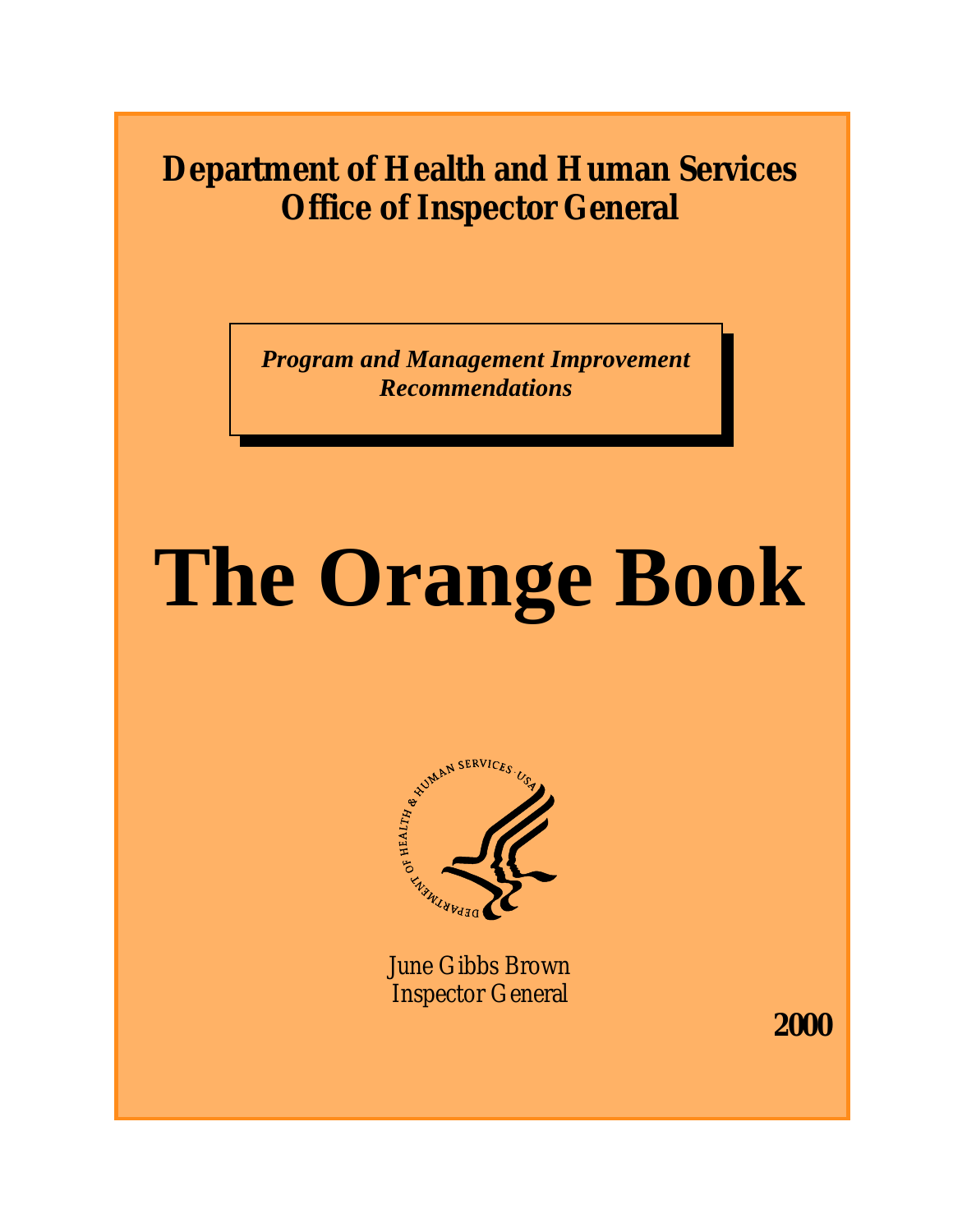### **OFFICE OF INSPECTOR GENERAL**

The mission of the Office of Inspector General (OIG), as mandated by Public Law 95-452, as amended, is to protect the integrity of the Department of Health and Human Services' (HHS) programs as well as the health and welfare of beneficiaries served by those programs. This statutory mission is carried out through a nationwide network of audits, investigations, and inspections conducted by the following operating components.

### **Office of Audit Services**

The OIG's Office of Audit Services (OAS) provides all auditing services for HHS, either by conducting audits with its own audit resources or by overseeing audit work done by others. Audits examine the performance of HHS programs and/or its grantees and contractors in carrying out their respective responsibilities, and are intended to provide independent assessments of HHS programs and operations in order to reduce waste, abuse, and mismanagement and to promote economy and efficiency throughout the Department.

### **Office of Evaluation and Inspections**

The OIG's Office of Evaluation and Inspections (OEI) conducts short-term management and program evaluations (called inspections) that focus on issues of concern to the Department, the Congress, and the public. The findings and recommendations contained in the inspection reports generate rapid, accurate, and up-to-date information on the efficiency, vulnerability, and effectiveness of departmental programs.

### **Office of Investigations**

The OIG's Office of Investigations (OI) conducts criminal, civil, and administrative investigations of allegations of wrongdoing in HHS programs or to HHS beneficiaries and of unjust enrichment by providers. The investigative efforts of OI lead to criminal convictions, administrative sanctions, or civil money penalties. The OI also oversees State Medicaid fraud control units which investigate and prosecute fraud and patient abuse in the Medicaid program.

### **Office of Counsel to the Inspector General**

The Office of Counsel to the Inspector General (OCIG) provides general legal services to OIG, rendering advice and opinions on HHS programs and operations, and providing all legal support in OIG's internal operations. The OCIG imposes program exclusions and civil monetary penalties on health care providers and litigates those actions within the Department. The OCIG also represents OIG in the global settlement of cases arising under the Civil False Claims Act, develops and monitors corporate integrity agreements, develops model compliance plans, renders advisory opinions on OIG sanctions to the health care community, and issues fraud alerts and other industry guidance.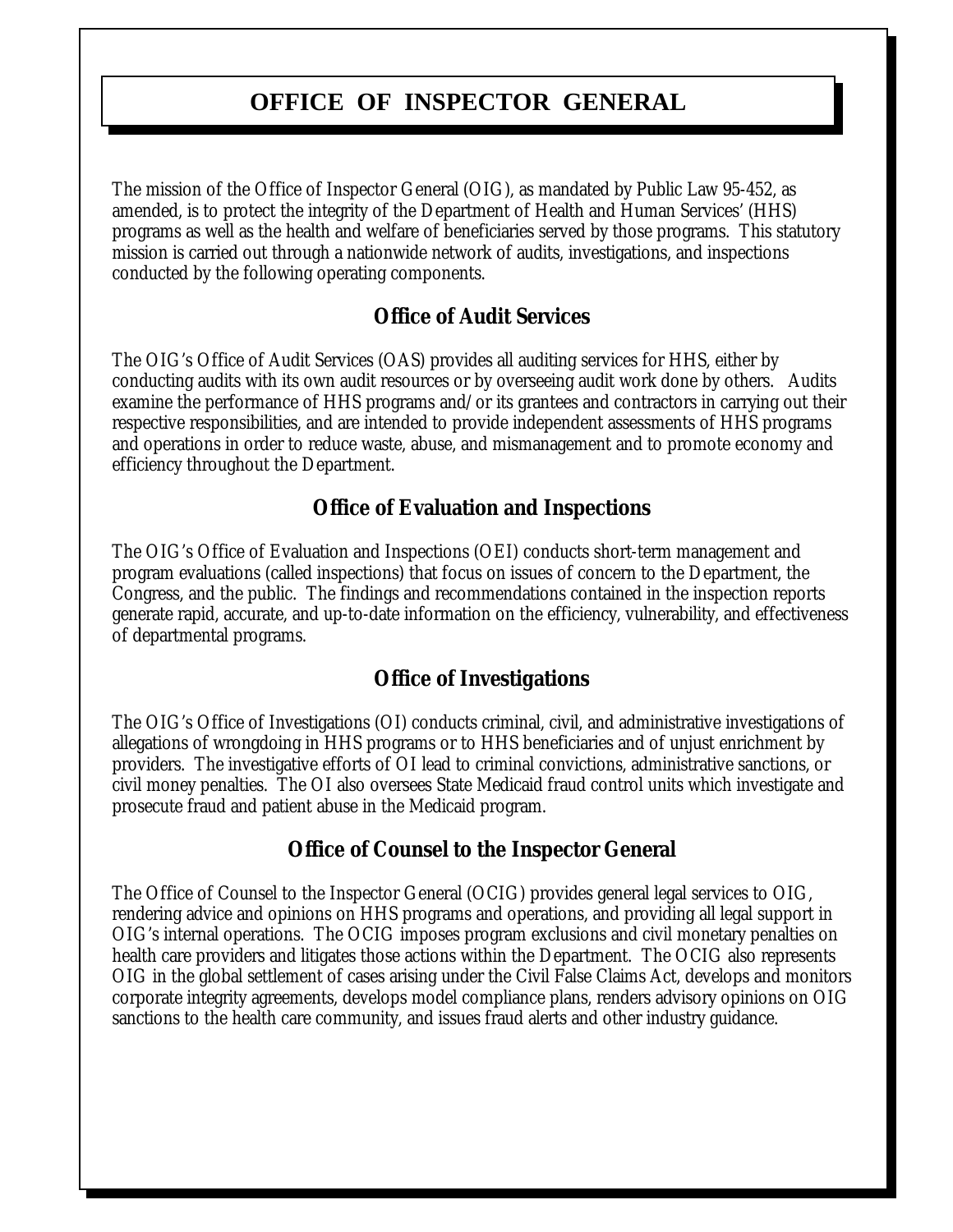### **INTRODUCTION**

### **THE ORANGE BOOK**

The Orange Book is a compendium of significant unimplemented, nonmonetary recommendations for improving departmental operations. The Office of Inspector General (OIG) believes that implementation of these recommendations will benefit the Department of Health and Human Services (HHS) and its customers through increased operational effectiveness and assurance that governmental resources are controlled by reliable financial management and accounting systems.

Generally, these recommendations can be implemented by administrative action, while some call for a change in legislation. Although these recommendations generally have a nonmonetary impact when implemented, the Department may achieve some programmatic savings. The OIG recommendations for proposed legislation are not removed until the law has been enacted—not just proposed. For administrative issues, recommendations are not removed until the action has been substantially completed.

The Orange Book supplements other OIG reports. The Inspector General Act requires that OIGs' semiannual reports to the Congress include "...an identification of each significant recommendation described in previous semiannual reports on which corrective action has not been completed." In compliance with the Act, significant recommendations are highlighted in the semiannual reports. Because of the abbreviated nature of these reports and the potentially significant impact of OIG recommendations, we prepare the Orange Book to elaborate further on our most significant nonmonetary issues. Through the Orange Book, HHS officials, Office of Management and Budget officials, and the Congress have in one document significant program and management improvement recommendations.

### **HEALTH AND HUMAN SERVICES**

The Department promotes the health and welfare of Americans and provides essential human services to persons of every age group. It touches every aspect of life for each American citizen. Over 80 percent of the HHS budget provides income support and medical care coverage for the elderly, disabled, and the poor. The balance of the budget provides research into the causes of disease, promotes preventive health measures, supports the provision of health and social services, and combats alcoholism and drug abuse.

The Department operates within four agencies: Health Care Financing, Public Health, Children and Families, and Older Americans, as well as general departmental management. An overview of these agencies and related OIG findings and recommendations are highlighted in separate sections of this Orange Book.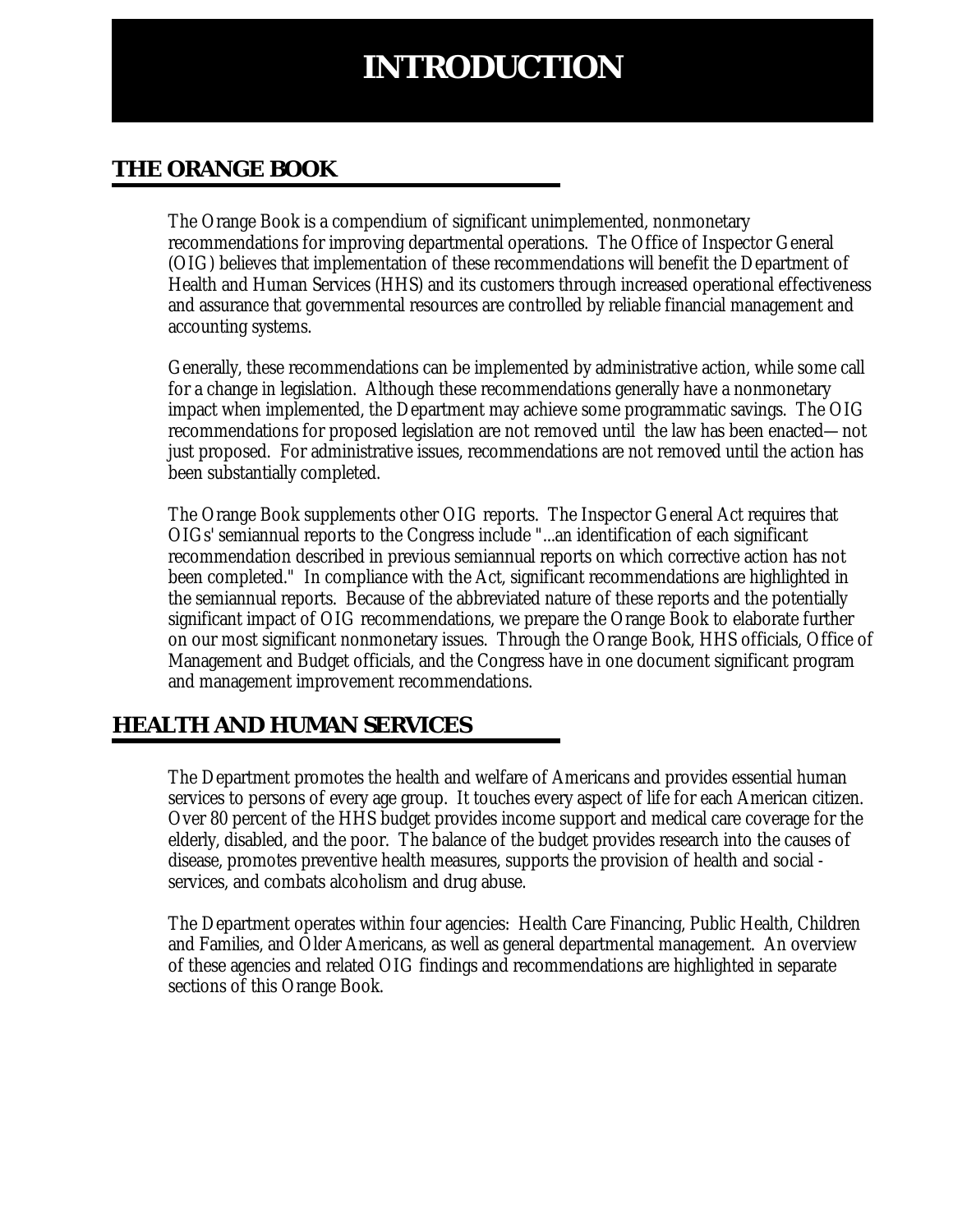### Table of Contents

| <b>Health Care Financing</b>                                                                                                                                                                                                       |
|------------------------------------------------------------------------------------------------------------------------------------------------------------------------------------------------------------------------------------|
|                                                                                                                                                                                                                                    |
|                                                                                                                                                                                                                                    |
| Ambulance                                                                                                                                                                                                                          |
|                                                                                                                                                                                                                                    |
| <b>Contractor Operations</b>                                                                                                                                                                                                       |
| Strengthen HCFA Regional Office Oversight of Medicare Contractors  4                                                                                                                                                               |
| <b>HCFA</b> Administration                                                                                                                                                                                                         |
| Establish a National Medicaid Credit Balance Reporting Mechanism  6<br>Improve HCFA Management of Provider-Based Reimbursement to Hospitals NEW  14<br>Improve the Accuracy of Unique Physician Identification Number Data NEW  24 |
| Home Health                                                                                                                                                                                                                        |
|                                                                                                                                                                                                                                    |
| <b>Hospices</b>                                                                                                                                                                                                                    |
| Strengthen Education of Contractual Relationships Between Hospices and Nursing Homes  26                                                                                                                                           |
| Hospitals                                                                                                                                                                                                                          |
| Review HCFA's Investigation and Resolution of Patient Dumping Complaints  27                                                                                                                                                       |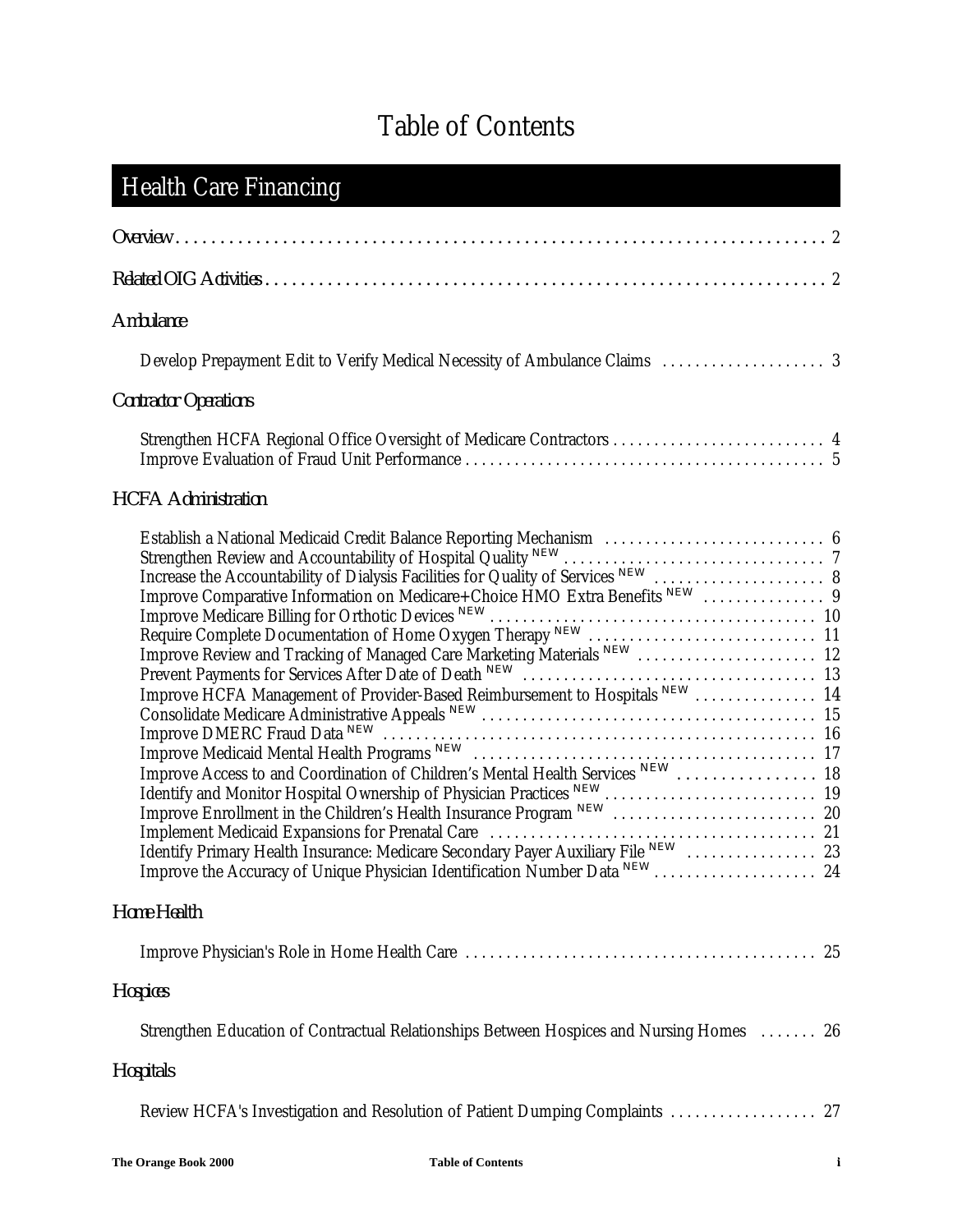| Perform Routine Monitoring of Hospital Billing Data to Identify Aberrant Patterns of                                                                                                                                                                                                                            |  |
|-----------------------------------------------------------------------------------------------------------------------------------------------------------------------------------------------------------------------------------------------------------------------------------------------------------------|--|
|                                                                                                                                                                                                                                                                                                                 |  |
| <b>Information and Accounting Systems</b>                                                                                                                                                                                                                                                                       |  |
| Ensure That the Medicare Accounts Receivable Balance Is Fairly Presented  30                                                                                                                                                                                                                                    |  |
| Managed Care                                                                                                                                                                                                                                                                                                    |  |
| Consider Recommended Safeguards Over Medicaid Managed Care Programs  32<br>Use Beneficiary Surveys As A Protection Tool for Medicaid Managed Care  34                                                                                                                                                           |  |
| <b>Medical Equipment and Supplies</b>                                                                                                                                                                                                                                                                           |  |
| Improve Relationship Between Physician and Beneficiary When Ordering Medicare                                                                                                                                                                                                                                   |  |
| <b>Nursing Homes</b>                                                                                                                                                                                                                                                                                            |  |
| Ensure Appropriate Mental Health Services Delivered in Nursing Homes  37                                                                                                                                                                                                                                        |  |
| Physicians/Allied Health Professionals                                                                                                                                                                                                                                                                          |  |
| Improve Medicare's Oversight of Managed Care Plan Performance  43<br>Assess Beneficiaries' Experiences with and Satisfaction with Medicare Services  45<br>Ensure Children in Medicaid Managed Care Receive Timely EPSDT Services  47<br>Address Problems Identified by Beneficiaries in Medicare Risk HMOs  50 |  |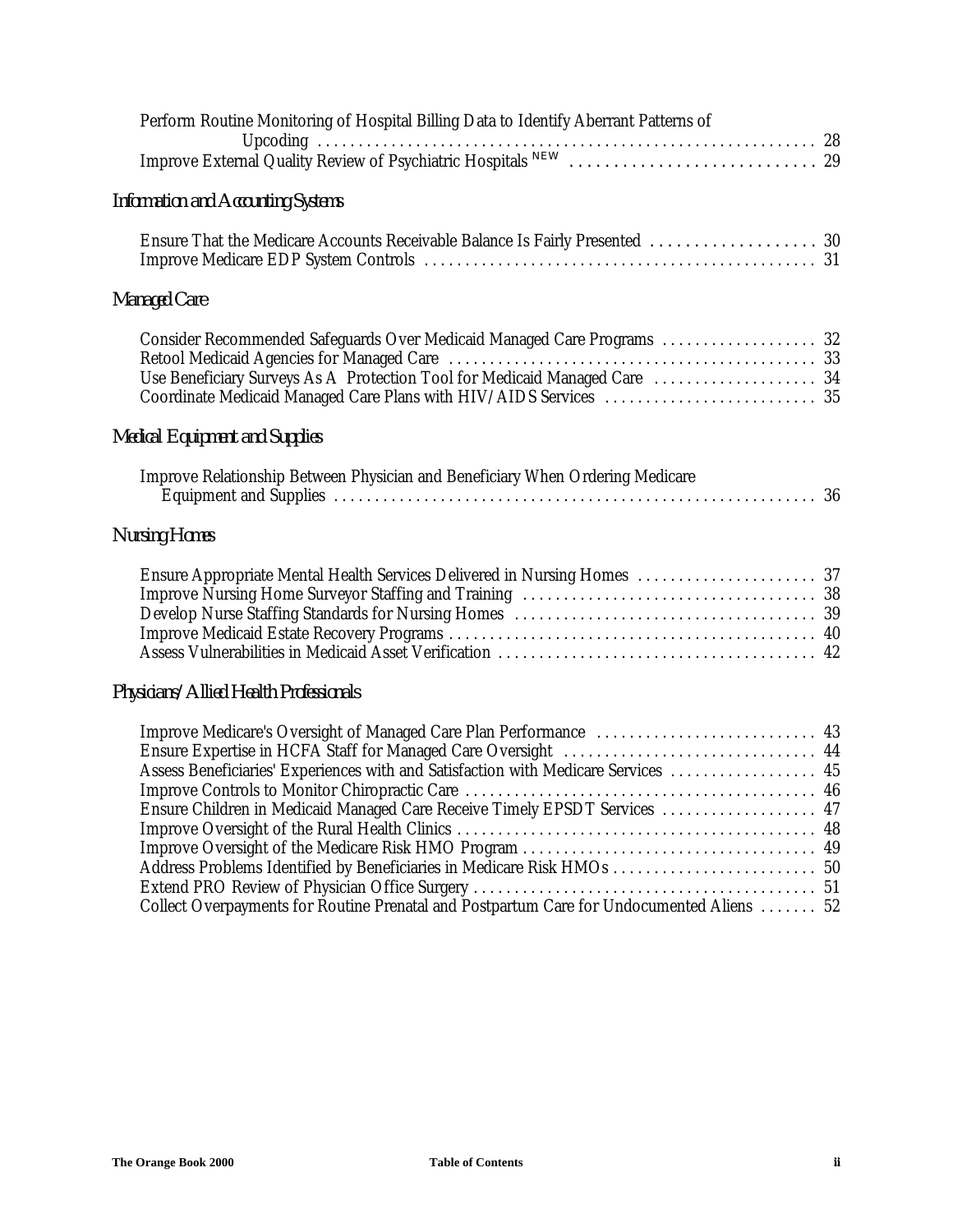### *Prescription Drugs*

| Provide Additional Guidance to Drug Manufacturers to Better Implement the Medicaid       |  |
|------------------------------------------------------------------------------------------|--|
|                                                                                          |  |
| Implement Proper Accountability Over Billing and Collection of Medicaid Drug Rebates  54 |  |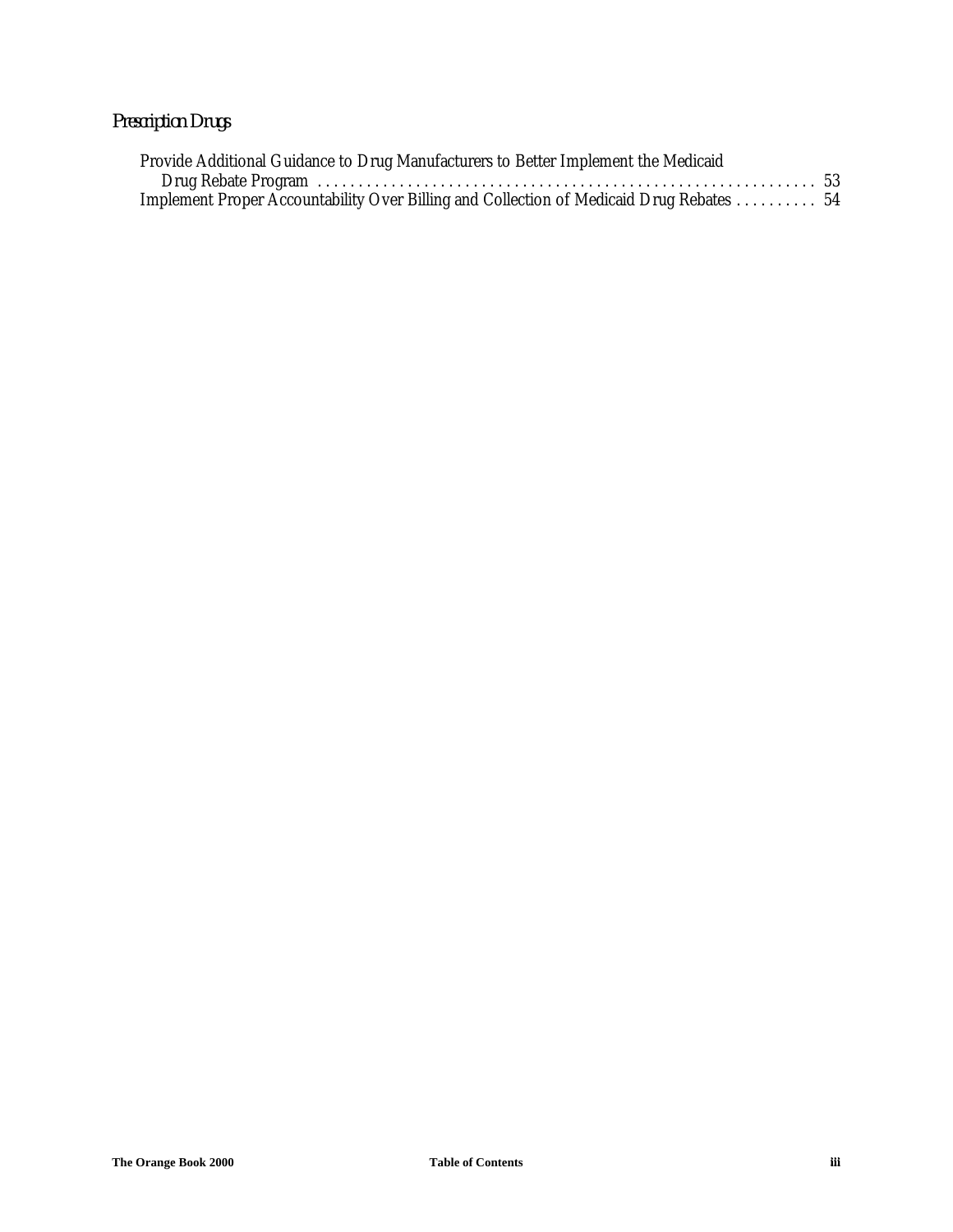### Public Health

| <b>Biomedical Research</b>                                                                                                                                                                           |  |
|------------------------------------------------------------------------------------------------------------------------------------------------------------------------------------------------------|--|
| Improve Administration of the NIH Small Business Innovation Research Program NEW  57<br>Maintain an Accurate Data Base to Monitor NIH's National Research Service<br>Award Recipients <sup>NEW</sup> |  |
| Disease Control                                                                                                                                                                                      |  |
| Improve CDC's Controls Over the Accounting for Direct and Indirect Costs NEW  62                                                                                                                     |  |
| <b>Food and Drug Safety</b>                                                                                                                                                                          |  |
| Improve the Process by Which Blood Establishments Notify FDA of Errors and Accidents                                                                                                                 |  |
| <b>Health Resources and Services</b>                                                                                                                                                                 |  |
| Evaluate Comprehensive Hemophilia Treatment Centers' Utilization of the 340B Drug                                                                                                                    |  |
| Indian Health                                                                                                                                                                                        |  |
| Ensure That Indian Tribes Appropriately Use the 340B Drug Pricing Program NEW  71                                                                                                                    |  |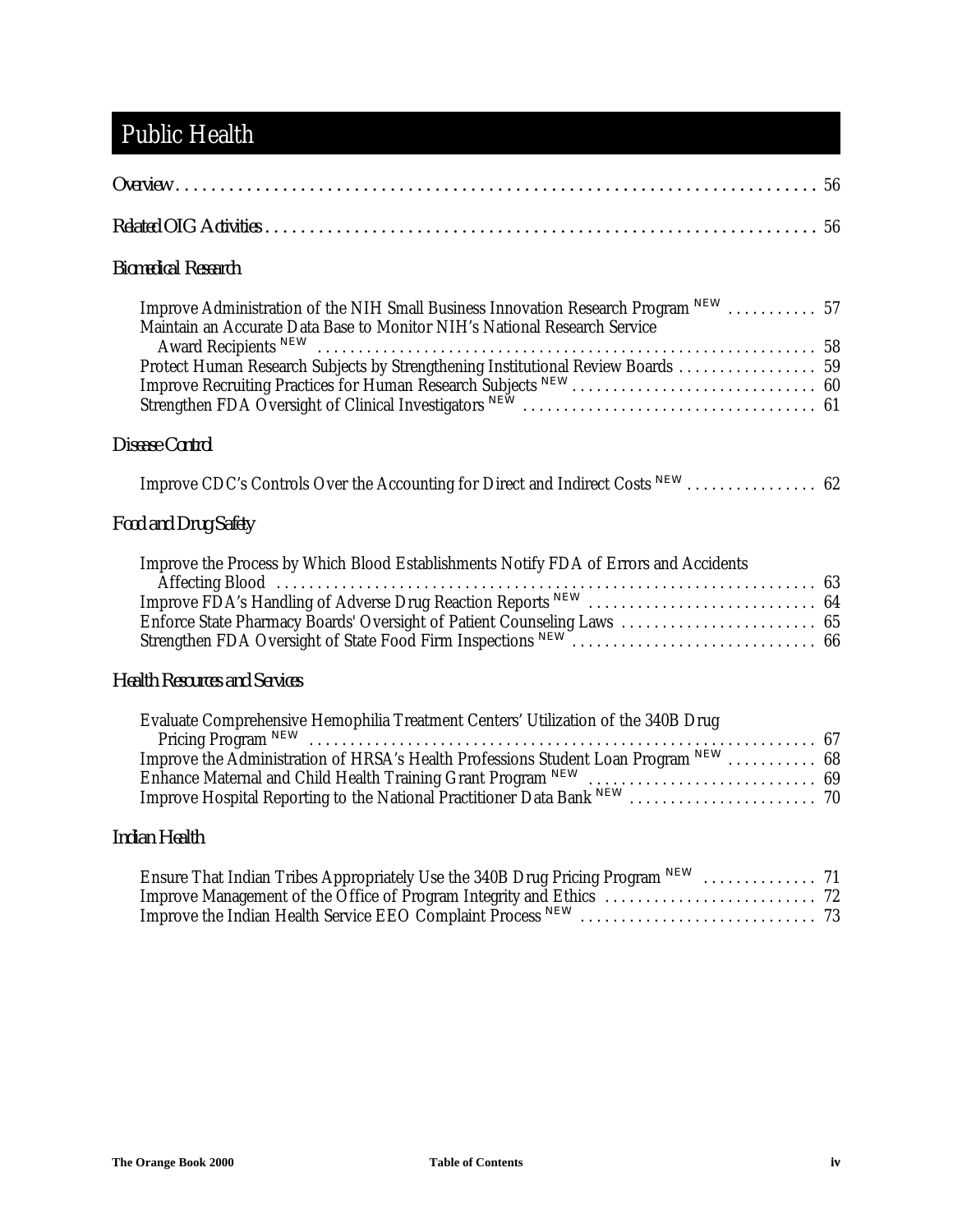### *PHS Administration*

| Establish an FDA Performance Measurement System in Compliance with the Prompt |  |
|-------------------------------------------------------------------------------|--|
|                                                                               |  |
|                                                                               |  |
|                                                                               |  |
|                                                                               |  |
|                                                                               |  |

### *Substance Abuse and Mental Health*

Develop Performance Measures for Detoxification Services for Medicaid Beneficiaries ............ 78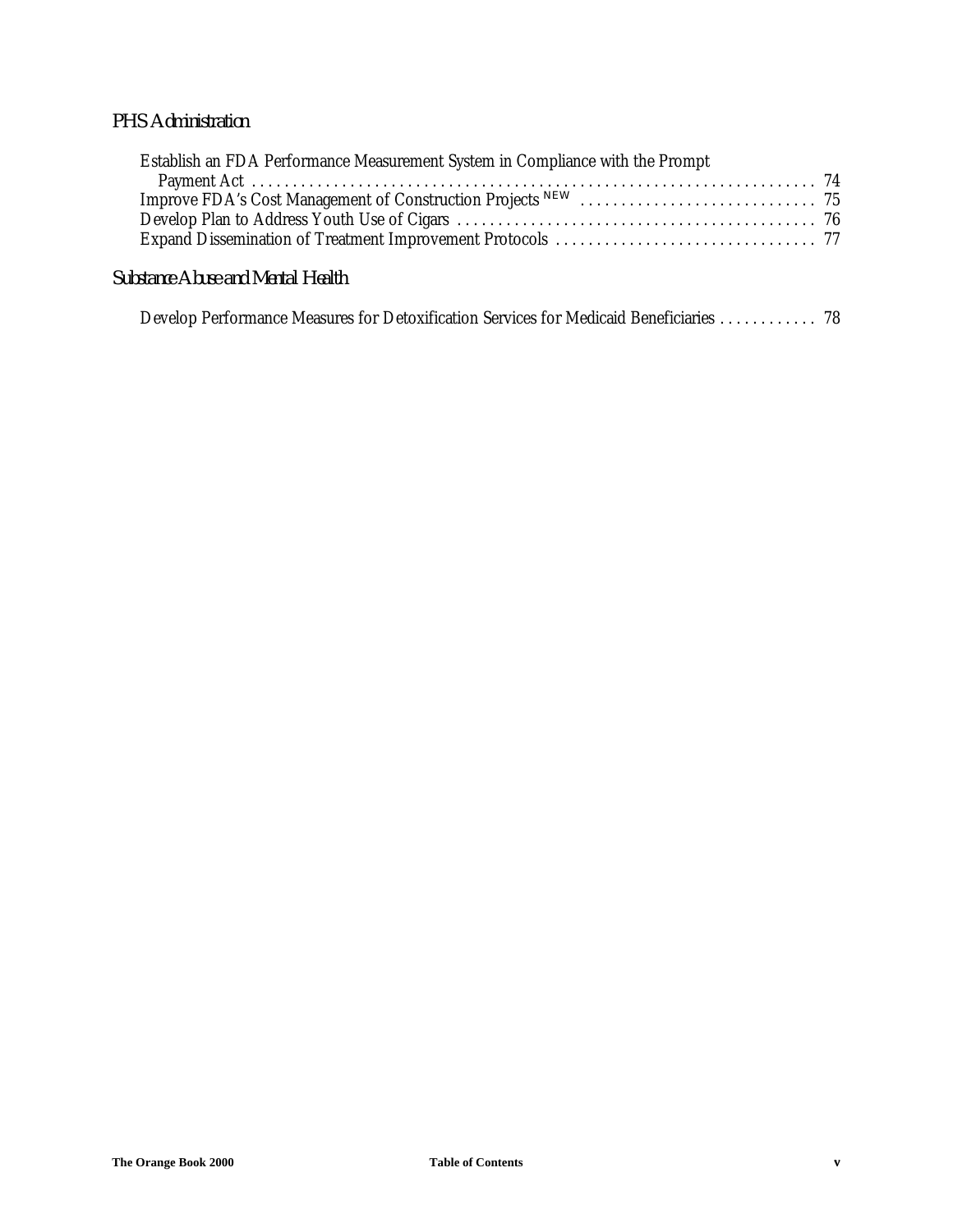### Children and Families

### *ACF Administration*

| Enhance Implementation of the Interstate Compact for Placement of Children NEW  81 |  |
|------------------------------------------------------------------------------------|--|
|                                                                                    |  |
| Improve Client Cooperation with Child Support Enforcement: Strategies,             |  |
|                                                                                    |  |
| Promote State Activities Which Effectively Address Workplace Violence NEW  84      |  |
| Improve Medicaid-Only Clients Cooperation with Child Support Enforcement NEW  85   |  |
| Improve Paternity Establishment: Use of Alternative Sites for Voluntary            |  |
|                                                                                    |  |
| Improve Employment Programs for Persons with Developmental Disabilities NEW  87    |  |
|                                                                                    |  |
|                                                                                    |  |

### *Child Support Enforcement Collection Process*

| Improve Access to Medical Insurance for Dependents Receiving Child Support NEW 90 |  |
|-----------------------------------------------------------------------------------|--|

### *Children, Youth, and Family Services*

|--|--|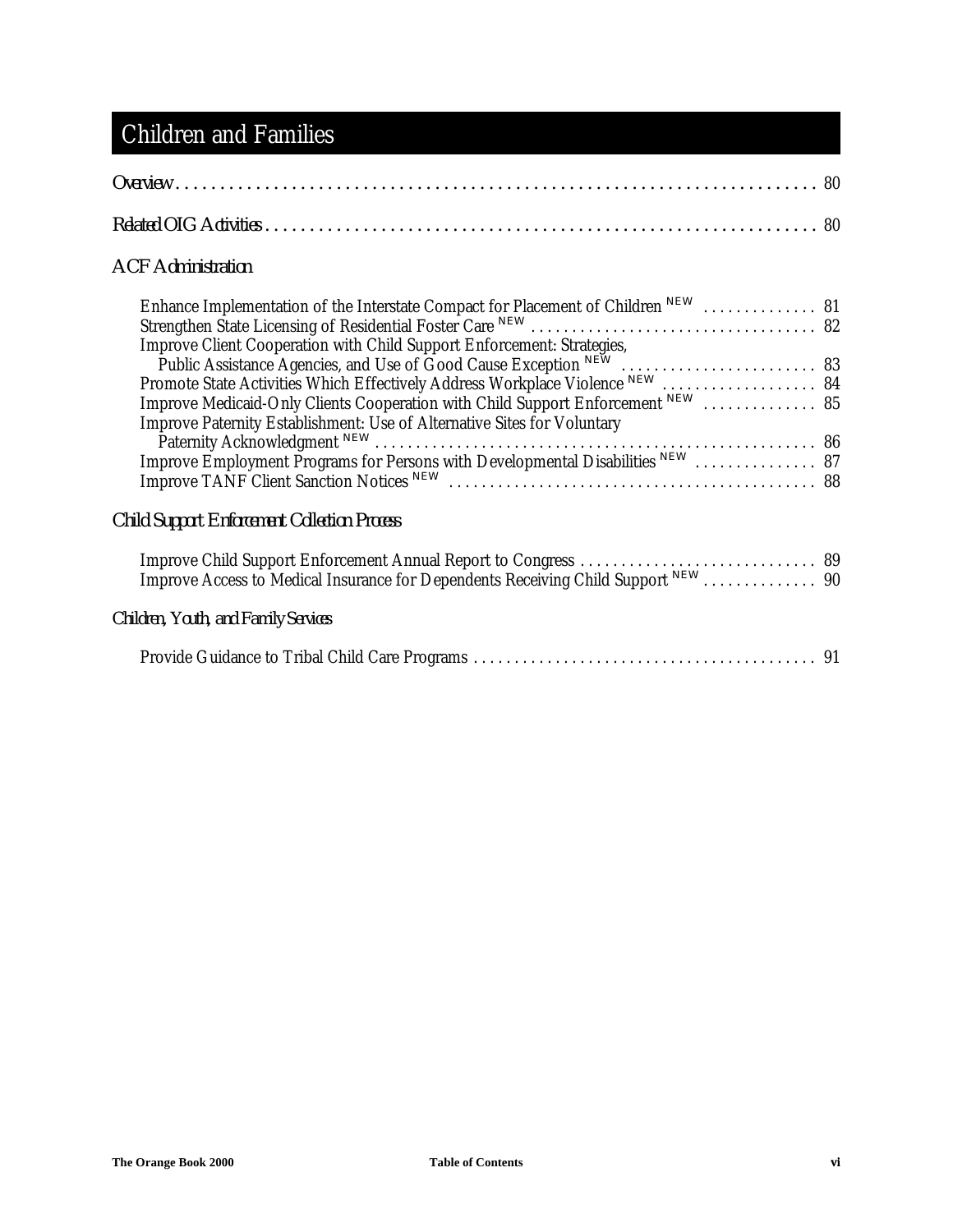### Older Americans

| AoA Administration            |  |
|-------------------------------|--|
|                               |  |
| <b>Nutrition and Services</b> |  |
|                               |  |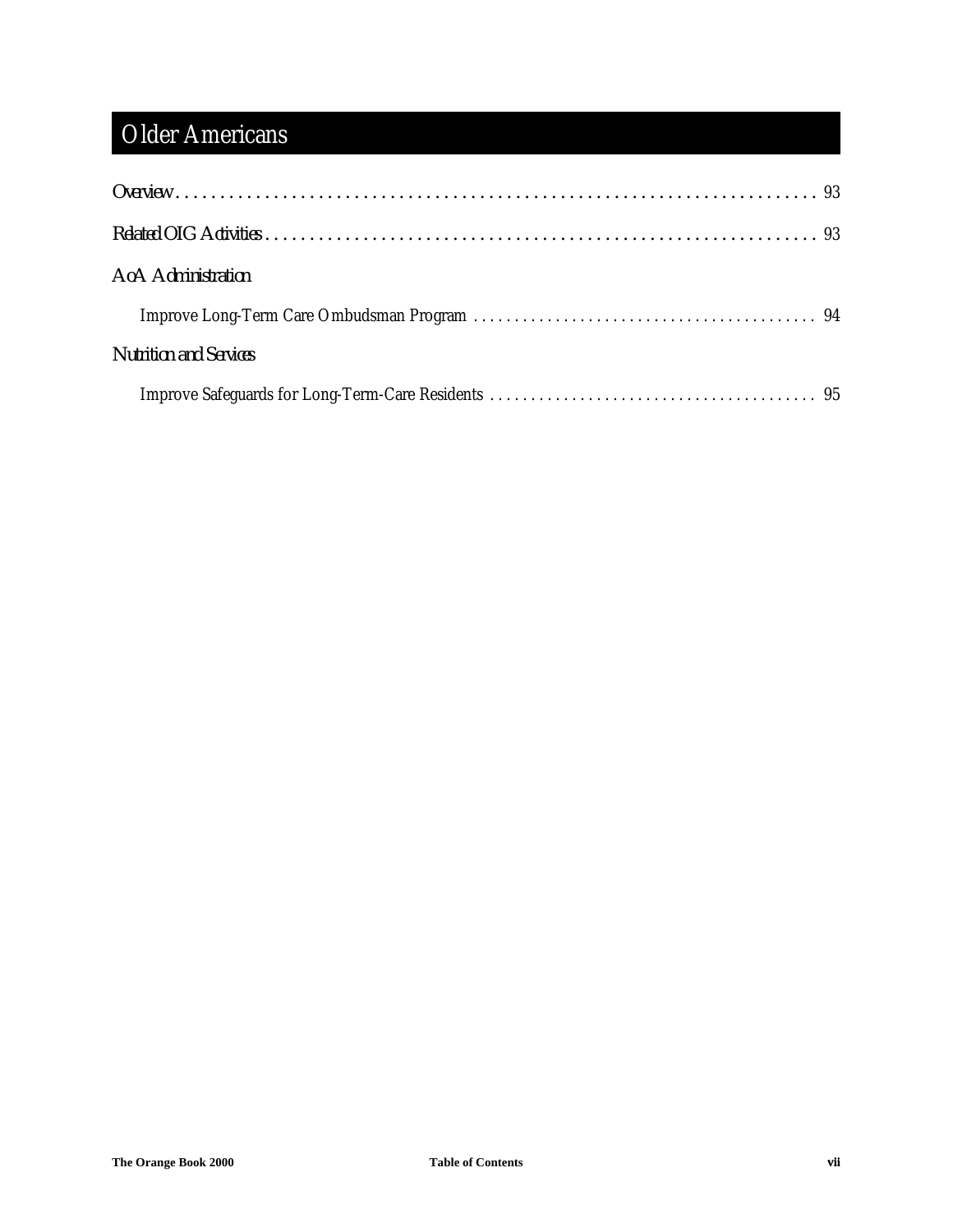### General Department Management

### *Financial Management*

| Incorporate Provisions for Implementing FASB 106 in Guidelines to Reimburse |  |
|-----------------------------------------------------------------------------|--|
|                                                                             |  |
|                                                                             |  |
|                                                                             |  |
|                                                                             |  |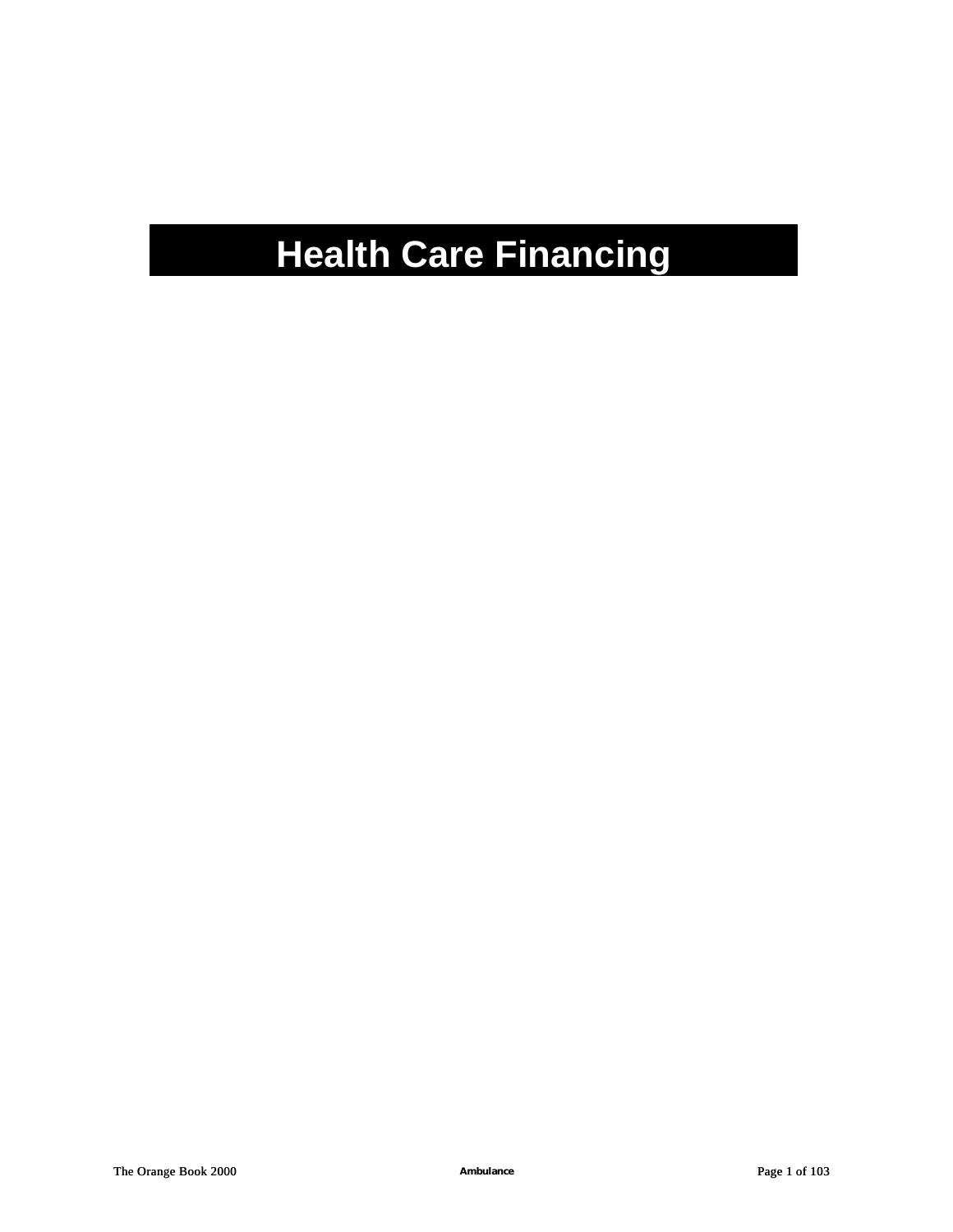### **Overview**

The Health Care Financing agency encompasses the Medicare and Medicaid programs, and the State Children's Health Insurance Program (SCHIP).

The Medicare program provides health care coverage for individuals through Part A and Part B insurances. Medicare Part A provides hospital insurance protection for covered services to persons age 65 or older and to certain disabled persons. (supplementary medical insurance) provides insurance protection against most of the costs of health care to persons age 65 and older and certain disabled persons who elect this coverage. The services covered are medically necessary physician services, outpatient hospital services, outpatient physical therapy, speech pathology services, and certain other medical and health services. Medicare Part

The Medicaid program provides grants to States for medical care for more than 42 million low-income people. Federal matching rates



## Introduction

were determined on the basis of a formula that measures relative per capita income in each State. Eligibility for the Medicaid program is, in general, based on a person's eligibility for cash assistance programs.

The SCHIP expands health coverage to uninsured children whose families earn too much to qualify for Medicaid but too little to afford private coverage. The program is a partnership between the Federal and State Governments in which States may choose to expand their Medicaid programs, design new SCHIPs or create a combination of both.

### **Related OIG Activities**

The Office of Inspector General (OIG) activities that pertain to the health insurance programs administered by the Health Care Financing Administration (HCFA) help ensure cost-effective health care, improve quality of care, address access to care issues, and reduce the potential for fraud, waste, and abuse. Through audits, evaluations, and inspections, OIG recommends changes in legislation, regulations, and systems to improve health care delivery systems and reduce unnecessary expenses. TheOIG's reviews assess the adequacy of internal controls, identify innovative cost containment techniques, probe for improper cost shifting, seek to identify mechanisms to contain increasing Medicare/Medicaid costs, and identify efficiencies in program administration.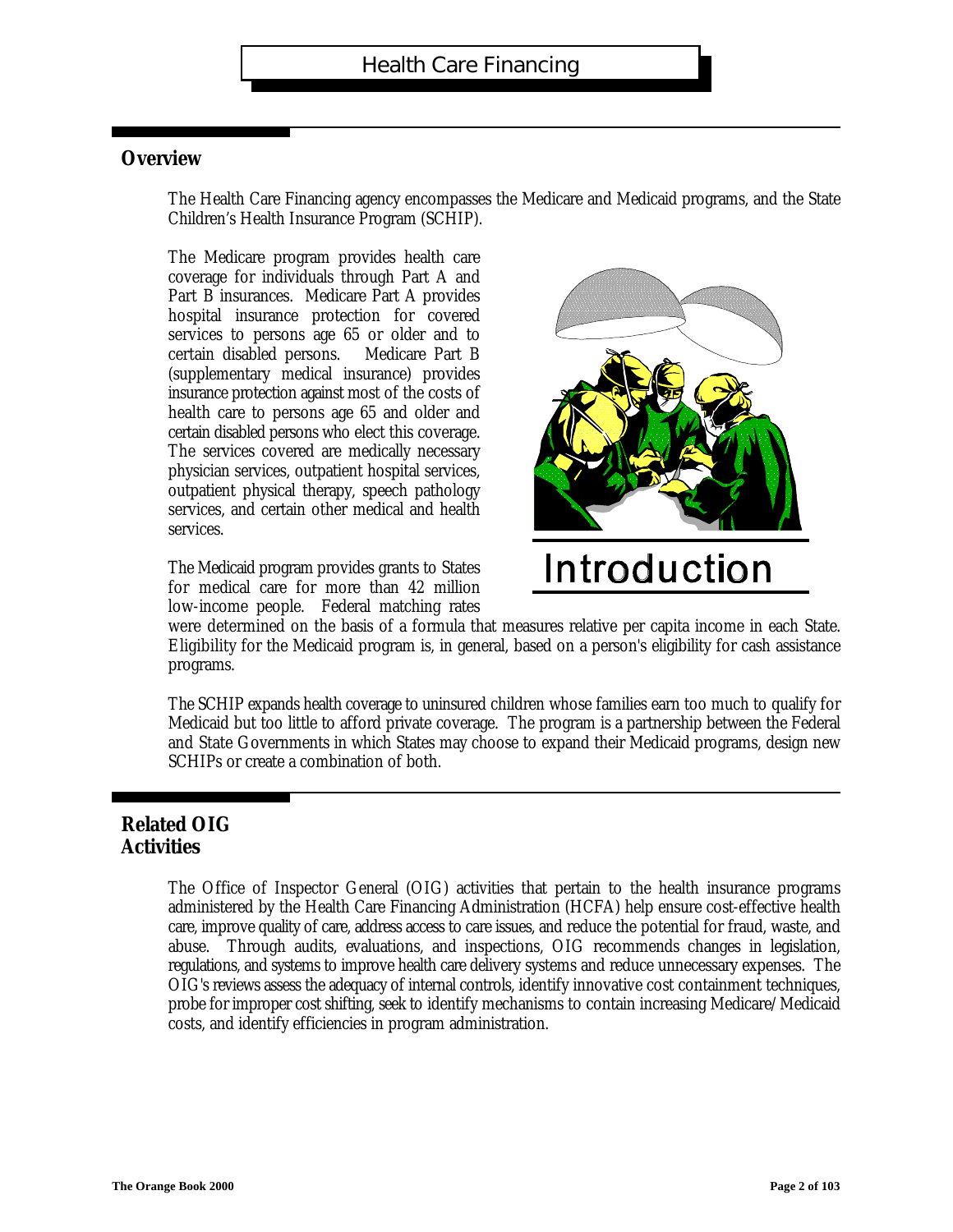### **Develop Prepayment Edit to Verify Medical Necessity of Ambulance Claims**

Report Number: OEI-09-95-00412 Final Report: 11/98

### **Finding**

We found that two-thirds of ambulance services that did not result in hospital or nursing home admissions or emergency room care on the same date of services were medically unnecessary. We estimate that Medicare allows approximately \$104 million each year for these medically unnecessary ambulance services.

### **Current Law/Policy**

The HCFA regulations state that ambulance services are covered only if other forms of transportation would endanger the beneficiary's health. The Balanced Budget Act of 1997 (BBA) mandates that HCFA work with the industry to establish a negotiated fee schedule for ambulance payments effective January 1, 2000.

**Recommendation Legislative** <br> **Administrative Material Weakness** 

The HCFA should develop a prepayment edit to verify the medical necessity of ambulance claims that are not associated with hospital or nursing home admissions or emergency room care. This proposal would provide a solution for one group of ambulance services until HCFA and the industry can better address issues of medical necessity, including clear and consistent definitions.

### **Status**

#### **Management Response**

In comments on our draft report, HCFA concurred with the need for medical review of these types of ambulance claims. The HCFA intends to issue a vulnerability report to all Medicare carriers so that where medical review workloads allow, each contractor could develop edits to assure appropriate ambulance payments.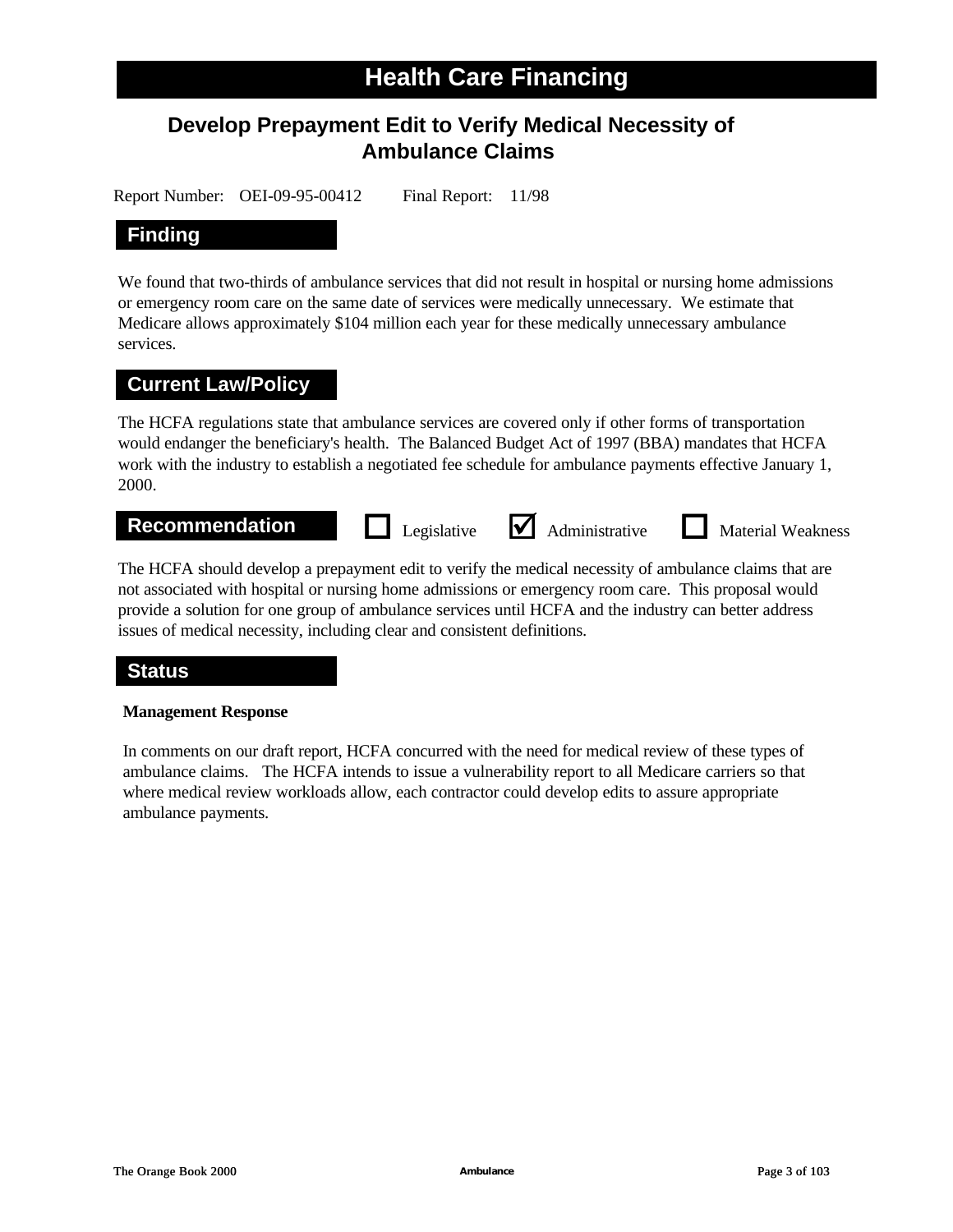### **Strengthen HCFA Regional Office Oversight of Medicare Contractors**

| Report Number: OAS-17-97-00097 | Final Report: | 4/98 |
|--------------------------------|---------------|------|
| OAS-17-98-00098                |               | 2/99 |
| OAS-17-00-00500                |               | 2/00 |

### **Finding**

The HCFA regional offices have oversight responsibility for Medicare contractors, which submit periodic financial reports used in preparing HCFA's financial statements. Our audit of HCFA's FY 1999 financial statements identified continuing problems with the internal control procedures used by the regional offices to evaluate Medicare contractors' compliance with contracts, laws, and regulations. While we noted continued improvement in many regional office oversight procedures, certain procedures were not adequate or were not performed consistently in all regions to ensure that financial data provided by contractors were reliable, accurate, and complete.

### **Current Law/Policy**

Guidance for the oversight effort is found in the Contractors Performance Evaluation (CPE) review process.

#### **Recommendation Legislative**  M Administrative M Material Weakness



The HCFA should (1) expand current assessment and onsite review procedures to provide the appropriate coverage of contractor operations; (2) enhance controls to ensure the appropriate tracking of contractor responses to CPE reports and the appropriate level of supervisory review related to CPEs; (3) provide additional guidance and training to communicate expectations and the procedures to be performed by regional offices to ensure that HCFA 750/751 and HCFA 1522 reports are submitted timely and are properly reconciled to accounting records; (4) develop a review protocol to directly evaluate the reliability of contractors' self-assessments of their internal controls; (5) ensure that Provider Overpayment Recovery and Physician Supplier Overpayment Recovery data are accurate, valid, and complete for all Medicare contractors; and (6) ensure that all regional offices use and document risk assessments in allocating resources to reviews.

### **Status**

#### **Management Response**

The HCFA has developed a corrective action plan and has attempted to improve many of the Medicare oversight procedures performed by the regional offices.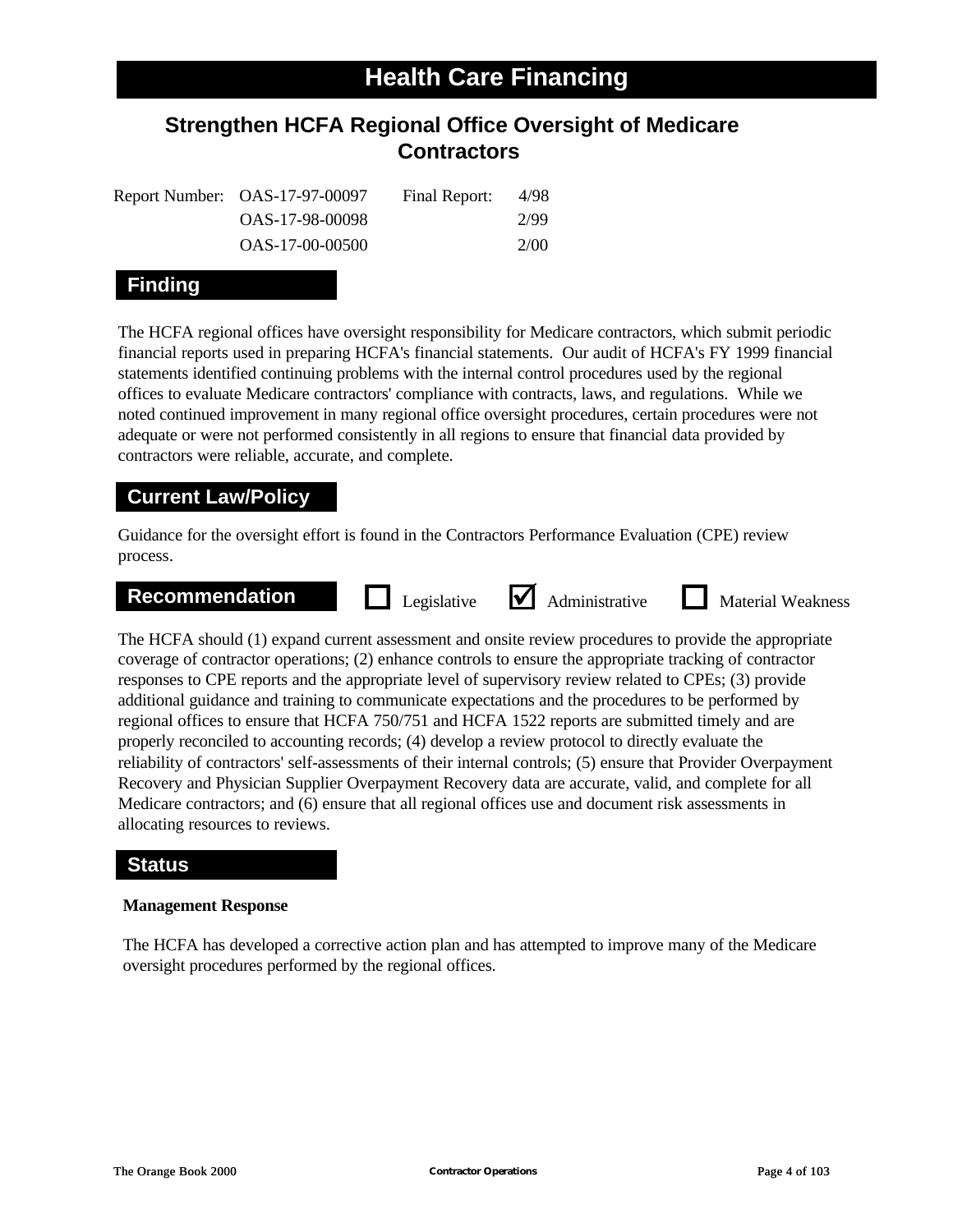### **Improve Evaluation of Fraud Unit Performance**

Report Number: OEI-03-97-00350 Final Report: 11/98

### **Finding**

Fiscal intermediary fraud units differed substantially in the number of complaints and cases handled. Some units produced few, if any, significant results. Despite HCFA's expectation that fraud units proactively identify fraud, half of the fraud units did not open any cases proactively. More than one-third of fraud units did not identify program vulnerabilities.

### **Current Law/Policy**

Fiscal intermediaries and carriers are companies under contract with HCFA to administer a major part of the Medicare program. As of 1993, HCFA requires that fiscal intermediaries and carriers have distinct units to detect and deter fraud and abuse. From 1993 through 1997, funding was based mainly on the contractors' claim volume. However, in Fiscal Year 1998, HCFA changed the funding methodology to take into account the contractors' workload, risk, and performance. All fraud units must meet requirements outlined in the Medicare Intermediary Manual: identify program vulnerabilities; proactively identify fraud within their service area and take appropriate action; determine factual basis of complaints of fraud made by beneficiaries, providers, HCFA, Office of Inspector General and other sources; and initiate action to deny or suspend payments where there is reliable evidence of fraud.

### **Recommendation Legislative** <br> **Administrative Material Weakness**

The HCFA should: (1) Improve the contractor performance evaluation system so that it not only encourages continuous improvement, but also holds contractors accountable for meeting specific objectives. (2) Require that all contractor performance evaluations list HCFA's national and regional objectives and address whether or not the fraud unit is meeting those objectives. (3) Establish a standard set of data that can be used to measure fraud units' performance in meeting established objectives and require that all contractor performance evaluation reports contain this data. (4) Establish clear definitions of key words and terms, disseminate these definitions and require that program integrity staff and fraud unit staff use the same definitions. In a future update of the Medicare Intermediary Manual, HCFA should revise sections so that these word are consistently used to mean the same thing. (5) Provide opportunities for fraud units to exchange ideas, compare methods, and highlight best practices relating to fraud and abuse detection.

### **Status**

#### **Management Response**

The HCFA concurred with our recommendations. The HCFA has a number of initiatives underway related to (1) national contractor fraud unit training; (2) Medicare fraud information specialists; (3) contractor fraud unit teleconferences; (4) strengthening consistency for contractor performance evaluation; (5) program integrity oversight; and (6) redesigned fraud investigation data base.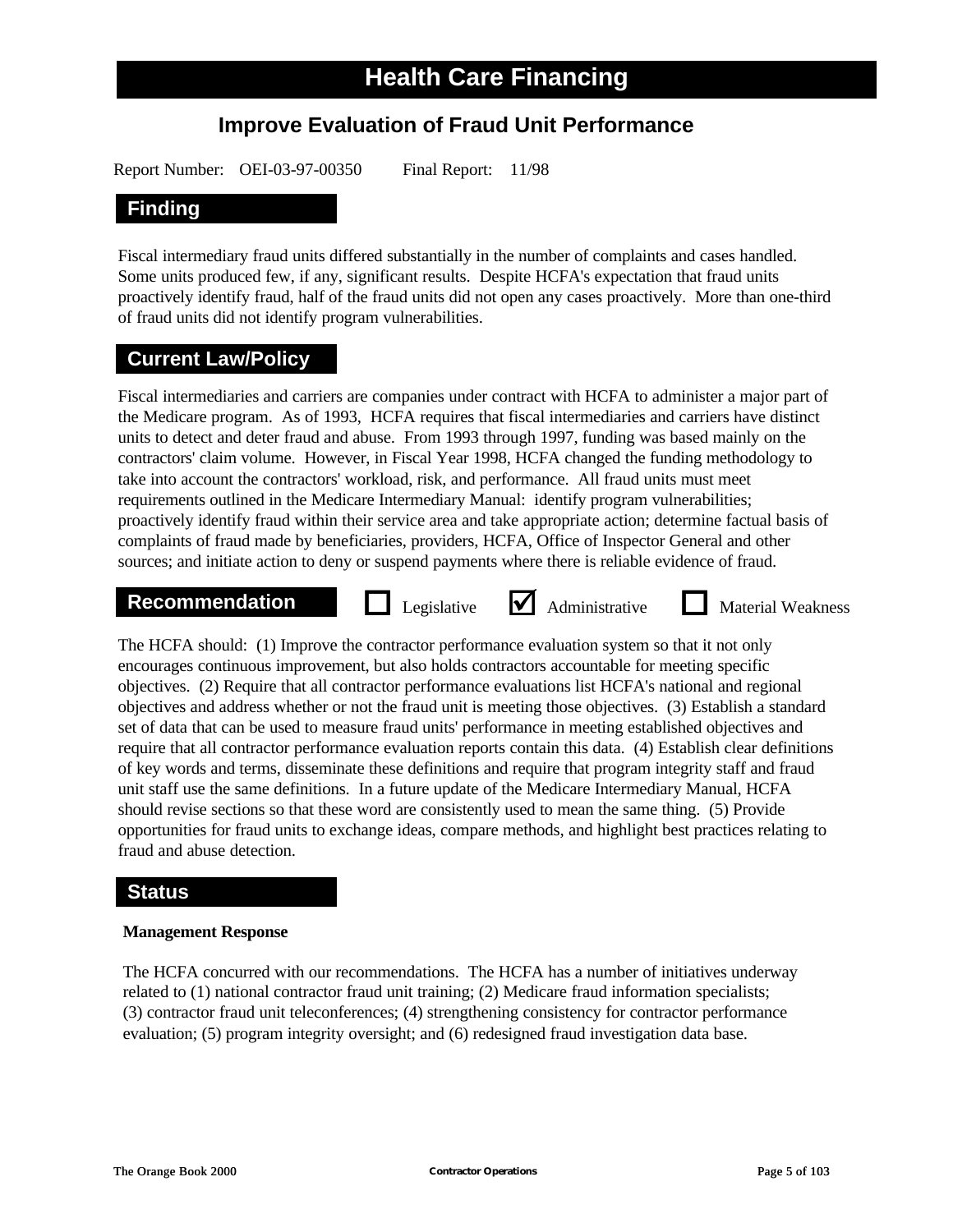### **Establish a National Medicaid Credit Balance Reporting Mechanism**

Report Number: OAS-05-93-00107 Final Report: 5/95 OAS-04-92-01023 3/93

### **Finding**

Previous OIG reports indicated that significant amounts of outstanding Medicaid credit balances exist nationwide. Currently, many State agencies' efforts are inadequate to ensure that, nationwide, the majority of Medicaid credit balances are being identified by providers and overpayments recovered in a timely manner.

### **Current Law/Policy**

The HCFA does not require State agencies to routinely monitor providers' efforts to identify and refund Medicaid credit balances in patient accounts.

**Recommendation Legislative** <br> **Administrative Material Weakness** 

The HCFA should establish a national Medicaid credit balance reporting mechanism similar to the Medicare Part A credit balance reporting procedures. Also, HCFA should require its regional offices to actively monitor the reporting mechanism established.

### **Status**

#### **Management Response**

The HCFA agreed to recover estimated outstanding credit balances and to perform an evaluation of State agencies' oversight activities. Initially, HCFA also agreed with the recommendation to establish a national Medicaid credit balance reporting mechanism similar to HCFA's Medicare Part A credit balance reporting mechanism. Upon reexamination, HCFA decided not to do so, citing the uncertain but minimal savings potential and the Administration's commitment to enhancing States' flexibility and, specifically, to avoiding the imposition of unfunded mandates.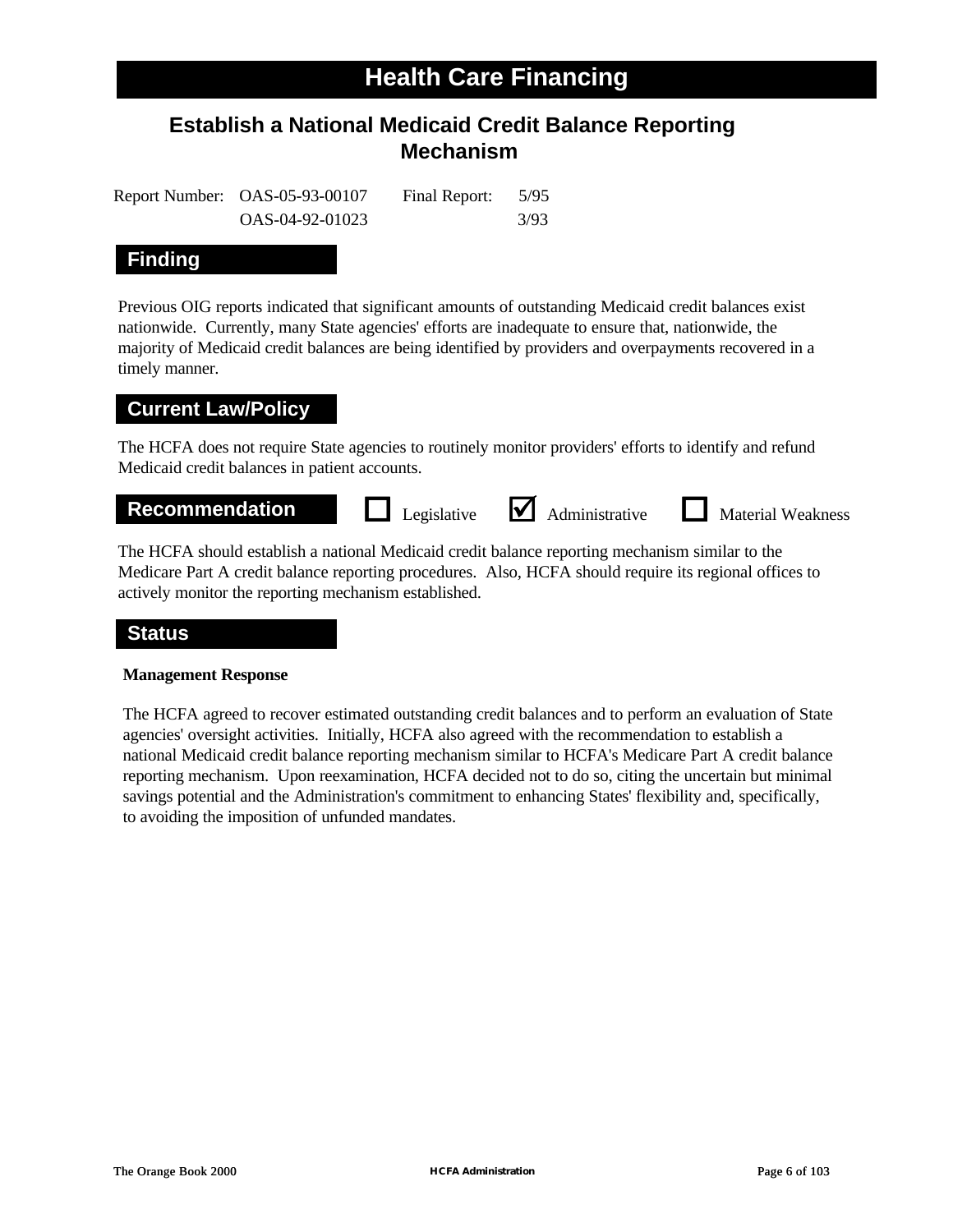### **Strengthen Review and Accountability of Hospital Quality**

Report Number: OEI-01-97-00050 Final Report: 7/99

### **Finding**

The current system of hospital oversight has both significant strengths and major deficiencies. The HCFA does little to hold either the Joint Commission on Accreditation of Healthcare Organizations or State agencies accountable for their performance in overseeing hospitals.

### **Current Law/Policy**

The 1965 Medicare Act required that hospitals meet certain minimum health and safety requirements to participate in the program, these requirements are called the conditions of participation. In addition to these requirements, Congress also provided that hospitals accredited by the Joint Commission were deemed to be in compliance with the conditions of participation. About 80 percent of the 6,200 hospitals that participate in Medicare are accredited by the Joint Commission. Hospitals that are not accredited by the Joint Commission are surveyed on average every 3.3 years, however, these surveys are a low priority for State agencies and the elapsed time between surveys is growing.

### **Recommendation D** Legislative **M** Administrative **D** Material Weakness

Legislative  $\bigvee$  Administrative

The HCFA should hold the Joint Commission and State agencies more fully accountable to HCFA for their performance in reviewing hospitals by (1) Reassessing their approaches for obtaining information on Joint Commission and State agency performance. (2) Negotiate with the Joint Commission for changes such as (a) conduct more unannounced surveys; (b) more random selection of records as part of the survey process; (c) provide surveyors with more contextual information about the hospitals they survey; and (d) conduct more rigorous assessments of hospitals' internal quality improvement efforts. The HCFA should periodically assess the justification for the Joint Commission's deemed status authority. The HCFA should also determine the appropriate cycle for conducting certification surveys of nonaccredited hospitals.

### **Status**

#### **Management Response**

The HCFA concurred with our report and included a detailed hospital quality oversight plan which incorporated many of our recommendations and presented a performance measurement strategy which will enable public reporting of comparative information on clinical performance among Medicare participating hospitals. The quality assurance plan initiative was carved out of the hospital regulations and revised and should be finalized in the new term.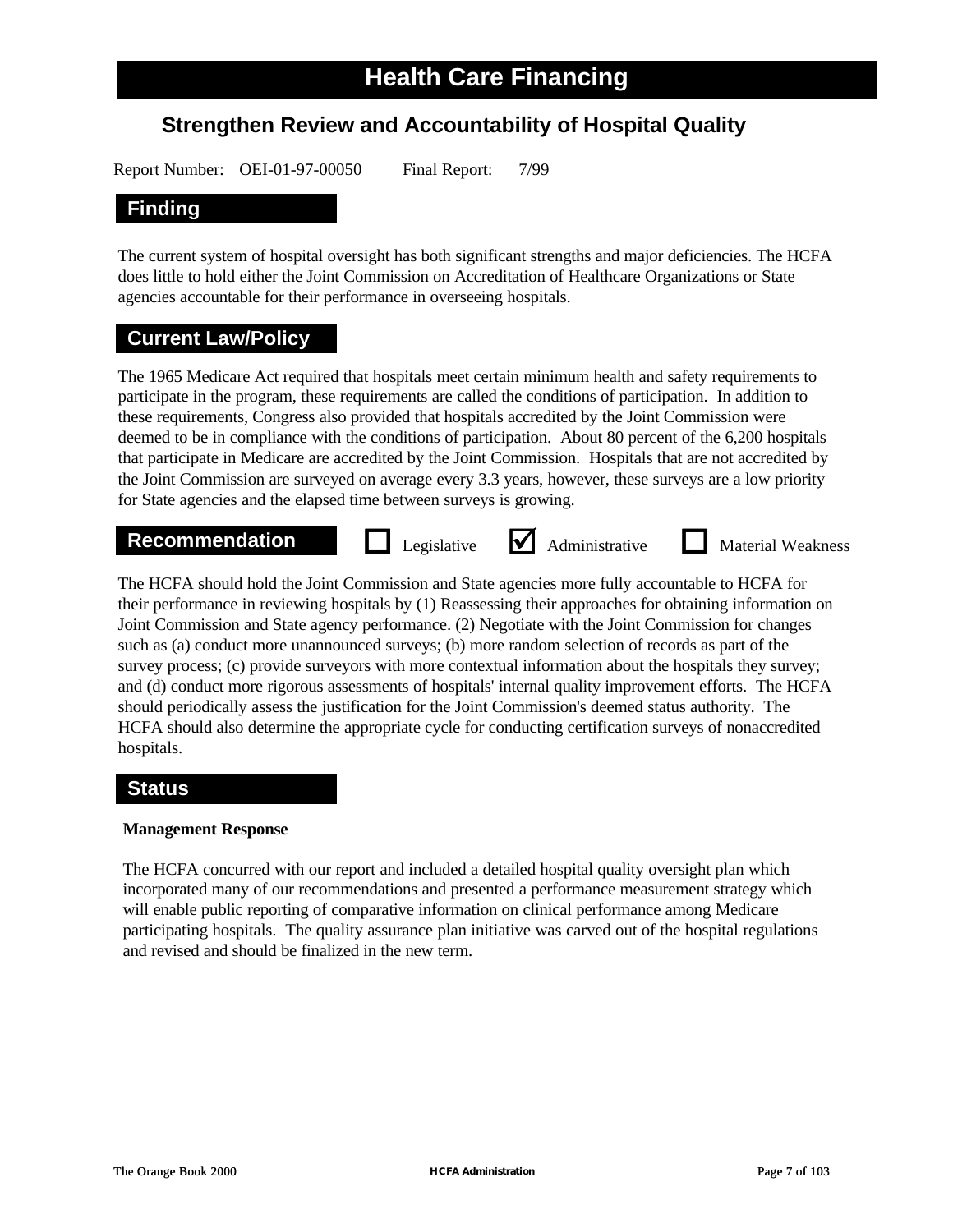### **Increase the Accountability of Dialysis Facilities for Quality of Services**

Report Number: OEI-01-99-00050 Final Report: 6/99

### **Finding**

The HCFA needs to improve its quality oversight of end-stage-renal disease (ESRD) facilities through greater accountability of the facilities themselves and through greater accountability of the ESRD Networks and State agencies who contract with HCFA to provide oversight.

### **Current Law/Policy**

Section 1881(c) of the Social Security Act established ESRD Networks to assure the "effective and efficient administration of the [ESRD] benefits." State agencies assess compliance of ESRD facilities with Medicare Conditions for Participation, listed at 42 C.F.R. § 405, subpart U.



We recommend that HCFA hold ESRD facilities more accountable through the following actions: revising the conditions of participation, using facility-specific performance measures, strengthening the complaint system, instituting minimum cycle times for surveys, requiring Network/State agency joint initial surveys, and facilitating publicly accountable means for identifying serious medical injuries. We recommend that HCFA improve Network and State agency accountability by developing performancebased evaluations of Networks, improving assessment of surveys, and increasing public disclosure of both.

### **Status**

#### **Management Response**

The HCFA generally concurs with our recommendations. The HCFA plans to publish revised conditions for coverage in the summer 2001, to request increased ESRD Network funding to support facility-specific performance measurements, and to request sufficient funding to increase the frequency of certification surveys to every 3 years.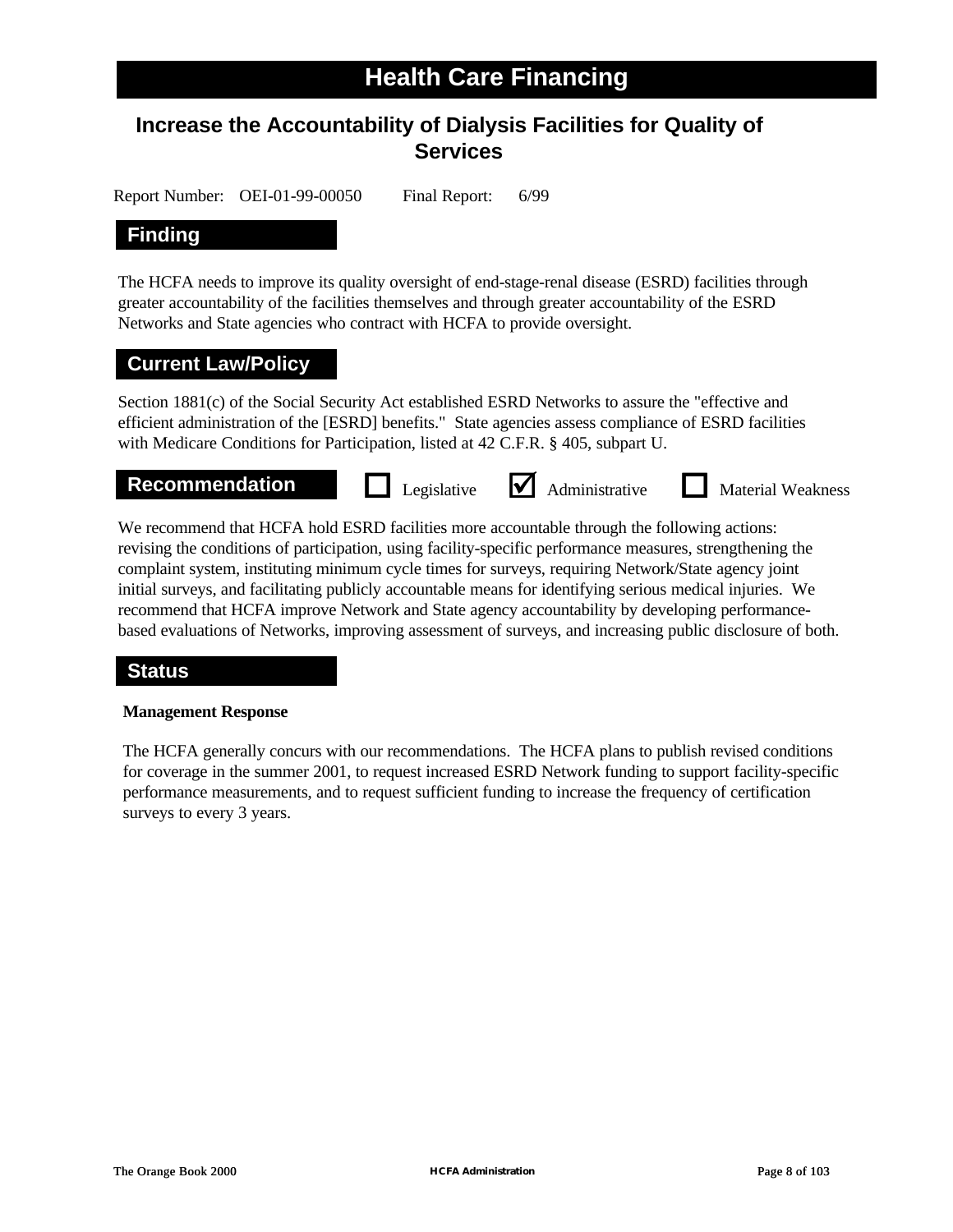### **Improve Comparative Information on Medicare+Choice HMO Extra Benefits**

Report Number: OEI-02-99-00030 Final Report: 2/00

### **Finding**

Three out of four recent HMO enrollees report that lower costs were one of the reasons they decided to join their health plan; half of them say it was the most important reason. Once enrolled in an HMO, Medicare beneficiaries value prescription drugs, regular physicals, and vision benefits the most. However, we also found that while most enrollees compare plans and extra benefits when joining an HMO, enrollees' understanding of their extra benefits is uneven. Further, while generally easy to understand, sample HMO marketing materials vary greatly.

### **Current Law/Policy**

The Medicare managed care environment has recently undergone significant change. The 1997 Balanced Budget Act established Medicare+Choice provisions which set forth a number of different "coordinated care" options for beneficiaries to choose from. These new options mean that beneficiaries now need to make informed choices between the traditional fee-for-service health care program and a number of different types of managed care organizations. Many Medicare+Choice HMOs provide enrollees coverage that exceeds the required Medicare benefits for beneficiaries in the fee-for-service program.

### **Recommendation Legislative** <br> **Administrative Material Weakness**

We recommend that HCFA develop mechanisms to assure comparability of Medicare+Choice HMO plan costs and benefits.

### **Status**

#### **Management Response**

The HCFA plans to implement the Plan Benefit Package as part of the 2001 Medicare managed care contract. The PBP will standardize the method whereby HCFA collects information from plans. Additionally, the PBP will be used to generate the standardized Summary of Benefits. The HCFA will provide the information in the standardized Summary of Benefits on the Medicare.gov web site. The HCFA is also requiring that remaining beneficiary notification (as opposed to advertising) materials (e.g. Evidence of Coverage, enrollment application forms, appeals-related materials) be standardized.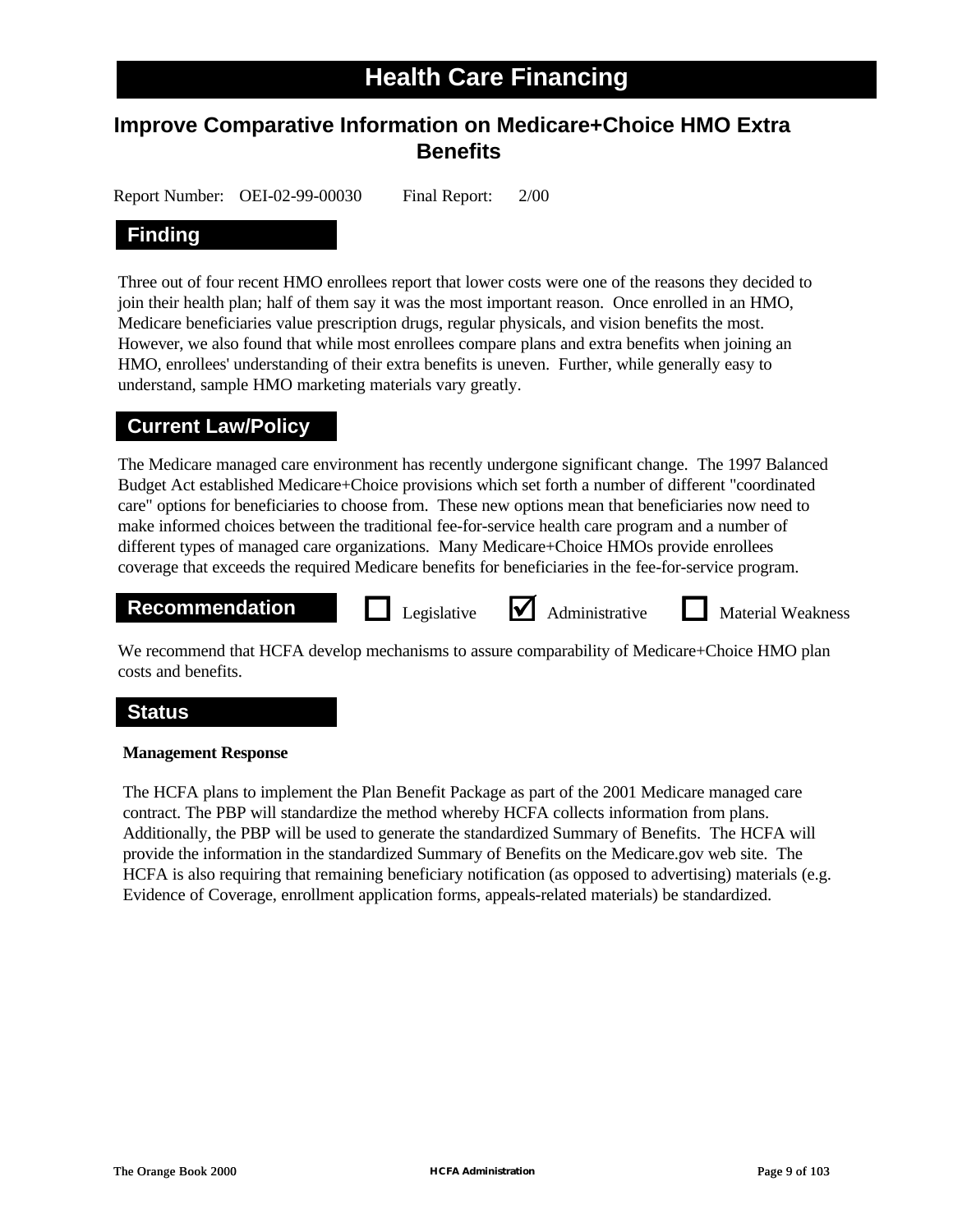### **Improve Medicare Billing for Orthotic Devices**

Report Number: OEI-02-99-00120 Final Report: 3/00

### **Finding**

In a previous OIG inspection, we found that inappropriate Medicare reimbursement for orthotics continues at significant levels. Thirty percent of beneficiaries have one or more miscoded orthotic devices. We also found that qualifications of orthotic suppliers vary, with non-certified suppliers being most likely to provide inappropriate devices.

### **Current Law/Policy**

Medicare pays for orthotic devices which are defined by regulation as leg, arm, back, and neck braces and artificial legs, arms, and eyes, including replacements if required because of a change in the beneficiary's physical condition. Orthotic devices, which are mainly covered under Medicare Part B, must be reasonable and necessary for the diagnosis or treatment of an illness or injury or to improve a malformed body member.

### **Recommendation Legislative** <br> **Administrative Material Weakness**

We recommend that HCFA take action to improve Medicare billing for orthotic devices. Options we suggest include (1) requiring suppliers to maintain a description of how custom fabricated and molded devices are made, (2) developing product classification lists for all major groups of orthotic devices, (3) educating the supplier community, and (4) working with the durable medical equipment regional carriers to strengthen the billing process for orthotics. In addition, we recommend that HCFA require standards for suppliers of custom molded and custom fabricated orthotic devices.

### **Status**

#### **Management Response**

The HCFA generally concurred with the recommendations. The HCFA stated that it is currently working on a proposed rule that would establish training requirements for fitting and molding fabricated devices and intends to get standards for custom orthotics. Given the specialized training and skills necessary for fitting and creating custom molded and fabricated devices, we continue to believe in the importance of additional standards for suppliers providing custom devices. With regard to the second recommendation, HCFA has worked with the statistical analysis durable medical equipment regional carriers to create a product classification list for L0430 "Thoracic Lumbar-Sacral-Othosis."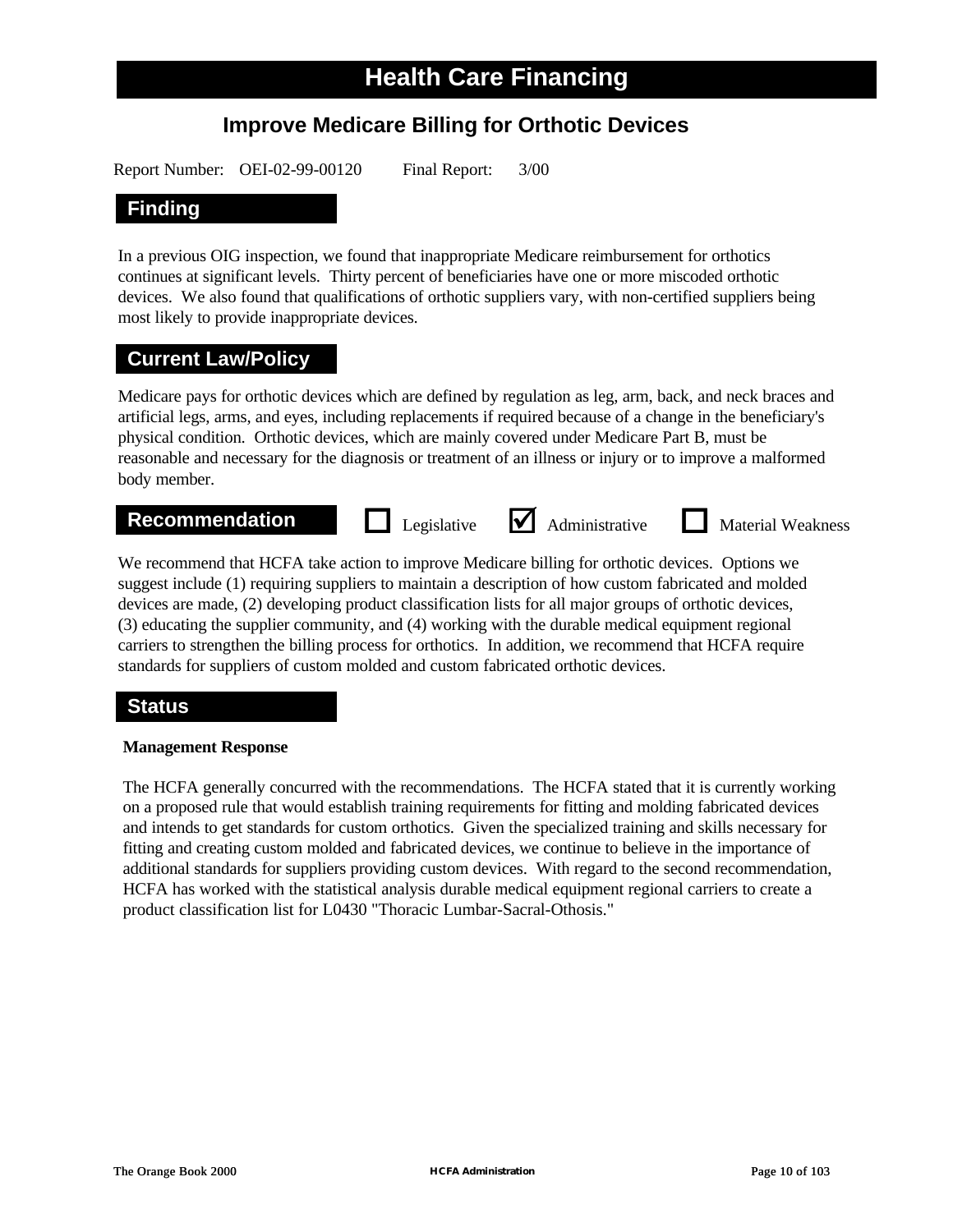### **Require Complete Documentation of Home Oxygen Therapy**

Report Number: OEI-03-96-00090 Final Report: 8/99

### **Finding**

We found that nearly one-quarter of oxygen Certificates of Medical Necessity (CMN) were inaccurate or incomplete. We also determined that 13 percent of beneficiaries reported never using their portable oxygen systems. In addition, 22 percent of sampled suppliers who billed Medicare for portable oxygen systems in 1996 did not provide any refills for them in 1997.

### **Current Law/Policy**

The Durable Medical Equipment Regional Carrier Supplier Manuals require suppliers to keep on file complete and accurate CMNs. Section 4552 of the Balanced Budget Act of 1997 requires development of specific service standards for home oxygen suppliers.

### **Recommendation Legislative** <br> **Administrative Material Weakness**

The HCFA should delay payment for oxygen equipment claims until complete CMNs are submitted and conduct periodic checks to ensure that original CMNs signed by physicians and kept on file by suppliers confirm the electronic versions submitted to Medicare carriers. We recommend that oxygen equipment be targeted for focused medical review. Finally, the HCFA should establish service standards for home oxygen equipment suppliers, as required by the Balanced Budget Act of 1997, and continue to alert physicians to the importance of their role in determining medical need for and utilization of home oxygen equipment.

### **Status**

#### **Management Response**

The HCFA concurs with the recommendations. The HCFA will make it clear to suppliers that file copy CMNs signed by physicians should contain all the information suppliers submit electronically. The HCFA will consider medical review, possibly focusing on portable oxygen systems. The HCFA is planning to issue service standards for home oxygen suppliers, and plans to continue physician education efforts.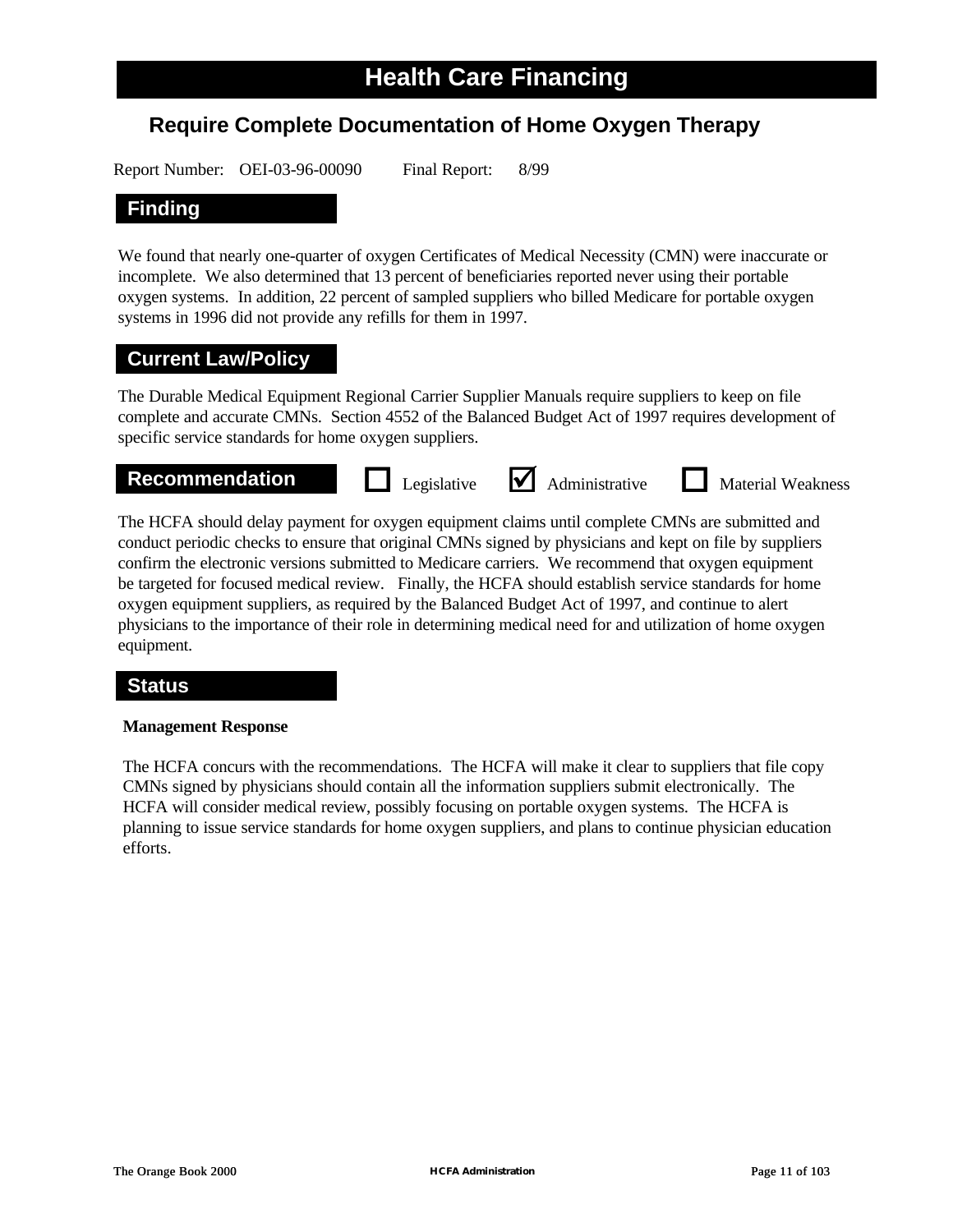### **Improve Review and Tracking of Managed Care Marketing Materials**

Report Number: OEI-03-98-00270 Final Report: 2/00 OEI-03-98-00271 2/00

### **Finding**

The goals of Medicare's National Marketing Guide for managed care -- which were to expedite the marketing material review process, reduce re-submissions of material, ensure uniform review across the nation, and most importantly, provide beneficiaries with accurate and consumer-friendly marketing materials to help them make informed health-care choices -- were not completely met. Few marketing materials, which had been approved by reviewers in HCFA, were in full compliance with the National Marketing Guide. Also, nearly half the materials were not consumer-friendly.

### **Current Law/Policy**

The HCFA has authority to establish how managed care health plans with Medicare contracts provide information to beneficiaries. The health plans are required to submit marketing materials to HCFA regional offices for review and approval before distribution. The Medicare Managed Care National Marketing Guide was issued in November 1997. It serves as an operational tool for managed care plans and HCFA regional offices, and outlines what information is required or prohibited in marketing materials.

### **Recommendation Legislative** <br> **Administrative Material Weakness**



We recommend that HCFA update the National Marketing Guide to include clarifications of requirements; ensure that model materials are accurate and easy to read; mandate use of standard member materials; develop standard review instruments; establish a quality control system; track marketingmaterial reviews consistently and uniformly; conduct meetings with non-complying health plans; and provide training for HCFA reviewers and managed care plans.

### **Status**

#### **Management Response**

The HCFA is updating the National Marketing Guide, and adding checklists and model letters. As of contract year 2000, health plans contracting with HCFA must use a standardized Summary of Benefits. The agency is planning to use the Plan Benefit Package as a standardized way to collect descriptions of benefits from health plans and to review marketing materials. The HCFA has also established a quality control system in a pilot study and will require that all HCFA regional offices track receipt and approval of all marketing materials.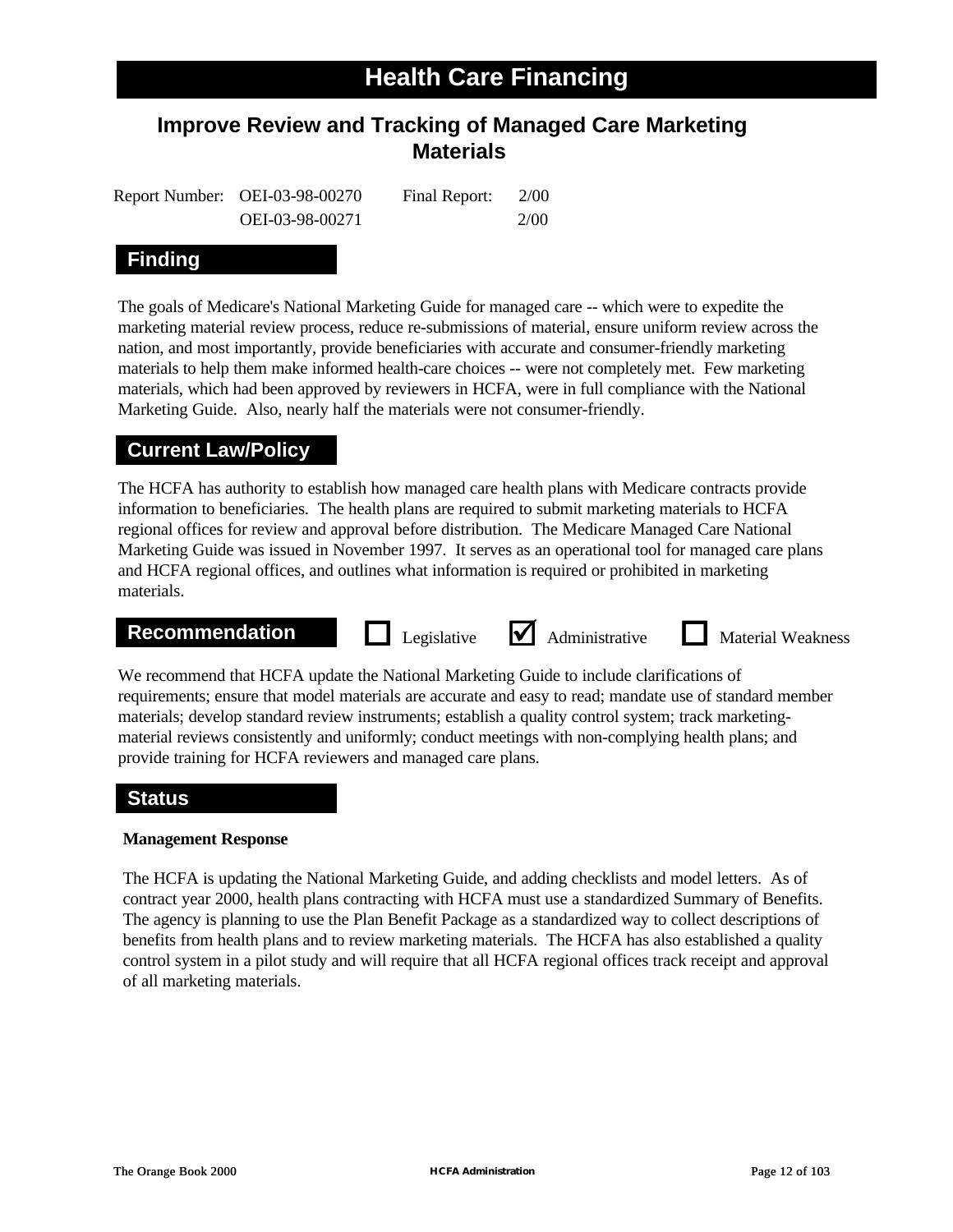### **Prevent Payments for Services After Date of Death**

Report Number: OEI-03-99-00200 Final Report: 3/00

### **Finding**

Medicare paid \$20.6 million in 1997 for services that started after a beneficiary's date of death. In many cases (totaling \$12.6 million) Medicare had not yet received the date of death information at the time the claim was processed. In other cases (totaling \$8 million), the date of death was posted in the Medicare system at the time Medicare paid for the service. We found that Medicare does not have uniform postpayment procedures to identify and recover payments for deceased beneficiaries.

### **Current Law/Policy**

The HCFA's Common Working File (CWF), which is queried by contractors before payment is made, receives updated beneficiary information, including the date of death, from HCFA's Enrollment Database on a daily basis. The data contained in the Enrollment Database is received daily from the Social Security Administration and approximately three times a week from the Railroad Retirement Board.

### **Recommendation Legislative** <br> **Administrative Material Weakness**

The HCFA should require Medicare contractors to conduct annual post-payment reviews to identify and recover payments for services after the date of death. In addition, HCFA should revise its CWF system edit to ensure that durable medical equipment payments are not made for deceased beneficiaries. Finally, HCFA should periodically reconcile date of death information between the Enrollment Database and the CWF system.

### **Status**

#### **Management Response**

The HCFA concurred with the recommendations. The HCFA's analysis of the problem has been shared with all HCFA regional offices and Medicare contractors. During the FY 1999 benefit integrity conferences, all Medicare contractors were asked to perform similar analysis through their "proactive data analysis" efforts. Also, as an initial step to further study the problem, HCFA has funded pilot "deceased beneficiary" projects under Operation Restore Trust for a subset of the Medicare contractors. As appropriate, fraud referrals will be made to the OIG. To date, \$4,913,505 in improper payments have been identified for recoupment, with \$1,123,723 being recovered thus far. In addition, HCFA had initially planned to issue contractor instructions through its budget performance requirements for Fiscal Year 2001, requiring all Medicare contractors to perform these reviews. However, instructions will now be issued via a new program memorandum. The HCFA has also established the requirements for the system change necessary to revise CWF edits to prevent payment of durable medical equipment services billed after the beneficiary's date of death. The edits will be implemented in the January 2001 systems release.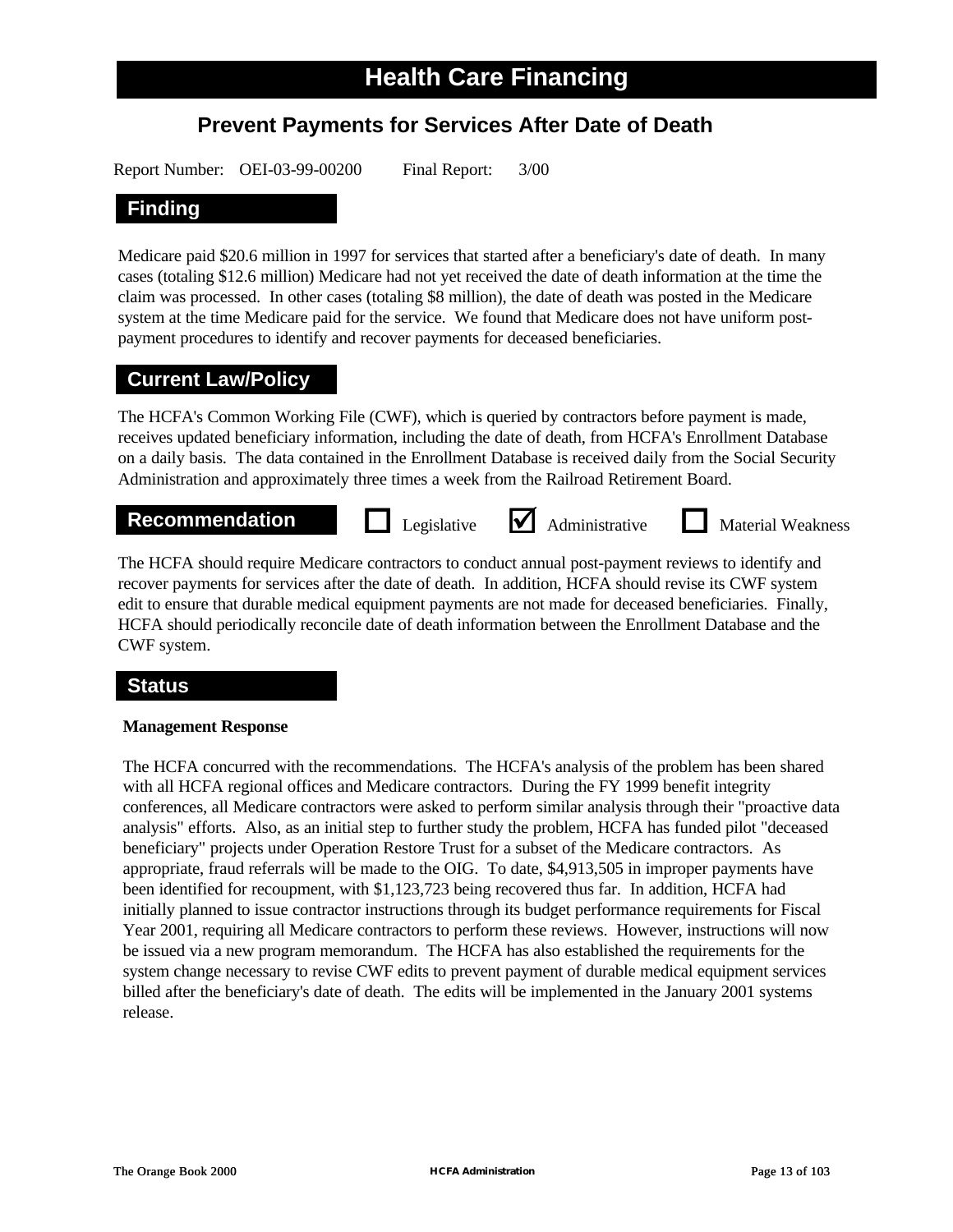### **Improve HCFA Management of Provider-Based Reimbursement to Hospitals**

Report Number: OEI-04-97-00090 Final Report: 8/00

### **Finding**

The HCFA regional offices use different processes and standards, and require varying levels of documentation for approving provider-based status for hospital owned entities. In addition, HCFA data systems are inadequate for furnishing any information regarding provider-based status. Hospitals often assume provider-based status for their off-site entities and bill Medicare without HCFA approval.

### **Current Law/Policy**

Under Medicare, hospitals can account for medical entities they own as either free-standing or as part of the hospital, referred to as "provider-based." In order to claim provider-based status, hospital owned entities must request HCFA approval and meet criteria designed to ensure that the entity is actually part of the hospital.

### **Recommendation Legislative** <br> **Administrative Material Weakness**

Because of concerns about the management and increased costs associated with the provider-based provision, as well as an absence of any significant benefit to Medicare or its beneficiaries, we recommend that HCFA eliminate the provider-based status as an accounting option for all types of hospital owned entities. If HCFA chooses not to eliminate the use of the provider-based option, it should (1) impose penalties when hospitals bill Medicare for unqualified medical entities they own; (2) revise and clarify its program policy and procedures for requesting, approving, tracking, and evaluating provider-based status; (3) develop reliable data systems for program management; and (4) require that all hospitals claiming provider-based status reapply for that status.

### **Status**

#### **Management Response**

The HCFA did not concur with our recommendation to eliminate the provider-based program. Instead, HCFA has initiated various efforts to improve management of the program including: revising Form HCFA-855A to collect information about all hospital practice locations that will be billed as providerbased, revising regulations and procedures, implementing a new data management system which will furnish an indicator for any provider-based determination received by an enrolled or enrolling hospital, and provide training for staff responsible for administration and control. The HCFA plans to assess existing entities that currently claim provider-based status on a case-by-case basis. We continue to believe it is appropriate and well worth the additional administrative costs to require that all hospitals reapply for provider-based status for their off-site entities.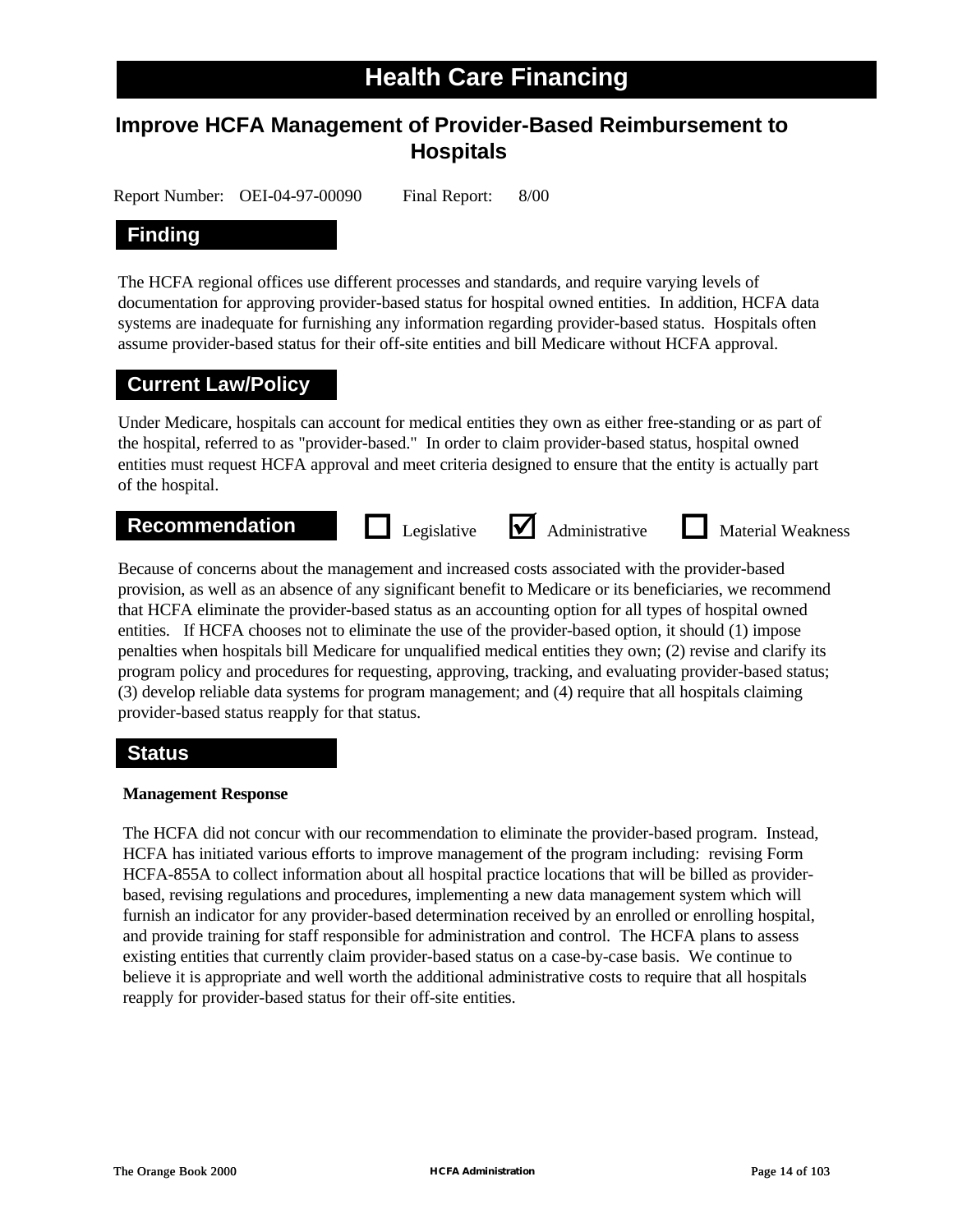### **Consolidate Medicare Administrative Appeals**

Report Number: OEI-04-97-00160 Final Report: 9/99

### **Finding**

The number of appeals being heard by administrative law judges (ALJ) is increasing. The nonadversarial process, designed for beneficiaries, is now dominated by providers. Except for a small cadre of ALJs who specialize in Part B cases, judges spend most of their time on Social Security appeals, leading to minimal training and experience in Medicare rules.

### **Current Law/Policy**

The Social Security Administration manages ALJs, who hear both Medicare and Social Security appeals.

### **Recommendation**  $\overline{\mathbf{V}}$  Legislative  $\overline{\mathbf{V}}$  Administrative **Material Weakness**



The HCFA should improve structural weaknesses in the appeals process by separating the beneficiary and provider appeal procedures, establishing an adversarial provider appeal process, improving contractor and ALJ training, developing regulations to guide Medicare appeals, and establishing a case precedent system for Departmental Appeals Board Rulings. The Department should consider consolidation of Medicare appeals either within HHS or through negotiation with Social Security for a dedicated Medicare ALJ corps.

### **Status**

#### **Management Response**

The HCFA concurred with our recommendations. The HCFA plans to issue regulations for Parts A and B appeal processes, including regulations allowing contractors to be represented at hearings. The HCFA will evaluate the possibility of a precedent system. Finally, HCFA supports the creation of a dedicated Medicare corps of ALJs, and would support housing that activity within HCFA.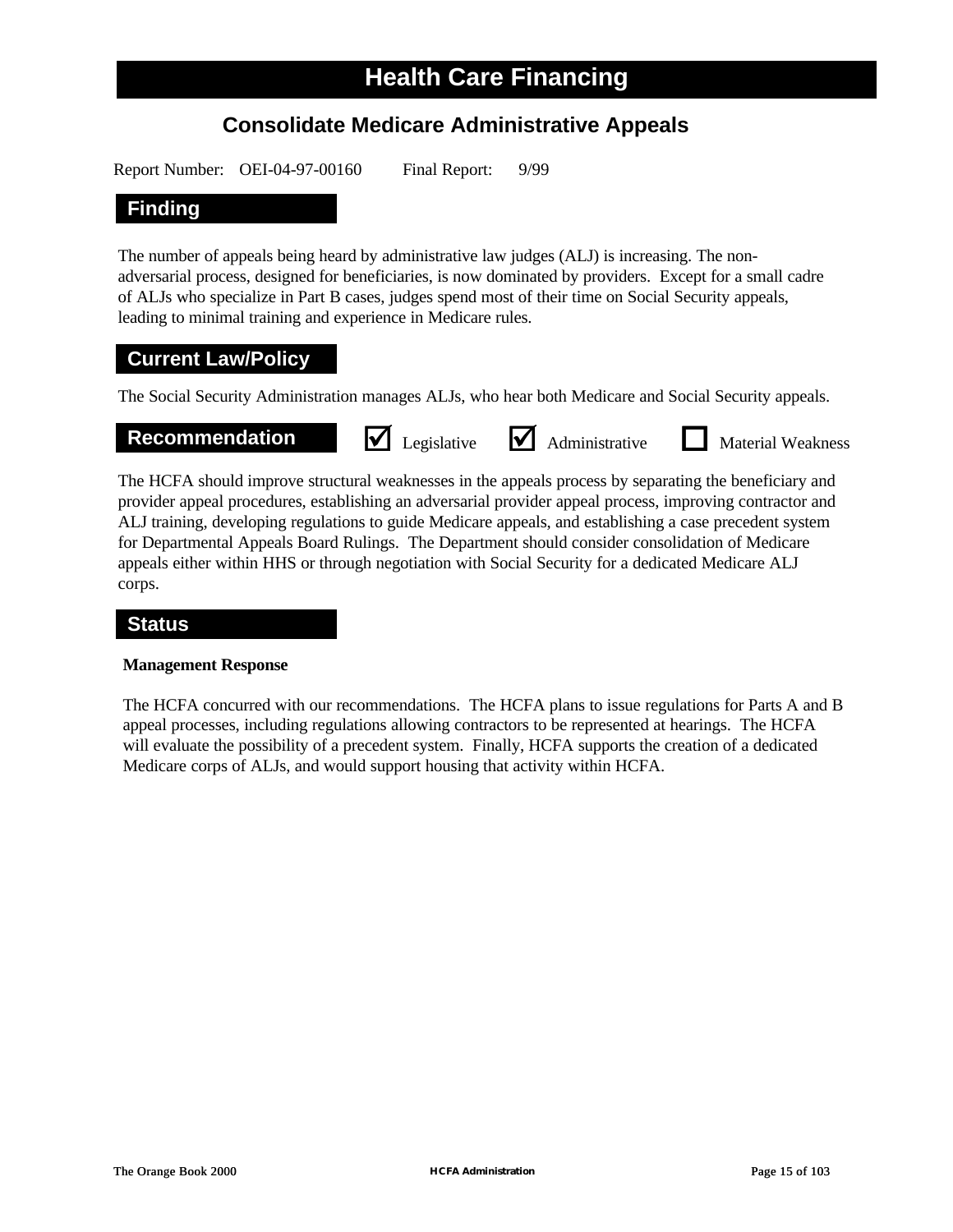### **Improve DMERC Fraud Data**

Report Number: OEI-04-97-00330 Final Report: 2/00

### **Finding**

Overall, the durable medical equipment regional carriers (DMERCs) generally meet HCFA's objectives. However, one area of uncertainty is the effectiveness of their fraud units.

### **Current Law/Policy**

On October 1, 1993, HCFA began using four DMERCs to process durable medical equipment, prosthetics, orthotics, and supplies claims for Medicare payment. The change to the four DMERCs was an effort by HCFA to improve ineffective and costly claims processing under the 34 carrier system.

**Recommendation D** Legislative **M** Administrative **D** Material Weakness



We recommend that HCFA require the DMERCs to maintain needed data in their automated fraud information systems. This data should include complete and accurate documentation on the sources of opened cases and detailed financial information on fraud cases in overpayment status.

#### **Status**

#### **Management Response**

The HCFA concurred with our recommendation and is currently developing a Program Integrity Management Reporting System which will require Medicare contractors to report data on fraud and abuse overpayment status. The new system is scheduled for implementation spring 2001.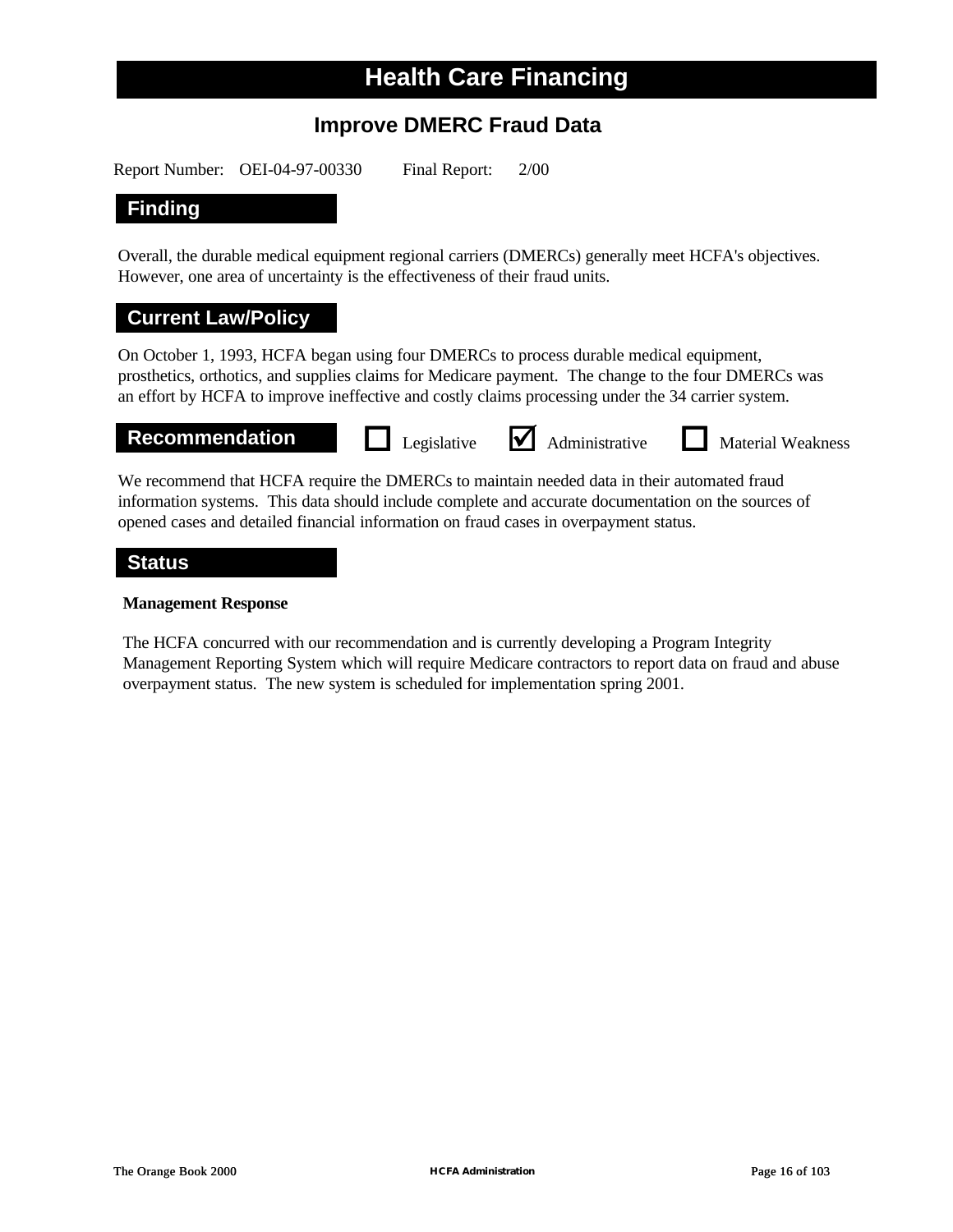### **Improve Medicaid Mental Health Programs**

Report Number: OEI-04-97-00340 Final Report: 1/00

### **Finding**

Managed care allowed States to offer more specialized and creative out-patient services. States indicated that overall use of mental health services increased. Costs were reduced, although some concern was expressed that lower average length of stays and increased readmission rates may indicate that persons with serious mental illnesses are being released from in-patient care too quickly. Although costs were reduced, no State had working outcome measures in place; therefore, the overall effect on the health of persons with serious mental illness was not quantified. Savings were not always used to improve mental health services. Savings were sometimes used to expand services to non-Medicaid eligible persons and to help fund managed care administration, in some cases, even when some of the States did not have the appropriate Medicaid waiver to use operational savings in this manner.

### **Current Law/Policy**

States are increasingly converting their Medicaid programs from traditional fee-for-service models to managed care models. Nearly every State has implemented, or is planning to implement, mandatory managed care for Medicaid beneficiaries who require mental health services.

### **Recommendation Legislative** <br> **Administrative Material Weakness**

The HCFA should work with SAMHSA to develop and implement outcome measurement systems that can be used as a condition of waiver approval. The HCFA should encourage States to establish independent, third-party mental health systems for conducting beneficiary satisfaction surveys to promote more open and honest feedback from consumers. Lastly, before allowing the States to use savings that have resulted from managed care operations, HCFA should ensure that States obtain the required 1115 waiver to expand services to non-Medicaid populations.

### **Status**

#### **Management Response**

The HCFA indicated that HHS, along with other Federal and State agencies and private sector researchers, is working to develop valid, reliable, and cost-effective outcome measurements. As soon as criteria is available, HCFA will work with States to ensure that appropriate measurements for mental health services are utilized. The HCFA indicated that the managed care regulations required by the Balanced Budget Act of 1997, once published, will strengthen the requirements for a grievance process and keep in place the statutory requirements for a State's fair hearing process. The HCFA agreed that States should be encouraged to improve their systems for measuring and promoting beneficiary satisfaction but failed to document specific action toward this end. The HCFA disagreed with the final recommendation indicating that the "recommendation was based on an incorrect understanding of the statute;" therefore, HCFA specified no action. The SAMHSA generally was not in agreement with the study methodology and, therefore, did not view the findings as very conclusive.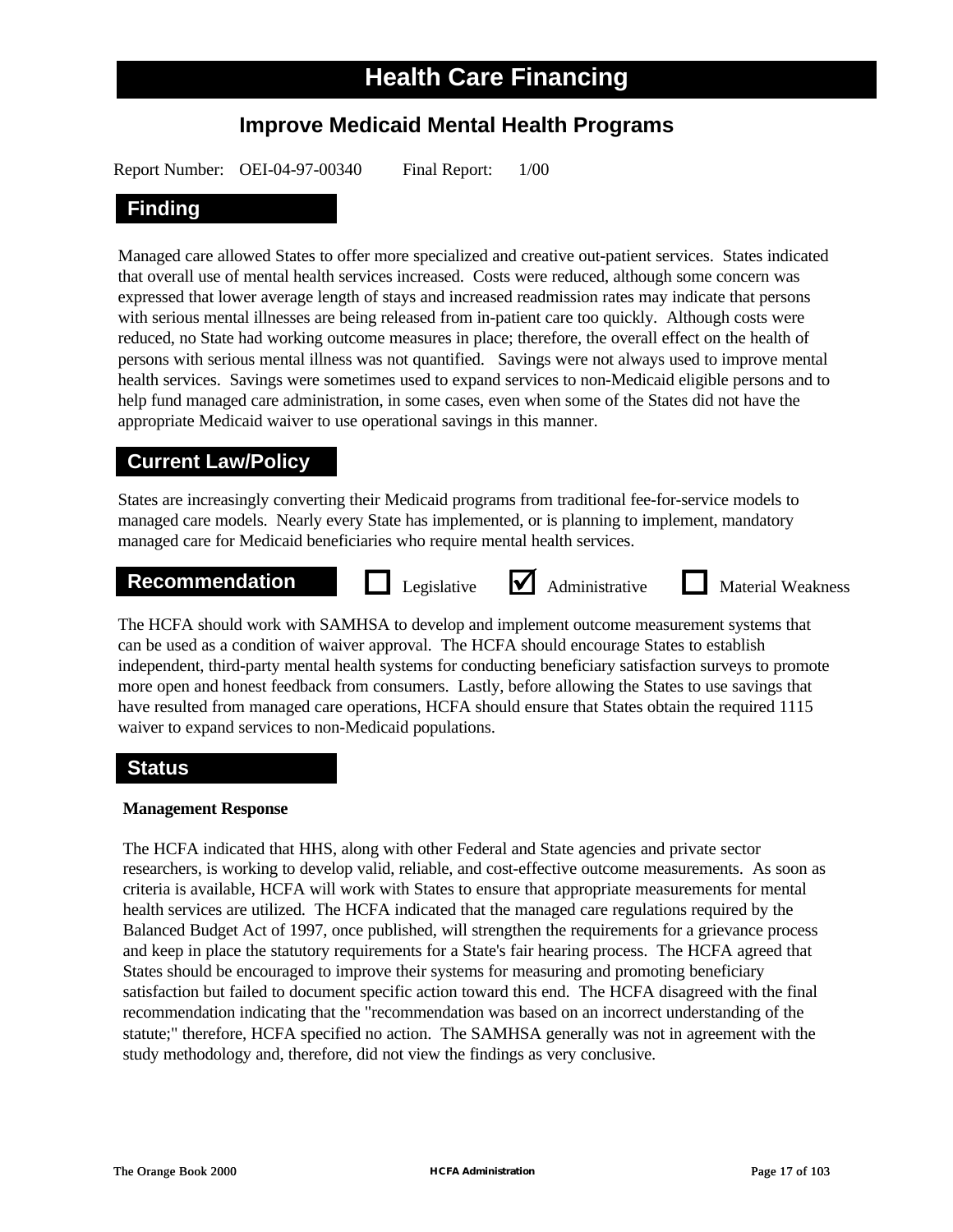### **Improve Access to and Coordination of Children's Mental Health Services**

Report Number: OEI-04-97-00344 Final Report: 1/00

### **Finding**

Providing mental health services to children with serious emotional disturbances can present unique challenges not typically found when delivering services to adults. These challenges are generally systemic in nature and have existed for years under traditional fee-for-service care. Access to children's care is limited in three ways: (1) reduction of in-patient care for children was greater than for adults, (2) children's out-patient services lag behind those for adults, and (3) first year managed care contracts include limited provisions for children. Responsibility for care was fragmented with multiple agencies having responsibility. Concern was expressed about possible cost shifting. Lastly, States did attempt to improve coordination and access by negotiating interagency agreements. Reportedly, this resulted in improved coordination, but access to care by children is still limited.

### **Current Law/Policy**

States are increasingly converting their Medicaid programs from traditional fee-for-service models to managed care models. Nearly every State has implemented, or is planning to implement mandatory managed care for Medicaid beneficiaries who require mental health services. These mandatory managed care contracts typically include services for both adults and children.

### **Recommendation Legislative**  Administrative **Integral Material Weakness**



The HCFA should specify services for children's mental health care in managed care contracts. This action would help ensure children receive the specialized care they require. The HCFA should also develop interagency agreements to promote coordination of children's mental health services. This action could result in reduced cost shifting concerns between agencies and better coordinated services.

### **Status**

#### **Management Response**

The HCFA will emphasize to States the importance of managed care contracts defining clearly what mental health services must be provided to enrolled children. The HCFA has prepared draft Interim Review Criteria for Children with Special Needs and States who mandatorily enroll children in capitated plans will respond to these criteria as part of their waiver. In regards to the second recommendation, HCFA plans to highlight the importance of effective State-level coordination of all services to special needs populations in their imminent Report to Congress on the special needs of vulnerable populations enrolled in Medicaid managed care.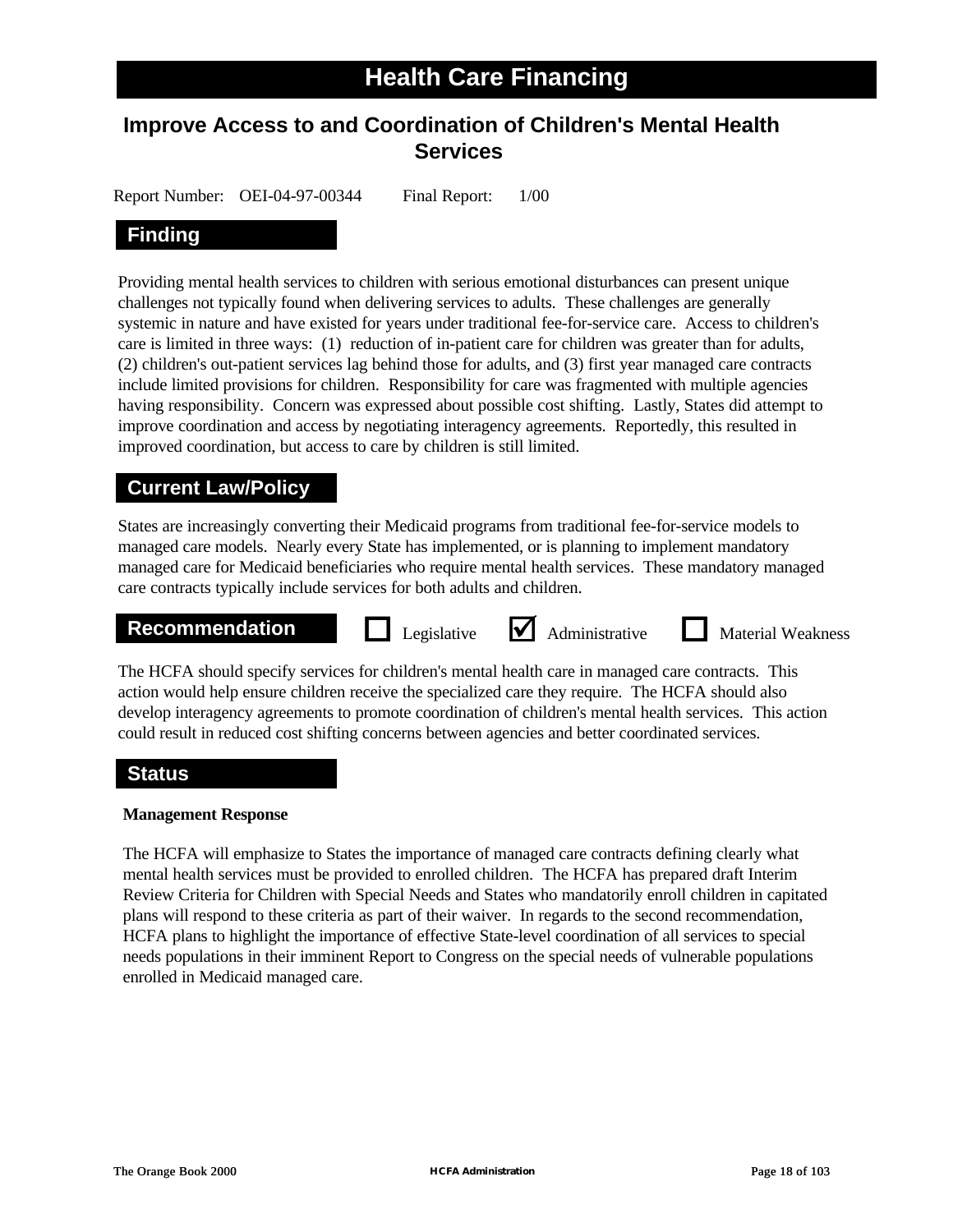### **Identify and Monitor Hospital Ownership of Physician Practices**

Report Number: OEI-05-98-00110 Final Report: 9/99

### **Finding**

While hospitals are purchasing physician practices in significant numbers, HCFA is frequently unaware of hospital ownership of physician practices. Its lack of knowledge presents a fiscal vulnerability to the Medicare program and beneficiaries. The HCFA efforts to address the problem may not go far enough.

### **Current Law/Policy**

The HCFA policy is that a hospital may choose to treat a hospital owned physician practice as either provider-based or free-standing. This decision will affect the amount of payment received by the hospital for physician services rendered in the practice. The decision to treat an acquired physician practice as provider-based increases costs to both the Medicare program and beneficiaries.

### **Recommendation**  $\bullet$  Legislative **Administrative Material Weakness**

The HCFA should change its policy and eliminate the provider-based designation for hospital owned physician practices and instead treat all purchased practices as free-standing entities. In addition, HCFA should require hospitals to report all purchases of physician practices and declare how costs associated with these entities are handled on the cost report. Finally, we recommend that HCFA seek legislation to be able to sanction hospitals for failure to report the ownership of physician practices.

### **Status**

#### **Management Response**

The HCFA did not concur with our recommendation to eliminate the provider-based designation for hospital owned physician practices, but did concur with our other recommendations. The provider-based rules recently published by HCFA require that HCFA determine that an entity meets the criteria for establishing provider-based status.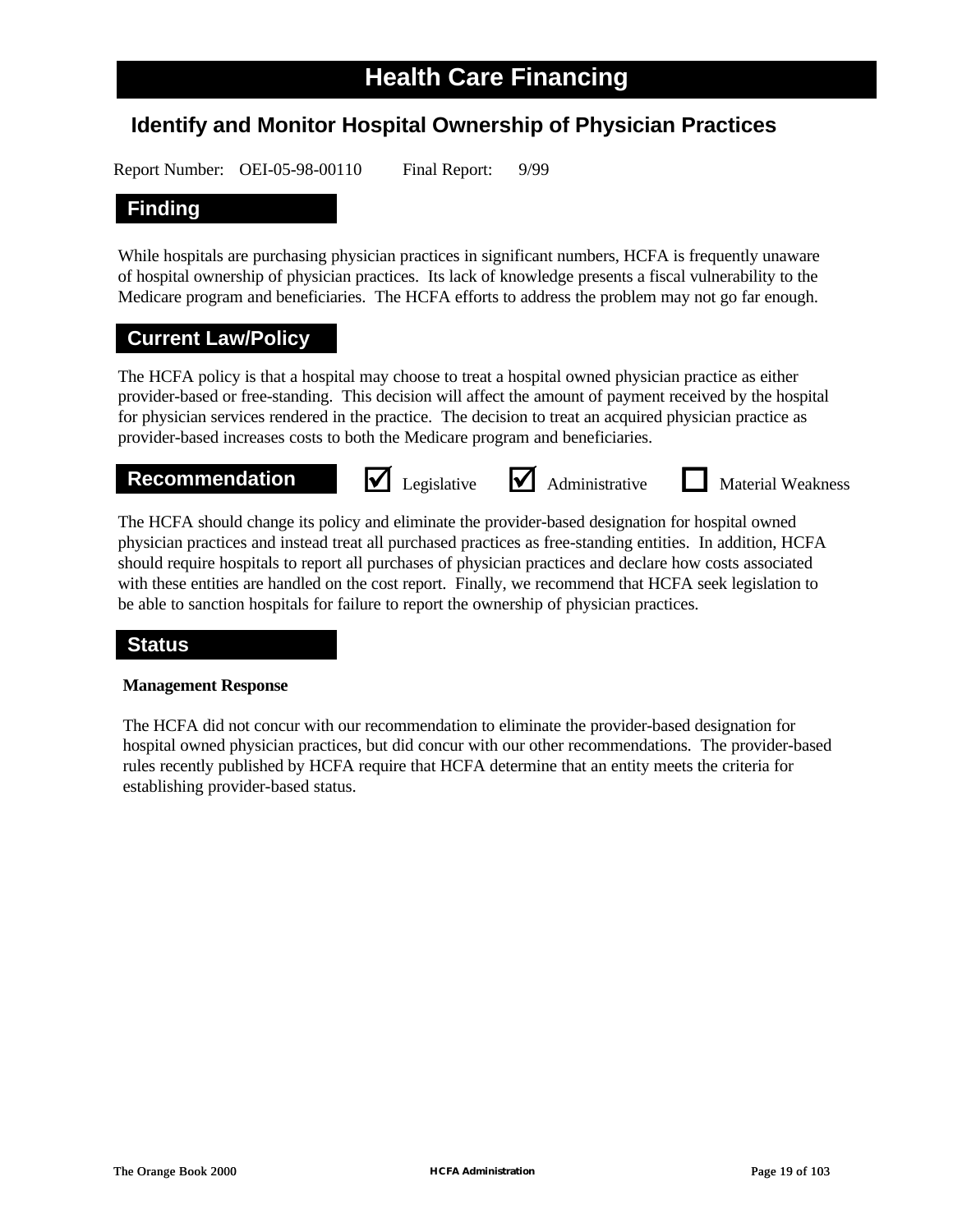### **Improve Enrollment in the Children's Health Insurance Program**

Report Number: OEI-05-98-00310 Final Report: 5/99

### **Finding**

Many States are experimenting with a variety of application and enrollment practices and processes in the State Children's Health Insurance Program (SCHIP) such as, application brevity, joint applications, multiprogram applications, and written materials in other languages. People involved in the SCHIP application process stated that fear of being detected makes illegal aliens reluctant to complete an application, even for their children who meet citizenship requirements; Medicaid, SCHIP and other public benefit programs differ in their rules regarding verification of alien status, child support enforcement, and verification of income.

### **Current Law/Policy**

The Balanced Budget Act of 1997 created Title XXI of the Social Security Act, the State Children's Health Insurance Program. Title XXI provides \$39 billion over 10 years to develop health insurance programs for low-income children. States have the option to expand their existing Medicaid program, design a new children's health insurance program or develop a program that combines these strategies. Studies have shown that applications and enrollment procedures may be a barrier to families applying for Medicaid. Reducing the length and complexity of Medicaid and SCHIP applications may improve the uptake rate for eligible children. Researchers, advocacy groups, and HCFA are encouraging States to streamline Title XXI applications and the application process.

### **Recommendation Legislative** <br>**Administrative Material Weakness**





We recommend that HCFA work with States to improve the readability of SCHIP applications. We also recommend that HCFA continue to encourage States to simplify their applications and enrollment processes for SCHIP and Medicaid. We encourage HCFA to continue helping States investigate contracting with enrollment brokers, and eliminate some verification requirements.

### **Status**

#### **Management Response**

The HCFA concurred with our recommendations. They highlighted their ongoing efforts in providing technical assistance to States on simplifying enrollment procedures. The HCFA is continuing to improve their outreach efforts by collaborating with HRSA and instituting a series of Technical Advisory Panels. The HCFA also worked with the Immigration and Naturalization Service to develop and release a policy guidance on the "public charge" issue.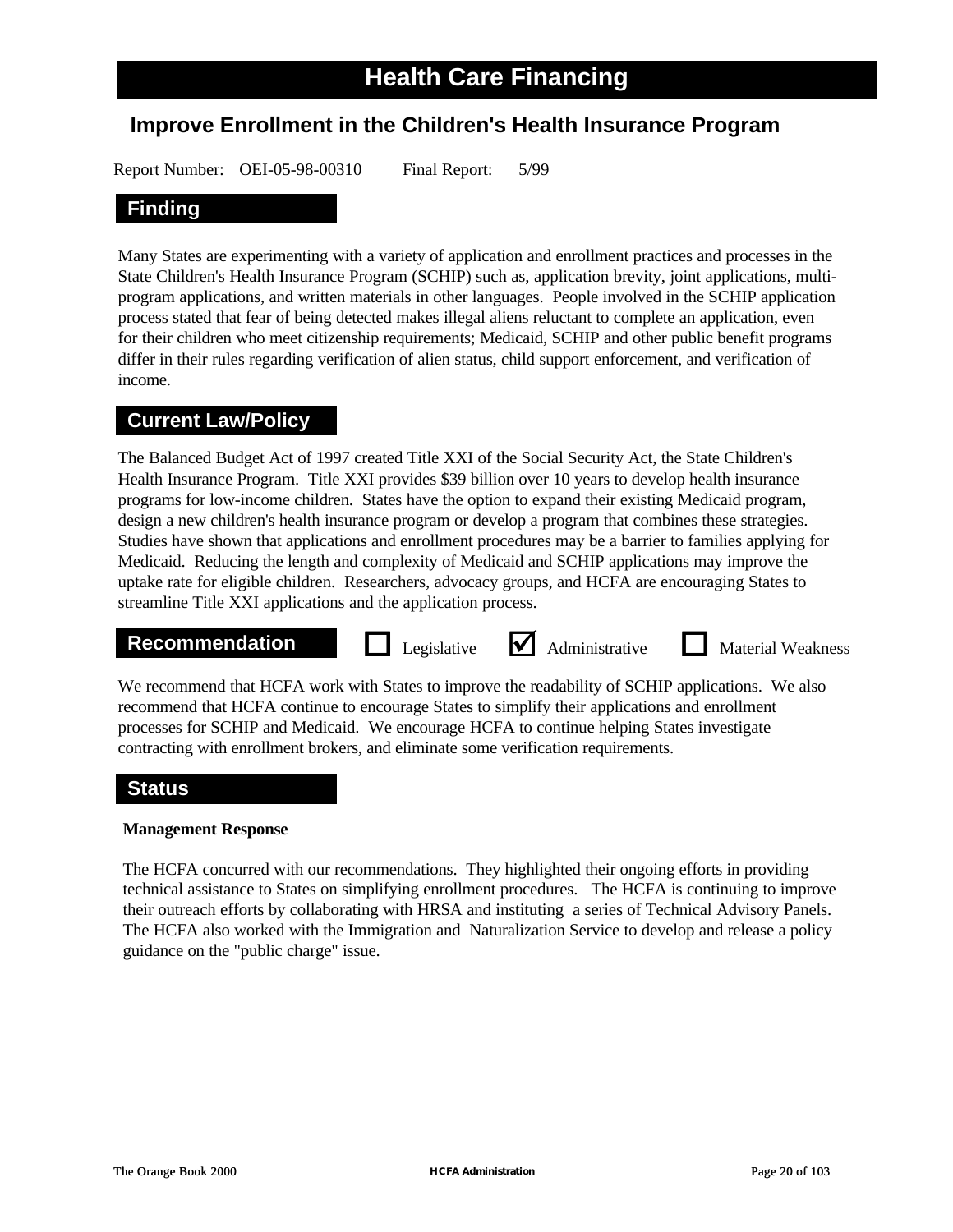### **Implement Medicaid Expansions for Prenatal Care**

Report Number: OEI-06-90-00160 Final Report: 2/92

### **Finding**

Significant problems prevent newly eligible women from receiving Medicaid-covered prenatal care: (1) client outreach is inadequate and (2) women are not completing the cumbersome application process.

### **Current Law/Policy**

States are mandated to set income eligibility at 133 percent of the Federal Poverty Level; guarantee continuous eligibility until 60 days post partum; extend the presumptive eligibility period up to 60 days for States choosing this option; use special pregnancy-related application forms; use application sites other than where Aid to Families with Dependent Children applications are processed; and eliminate paternity establishment as a precondition to receive Medicaid-covered prenatal care.

**Recommendation Legislative** <br> **Administrative Material Weakness** 

The HCFA should: (1) develop a comprehensive outreach strategy, and (2) simplify and streamline the application process.

#### **Status**

#### **Management Response**

The HCFA concurred and agreed to continue to work with PHS, ACF, and State Medicaid Directors.

Due to the new Welfare Reform and States opting to enroll Medicaid recipients into managed care programs, outreach strategies have increased. Many States have developed strategies targeted to provide continuous eligibility to pregnant women. States are also simplifying and streamlining application forms to alleviate administrative burdens and expedite the process.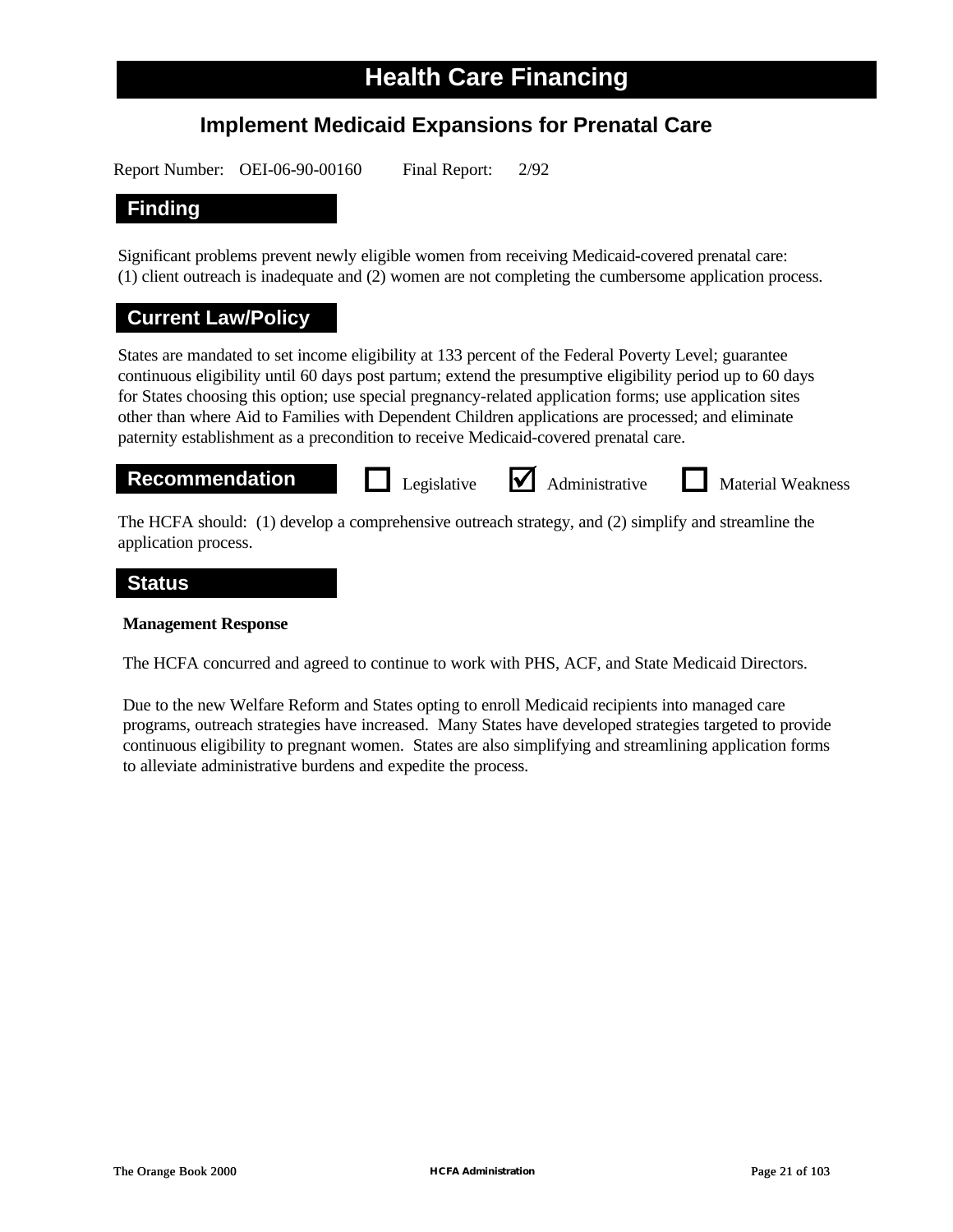### **(Continued 2)**

Report Number: OEI-06-90-00160 Final Report: 2/92

### **Finding**

In evaluating Medicaid expansions for prenatal care, the OIG found that: (1) States have difficulty recruiting prenatal care providers. There is a shortage of obstetricians to deliver adequate care. (2) States need more timely information and training from HCFA. (3) The HCFA and most States cannot measure the progress and impact of expansions due to lack of centralized data.

### **Current Law/Policy**

States are mandated to set income eligibility at 133 percent of the Federal Poverty Level; guarantee continuous eligibility until 60 days post partum; extend the presumptive eligibility period up to 60 days for States choosing this option; use special pregnancy-related application forms; use application sites other than where Aid to Families with Dependent Children applications are processed; and eliminate paternity establishment as a precondition to receive Medicaid-covered prenatal care. Congressional concern about the health status of pregnant women has led to significant Federal and State Medicaid eligibility expansions.

### **Recommendation Legislative** <br> **Administrative Material Weakness**

The HCFA should: (1) develop incentives to increase provider participation; (2) clarify policy and monitor implementation of Medicaid expansions for prenatal care; and (3) develop data collection systems and evaluation processes to measure progress of the eligibility expansions and future program effects.

### **Status**

#### **Management Response**

The Balanced Budget Act of 1997 repealed Section 1926 of prior law, which contained requirements that States assure adequate Medicaid payment levels for obstetrical and pediatric services.

The HCFA works closely with State Medicaid Directors, informs States of legislative options and mandates and conducts local site visits on an ongoing basis. The Medicaid Maternal and Child Health Technical Assistance Group discusses areas where technical assistance is needed and plans for action to resolve those difficulties on a regular basis.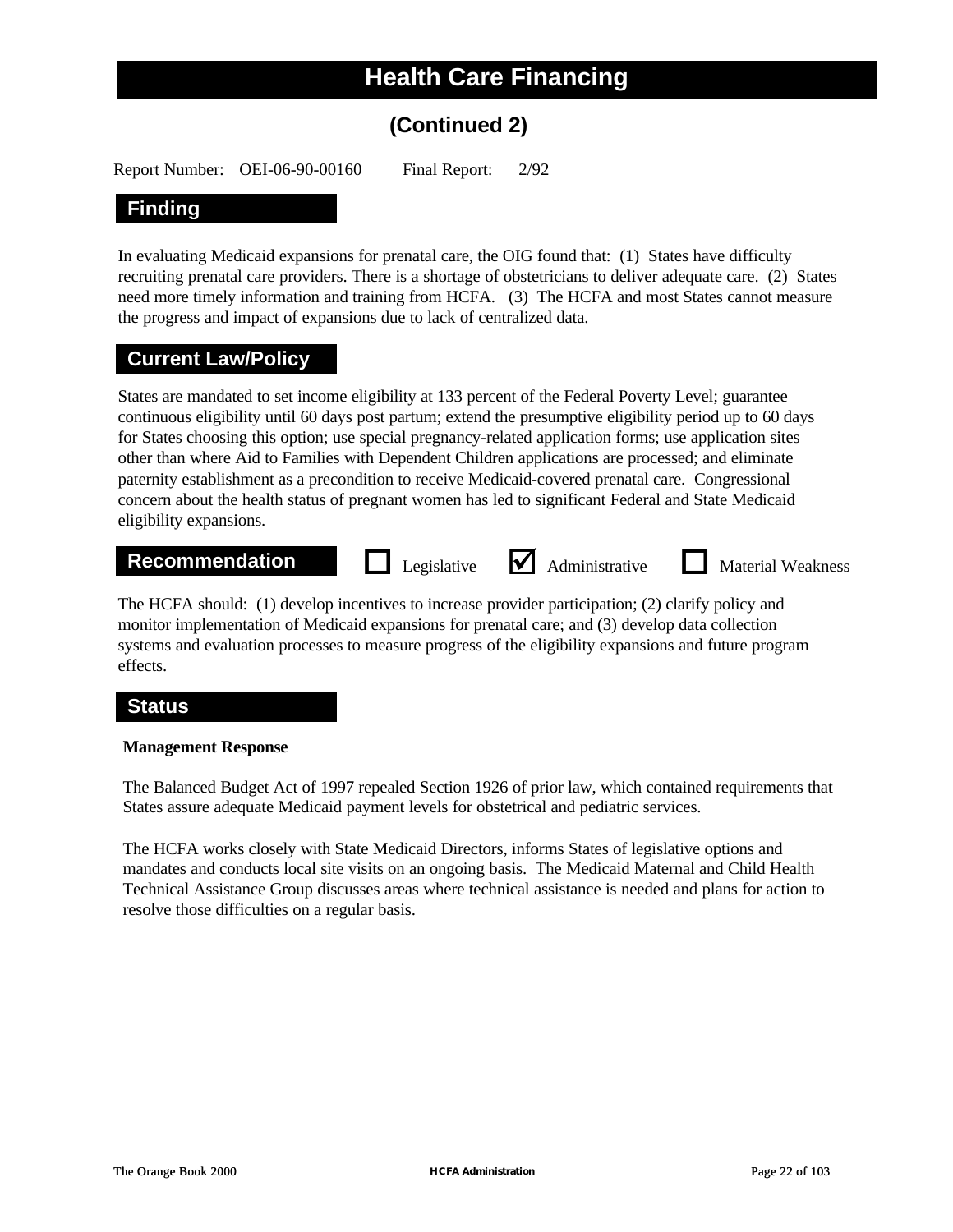### **Identify Primary Health Insurance: Medicare Secondary Payer Auxiliary File**

Report Number: OEI-07-98-00180 Final Report: 6/00

### **Finding**

Only 0.43 percent of the beneficiaries in our sample who had primary health insurance coverage were not identified by Medicare. Based on improper payments made to these individuals, we estimated that the Medicare program inappropriately paid \$56 million in 1997. These estimates only pertained to the 20 million Medicare beneficiaries in HCFA's Medicare secondary payer data system.

### **Current Law/Policy**

Medicare provides health insurance coverage for eligible beneficiaries, but is not always the primary insurer. For example, Medicare is secondary for certain working-aged individuals and their spouses who have health insurance through their employer and certain working beneficiaries who qualify for Medicare based on disability and end-stage-renal disease. In addition, Medicare can be secondary to coverage under an automobile, no-fault, liability insurance, or workers' compensation plan.

### **Recommendation D** Legislative **M** Administrative **D** Material Weakness

Legislative  $\blacksquare$  Administrative

The HCFA should emphasize to providers the importance of reporting timely employment and health insurance information. In addition, HCFA should take steps to increase response rates for the initial enrollment questionnaire (IEQ).

### **Status**

#### **Management Response**

The HCFA indicated that work has been initiated with the Coordination of Benefits contractor, which will emphasize to providers the requirement to obtain employment and health insurance information during each beneficiary visit. The HCFA agreed with the intent of the recommendation to increase the response rate for the IEQ but did not agree to any of the options outlined in the report.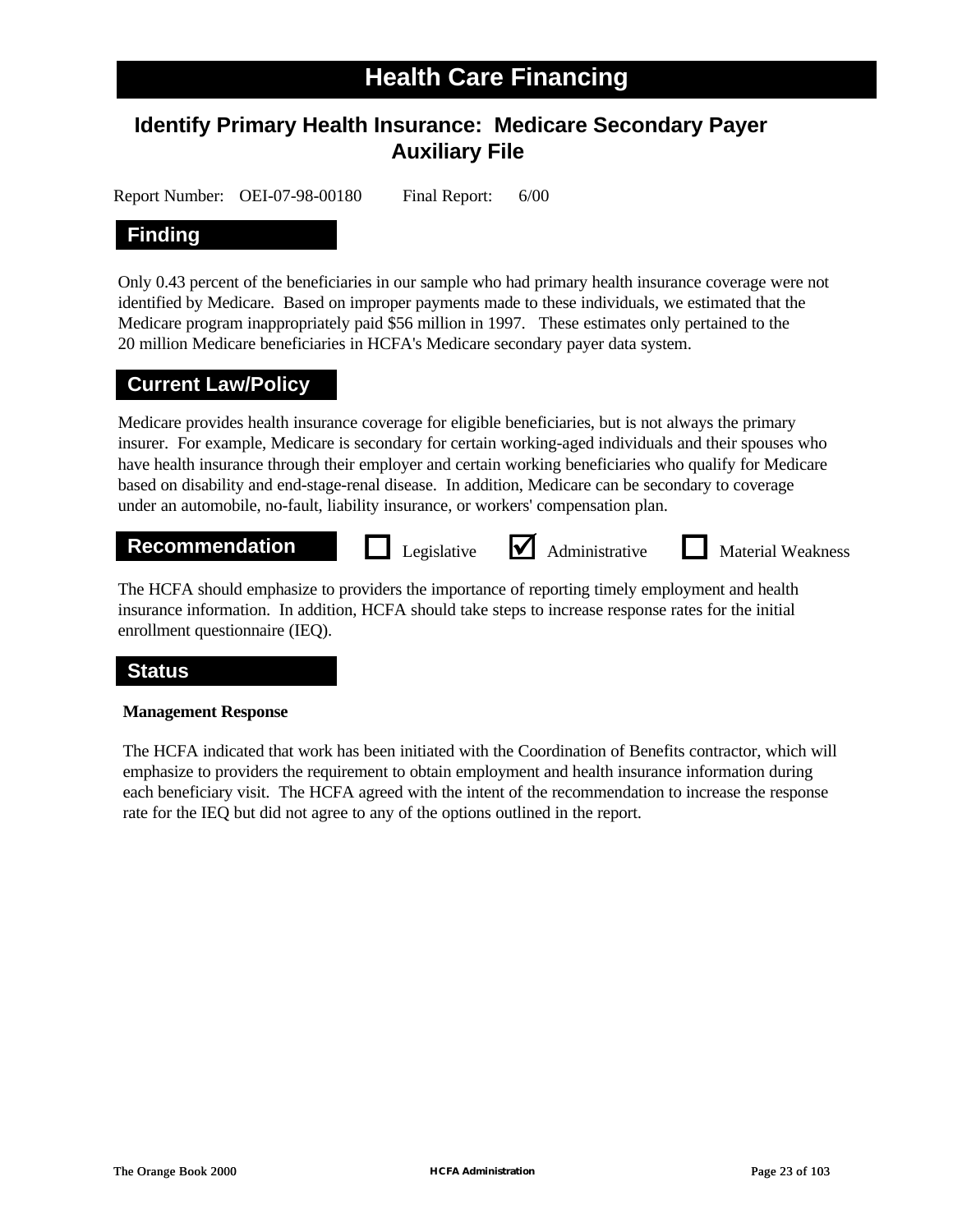### **Improve the Accuracy of Unique Physician Identification Number Data**

Report Number: OEI-07-98-00410 Final Report: 9/99

### **Finding**

While HCFA has implemented a number of enhancements which have improved unique physician identification number (UPIN) and provider identification number (PIN) data, some problems remain. Twenty-three percent of active UPINs and 39 percent of PINs have had no claims activity in the last year. Coding instructions create inconsistent entry of State license numbers, professional school codes, physician specialty, and board certification. A small subset of providers have more than 10 PINs associated with a single UPIN. Finally, some data fields are inconsistent between UPIN and PIN records for the same physician.

### **Current Law/Policy**

The HCFA instructs carriers to deactivate the PIN after 12 consecutive months with no Medicare claims. The UPINs are deactivated when all associated PINs have been inactive for 12 months. State license numbers should be right justified and preceded with zeros.

| <b>Recommendation</b><br>Legislative<br><b>Administrative</b><br><b>Material Weakness</b> |  |
|-------------------------------------------------------------------------------------------|--|
|-------------------------------------------------------------------------------------------|--|

The HCFA should ensure that carriers deactivate PINs and UPINs according to policy by including this activity in the Carrier Performance Evaluation review. State license numbers should be entered exactly as shown on State records, including characters, numbers, and spaces. The numbers should be left justified to enhance consistency. Individuals with large numbers of associated PINs should be a high review priority. The HCFA should reconcile identical data fields between UPIN and all associated PINs before implementing the national provider identification initiative.

### **Status**

#### **Management Response**

The HCFA concurs with the report recommendations. Specifically, the HCFA agrees that Carrier Performance Evaluation should include deactivation of UPINs and PINs according to policy. The HCFA plans to release additional instructions for coding and data entry. The HCFA is implementing the Reassignment, Threshold Project, Physician Enrollment Chain and Ownership System, and address validation on the UPIN files, all of which address providers with multiple PINs. The HCFA plans to release additional instructions to carriers to deactivate the PINs within 6 consecutive months with no Medicare claims.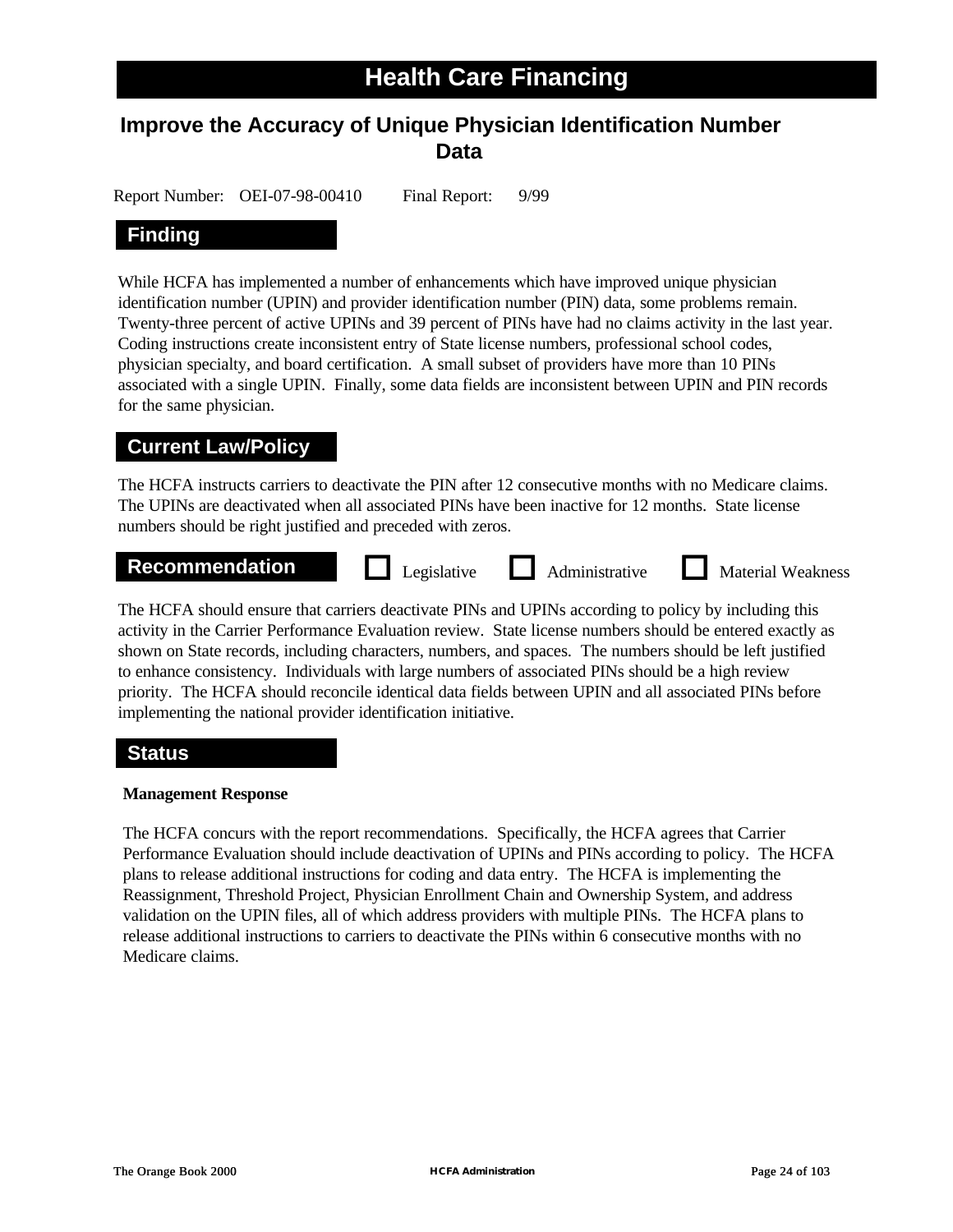### **Improve Physician's Role in Home Health Care**

Report Number: OEI-02-94-00170 Final Report: 6/95

### **Finding**

Agencies and physicians identify some obstacles and issues related to the physician role. Obstacles mentioned by respondents include: (1) sixty-five percent of agencies and 51 percent of physician respondents find the process of reviewing and signing plans of care burdensome; (2) physicians find it difficult to find important information on the plan of care; and (3) some agencies feel physician awareness and education in home health is inadequate and that they lack an understanding of the home health benefit.

### **Current Law/Policy**

Medicare home health agency regulations require physicians to sign a plan of care specifying all services the patient is to receive. This certification must be updated every 60 days, but the doctor is not required to see the patient.

### **Recommendation Legislative** <br> **Administrative Material Weakness**

The HCFA should continue its efforts to change the plan of care to ensure it conveys critical information to caregivers and relieves unnecessary burden from physicians. The HCFA should strengthen its efforts to educate both agencies and physicians about its policies regarding the physician's role in home health care.

### **Status**

#### **Management Response**

The HCFA has proposed revised conditions of participation for care planning and coordination of services. Specifically, the revisions would decrease the burden of home health agencies and would allow agency staff to develop care plans in coordination with the physician. The NPRM was published on March 10, 1997. Public comments were received and revisions to the regulation are in progress. The final rule is targeted for publication by the end of Calendar Year 2000.

The HCFA also plans to issue new billing instructions for carriers to install new edits and conduct provider education.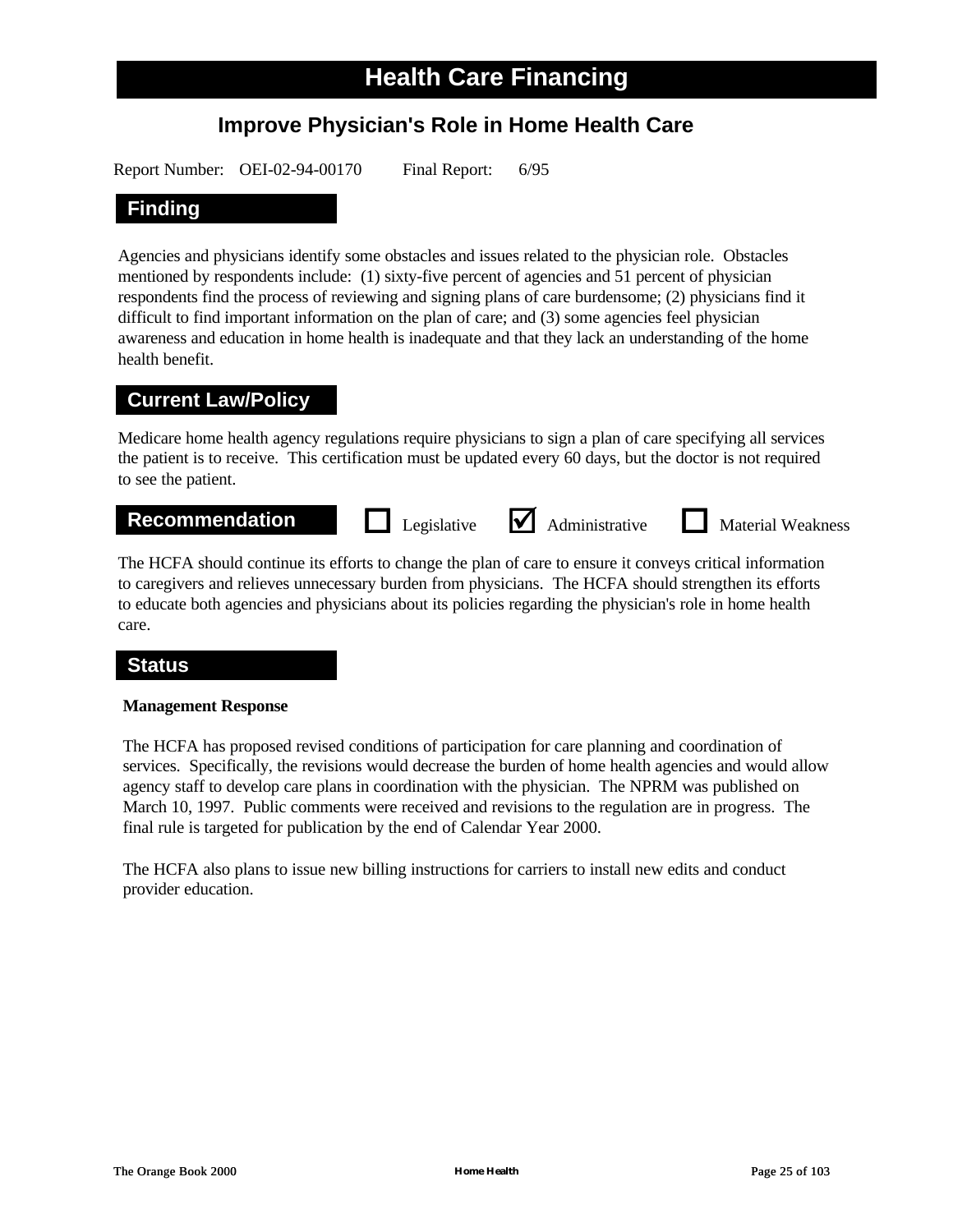# **Strengthen Education of Contractual Relationships Between Hospices and Nursing Homes**

Report Number: OEI-05-95-00251 Final Report: 11/97

# **Finding**

We found that some hospice contracts with nursing homes contain provisions that raise questions about inappropriate patient referrals between hospices and nursing homes.

#### **Current Law/Policy**

Hospice care is a treatment approach which recognizes that the impeding death of an individual warrants a change focus from a curative to palliative care. The Medicare hospice benefit program began in 1983 and was expended in 1986 to cover individuals residing in nursing facilities. To qualify, a patient must be certified as terminally ill with a life expectancy of 6 months or less if the illness runs its normal course.

**Recommendation Legislative** <br> **Administrative Material Weakness** 

We recommend that HCFA work with the hospice associations to educate the hospice and nursing home communities to help them avoid potentially fraudulent and abusive activities that might influence decisions on patient benefit choices and care.

#### **Status**

#### **Management Response**

The HCFA concurred with our recommendation. The HCFA staff, their contractors, and the regional home health intermediaries (RHHIs), are working together with the national and local hospice associations to educate them regarding potentially fraudulent and abusive activities. The RHHIs have been instructed to conduct educational seminars for providers, physicians, and/or consumers. The HCFA will also continue to encourage the RHHIs to re-emphasize the potential fraudulent and abusive activities in their continuing educational efforts. The HCFA is currently working on a notice of proposed rulemaking for the hospice conditions of participation.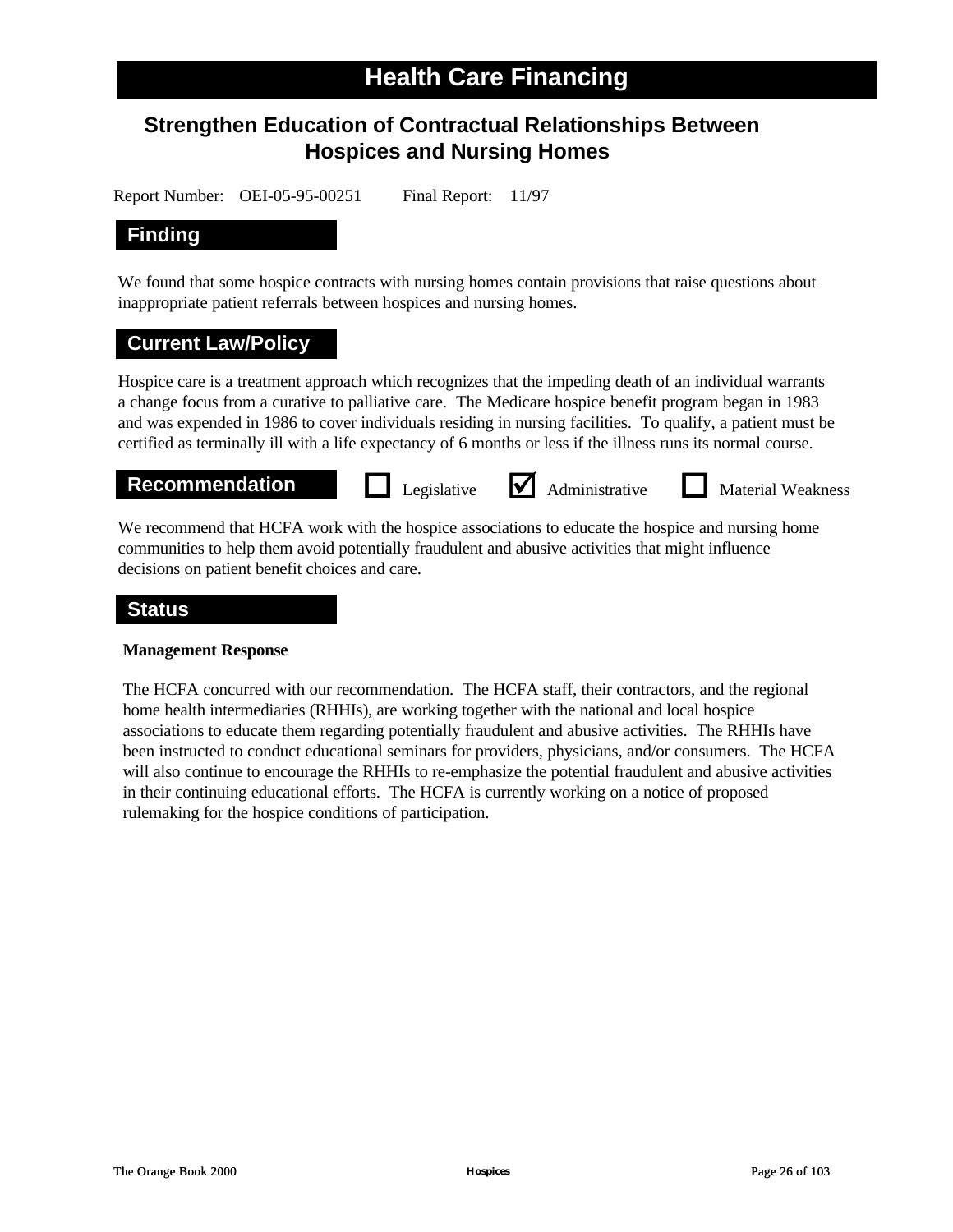# **Review HCFA's Investigation and Resolution of Patient Dumping Complaints**

Report Number: OAS-06-93-00087 Final Report: 4/95

# **Finding**

We assessed HCFA's effectiveness in investigating and resolving complaints involving potential violations of the Examination and Treatment for Emergency Medical Conditions and Women in Labor Act. We found that HCFA regional offices were not always consistent in (1) conducting timely investigations of patient dumping complaints, (2) sending acknowledgements to complainants, (3) ensuring that provisions of the Act were addressed in substantiating violations, or (4) ensuring that violations were referred to the OIG for consideration of civil monetary penalties.

### **Current Law/Policy**

Section 1867 of the Social Security Act, "Examination and Treatment for Emergency Medical Conditions and Women in Labor," prohibits patient dumping.

**Recommendation Legislative** <br> **Administrative Material Weakness** 

We recommend that HCFA amend its guidelines to the regional offices, conduct training on the requirements concerning patient dumping, ensure that all regional offices follow established procedures, and improve its process for referring cases to the OIG.

### **Status**

#### **Management Response**

The HCFA concurred with our findings and recommendations.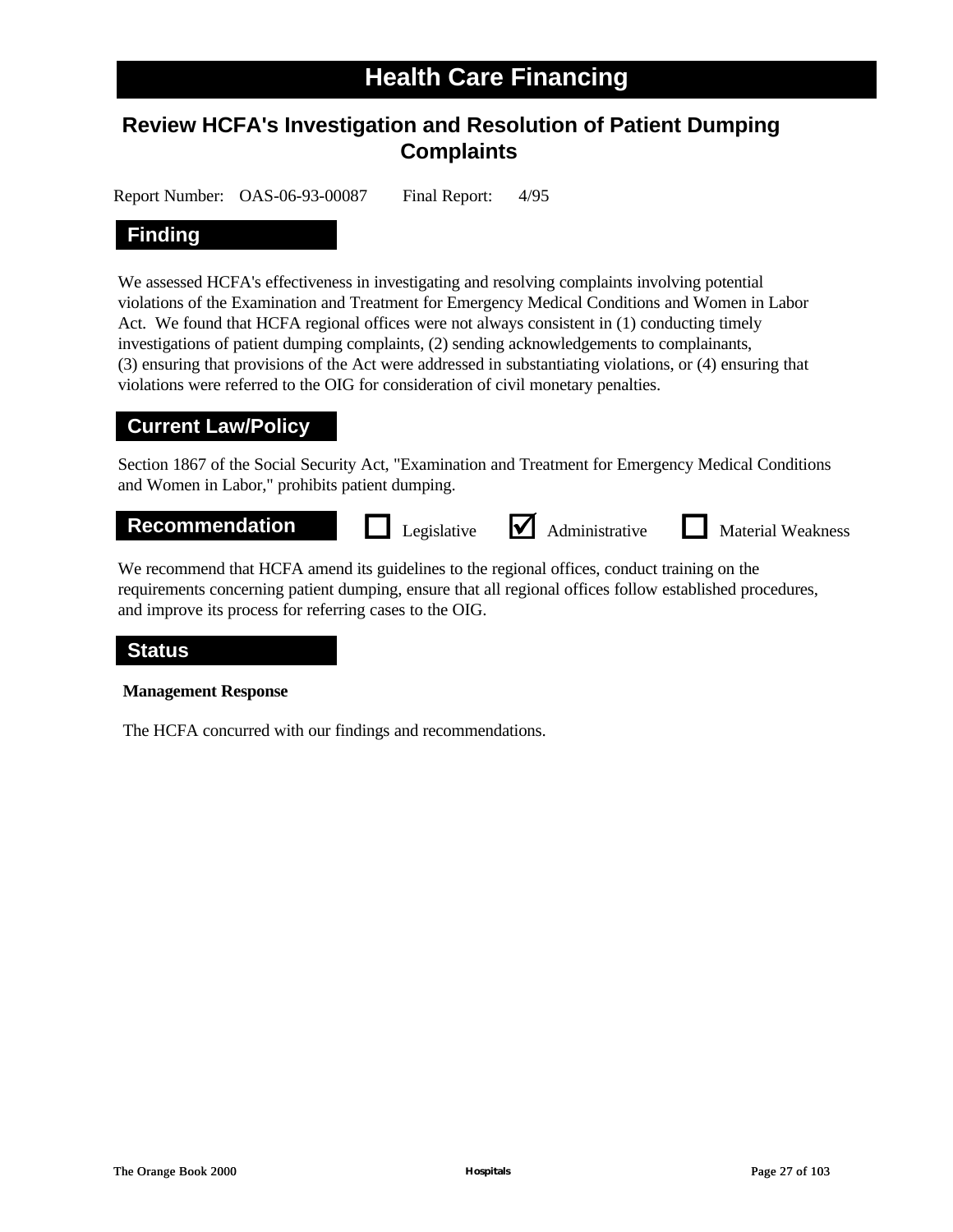# **Perform Routine Monitoring of Hospital Billing Data to Identify Aberrant Patterns of Upcoding**

| Report Number: OEI-01-98-00420 | Final Report: | 1/99  |
|--------------------------------|---------------|-------|
| OEI-03-98-00370                |               | 3/99  |
| OEI-03-98-00490                |               | 4/99  |
| OEI-03-98-00560                |               | 12/98 |

# **Finding**

The diagnosis related group (DRG) system is vulnerable to abuse by providers who wish to increase reimbursement inappropriately through upcoding, particularly within certain DRGs. We identified a small number of hospitals that have atypically high billings for DRGs 416, 296, and 475, but found that HCFA performs no such routine, ongoing analysis of hospital billing data to detect possible problems in DRG coding.

# **Current Law/Policy**

Under Medicare's prospective payment system reimbursement formula for inpatient services, the payment a hospital receives is based upon an individual hospital's payment rate and the weight of the DRG to which a case is assigned. Since 1995, HCFA has used two specialized contractors called Clinical Data Abstraction Centers to validate the DRGs on an annual national sample of over 20,000 claims billed to Medicare. This validation provides HCFA with an overall assessment of DRG coding.



The HCFA should perform routine monitoring and analysis of hospital billing data and clinical data to proactively identify aberrant patterns of upcoding. This analysis should include identification of hospitals with atypically high billings for DRGs.

# **Status**

### **Management Response**

The HCFA concurred with our recommendation. The HCFA stated that peer review organization (PRO) contracts will conduct a Payment Error Prevention Program for inpatient hospital care. Under this approach, HCFA will conduct an independent ongoing surveillance of inpatient payment error rates, both nationally and on a State-by-State basis. The HCFA will also conduct analyses of discharge patterns and provide the results to the PROs. The PROs will conduct additional analyses of discharge patterns and take steps to reduce or eliminate erroneous billing. By Calendar Year 2000 end, HCFA anticipates having initial State-by-State surveillance data.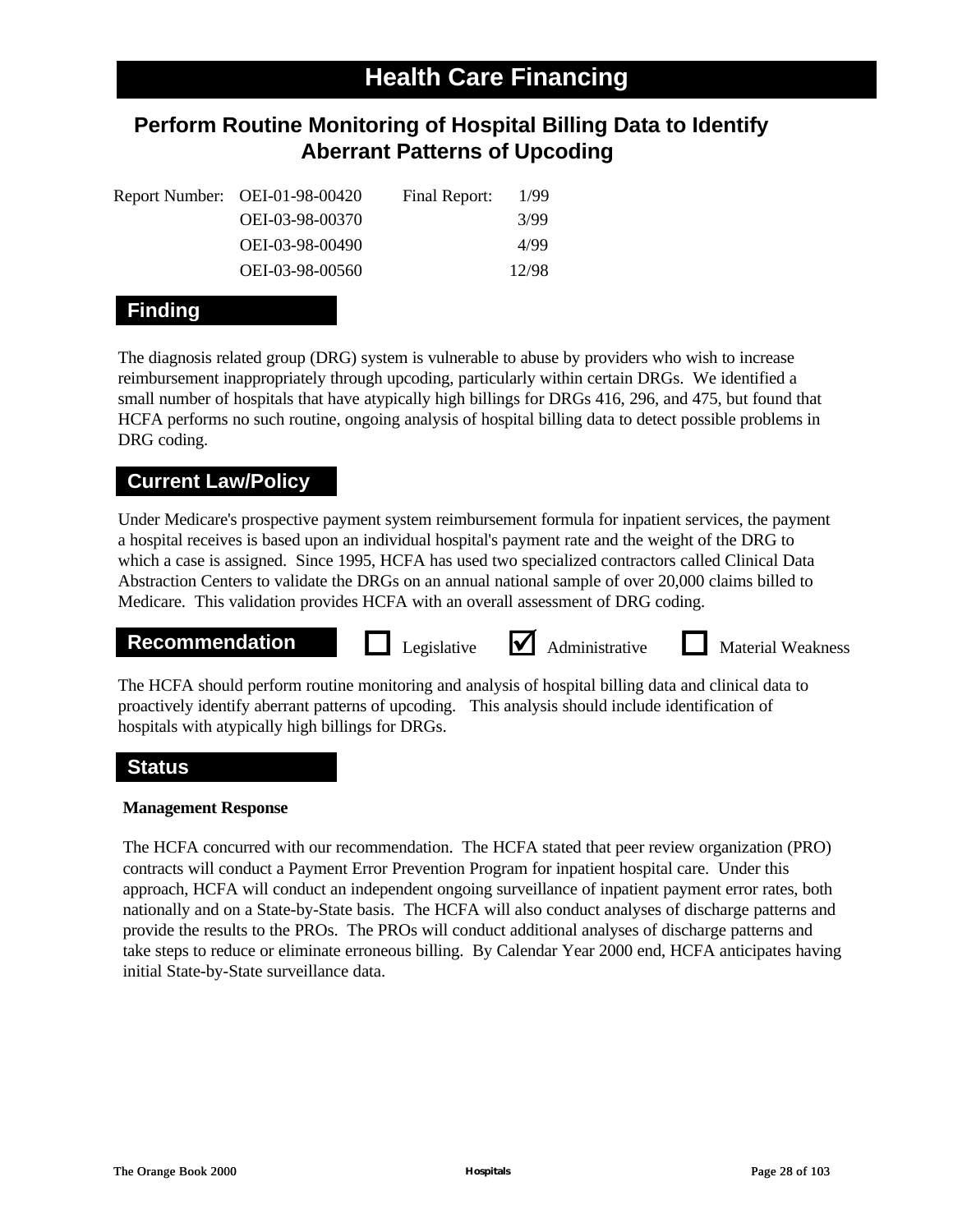# **Improve External Quality Review of Psychiatric Hospitals**

Report Number: OEI-01-99-00160 Final Report: 5/00

# **Finding**

The current system of external review has some strengths that help protect patients but, it also has major deficiencies. We found that some psychiatric hospitals are rarely subjected to either a contracted or State agency review and that HCFA's contracted surveyors are held minimally accountable for their performance in overseeing psychiatric hospitals.

# **Current Law/Policy**

Medicare requires psychiatric hospitals to meet two special conditions of participation — staff requirements and medical records — that apply only to psychiatric hospitals. The HCFA relies upon contracted psychiatric nurses and psychiatrists to assess compliance with these two special conditions. Additionally, like general hospitals, psychiatric hospitals are also subject to all Medicare conditions of participation (CoP) including the new "patients rights" CoP and can be deemed to meet them through either accreditation, usually by the Joint Commission on Accreditation of Healthcare Organizations (JCAHO), or certification by State agencies.

# **Recommendation Legislative** <br>**Administrative Material Weakness**

Legislative  $\blacksquare$  Administrative

The HCFA should deploy its contracted surveyors more strategically, to take better advantage of their expertise and hold them more accountable. The HCFA should also establish a minimum cycle for contracted psychiatric surveys; negotiate with JCAHO to achieve a more patient-centered approach and a more rigorous assessment of discharge planning; and consider applying special Medicare CoP to both psychiatric hospitals and psychiatric units at acute care hospitals.

# **Status**

#### **Management Response**

The HCFA is conducting observational performance reviews of its contracted surveyors and is in the process of designing a performance based evaluation system for them which they intend to put in place during FY 2001. As a result of new funding, HCFA anticipates reducing the interval between surveys to 3 years. The HCFA will continue to pursue additional funding for this function. The HCFA is currently negotiating with JCAHO to strengthen their standards and survey process in evaluating psychiatric services and assessing discharge planning. The HCFA intends to develop interpretive guidance for reviewers of psychiatric units in acute care hospitals to more rigorously implement existing requirements for exclusion from the prospective payment system that are found at 42 CFR 412.27. These requirements generally parallel the two special conditions of participation required for psychiatric hospitals. The HCFA also plans to use the contracted surveyors to supplement State agency reviewers.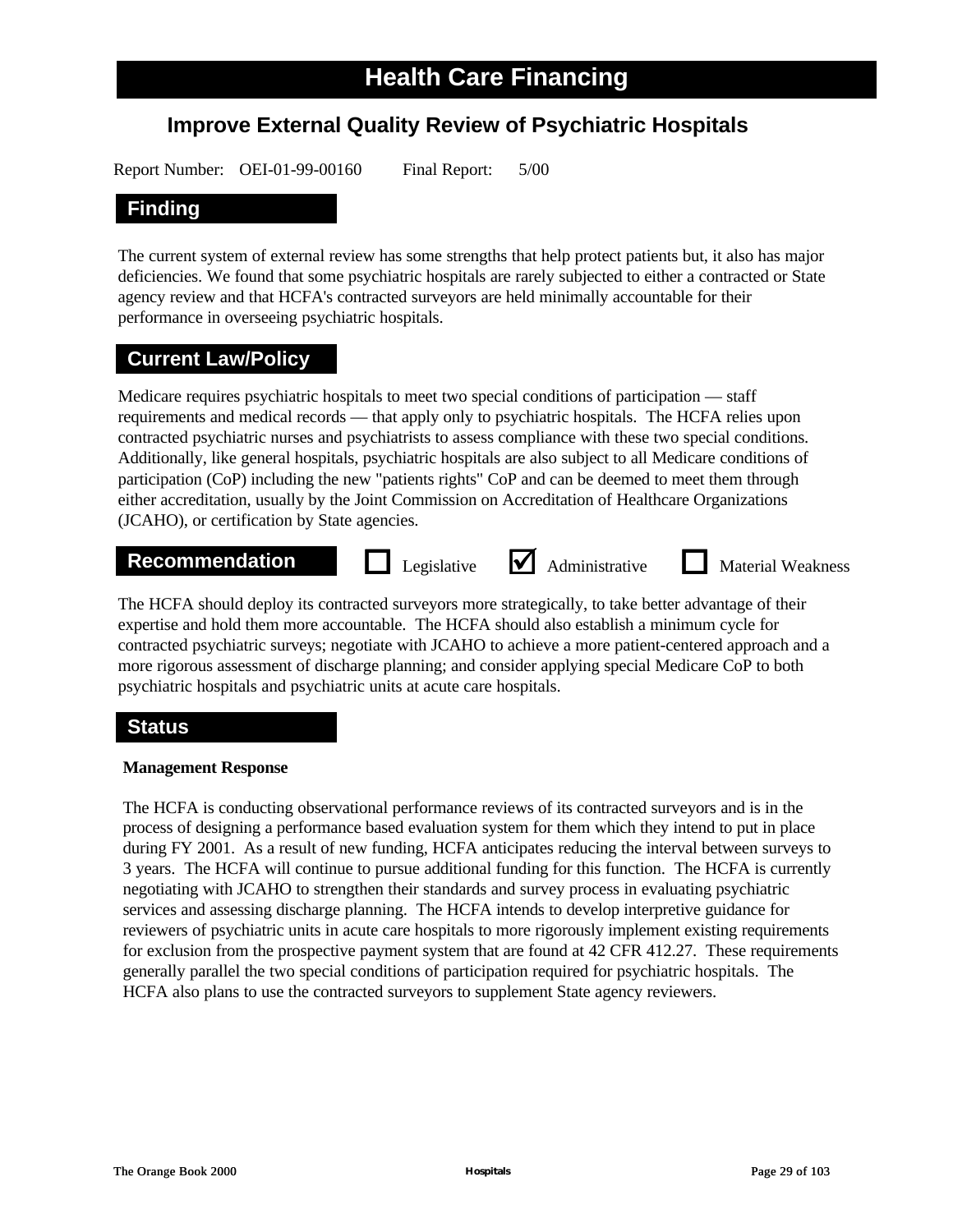# **Ensure That the Medicare Accounts Receivable Balance Is Fairly Presented**

|  | Report Number: OAS-17-95-00096 | Final Report: | 7/97 |
|--|--------------------------------|---------------|------|
|  | OAS-17-97-00097                |               | 4/98 |
|  | OAS-17-98-00098                |               | 2/99 |
|  | OAS-17-00-00500                |               | 2/00 |

# **Finding**

Our audit of HCFA's FY 1999 financial statements found that significant financial management issues still affect HCFA's ability to accumulate and analyze Medicare accounts receivable, which had a \$4.2 billion balance. During FY 1999, HCFA improved its accountability for accounts receivable; however, balances were not routinely analyzed or monitored other than on a very aggregate basis, so emerging trends could go undetected, and activities having a material impact could not be readily identified. Also, the reasonableness of the allowance for doubtful accounts was not ascertained, and contractor controls still need improvement.

# **Current Law/Policy**

Guidance applicable to Medicare is in the Government Management Reform Act of 1994 and OMB Bulletin 98-08.

# **Recommendation Legislative M** Administrative **M** Material Weakness







We recommend that HCFA (1) maintain internal controls to ensure that reported accounts receivable amounts and transactions are valid and documented; (2) establish an integrated financial management system for use by Medicare contractors and HCFA central office; (3) ensure that all Medicare contractors develop control procedures, including reconciliations with supporting documentation; (4) provide additional guidance and training to contractors; (5) develop input/output controls to routinely review and document contractor reports, to obtain detailed information by major type of receivable and contractor, and to investigate aberrant contractor items; (6) revise reporting requirements to obtain support for significant accounts, in auditable format, at each Medicare contractor; and (7) periodically reassess the reserve estimate for individual accounts receivable.

# **Status**

#### **Management Response**

The HCFA hired consultants to help validate accounts receivable reported by Medicare contractors during FY 1999 and the first half of FY 2000. The contractors have developed subsidiary ledgers to provide detailed information supporting receivable balances. Also, the HCFA central office has implemented policies to write off uncollectable receivables and has provided training on accumulating and verifying accounts receivable balances. For the long term, HCFA is developing an agencywide integrated general ledger system as the cornerstone of its financial management controls for contractors and the central office. The President's FY 2001 budget also includes funding to establish financial management controls at the contractors and to hire contractor staff to implement the controls.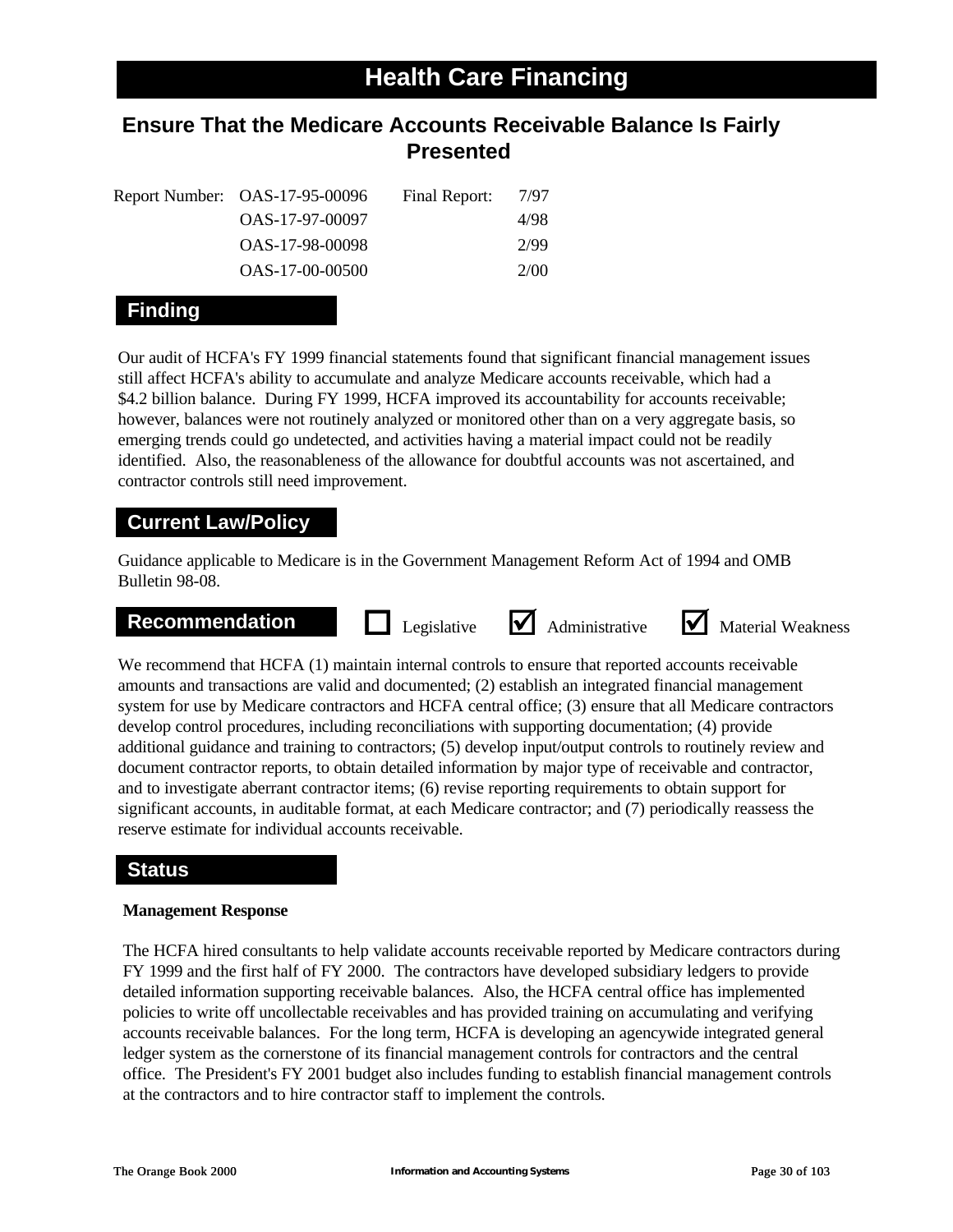# **Improve Medicare EDP System Controls**

| Report Number: OAS-17-98-00098 | Final Report: | 2/99 |
|--------------------------------|---------------|------|
| OAS-17-00-00500                |               | 2/00 |

# **Finding**

We found numerous electronic data processing (EDP) general control weaknesses at the HCFA central office and Medicare contractors and application control weaknesses at contractor shared systems. Such weaknesses do not effectively prevent (1) unauthorized access to sensitive personal information, (2) malicious changes that could interrupt data processing or destroy data files, (3) improper Medicare payments, or (4) disruption of critical operations. Further, weaknesses in HCFA's entity-wide security structure do not ensure that EDP controls are adequate and operating effectively. Although progress has been made, the EDP systems environment includes material weaknesses. For instance, the weakness previously noted related to the Fiscal Intermediary Shared System (FISS) remained unchanged in FY 1999; the Medicare data centers had access to the FISS source code and were able to implement local changes to FISS programs.

# **Current Law/Policy**

The Federal Financial Management Improvement Act of 1996 requires Federal agencies to maintain acceptable accounting systems. Also, the Federal Managers' Financial Integrity Act of 1982 requires agencies to develop, maintain, and test their internal controls and financial management systems and to report any material weaknesses and planned corrective actions.





**Recommendation Legislative** <br> **Administrative** <br>
Material Weakness

For the central office, HCFA should continue improvements to include (1) entity-wide security programs; (2) adequate, monitored, and enforceable general access controls to restrict access to sensitive data; (3) implementation of entity-wide, consistent change control procedures; (4) improved segregation of duties, including appropriate assignment of responsibilities; and (5) implementation of software to mitigate risks identified as a material control weakness in the production data base software access controls. For its Medicare contractors and system maintainers, HCFA should continue to implement (1) consistent adherence to OMB Circular A-130's guidelines for entity-wide security plans to safeguard Medicare data; (2) consistent physical and logical access procedures, including administration and monitoring of access by Medicare contractor personnel; (3) procedures for the implementation, maintenance, access, and documentation of operating systems software products used to process Medicare data; (4) segregation of duties to ensure accountability and responsibility; and (5) updated and documented service continuity procedures needed in the event of a system outage.

### **Status**

#### **Management Response**

The HCFA generally concurred with the recommendations and has initiated comprehensive security initiatives for both its internal operations and those of its Medicare contractors and systems maintainers.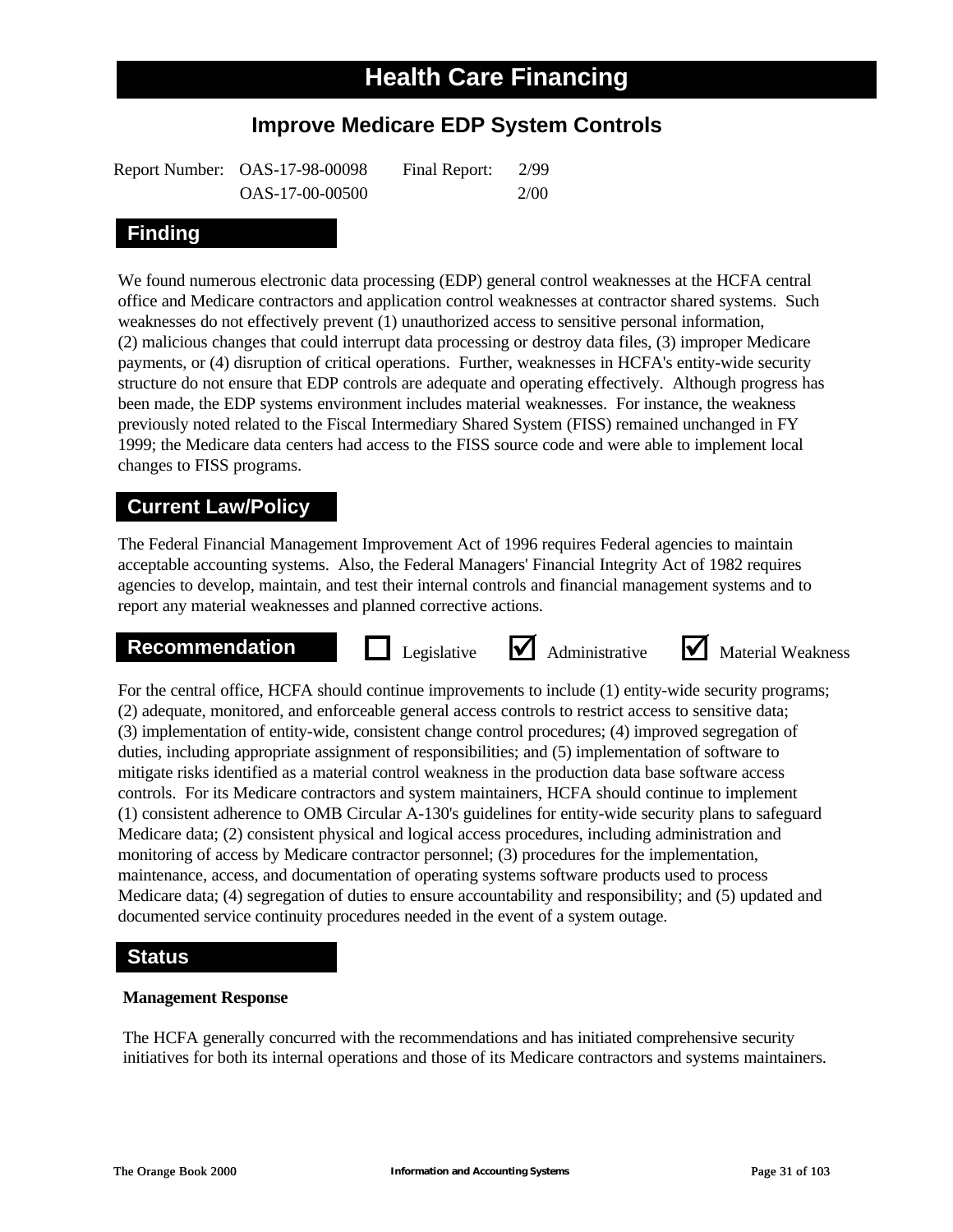# **Consider Recommended Safeguards Over Medicaid Managed Care Programs**

Report Number: OAS-03-93-00200 Final Report: 8/93

# **Finding**

We found that there is a need for improved safeguards over Medicaid managed care programs to reduce the risk of insolvency and to protect Federal funds.

#### **Current Law/Policy**

Medicaid regulations allow States to impose solvency requirements on contracting managed care plans.

# **Recommendation Legislative** <br> **Administrative Material Weakness**

The HCFA should consider several safeguards available to reduce the risk of insolvency and to ensure consistent and uniform State oversight. Specifically, we recommend that HCFA (1) use Medicare solvency guidelines, (2) establish minimum net worth standards, (3) develop a financial data base to measure the financial operations of managed care plans, (4) establish time frames in which to apply sanctions against poorly performing managed care plans, (5) mandate the use of a medical escrow account, (6) require that reinsurance plans be State approved and based on actuarial studies, (7) require State review of all third party transactions, (8) develop excess profit criteria, and (9) require State audits of managed care plans.

### **Status**

#### **Management Response**

The HCFA concurred with recommendations 1 through 4. However, the Balanced Budget Act of 1997, Section 4706, requires managed care organizations to meet only the solvency standards established by the State for private health maintenance organizations. Recommendations 5 through 9 remain unresolved. The HCFA commented that the findings were of limited value because the report was based on examination of only two plans and that a broader analysis of managed care programs would be needed to identify shortcomings common to many Medicaid managed care plans and to make broad program recommendations. We disagree. The concerns raised in our report have also been expressed by Congress and the General Accounting Office. We do not believe HCFA should wait for a detailed study before taking a more aggressive role in protecting Federal and State funds. We are continuing our reviews of Medicaid managed care plans.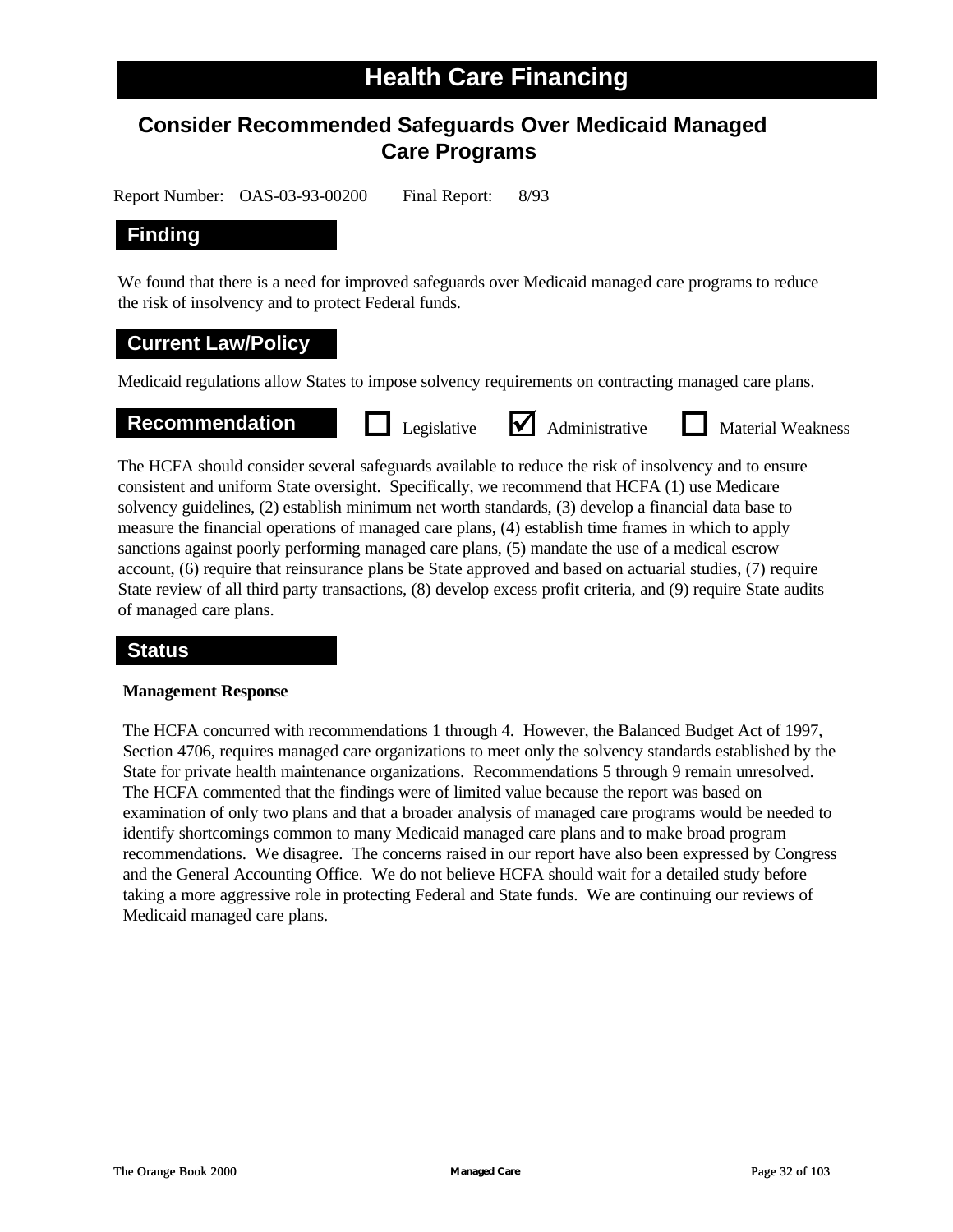# **Retool Medicaid Agencies for Managed Care**

Report Number: OEI-01-95-00260 Final Report: 8/97

# **Finding**

We have identified five major organizational challenges faced by Medicaid agencies. The organizational challenges are (1) establishing core development teams; (2) acquiring necessary knowledge and skills; (3) instilling a new mission and culture; (4) redeploying fee-for-service staff; and (5) avoiding a fee-forservice meltdown.

# **Current Law/Policy**

The movement to enroll Medicaid beneficiaries in managed care began in the early 1980s, as States experienced fiscal pressures due to rising Medicaid costs. Over the past 15 years, States have increasingly used managed care to provide medical services for Medicaid beneficiaries. States have primarily enrolled adults and children in low-income families into managed care, whereas aged for disabled beneficiaries remain under fee-for-service systems. By 1996, over 500 managed care organizations were providing services to 13 million Medicaid beneficiaries.



The HCFA should: (1) provide forums to help State Medicaid managers take advantage of the opportunities managed care present for retooling their agencies and to minimize the associate dangers; (2) revise its review and monitoring protocols so that they devote greater attention to how State Medicaid agencies are handling the organizational challenges associated with expanded managed care; and (3) scrutinize possible adverse effects of managed care expansion on the performance of established feefor-service functions.

### **Status**

#### **Management Response**

The HCFA concurred with our recommendations. On an ongoing basis HCFA subsidizes the American Public Human Services Association meetings that address Medicaid managed care and the challenges it poses. However, HCFA reports that most efforts are currently focused on implementing provisions of BBA of 1997 rather than focus on how State Medicaid agencies are organized to address expanded managed care.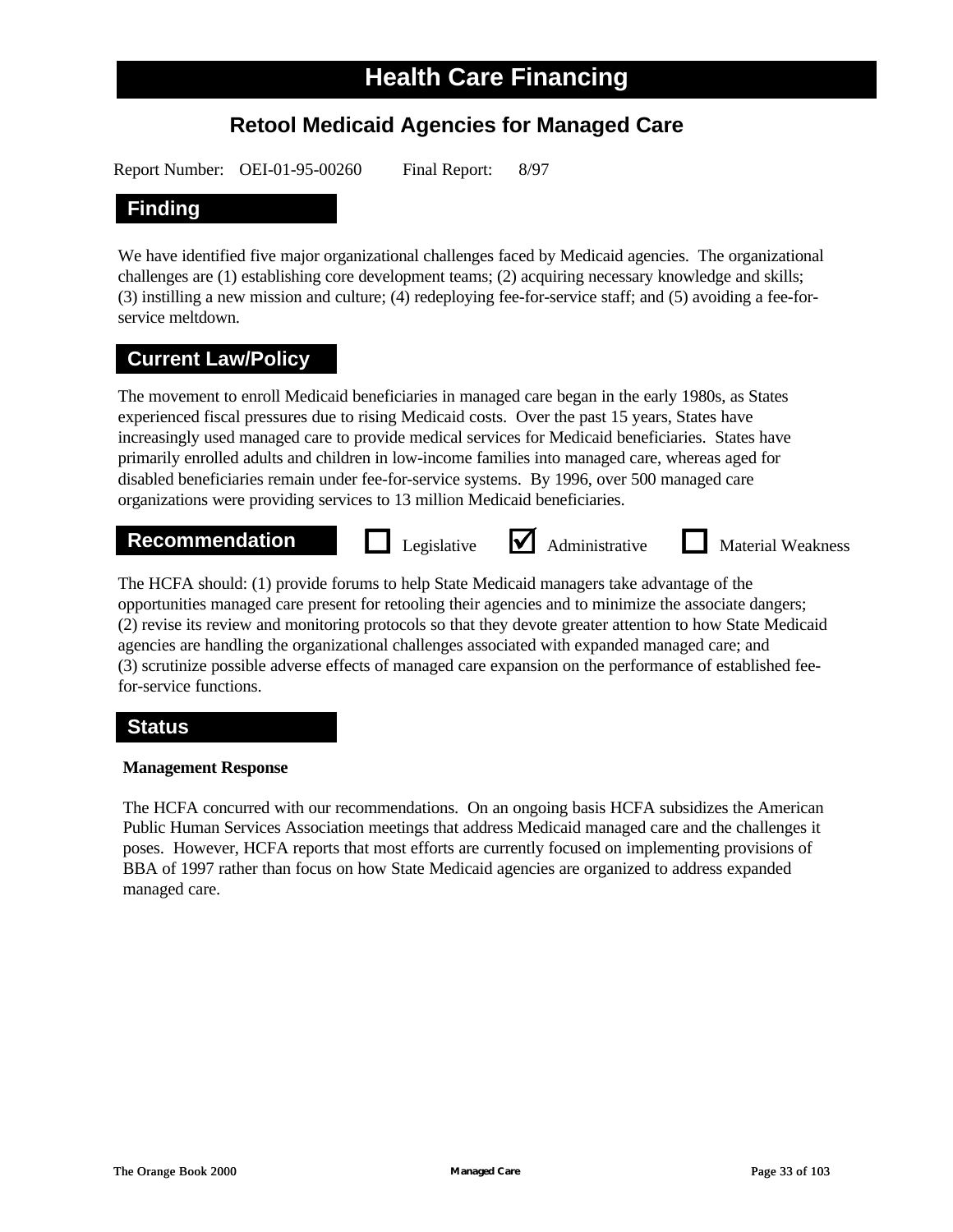# **Use Beneficiary Surveys As A Protection Tool for Medicaid Managed Care**

Report Number: OEI-01-95-00280 Final Report: 5/97

# **Finding**

We found that (1) surveys provide little useful information about plan performance to Medicaid agencies;( 2) the surveys have yet to provide beneficiaries with information to help them choose a plan; (3) both agencies and plans face basic hurdles in surveying the Medicaid population; (4) some agencies are beginning to use surveys in strategic ways, with potentially promising results; and (5) notwithstanding the limitations of beneficiary surveys, health plans still find them to be of some use in identifying and responding to enrollee concerns.

### **Current Law/Policy**

Over the past 15 years, States have increasingly used managed care to provide medical services to Medicaid beneficiaries. States are allowed more flexibility in delivering managed care through the freedom-of-choice 1915b waiver or the 1115 waiver. The Health Care Financing Administration often requires Medicaid agencies implementing managed care waivers to conduct surveys.

#### **Recommendation D** Legislative **M** Administrative **D** Material Weakness

Legislative  $\blacksquare$  Administrative

The HCFA should either establish a work group or technical advisory group on Medicaid beneficiary surveys or add to the agenda of an existing group. Either group should provide policy-level guidance on how to make cost-effective use of beneficiary surveys.

The HCFA should devote greater attention to how the Medicaid agencies are using beneficiary surveys. It should revise its written guides for reviewing and monitoring Medicaid managed care initiatives to call attention to the importance of using beneficiary surveys in more focused, strategic ways.

### **Status**

#### **Management Response**

The HCFA partially concurred with recommendation one. The HCFA stated that its existing Medicaid Managed Care Technical Advisory Group has a work group currently working on consumer information and surveys. The HCFA is also collaborating with the Agency for Health Care Policy and Research, which is leading the Consumer Assessment of Health Plans study. The HCFA agreed with our assessment that agencies often conduct surveys for multiple purposes, but disagreed with our assessment that these were often of limited value.

The HCFA concurred with our second recommendation and plans to include a special session on survey development and use of survey data in its annual Managed Care College and will stress the importance of surveys in its technical assistance to HCFA regional offices and State Medicaid staff.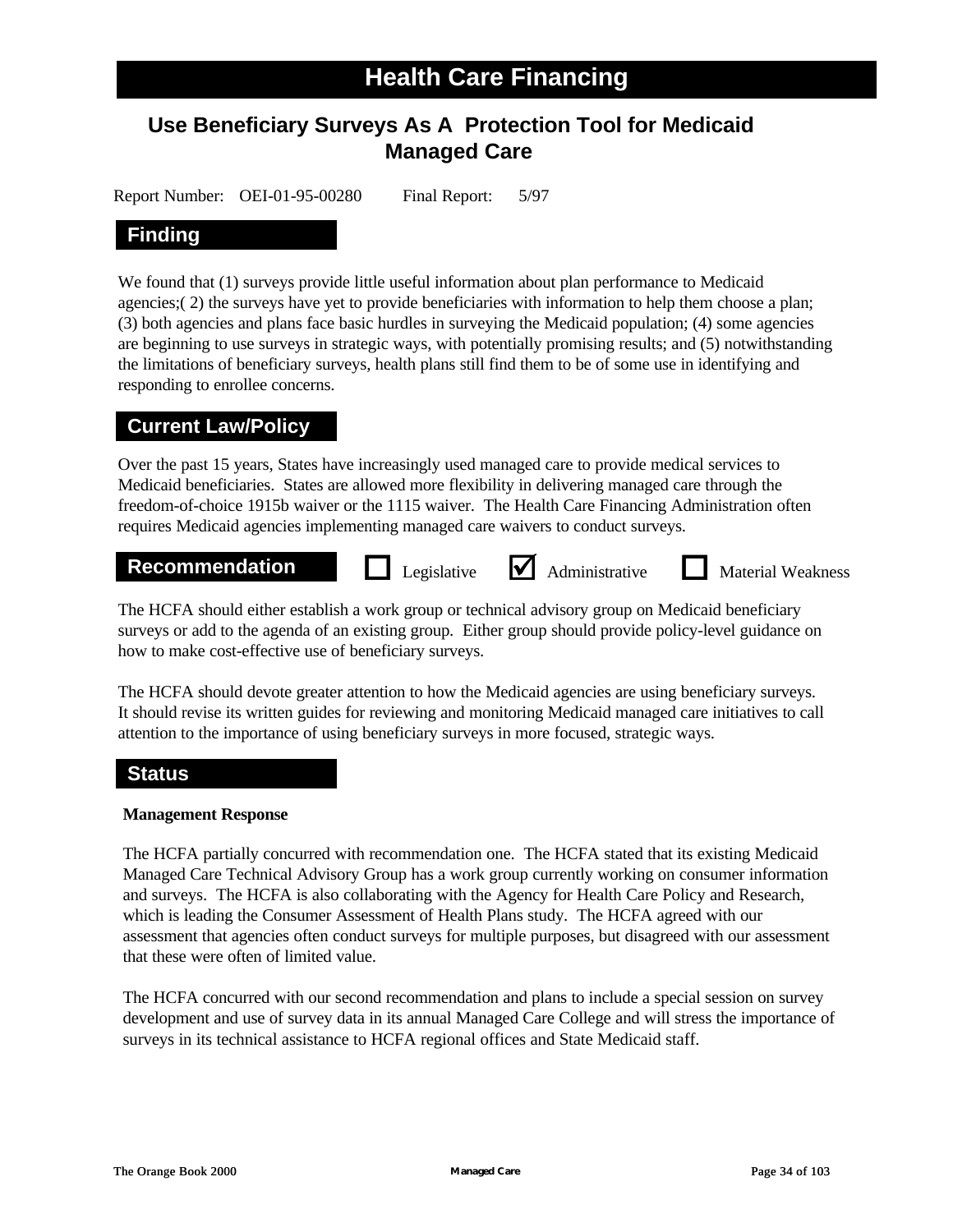# **Coordinate Medicaid Managed Care Plans with HIV/AIDS Services**

Report Number: OEI-05-97-00210 Final Report: 4/98

# **Finding**

We found that (1) Medicaid managed care organizations (MCOs) that are paid an AIDS-enhanced rate appear to provide all needed medical services and drugs to AIDS patients. The MCOs that are not paid an enhanced rate report they cannot afford to continue providing these services and drugs without adequate financial compensation. (2) In States visited, the Medicaid managed care and Ryan White programs do not coordinate the services they provide to persons with HIV/AIDS.

# **Current Law/Policy**

Under Medicaid, States may choose to exercise any of several options to pay for care for beneficiaries with AIDS, including: pay MCOs an AIDS-enhanced rate, carve-out AIDS patients from managed care, put all AIDS patients in a specified MCO or put them into the same insurance pool with all Medicaid beneficiaries. There is no Federal requirement that the Medicaid and Ryan White programs coordinate services. Some States have made this a requirement of both programs, many have not.

# **Recommendation D** Legislative **M** Administrative **D** Material Weakness

Legislative  $\blacksquare$  Administrative

The HCFA should: (1) In consultation with HRSA, develop and disseminate technical assistance and guidance on strategies State Medicaid programs can use to establish appropriate managed care contracts for needed medical services and costs related to these services for beneficiaries with HIV and AIDS. (2) Urge States to require Medicaid managed care plans to coordinate with Ryan White programs on the services they provide to Medicaid beneficiaries with HIV/AIDS. The HRSA should continue to encourage Ryan White grantees to work with Medicaid managed care plans. Together, these agencies should work to develop strategies of coordination for Medicaid managed care and the Ryan White programs.

# **Status**

#### **Management Response**

(1) The HRSA and CDC have funded the development of sample purchasing specifications for use by purchasers of managed care products. The completed specifications provide options for language on contracting issues related to persons living with HIV/AIDS. The specifications can serve as a key technical assistance document for use by State Medicaid programs in developing appropriate services for beneficiaries living with HIV and AIDS. (2) The HRSA is working closely with HCFA to improve coordination and collaboration between Medicaid managed care organizations and Ryan White programs and will continue to do so in the future.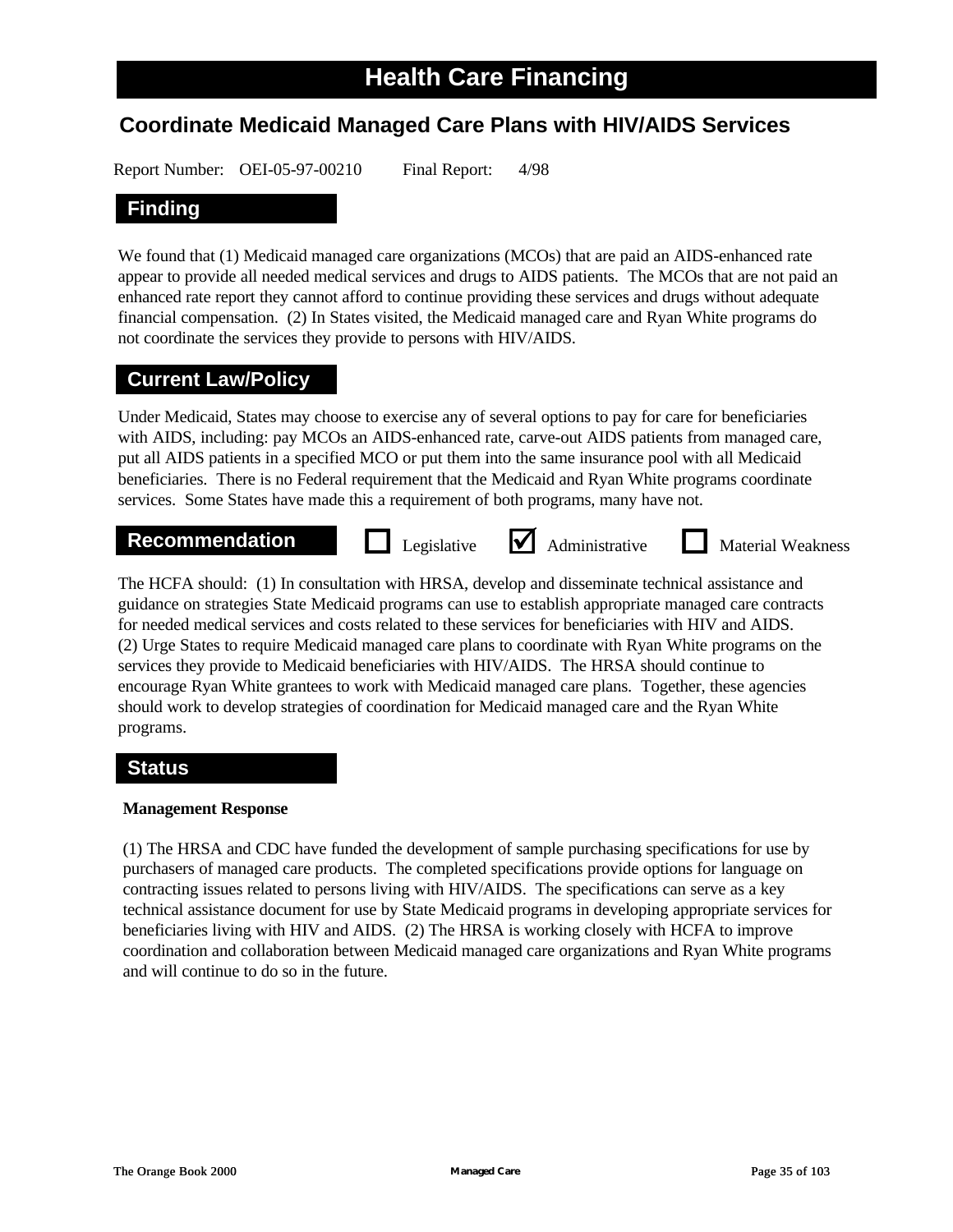# **Improve Relationship Between Physician and Beneficiary When Ordering Medicare Equipment and Supplies**

Report Number: OEI-02-97-00080 Final Report: 2/99 OEI-02-97-00081 2/99

# **Finding**

We found that two-thirds of physicians are satisfied with the current process of ordering medical equipment and supplies. Physicians who are more informed about Medicare requirements for coverage and payment of medical equipment and supplies are more likely to be satisfied with the ordering process. Most medical equipment and supplies are prescribed by the treating physician, but in 6 percent of the cases the physician reported not knowing the patient and 13 percent of physicians who say they knew the patient did not order the equipment or supplies. Fourteen percent of sample medical equipment and supplies were either questionable or medically unnecessary, which represents \$414 million in inappropriate Medicare payments.

# **Current Law/Policy**

Medicare recognizes the physician as the key figure in determining the appropriate utilization of medical services. As one component of this process, Medicare requires that payment for certain non-physician services, such as home health agency, therapy and diagnostic services, as well as medical equipment and supplies, are conditional on the existence of a physician's order. According to Medicare regulation 42 CFR, Section 424, the provider of these services is generally responsible for obtaining the required physician certification and re-certification statements, and for keeping them on file for verification.

### **Recommendation D** Legislative **M** Administrative **I** Material Weakness

Legislative  $\blacksquare$  Administrative

The HCFA should: (1) strengthen its efforts to educate physicians regarding their ordering of medical equipment and supplies; and (2) ensure that the physician who orders the equipment or supplies is required to treat the patient prior to the order and a systematic process is developed to assure that the supplier submits a new CMN or order to the durable medical equipment regional carriers (DMERC) when the physician changes the equipment or supply, or the medical need for the equipment or supply changes; and that the referring physician's name and specialty and the patient's related diagnostic information are required on all claims for medical equipment and supplies.

# **Status**

#### **Management Response**

The HCFA generally concurs with our recommendations. The HCFA believes there should be a relationship between the physician and beneficiary before a durable medical equipment (DME) item is ordered. The DMERCs are currently taking steps to educate all participating physicians with information about ordering medical supplies and equipment. The DMERCs are currently accomplishing this goal via a number of vehicles such as articles in carrier bulletins and presentations at carrier advisory committee meetings, national work groups, and consortia conferences. As part of this effort, the DMERC Summer 1999 Provider Bulletins contain information regarding ordering DME and the relationship between physicians and beneficiaries.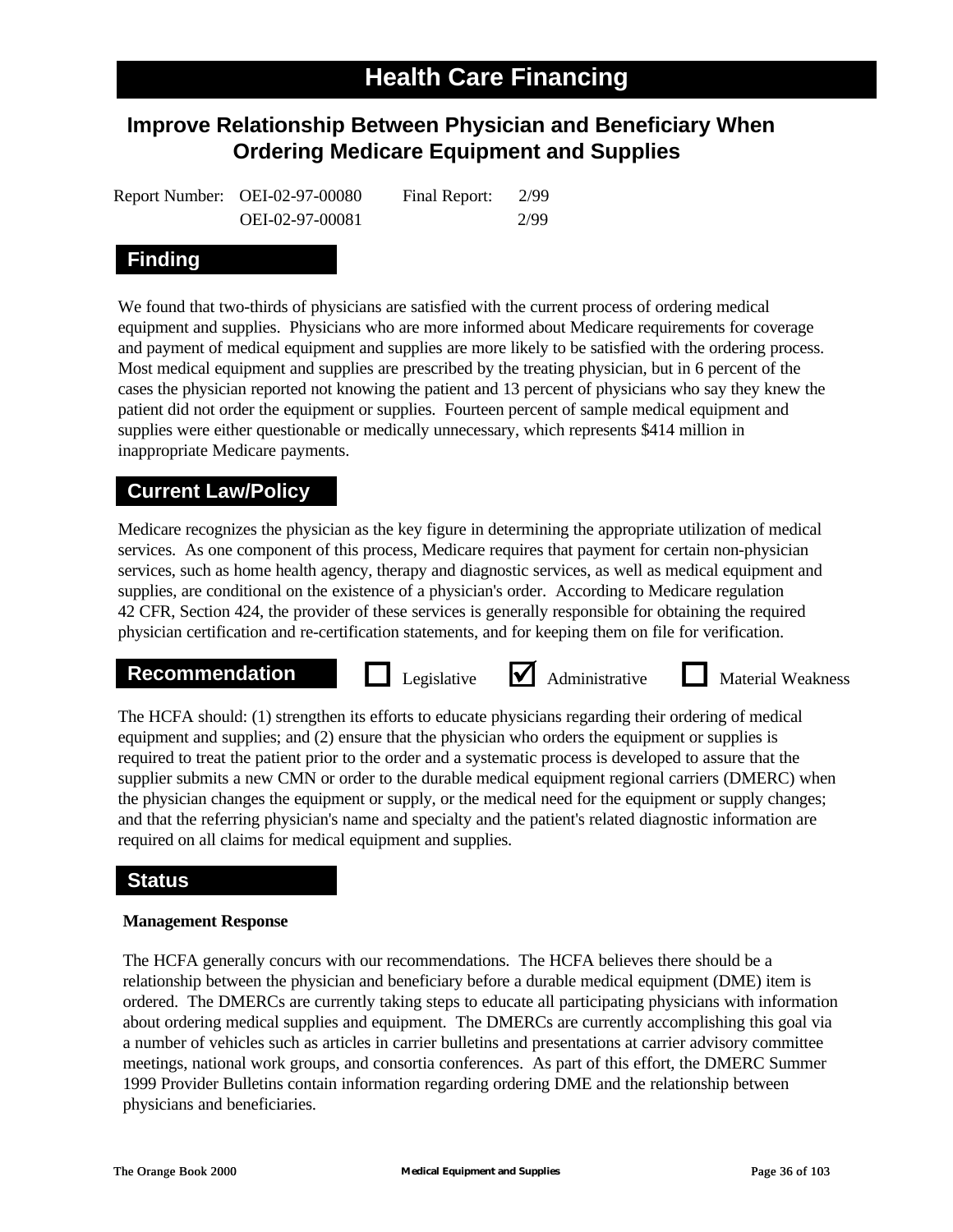# **Ensure Appropriate Mental Health Services Delivered in Nursing Homes**

Report Number: OEI-02-91-00860 Final Report: 5/96

# **Finding**

A review of nursing home medical records revealed a series of problems in the delivery of mental health services to patients in nursing homes, including (1) not receiving needed care; and (2) lesser skilled individuals providing services.

# **Current Law/Policy**

Medicare covers mental health services delivered to beneficiaries, subject to a 20 percent coinsurance by beneficiaries. Such services are covered when medically necessary and rendered by a psychiatrist, clinical social worker, or psychologist.



The HCFA should take a series of steps to ensure appropriate services are delivered, including educational activities and guidelines.

### **Status**

#### **Management Response**

The HCFA concurs with the recommendation. The HCFA is taking steps to ensure appropriate services are delivered. The HCFA is developing a final rule for coverage of clinical psychological services. The Carriers Medical Directors workgroup developed and distributed a final model medical review policy to address Medicare coverage of psychiatry and psychology services. While the model policy is not HCFA's national policy, it is available to all carriers to use in developing their own local policies. A final rule for coverage of clinical psychological services is pending.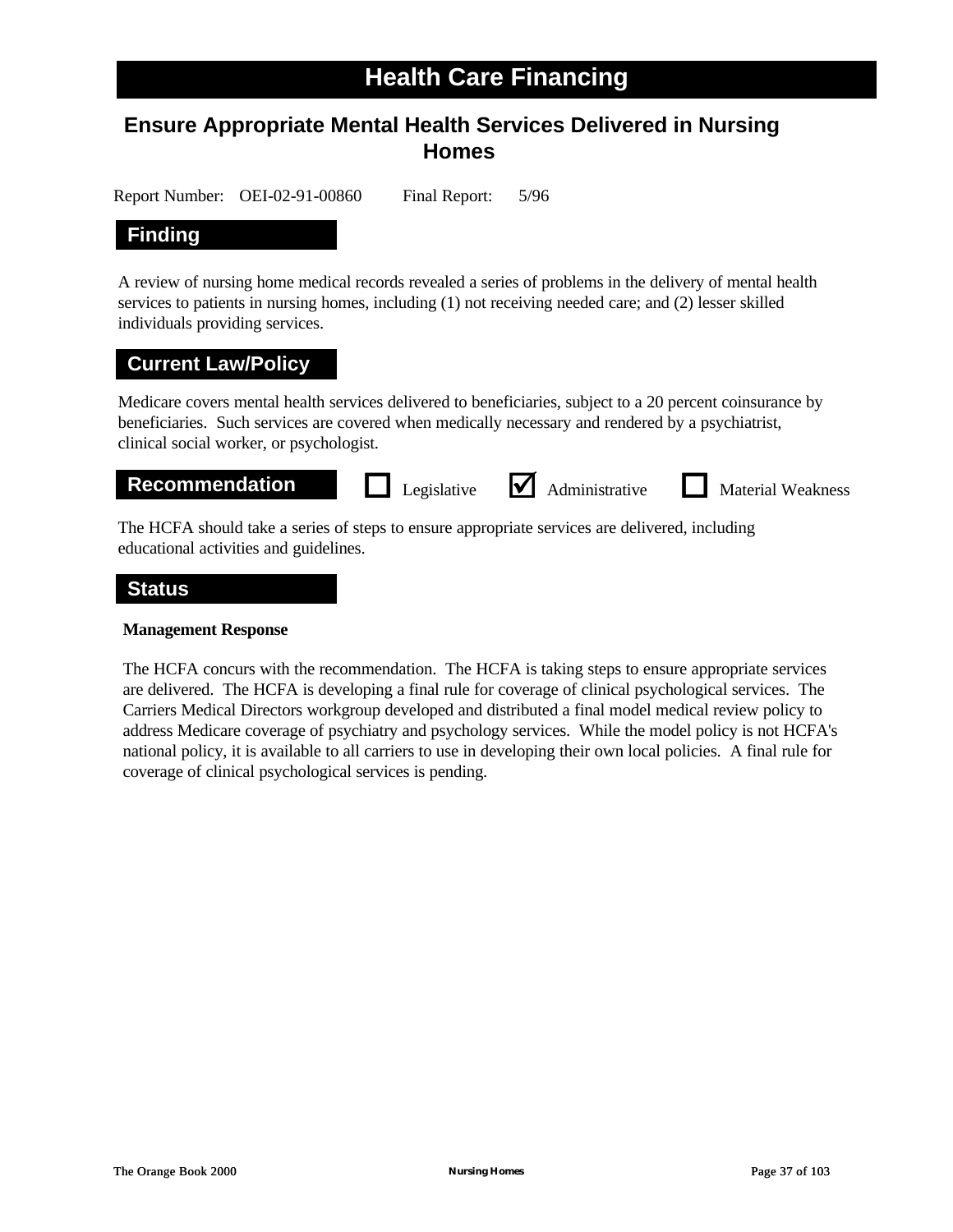# **Improve Nursing Home Surveyor Staffing and Training**

Report Number: OEI-02-98-00330 Final Report: 3/99

# **Finding**

We found that nursing home surveyor staffing may be inadequate to conduct follow-up surveys and to respond to complaints. In addition, we found that while new surveyor training is consistent across our sample States, ongoing training for surveyors ranges from no training to 100 hours per year.

# **Current Law/Policy**

Nursing home surveyors are required to complete mandatory standard surveys of each nursing home approximately annually. Surveyors are also responsible for surveying nursing homes when complaints are generated or when follow-up visits are required for nursing homes with deficiencies. Surveyors must complete HCFA-sponsored training and pass the required Standard Minimum Qualifications Test.

**Recommendation Legislative** <br> **Administrative Material Weakness** 

We recommend that HCFA: (1) Evaluate the surveyor staffing in each State to assure that adequate staffing is available to complete all standard surveys, follow up surveys, and respond to complaints. (2) Provide additional training to State surveyors.

# **Status**

#### **Management Response**

In comments to the draft report, HCFA concurred with our recommendations. The HCFA indicated that it reviews State surveyor staffing as part of the survey and certification budget process. The HCFA will be examining these data more closely as part of the effort to determine whether States are complying with the requirements of the contractual agreement they enter into with HCFA to perform survey activities. The HCFA also indicated that the issue of training was being addressed by the new Federal Monitoring System and that feedback from the States on that system will guide training and coordination efforts.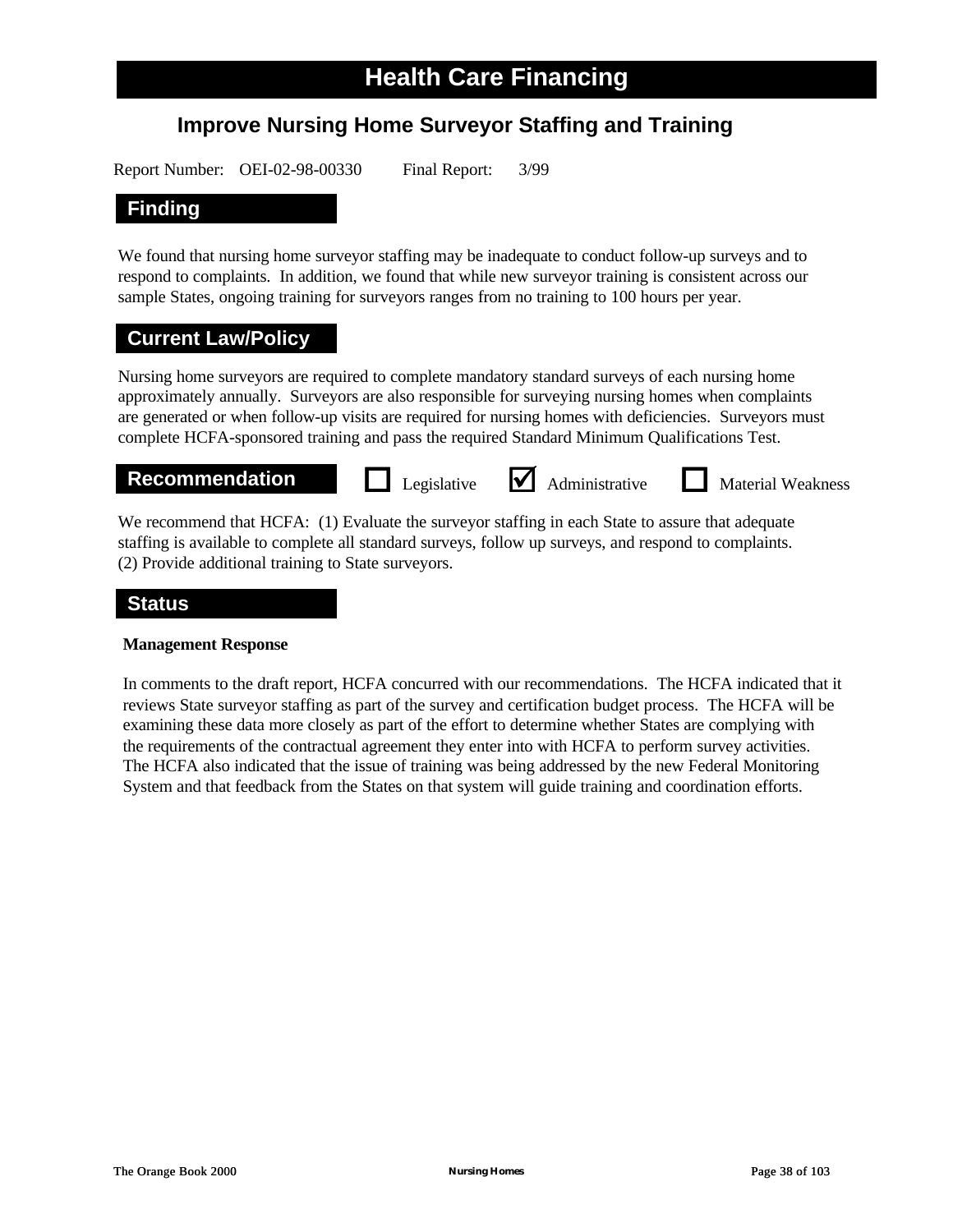# **Develop Nurse Staffing Standards for Nursing Homes**

Report Number: OEI-02-98-00331 Final Report: 3/99

# **Finding**

We found that many of the most frequently cited nursing home deficiencies are directly related to reported shortage of direct care staff. The failure to provide proper treatment to prevent or treat pressure sores illustrates the lack of direct care staff to assure that residents are properly hydrated, nourished, and turned frequently.

# **Current Law/Policy**

The Omnibus Budget Reconciliation Act of 1987 requires nursing facilities to have sufficient nursing staff to provide nursing and related services to attain or maintain the highest practicable physical, mental, and psychosocial well-being of each resident.

# **Recommendation Legislative** <br> **Administrative Material Weakness**

We recommend that HCFA develop staffing standards for registered nurses and certified nurse assistants in nursing homes to assure sufficient staff on all shifts and to enable residents with proper care. Staffing standards should account for the intensity of care needed, qualifications of the staff, and the specific characteristics of both the nursing home and the residents.

### **Status**

#### **Management Response**

At the request of Congress, HCFA has contracted for a study examining the relationship of staffing levels to the quality of care nursing home residents receive. The Phase I Report to Congress was delivered this summer, and it reported that the preferred minimum number of hours for Certified Nurse Assistant per resident is 2 and the preferred minimum number combined for Registered Nurse and Licensed Practical Nurse is 1 hour per day. Phase II of this study will verify the Phase I findings and will examine the costs of mandatory minimum staffing levels. An interim Phase II report will be issued in December, and all of Phase II will be completed in the fall of 2001.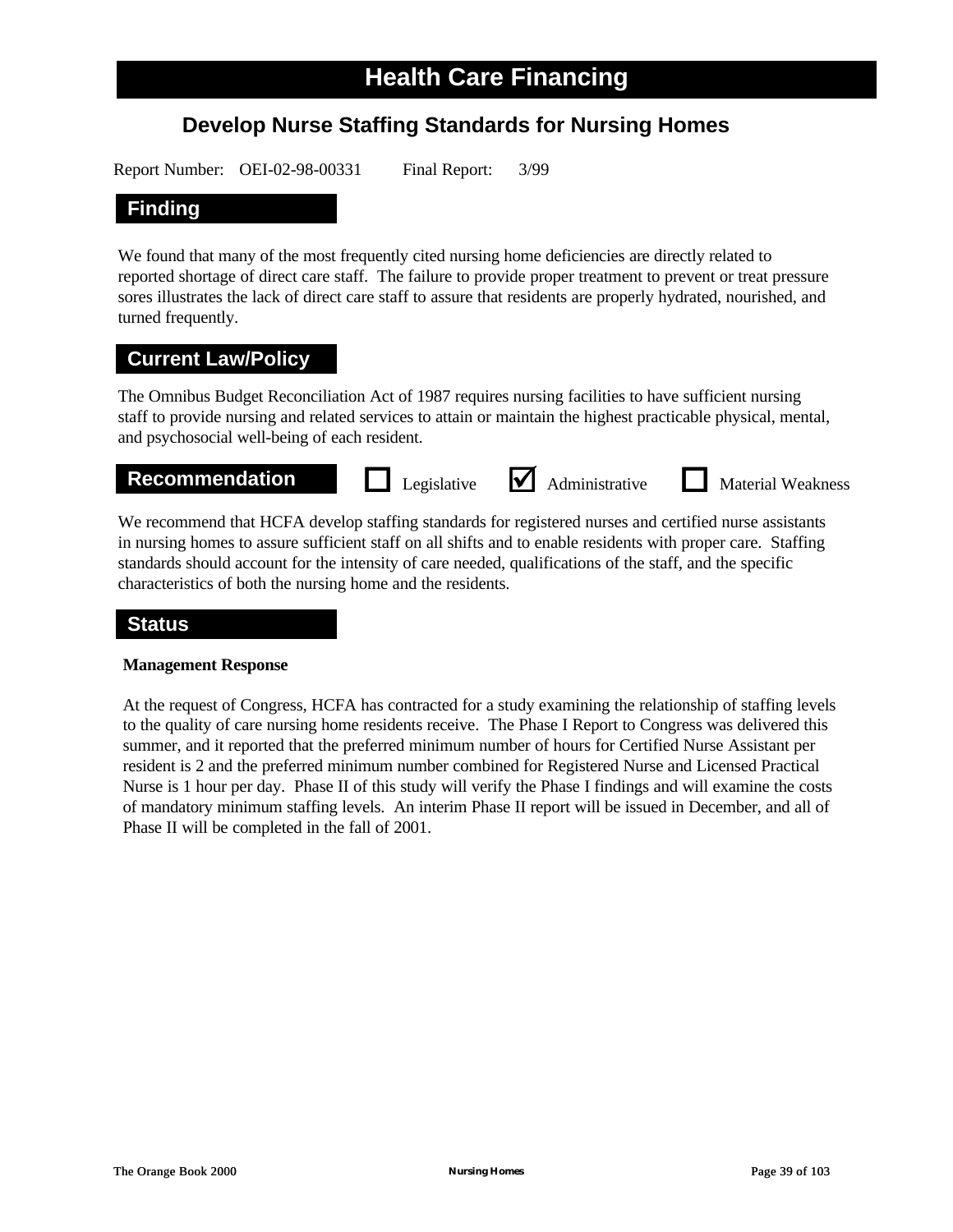# **Improve Medicaid Estate Recovery Programs**

Report Number: OEI-07-92-00880 Final Report: 3/95

### **Finding**

At the time of the survey (October 1993), 27 States had established estate recovery programs.

# **Current Law/Policy**

The Omnibus Budget Reconciliation Act of 1993 required States to establish Medicaid estate recovery programs, effective October 1, 1993.

# **Recommendation Legislative** <br> **Administrative Material Weakness**

The HCFA should develop performance indicators to track States' progress in implementing the OBRA '93 requirement. This would aid in identifying States with particular problems, establish expectations and a method for benchmarking progress, and yet allow States flexibility in finally choosing the mix of tools to achieve expected results.

#### **Status**

#### **Management Response**

The HCFA concurs. The HCFA drafted a national performance standard which was under review; however, they have abandoned their efforts.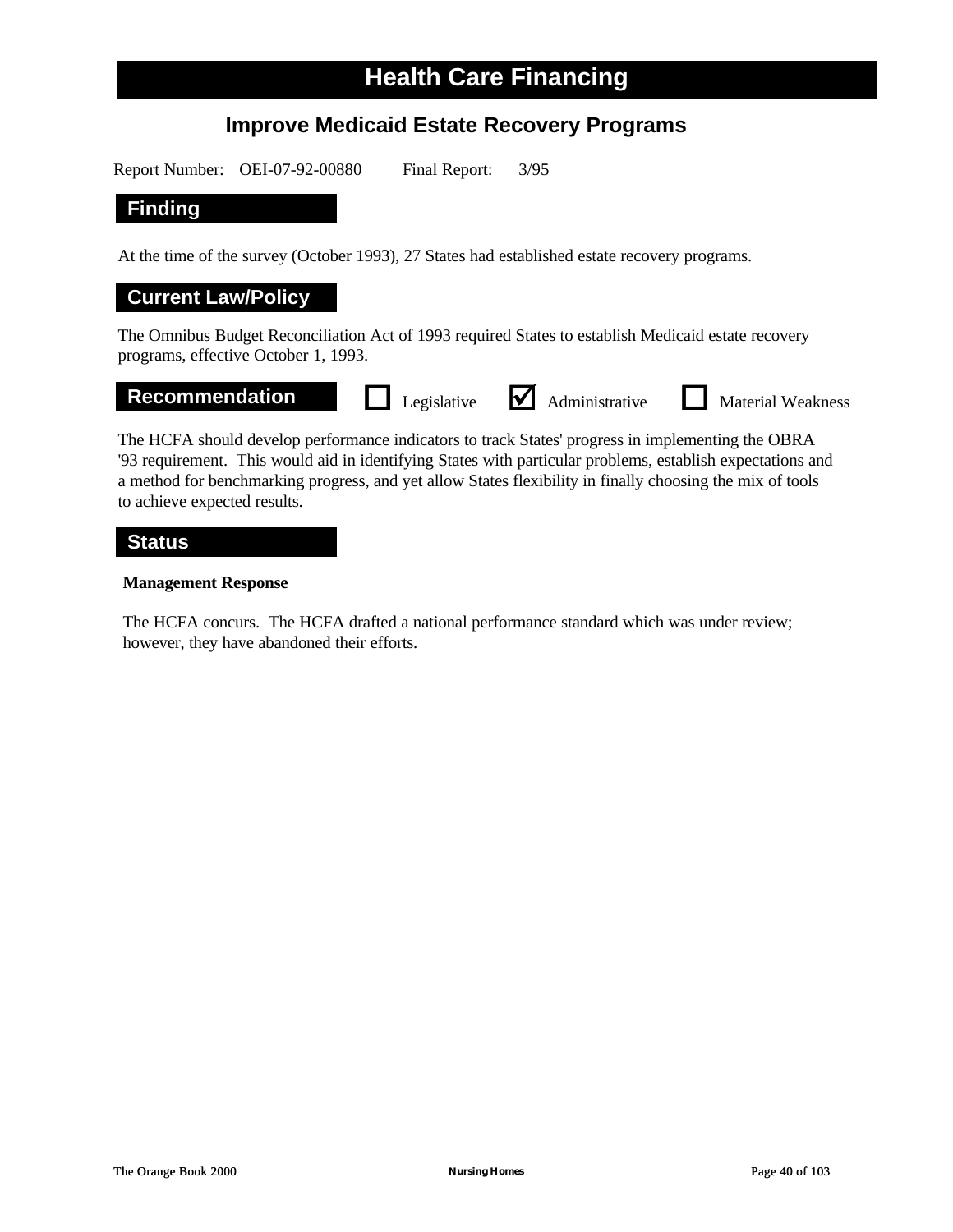# **(Continued 2)**

Report Number: OEI-07-92-00880 Final Report: 3/95

# **Finding**

Existing Medicaid estate recovery programs provide lessons on operational challenges. These operational challenges include: (a) Obtaining State enabling legislation. Forty of the 50 States require authorizing or confirming legislation to implement the OBRA '93 mandatory requirements. (b) Insufficient resources and limited staffing. Few States are able to budget for recovery program staff on a fulltime basis, most devote one-third to one-half of their time to estate recovery. (c) Reluctance to use lien recovery authority granted under TEFRA of 1982. Only 14 States file liens on property, six States utilize TEFRA liens. (d) Detecting out-of-State assets. States say they have limited capabilities to determine and verify the existence and amount of a Medicaid recipient's out-of-State assets. (e) Recovery from surviving spouse estates. Only 10 States pursue recoveries from the estate of the surviving spouse. States cite many difficulties in tracking the death of a surviving spouse.

### **Current Law/Policy**

The Omnibus Budget Reconciliation Act (OBRA) of 1993 required States to establish Medicaid estate recovery programs, effective October 1, 1993. The programs may be developed in any manner that is approved by each State. The law permits a delayed compliance date for States requiring authorizing or conforming State legislation.

# **Recommendation Legislative** <br> **Administrative Material Weakness**





The HCFA should (1) target mechanisms for recovery that have high dollar payoff and identify strategies to help make necessary information available to State agencies to pursue those mechanisms; and (2) closely monitor States' progress in obtaining enabling legislation and pursue legislative authority to impose sanctions or penalties if States do not act within a reasonable period of time to implement OBRA '93.

#### **Status**

#### **Management Response**

The HCFA concurs with our recommendations and has issued compliance letters to 12 States. A Technical Advisory Group on Third Party Liability is developing strategies for implementing this recommendation.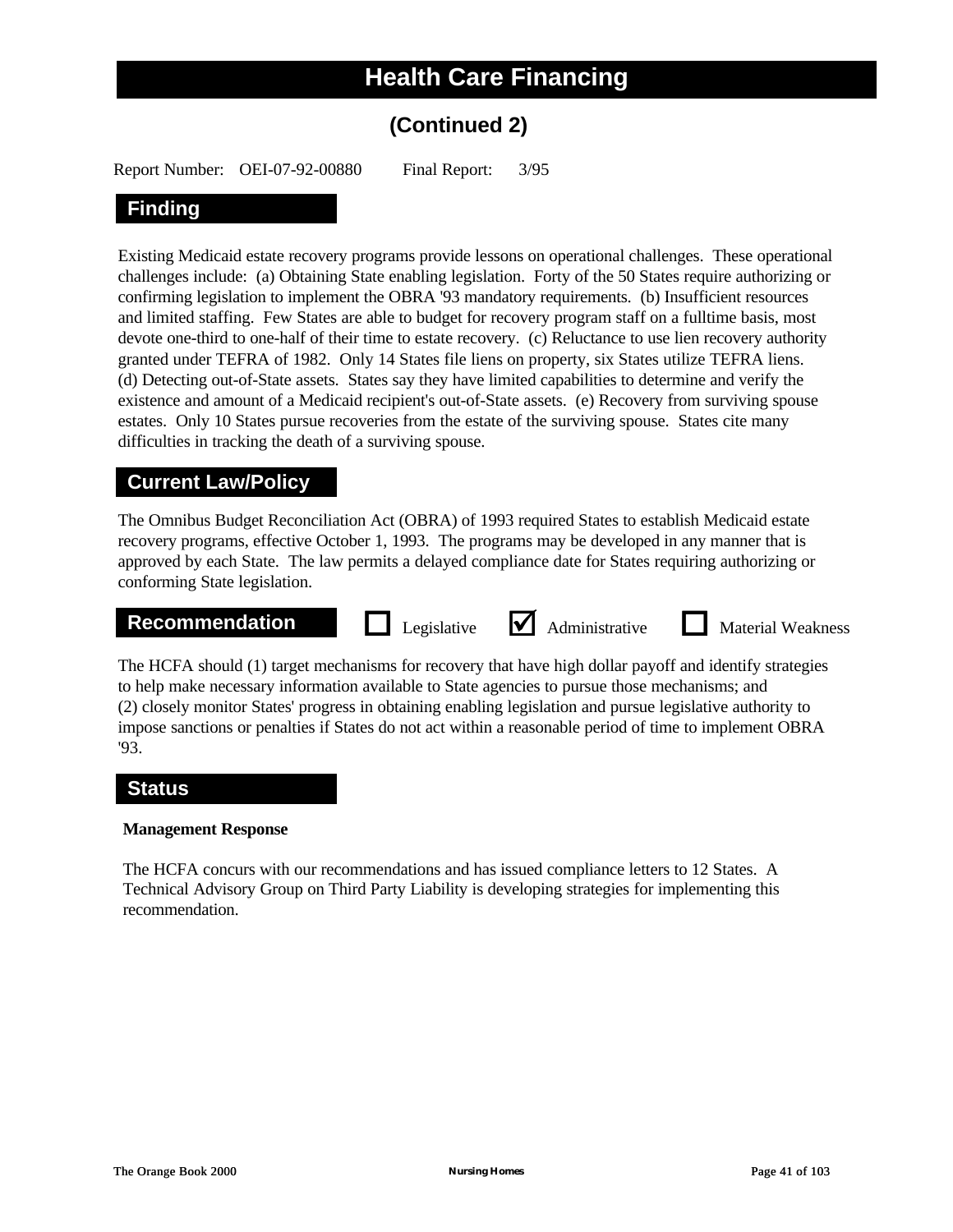# **Assess Vulnerabilities in Medicaid Asset Verification**

Report Number: OEI-07-92-00882 Final Report: 10/95

# **Finding**

Most States rely only on readily available sources for asset verification. Nearly all States verify checking and savings accounts, paystubs and insurance policies, but States vary on requesting income tax returns and other types of financial information.

Efforts to identify and combat Medicaid fraud vary among States. Forty percent of States do not have Medicaid fraud hotlines and 24 percent of States do not have specific Medicaid long-term care fraud penalties for the non-reporting resources.

The HCFA has worked in partnership with State Medicaid agencies to improve asset verification.

# **Current Law/Policy**

Eligibility for Medicaid long-term care coverage is based on an individual's income and assets. Individuals with substantial assets who need long-term care may be motivated to transfer their assets to other family members or friends. Such transfers create artificial poverty in order that individuals may finance their nursing home expenses through the Medicaid program. Each State has its own rules and provisions governing Medicaid long-term care eligibility.

#### **Recommendation Algebrarie <b>M** Administrative **I** Material Weakness

Legislative  $\blacksquare$  Administrative

The HCFA should continue to work in partnership with States to promote:

- �- Comprehensive asset verification techniques
- �- Establishment of Medicaid fraud hotlines and penalties, an
- �- Identification and sharing of useful best practices among State

### **Status**

#### **Management Response**

The HCFA concurs with our recommendations.

An Income Eligibility Verification Systems (IEVS) interagency workgroup was developed to oversee the State operation of IEVS. Prior to any future changes, the workgroup will need to consider the impact of welfare reform.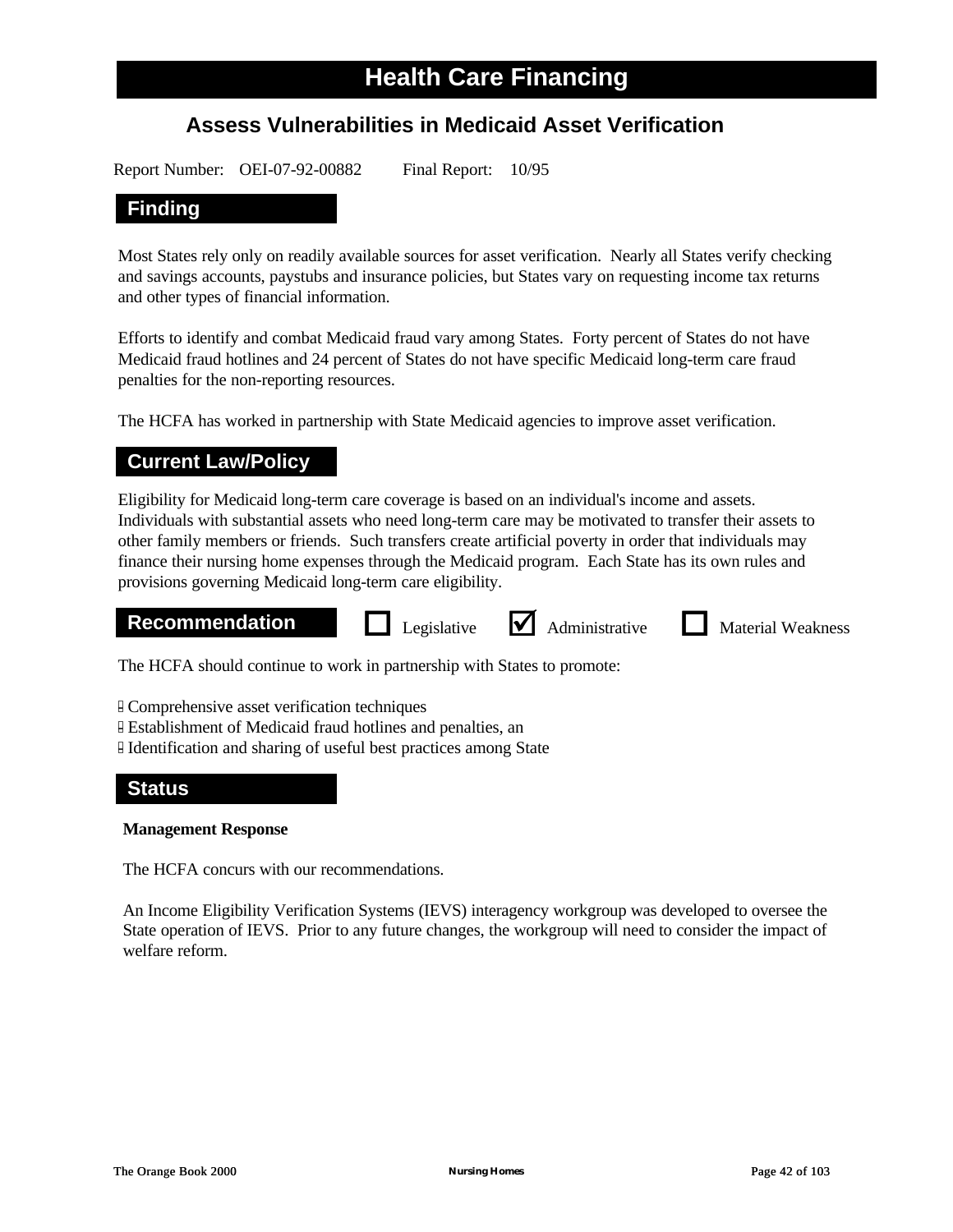# **Improve Medicare's Oversight of Managed Care Plan Performance**

Report Number: OEI-01-96-00190 Final Report: 4/98

# **Finding**

Our inspection found that (1) HCFA's primary oversight approach--a site visit that relies on a rigid monitoring protocol--has fundamental limitations as a way of overseeing managed care plans' performance; (2) overall, HCFA is not taking widespread advantage of available data that could be used for ongoing, systematic oversight of plans; and (3) that HCFA is missing opportunities to capture additional data that could assist the agency in monitoring plans' performance.

# **Current Law/Policy**

The HCFA is responsible for ensuring quality of and access to care provided to Medicare beneficiaries and for safeguarding the program from fraud and abuse. Medicare supports two primary types of managed care plans, fee-for-service and capitation plans.

**Recommendation D** Legislative **M** Administrative **D** Material Weakness

Legislative  $\bigvee$  Administrative

The HCFA should: (a) revise the processes that it uses to monitor the performance of managed care plans; and (b) take better advantage of data that are currently available to the agency as a way of monitoring plan performance on an ongoing basis.

### **Status**

#### **Management Response**

The HCFA concurs with the intent of all the recommendations. The HCFA continues to work toward implementing data solutions. The Managed Care Information System was implemented in September 2000. This system will allow regional offices to input findings from monitoring reviews while conducting on-site reviews. All of the monitoring data will be housed in a mainframe in central office, thus allowing national data analysis of findings. We have also begun analysis of the Health Plan Employers Data and Information Set with the goal of incorporating this information into ongoing monitoring of Medicare managed care contractors.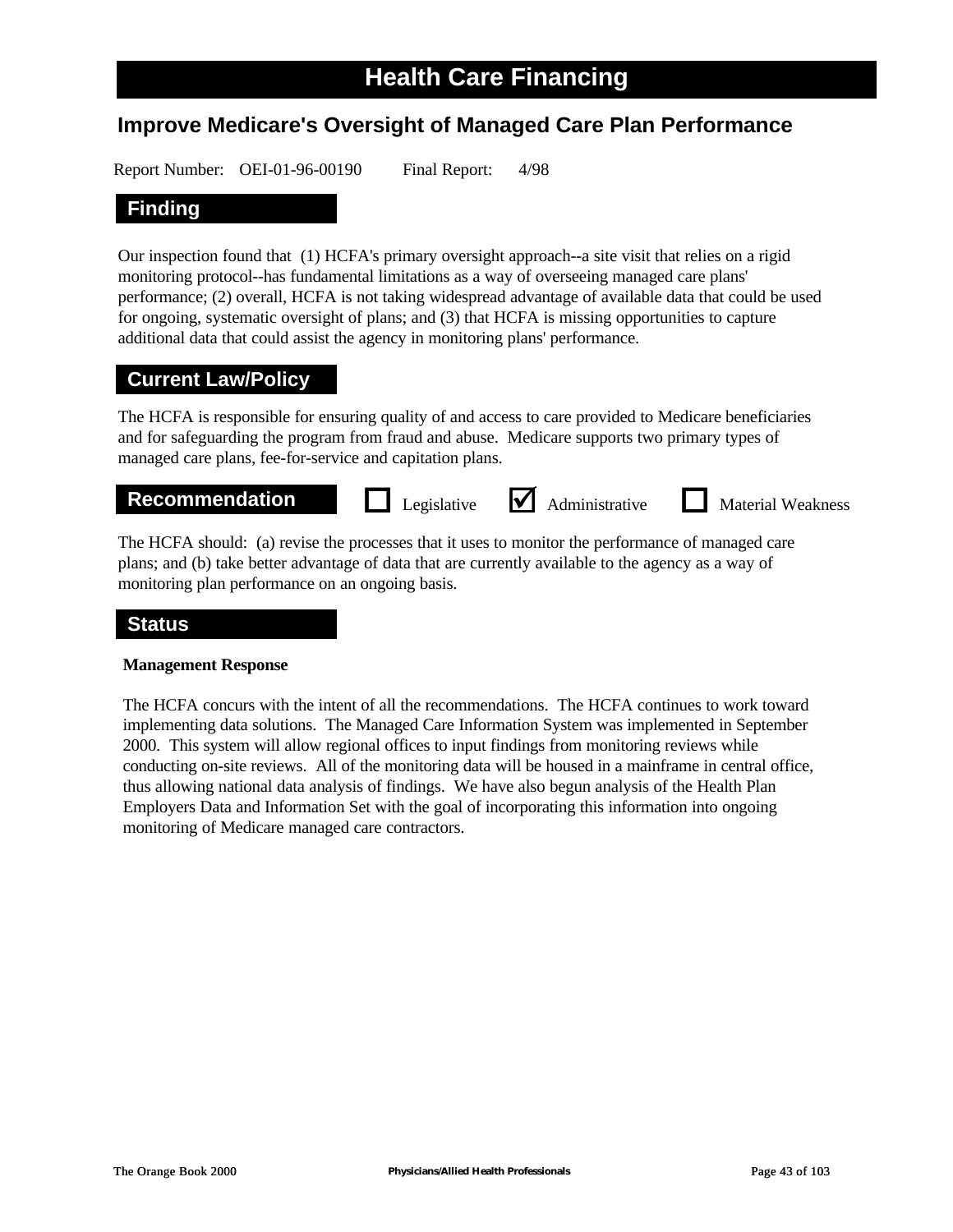# **Ensure Expertise in HCFA Staff for Managed Care Oversight**

Report Number: OEI-01-96-00191 Final Report: 4/98

# **Finding**

We found that HCFA regional offices made a strong commitment to increase staffing for managed care oversight. However, the vast majority of the new staff lack experience with managed care. We also found that managed care units in many regional offices lack staff with specialized backgrounds that could enhance oversight of managed care plans.

# **Current Law/Policy**

The HCFA is responsible for ensuring quality of and access to care provided to Medicare beneficiaries and for safeguarding the program from fraud and abuse. Medicare supports two primary types of managed care plans, fee-for-service and capitation plans.

# **Recommendation Legislative** <br> **Administrative Material Weakness**

(1) The HCFA should develop, coordinate, and provide a comprehensive training program for regional office staff with responsibility for oversight of managed care plans. (2) As HCFA increases staff in its managed care operations in regional offices, we recommend that the agency seek out people with experience in managed care, data analysis, and clinical expertise. (3) We also recommend that HCFA develop a pilot program to provide opportunities for staff development and staff sharing with managed care plans and beneficiary advocacy groups.

# **Status**

#### **Management Response**

The HCFA continues to develop methods for staff training. The training team conducted three major efforts this year. There was a week-long subject matter training course for more experienced staff conducted in March 2000. The training team also developed and has begun implementing basic orientation and mentoring programs for new staff. Training in these programs was conducted for all regional offices via videoconferencing. The training team also organized a 3-day face-to-face conference for all managed care staff in August 2000.

Individual regional offices have worked with the central office to conduct subject matter training for managed care organizations. Several regional offices have conducted training in the Medicare requirements for beneficiary appeals and quality improvement activities.

The HCFA has also conducted outpatient encounter training for the Medicare+Choice organizations.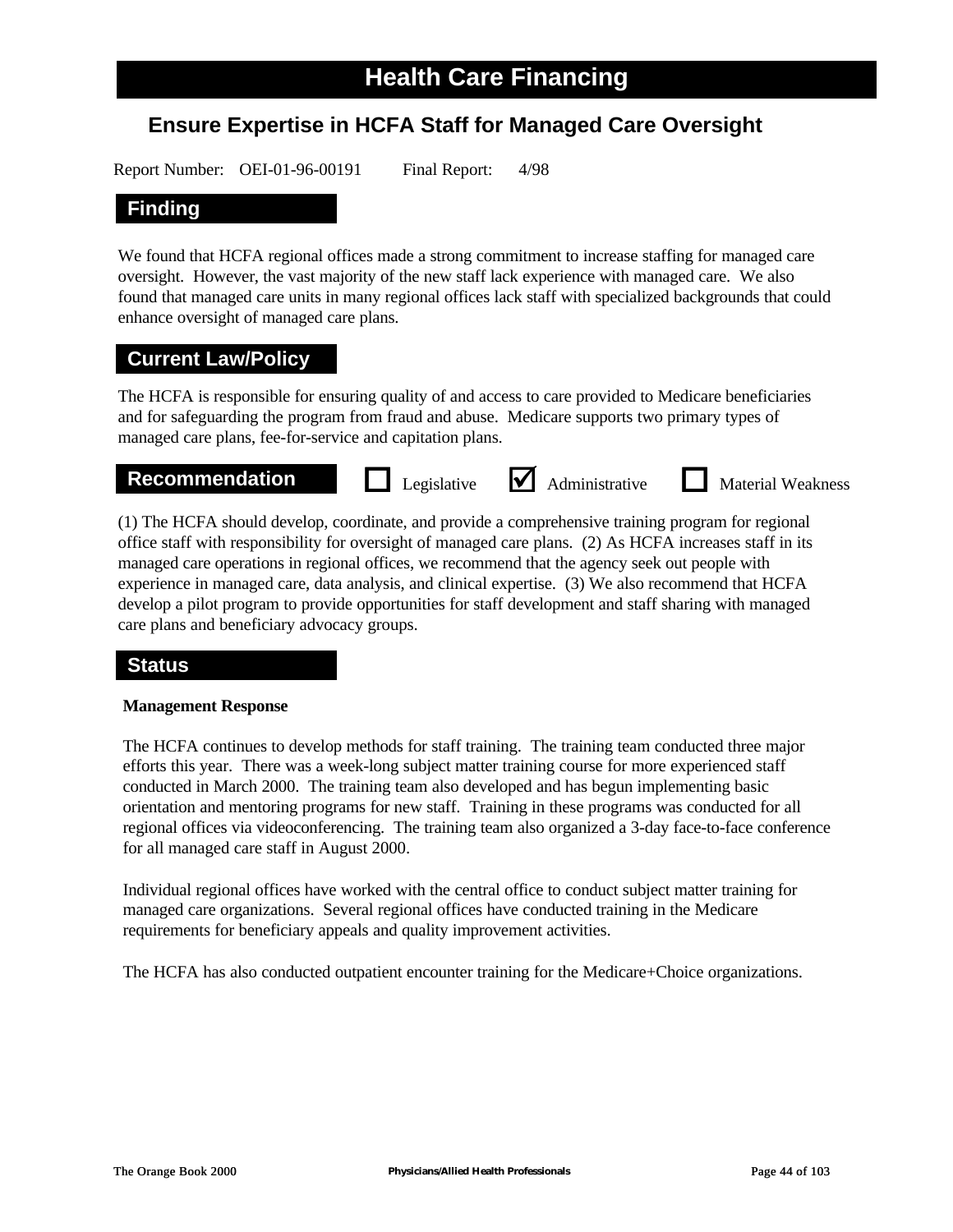# **Assess Beneficiaries' Experiences with and Satisfaction with Medicare Services**

Report Number: OEI-04-97-00030 Final Report: 6/98

# **Finding**

(1) As in 1995, beneficiaries report positive experience with the Medicare program. (2) Beneficiary awareness of one service improved from 1995 to 1997. (3) Beneficiary awareness of some services declined. (4) Some services needed improvement in 1995, and still do in 1997. (5) Beneficiary awareness of some services not reported on in 1995 was found to be lacking in 1997.

# **Current Law/Policy**

Medicare is a Federal health insurance program for individuals age 65 and older, and for certain categories of disabled people. The HCFA has responsibility for the Medicare program. However, other organizations share program administration. The Social Security Administration establishes eligibility, enrolls beneficiaries in the program, and collects Medicare premiums. Private health insurance companies contract with the Federal Government to service claims for Medicare payment.

# **Recommendation Legislative** <br> **Administrative Material Weakness**

We recommend that HCFA develop a plan for improving beneficiary satisfaction and understanding in the trouble areas mentioned in this report. We suggest that in planning corrective actions, HCFA set numerical goals that can be tracked for program improvement.

# **Status**

#### **Management Response**

The HCFA concurred with our recommendation. The HCFA has initiated a National Medicare Education Program that will use multidimensional strategies to assist beneficiaries in making informed health care decisions. Further, HCFA will provide access to program information via the Internet and an updated Medicare Handbook.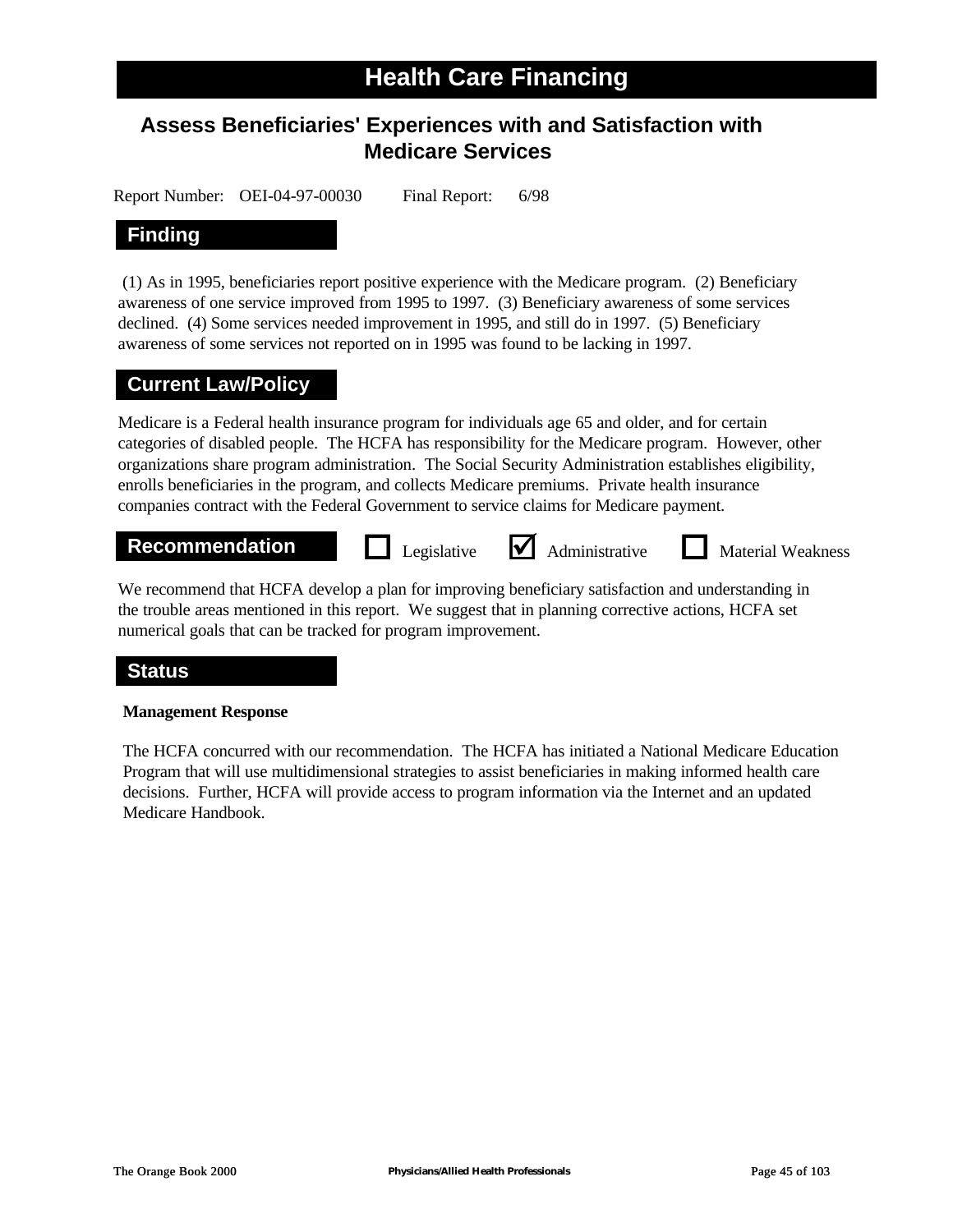# **Improve Controls to Monitor Chiropractic Care**

Report Number: OEI-04-97-00490 Final Report: 9/98

# **Finding**

We found that Medicare, Medicaid, and private insurers rely on utilization caps, x-rays, physician referrals, co-payments, and pre and post payment review, in varying degrees, to control utilization of chiropractic benefits. Utilization caps are the most widely used, but these and other controls did not detect or prevent unauthorized Medicare maintenance treatments.

# **Current Law/Policy**

In 1972, Section 273 of the Social Security Amendment (P.L. 92-603) expanded the definition of physician under Part B of Medicare to include chiropractors. Currently, the only Medicare reimbursable chiropractic treatment is manual manipulation of the spine to correct a subluxation demonstrated by an x-ray. When chiropractors were recognized as physicians and became eligible to participate in Medicare in 1972, chiropractors also became eligible to participate in Medicaid. Under Medicaid, however, chiropractic services are not a mandatory benefit, but rather an optional service. According to Federal policy for Medicaid, chiropractic services should be limited to manual manipulation of the spine and x-ray services. The Balance Budget Act of 1997 required HCFA to establish new utilization guidelines for Medicare chiropractic care by January 1, 2000. It also eliminated the x-ray requirement.

# **Recommendation Legislative** <br> **Administrative Material Weakness**

The HCFA should develop system edits to detect and prevent unauthorized payments for chiropractic maintenance treatments. Examples include: (1) requiring chiropractic physicians to use modifiers to distinguish the categories of the spinal joint problems, and (2) requiring all Medicare contractors to implement system utilization frequency edits to identify beneficiaries receiving consecutive months of minimal therapy.

# **Status**

#### **Management Response**

The HCFA intends to issue a vulnerability report to all Medicare carriers, so the carriers can, where possible, implement systems edits to detect and prevent unauthorized payments for chiropractic maintenance treatment.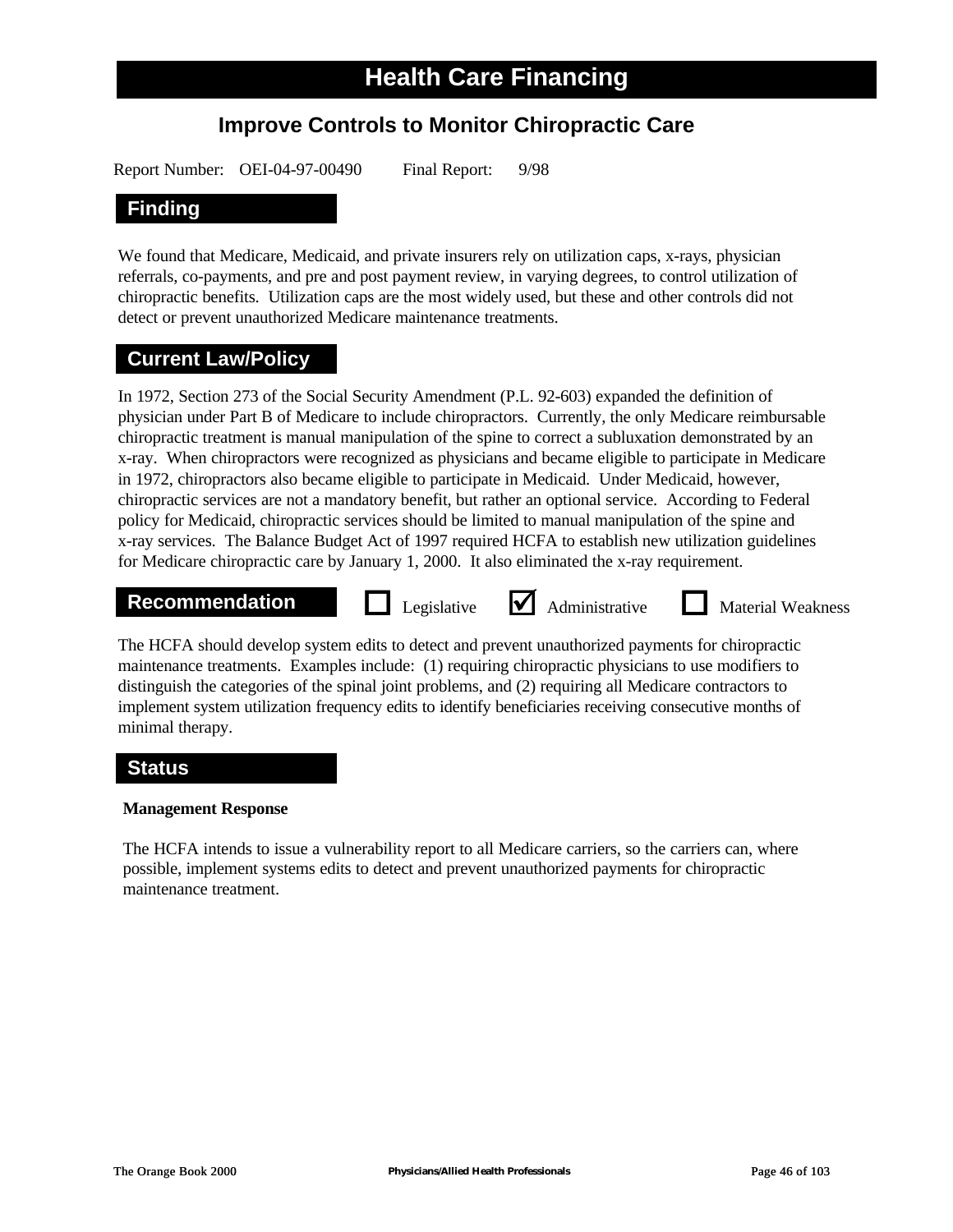# **Ensure Children in Medicaid Managed Care Receive Timely EPSDT Services**

Report Number: OEI-05-93-00290 Final Report: 5/97

# **Finding**

During our inspection we found that: (1) fewer than one in three Medicaid children enrolled in managed care plans receive timely early and periodic screening, diagnosis, and treatment (EPSDT) services. Six of 10 receive none at all; and (2) children receive significantly more EPSDT services from Medicaid managed care plans when States inform the managed care plans which children are due for EPSDT.

# **Current Law/Policy**

Under EPSDT, State Medicaid agencies must provide eligible children services that include comprehensive, periodic health assessments beginning at birth and continuing through age 20. All medically appropriate immunizations are required. Age appropriate assessments must be provided at intervals following defined periodicity schedules. State Medicaid agencies have turned to managed care to rein in escalating health care costs, difficult to in a fee-for-service environment, while ensuring health care access for Medicaid enrollees.

# **Recommendation Legislative** <br> **Administrative Material Weakness**

The HCFA should (1) revise its EPSDT reporting requirements and data collection to emphasize the number of children who receive all of their EPSDT screens in a timely fashion; (2) encourage States to actively notify managed care plans of enrollees due for EPSDT exams and to follow up if EPSDT services are not rendered shortly thereafter; (3) work with States to ensure timely managed care EPSDT reporting; and (4) emphasize to States the need to define and clarify EPSDT requirements in its Medicaid contracts with managed care plans.

# **Status**

#### **Management Response**

The HCFA concurred with our recommendations. The HCFA has developed a work group comprised of representatives from the public and private sectors to assess and recommend changes to the current EPSDT reporting and data collection tool. The HCFA will continue to encourage States through its review and approval of new and existing waivers to include specific EPSDT programmatic requirements in their contracts with managed care programs.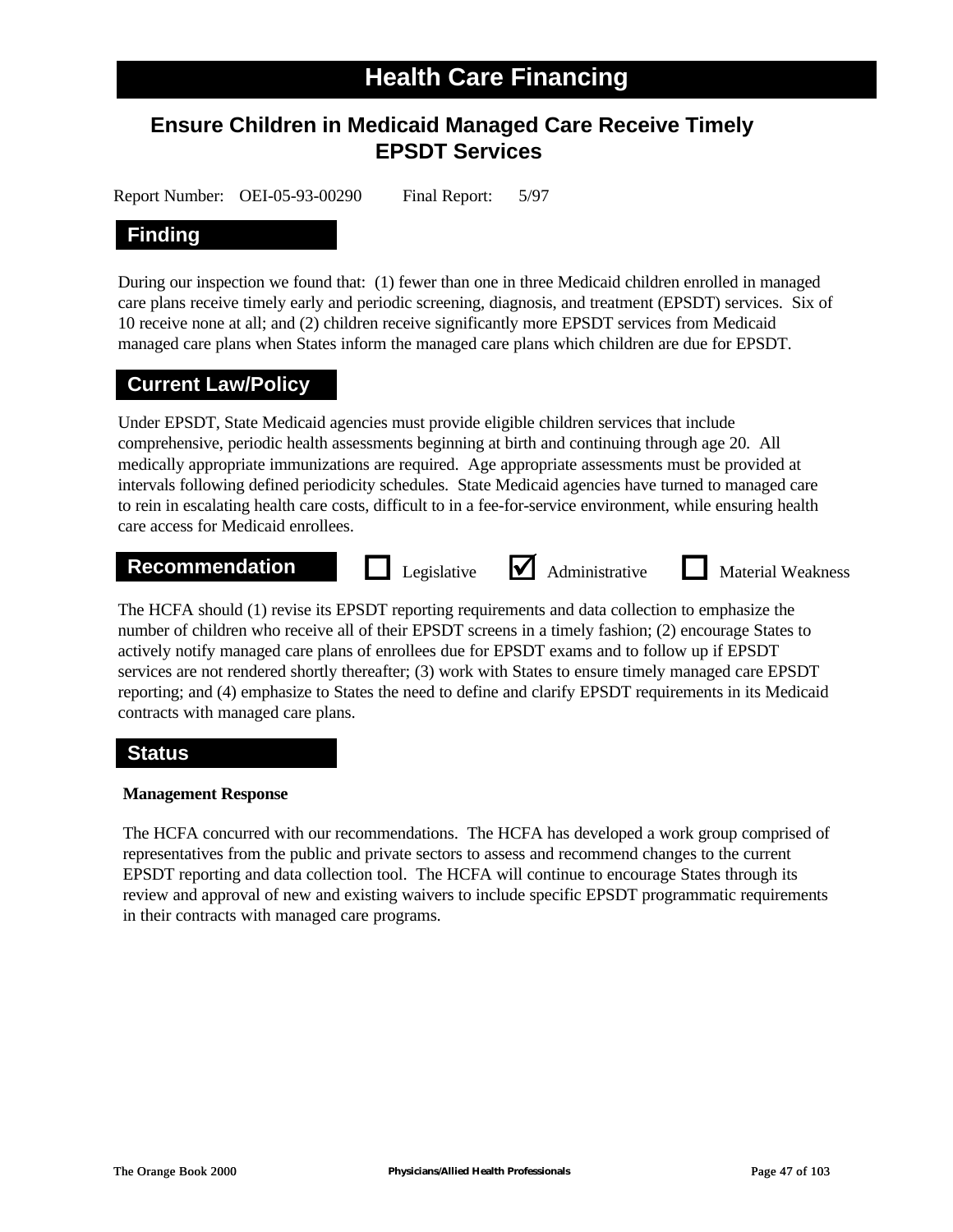# **Improve Oversight of the Rural Health Clinics**

Report Number: OEI-05-94-00040 Final Report: 7/96

### **Finding**

Rural health clinics and associated Medicare and Medicaid expenditures have grown substantially since 1990. Four interrelated factors appear to be driving the recent growth of rural health clinics: providing access to care, reimbursement, managed care, and the certification process.

Rural health clinics may be increasing access to care in some areas but not in others.

Rural health clinics are paid based on their costs, which may be inflated or inappropriate but are difficult and sometimes impossible to verify or audit without significant resource expenditure by the Government.

# **Current Law/Policy**

The Rural Health Clinic program created in 1977 by Public Law 95-210 is intended to increase access to health care for rural medically underserved areas and to expand the use of midlevel practitioners in rural communities.

# **Recommendation Legislative** <br> **Administrative Material Weakness**

The HCFA, along with the Health Resources and Services Administration, should modify the certification process to increase State involvement and ensure more strategic placement of rural health clinics.

The HCFA should expedite the issuance of the regulations now under development.

The HCFA should take immediate steps to improve the oversight and functioning of the current cost reimbursement system, with a long term goal of implementing a different method.

### **Status**

#### **Management Response**

The HCFA concurs with the intent of our recommendations. The Balanced Budget Act of 1997 refines the requirements for rural health clinic designations, and provider-based reimbursement. The HCFA developed a program memorandum consolidating and clarifying the policy regarding provider-based and free-standing designation decisions. The HCFA issued proposed regulations on rural health clinics on February 28, 2000, and is now in the process of developing final regulations with the expectation to issue this rule in early 2001.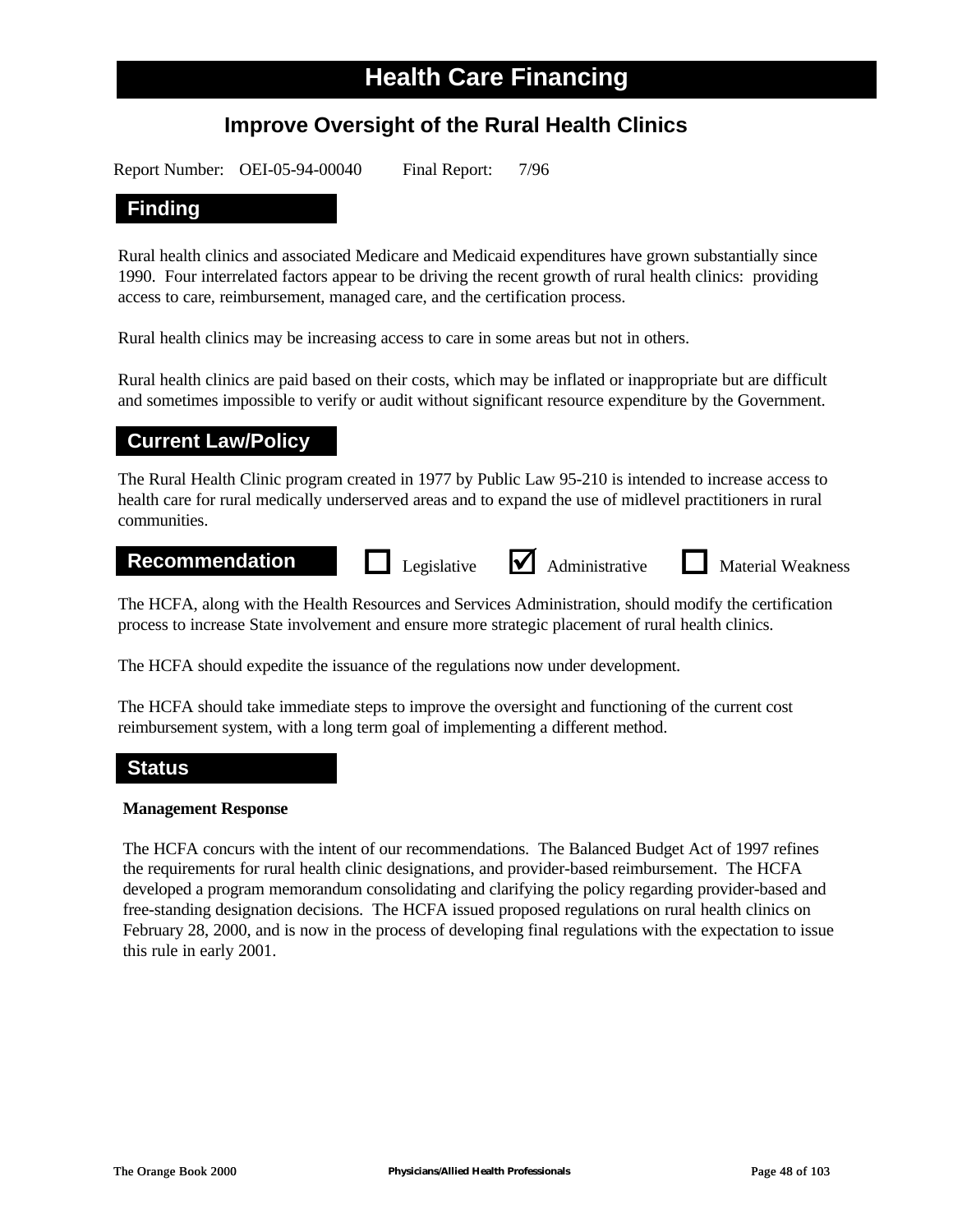# **Improve Oversight of the Medicare Risk HMO Program**

Report Number: OEI-06-95-00430 Final Report: 3/98

# **Finding**

We found that, overall, beneficiaries in Medicare risk health maintenance organizations (HMOs) gave a favorable report of good service access in 1996. Some problems we reported in 1993 have substantially improved. Some reported problems continued in 1996, however, and some new ones have surfaced. The more vulnerable Medicare beneficiaries in HMOs--the functionally limited, disabled, and chronically ill experienced more service access problems.

# **Current Law/Policy**

The HCFA has oversight responsibility for Medicare risk contracts with HMOs. Under a risk contract, Medicare pays the HMO a predetermined monthly amount per enrolled beneficiary. Once enrolled, beneficiaries are usually required to use HMO physicians and hospitals, and obtain prior approval from their primary care physicians for other primary care.

# **Recommendation Legislative** <br> **Administrative Material Weakness**

We continue to believe HCFA needs to improve its oversight of the Medicare risk HMO program in six persistent areas: (1) assuring HMOs properly inform beneficiaries about their appeal and grievance rights; (2) improving beneficiaries' understanding of HMO procedures and restrictions for obtaining services; (3) preventing inappropriate screening of beneficiaries' health status at application; identifying and carefully monitoring service access problems encountered by functionally limited, disabled, and chronically ill beneficiaries; (4) systematically collecting and tracking over time HMO-specified beneficiary-reported data on access to medical services and reasons for disenrollment; and (5) distinguishing between administrative and non-administrative disenrollments, if HMO disenrollment rates are to be used as a performance indicator.

# **Status**

#### **Management Response**

The HCFA concurs with the recommendations. The HCFA is striving to improve beneficiary outreach and education to make them aware of their appeal and grievance rights. The HCFA has developed a Medicare managed care data base to assist in improving beneficiaries' understanding of procedures and restrictions within managed care plans. In addition, HCFA's Quality Improvement System for Managed Care and the Health of Seniors component of the Health Plan Employer Data and Information Set will help assess whether Medicare beneficiaries believe they receive adequate access to health care services.

The HCFA continues to work on the areas identified in this report. Additional questions regarding the administration of appeal and grievance rights and procedures have been added to the consumer assessment of health plans survey and the disenrollment survey.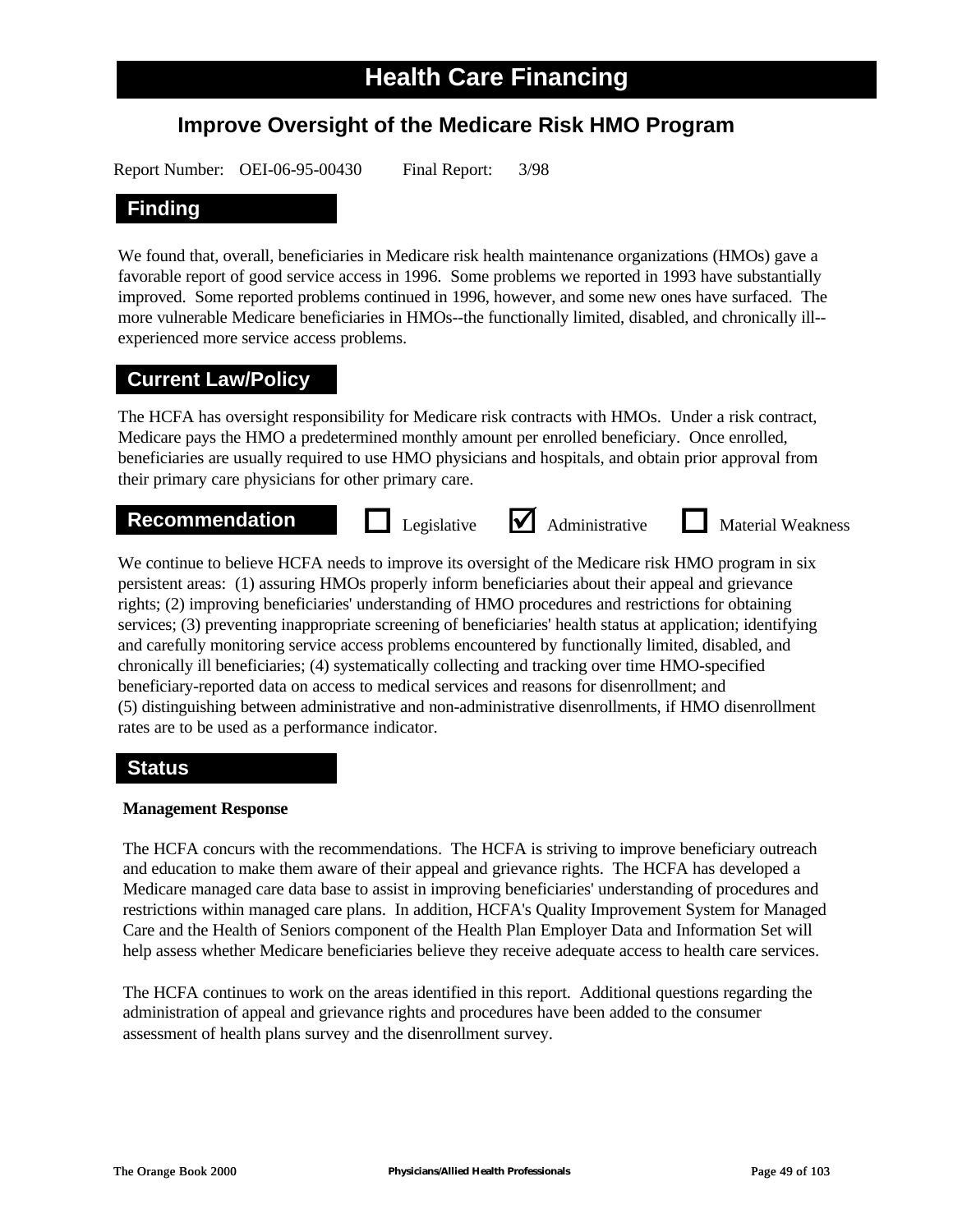# **Address Problems Identified by Beneficiaries in Medicare Risk HMOs**

Report Number: OEI-06-95-00434 Final Report: 8/98

# **Finding**

We found significant differences between these vulnerable beneficiaries and their healthier counterparts regarding their experiences with enrollment, access to services, care from their primary doctors, and difficulty of obtaining health maintenance organization (HMO) care. Specifically, functionally limited, comorbid and disabled beneficiaries experienced more problems in accessing services than healthier beneficiaries, particularly specialized services; vulnerable beneficiaries found it hard to obtain care through their HMO; while able to obtain timely appointments when they were very ill, vulnerable beneficiaries were more critical of the care received from their primary physicians; and a sizable proportion of vulnerable enrollees said that while their health improved, about one-fifth of vulnerable disenrollees were more likely than less impaired groups to have been inappropriately asked about their health problems when applying to their HMO.

# **Current Law/Policy**

Medicare beneficiaries may join a risk HMO or remain in the fee-for-service program. When enrolling beneficiaries, the HMO may not deny or discourage enrollment based on a beneficiary's health status except for end-stage renal disease or hospice care. The HMO must also adequately inform beneficiaries about lock-in to the HMO and appeal and grievance procedures. Once enrolled, beneficiaries are usually required to use HMO physicians and hospitals and to obtain prior approval from their primary care physicians for other primary care.

# **Recommendation Legislative** <br> **Administrative Material Weakness**

The HCFA should address the problems identified by vulnerable beneficiaries in Medicare risk HMOs and we suggest these options: (1) In developing the health status capitation risk adjusters required by the Balanced Budget Act of 1997, HCFA should take into account the following considerations: (a) servicing access problems encountered by vulnerable populations in HMOs should continue to be monitored and (b) contractual requirements could be used by HCFA to encourage or require plans to designate specialists as primary physicians in appropriate cases or to provide standing referrals for ongoing specialty care needs. (2) The HCFA could also use contractual requirements to assure that referral and utilization criteria are available on request to providers and to beneficiaries for use in accessing care and appealing any denials of service.

# **Status**

#### **Management Response**

The HCFA issued a new monitoring guide in December 1999. This guide, used by HCFA since January 2000, addressed many of the issues raised through the implementation of new policy guidance in many areas. These areas include enrollee rights, availability and access, and continuity and coordination of care. There will be an effort to review the effectiveness of the new standards in the Year 2001.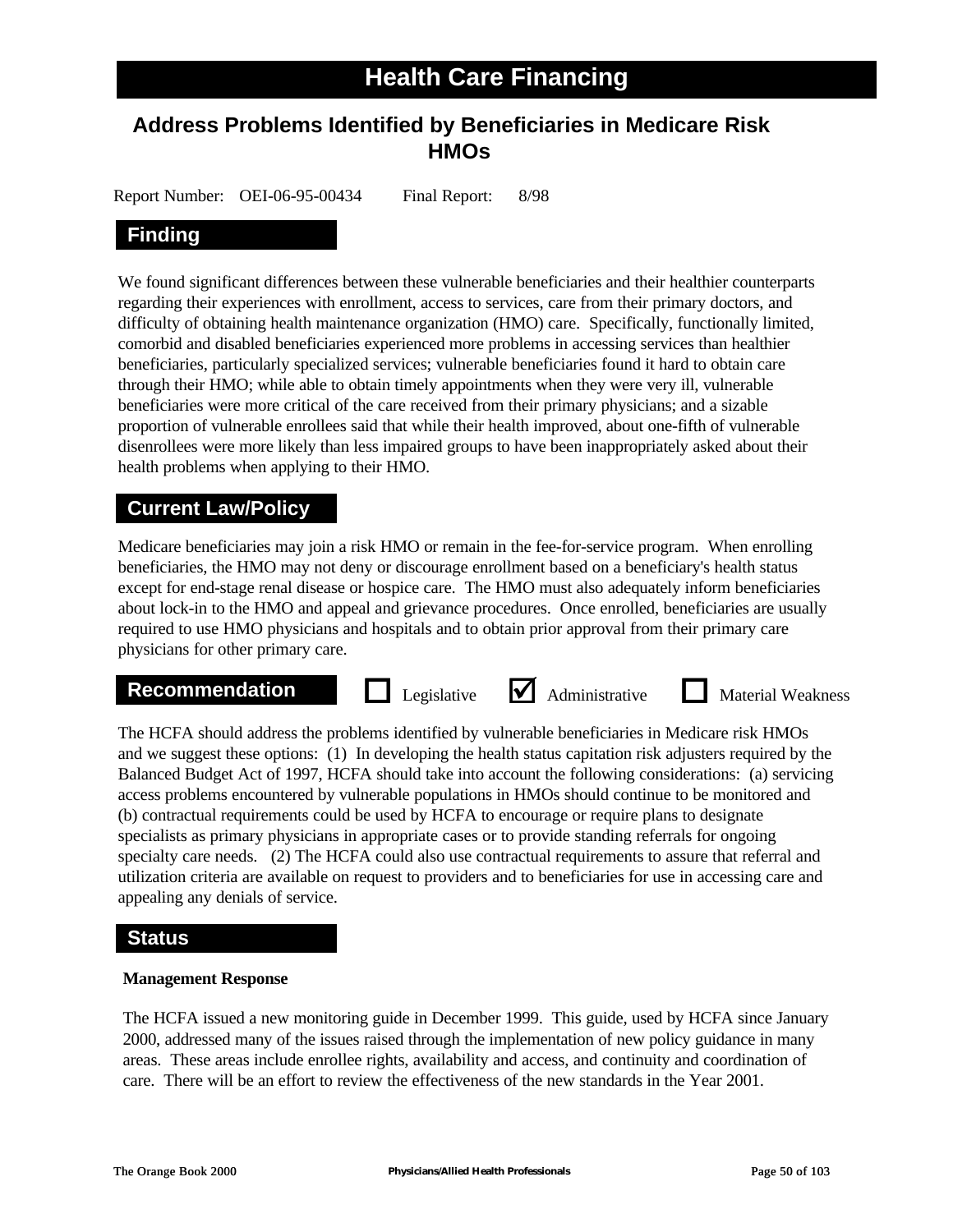# **Extend PRO Review of Physician Office Surgery**

Report Number: OEI-07-91-00680 Final Report: 6/93

### **Finding**

One-fifth of medical records reviewed did not document reasonable quality of care for surgeries in a physician's office.

Thirteen percent of the medical records did not document an indication for surgery.

The physician's office was not an appropriate setting for a small number of surgeries.

In 16 percent of our sample cases, procedure codes did not match the surgeries performed.

# **Current Law/Policy**

Section 1154(a)(4)(A) of the Social Security Act required that "Each peer review organization (PRO) shall provide that ....a reasonable allocation of such [quality review] activities is made among the different cases and settings" except that PRO review in physician offices could not begin before January 1, 1989. The PROs' reviews generally do not extend to services performed in physician offices.

Legislative  $\bigvee$  Administrative

# **Recommendation D** Legislative **A** Administrative **D** Material Weakness

The PROs should extend their review to surgery performed in physicians' offices.

### **Status**

#### **Management Response**

Under the PRO 6th Scope of Work, PROs will examine several kinds of services in the office setting (immunizations, breast cancer screening, and diabetic care). In addition, a regulation now approaching final publication will complete the regulatory basis for obtaining physician office records. Also, HCFA has issued policy guidance and manual instructions to explicitly state that PROs have the responsibility to review all care in physicians' offices when a beneficiary complains.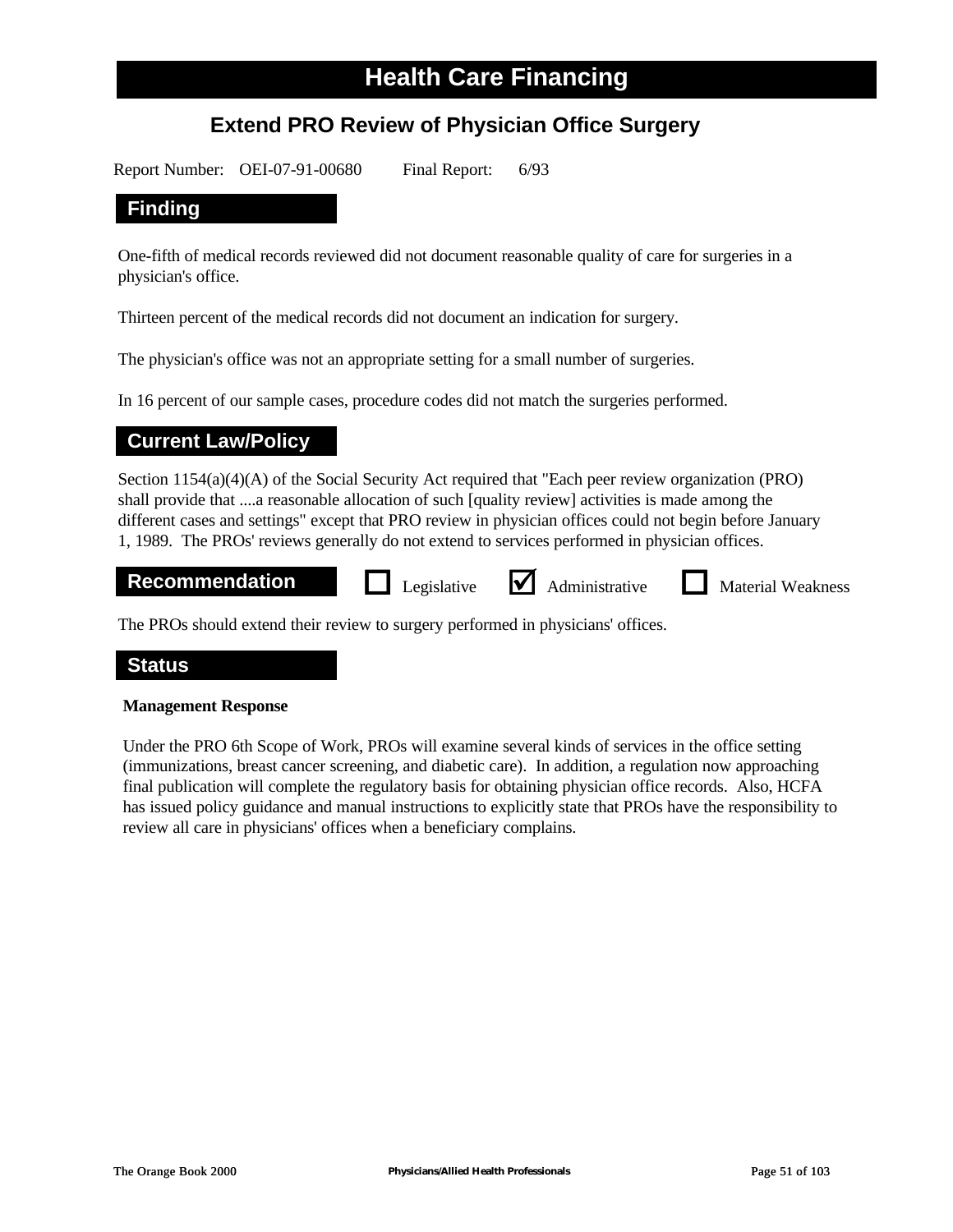# **Collect Overpayments for Routine Prenatal and Postpartum Care for Undocumented Aliens**

Report Number: OEI-07-96-00310 Final Report: 5/98

# **Finding**

Six States have claimed Federal funds for routine prenatal and postpartum care for undocumented alien women. Three still do. Survey respondents in 31 States and territories indicated they were not aware of HCFA's guideline on this subject. Two HCFA regional offices did not send guidance to States. A Federal court has ordered continuation of benefits in New York.

# **Current Law/Policy**

The Omnibus Budget Reconciliation Act of 1986 amended the Social Security Act to limit Federal payment for emergency medical services under the Medicaid program to undocumented aliens except in certain cases. The amendment explains that an emergency medical condition occurs when the patient's health would be in serious jeopardy caused by serious impairment to bodily functions, or serious dysfunction of any bodily organ or part without immediate medical attention. This includes labor and delivery but does not include routine prenatal and postpartum care.

#### **Recommendation D** Legislative **M** Administrative **D** Material Weakness

Legislative  $\bigvee$  Administrative

In an earlier inspection, we found two States were improperly claiming Federal funds for routine postpartum medical care for undocumented alien women. Since misinterpretation or misunderstanding of the law on this matter continues to exist in some States, we recommend that HCFA: identify and recover Federal funds that Minnesota, Nebraska, Oklahoma, Vermont, and West Virginia inappropriately claimed; assure States and territories are aware of and implement policy and provisions applicable to claiming Federal funds; and continue to monitor and support the Department of Justice's efforts to resolve the legal issues involving New York.

# **Status**

#### **Management Response**

The HCFA concurs with the recommendations. The HCFA will ask the regional offices to follow up with the States cited to recover the potential overpayments, and remind States and territories of the policy provisions. The HCFA will continue to actively support the Department of Justice in resolving the issues raised in the lawsuit.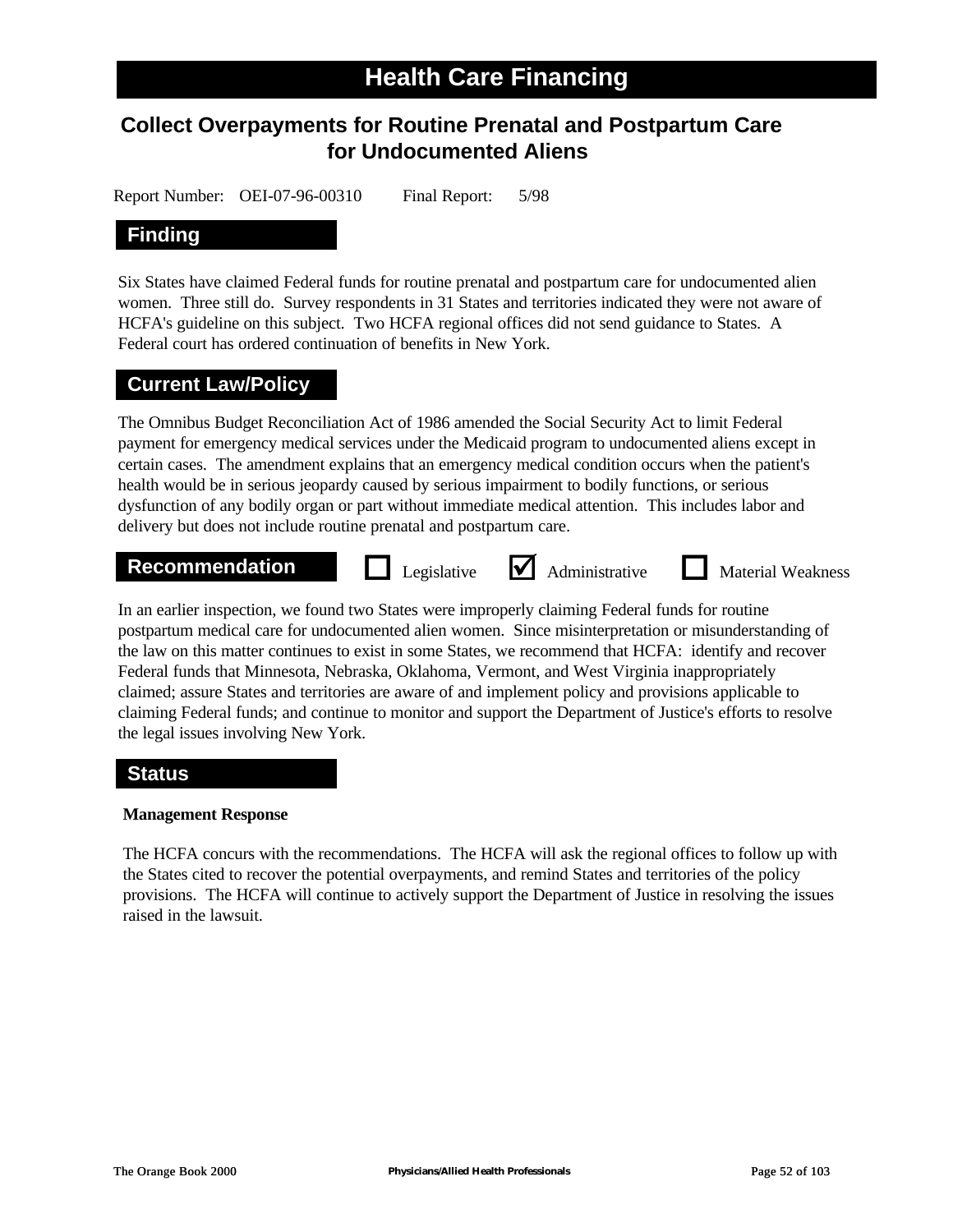# **Provide Additional Guidance to Drug Manufacturers to Better Implement the Medicaid Drug Rebate Program**

Report Number: OAS-06-91-00092 Final Report: 11/92

# **Finding**

Although manufacturers' best price determinations were acceptable, calculations of average manufacturer price (AMP) were inconsistent. The variations occurred because HCFA had not provided sufficiently detailed instructions to manufacturers on acceptable methods for calculating AMP. The method used affects the AMPs; the resulting rebates; and the accuracy, reliability, and consistency of the pricing information provided to HCFA.

### **Current Law/Policy**

Section 1927 of the Social Security Act requires drug manufacturers to enter into and comply with rebate agreements with the Secretary in order for States to receive Federal financial participation for a manufacturer's covered outpatient prescription drugs. The Secretary may also authorize States to enter into agreements with drug manufacturers directly. In accordance with Section 1927, manufacturers are required to report their AMP to HCFA for each covered outpatient drug for a base period. On a quarterly basis, the manufacturer is then required to report the AMP and the best price for each covered outpatient drug.

# **Recommendation Legislative** <br> **Administrative Material Weakness**

The HCFA should survey manufacturers to identify the various calculation methods used to determine AMP. The HCFA should also develop a more specific policy for calculating AMP which would protect the interests of the Government and which would be equitable to the manufacturers.

### **Status**

#### **Management Response**

The HCFA did not concur, stating that the drug rebate law and the rebate agreements already established a methodology for computing AMP. We disagree. The rebate law and agreement defined AMP but did not provide specific written methodology for computing AMP.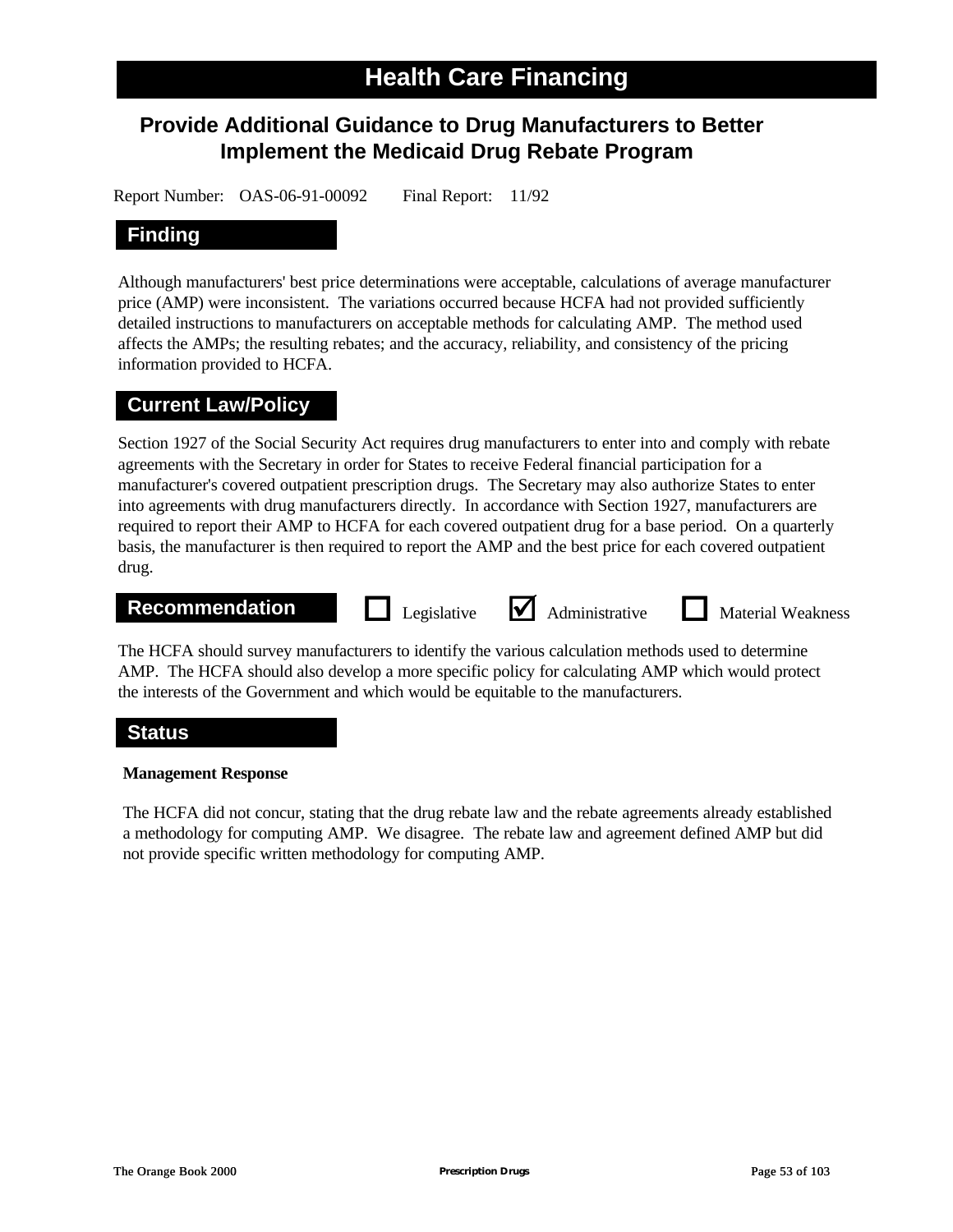# **Implement Proper Accountability Over Billing and Collection of Medicaid Drug Rebates**

Report Number: OAS-06-92-00029 Final Report: 5/93

# **Finding**

None of the eight States reviewed maintained general ledger control accounts for Medicaid drug rebates, and only four States maintained even informal receivable listings for each manufacturer. Additionally, it did not appear that the States reviewed were generally using their best efforts to collect the billings or resolve disputes with manufacturers. Also, there was virtually no system of internal controls in place in these States for drug rebate program funds.

# **Current Law/Policy**

Federal regulations at 45 CFR, part 74, require that States meet certain standards for grant financial management systems which provide for (1) accurate, current, and complete disclosure of the financial results of programs; (2) accounting records which identify adequately the source and application of program funds; and (3) effective internal controls and accountability over all grant cash, property, and other assets so that these assets are safeguarded.

# **Recommendation Legislative** <br> **Administrative Material Weakness**

The HCFA should ensure that States implement accounting and internal control systems in accordance with applicable Federal regulations for the Medicaid drug rebate program. Such systems must provide for accurate, current, and complete disclosure of drug rebate transactions and provide HCFA with the financial information it needs to effectively monitor and manage the Medicaid drug rebate program.

# **Status**

#### **Management Response**

The HCFA concurred with the recommendation. States will now be required to maintain detailed supporting records of all rebate amounts invoiced to drug companies using a formal accounts receivable system. The HCFA issued interim regulations in FY 1996.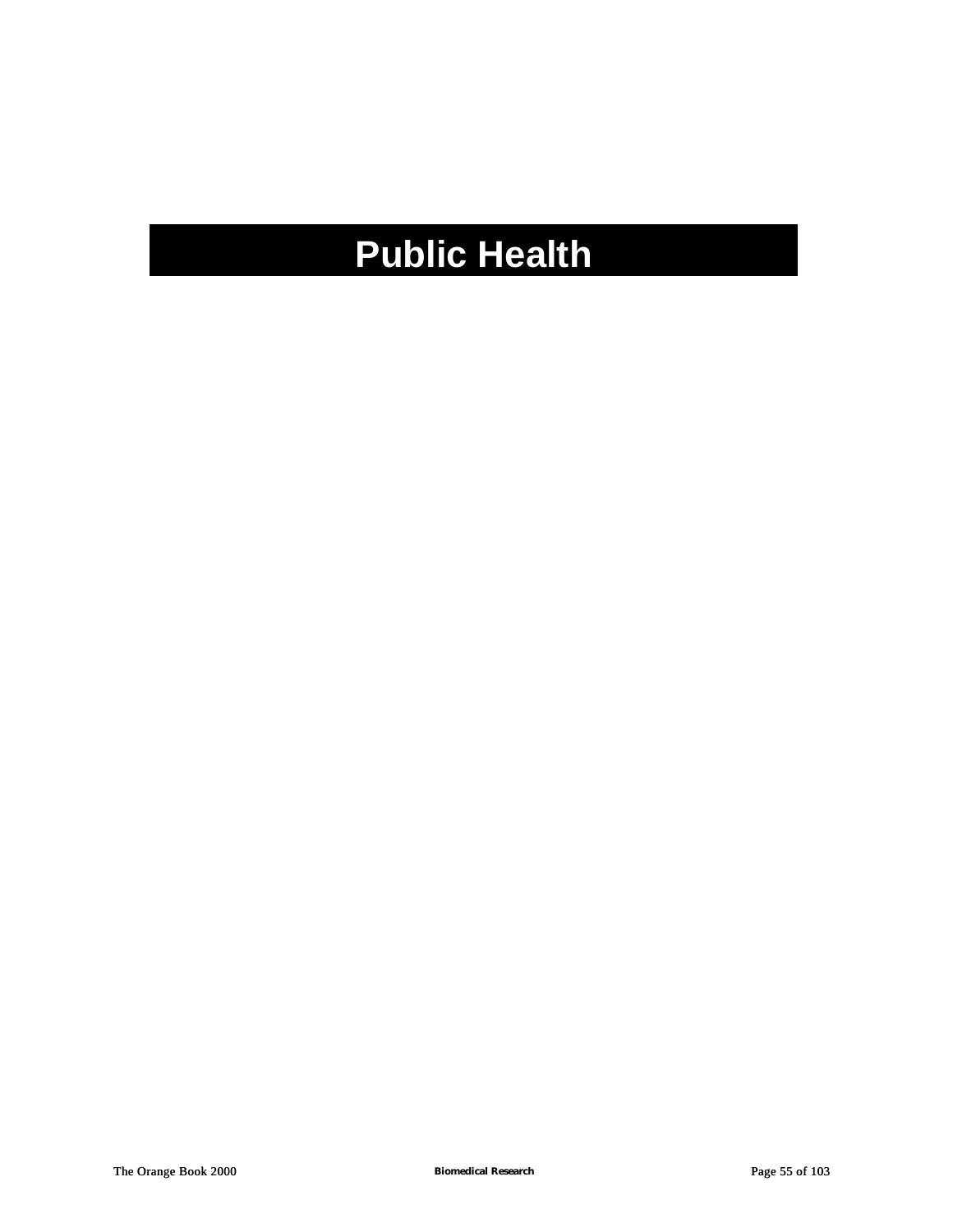#### **Overview**

The activities of the Department's Public Health agencies and programs represent this country's primary defense against acute and chronic diseases and disabilities. They provide the foundation for the Nation's efforts in promoting and enhancing the continued good health of the American people. The Public Health agencies

encompass: (1) The National Institutes of Health (NIH) supports some 35,000 research projects nationwide in diseases like cancer, Alzheimer, diabetes, arthritis, heart ailments, and AIDS. (2) The Food and Drug Administration (FDA) assures the safety of foods and cosmetics, and f the safety and efficacy o pharmaceuticals, biological products, and medical devices. (3) The Centers for Disease Control and Prevention (CDC) provides a system of health surveillance to monitor and prevent disease outbreaks, supports research into disease and injury prevention; and partners with States and others to help guard against international disease transmission, maintain national health statistics, and provide immunization services. (4) The Health Resources and Services Administration (HRSA) helps provide health resources for the medically underserved, works to build and maintain the health care workforce, oversees the Nation's organ transplantation system, works to decrease infant mortality and improve child health, and provides services to people with AIDS through the Ryan White CARE Act programs. (5) The Indian Health Service (IHS) improves the health status of Native Americans. (6) The Agency for Healthcare Research and Quality



(AHRQ) supports cross-cutting research on health care systems, health care quality and cost issues, and effectiveness of medical treatments. (7) The Agency for Toxic Substances and Disease Registry (ATSDR) works with States and other Federal agencies to prevent exposure to hazardous substances and conducts environmental public health assessments, health studies, surveillance, and health education training in communities. (8) The Substance Abuse and Mental Health Services Administration (SAMHSA) provides leadership in mental health and substance abuse treatment and prevention.

# **Related OIG Activities**

The Office of Inspector General (OIG) continues to increase oversight of Public Health program activities and ensure that research funds are monitored properly. The OIG concentrates on such issues as biomedical research and human subject protections, substance abuse, acquired immune deficiency syndrome and medical effectiveness. In addition, OIG conducts audits of colleges and universities which are awarded contract and grant funding by the Department. Other areas of review include grants management in general, information resource management, food and drug programs, community health programs, and IHS financial management.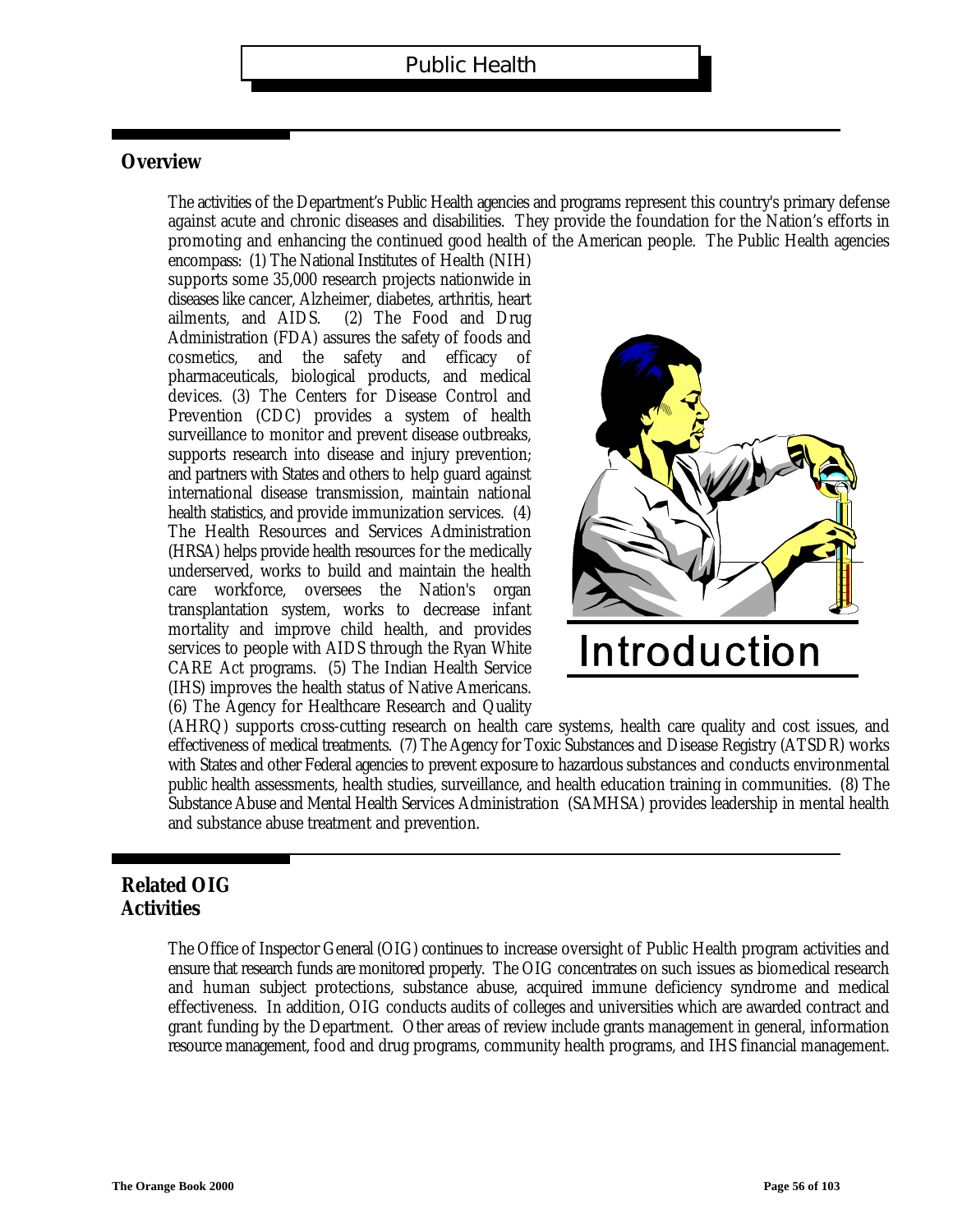# **Improve Administration of the NIH Small Business Innovation Research Program**

Report Number: OAS-15-98-00031 Final Report: 11/99

# **Finding**

The NIH does not ensure that all Small Business Innovation Research (SBIR) program grantees comply with requirements for disclosure of inventions and patents to the funding agencies. Also, NIH does not evaluate the success of its SBIR grantees in commercializing the results of their research projects.

# **Current Law/Policy**

The Bayh-Dole Act and its implementing regulation require grantees to disclose inventions and patents to the funding agencies. The Small Business Innovation Development Act of 1982 and the Small Business Research and Development Enhancement Act of 1992 link the importance of private sector commercialization to the success of the SBIR program.



We recommend that NIH (1) incorporate specific invention reporting requirements in the SBIR solicitation, including actions and time limits placed by law and consequences for not meeting invention reporting requirements; (2) continue efforts to link NIH's extramural invention data base with the Patent and Trademark Office (PTO) patent data base to identify patents that were supported with NIH funds; (3) contact all NIH SBIR award recipients and urge them to adhere to all invention reporting requirements; (4) develop a system to evaluate the performance of the SBIR program that will include measuring the success of award recipients in commercializing products resulting from their research; (5) use NIH's extramural invention data base to track the commercialization success of SBIR award recipients; and (6) revise peer review evaluation criteria for SBIR proposals to emphasize the potential of the proposed research for commercial application.

### **Status**

#### **Management Response**

The NIH generally concurred with our recommendations. The agency indicated that it had improved its notification to grantees of their invention reporting responsibilities and expressed an interest in entering into discussions with PTO regarding ways to identify patents supported with NIH funds. Also, NIH is developing a methodology to evaluate the SBIR program and has revised its review criteria to emphasize the potential of the proposed research for commercial use.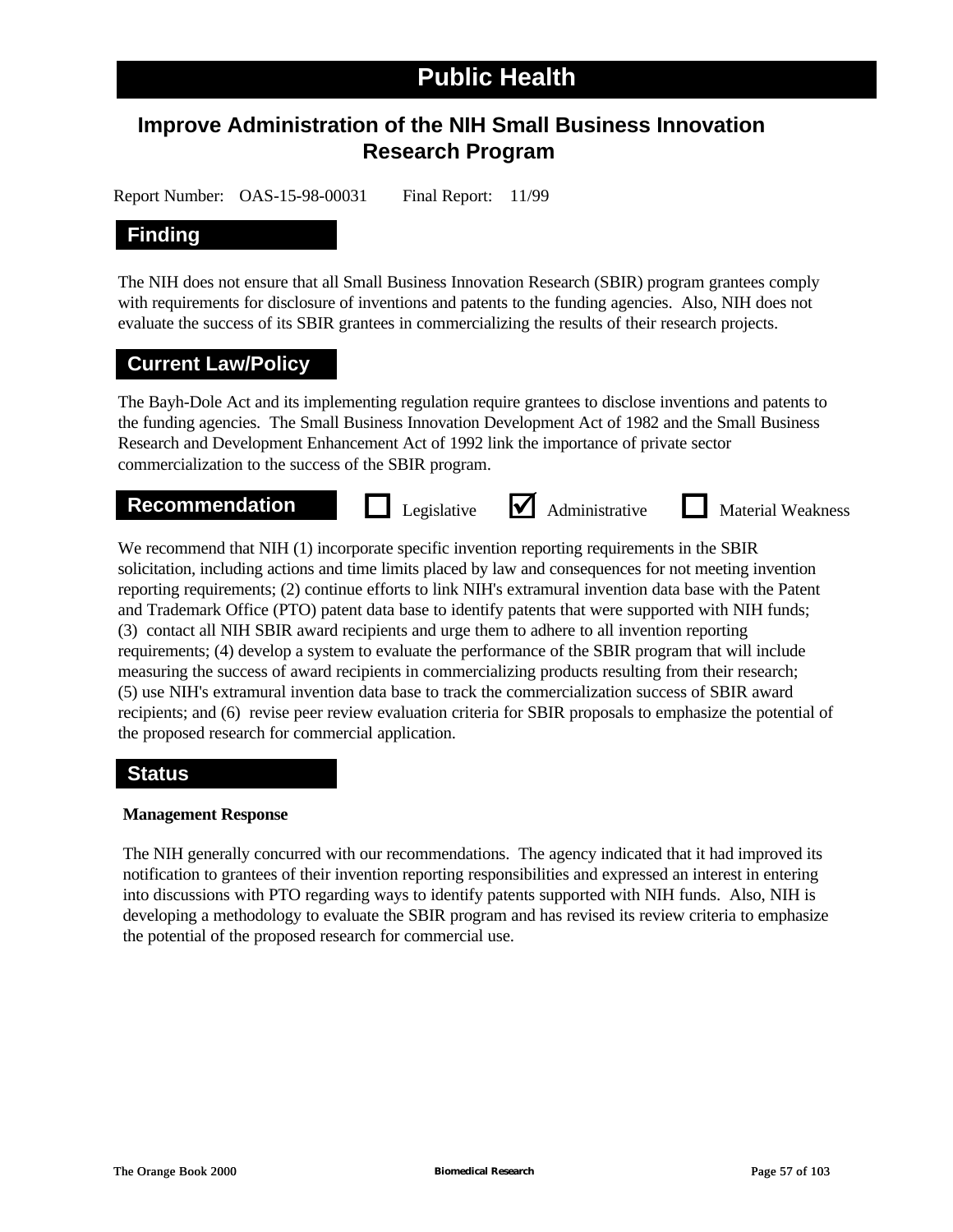# **Maintain an Accurate Data Base to Monitor NIH's National Research Service Award Recipients**

Report Number: OAS-15-99-80002 Final Report: 1/00

# **Finding**

The NIH has not maintained a complete and accurate payback data base to adequately monitor the current payback status of over 4,100 National Research Service Award (NRSA) recipients or the financial debts they potentially owe the Government. Problems occurred because NIH components did not always follow established policies and procedures for maintaining the data base and because the automated system did not always perform the functions needed to update the data base when new information was entered. Additionally, several NIH components share the responsibility for maintaining the data base.

# **Current Law/Policy**

The NRSA legislation requires some recipients of support to pay back the Federal Government by engaging in health-related biomedical or behavioral research, teaching, or a combination of these activities. These recipients must undertake such service continuously within 2 years after termination of the support. If a recipient fails to perform the service, the U.S. Government is entitled to recover financial debts from the recipient. The recipient is required to complete financial payback within 3 years of the date the debt is due to the Government.



The NIH should (1) review all NRSA recipients that have new, open, or delinquent payback records to determine whether their status is properly and consistently recorded in the payback data base; (2) review a sample of recipients that have closed payback records to determine whether their status is accurately recorded in the data base and, if the sample discloses significant problems, expand such testing; (3) establish computer records within the data base for all recipients obligated for service or financial payback; (4) update the data base in a timely manner to reflect recipients' current payback status; (5) verify periodically that the computer records within the data base are consistent with paper files; (6) reconcile periodically the recipients obligated for financial payback to the Office of Financial Management's accounts receivable; (7) use available monthly NRSA Payback Reports to ensure the data base is accurately maintained; (8) review the automated information system to determine what improvements are needed to properly update the data base when information is entered; and (9) consider centralizing the data base maintenance function.

# **Status**

#### **Management Response**

The NIH concurred with all recommendations. The NIH has taken steps to establish procedures for maintaining and processing records on NRSA recipients and is planning to centralize under a single unit the responsibility for ensuring that recipients fulfill their payback requirements.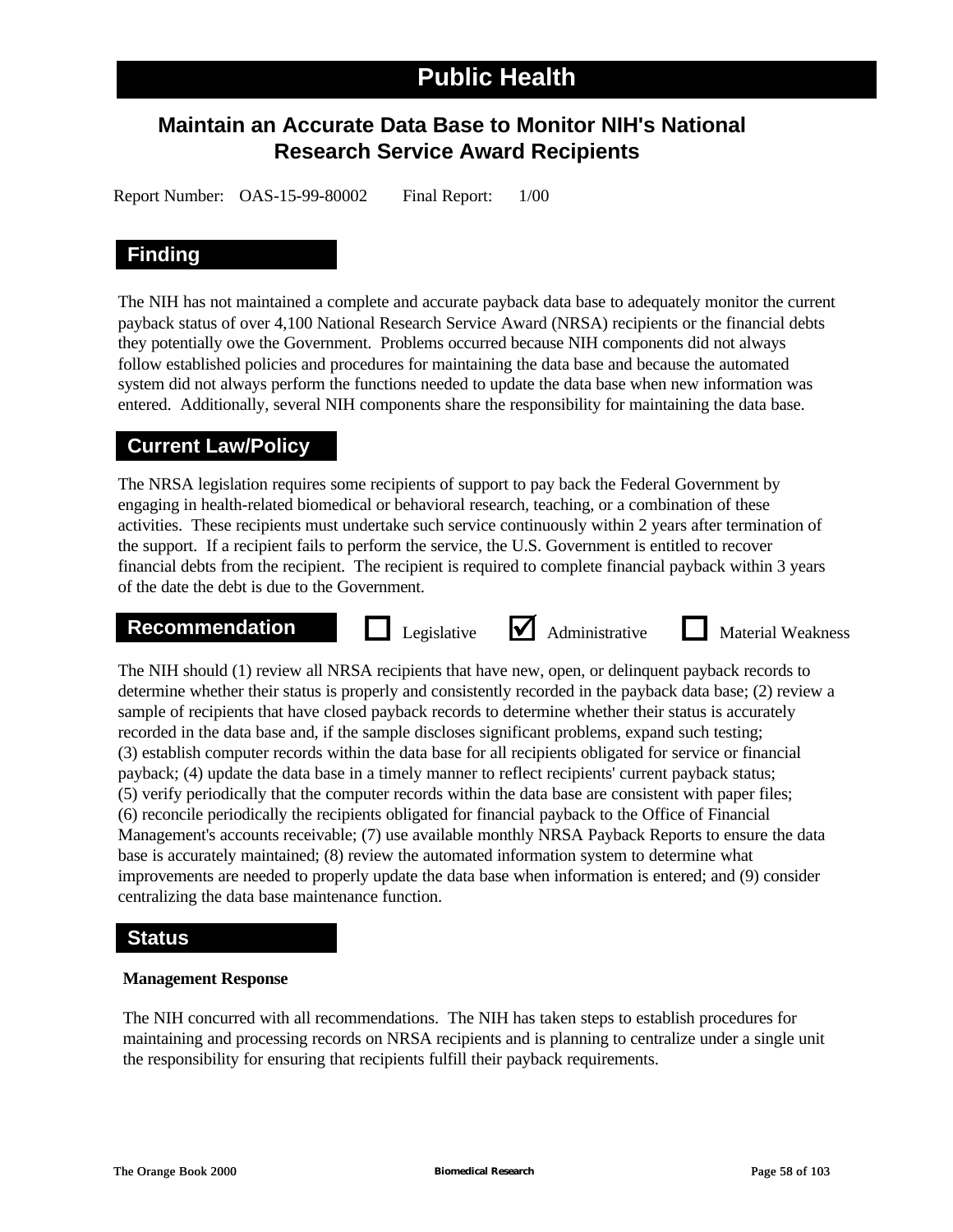# **Protect Human Research Subjects by Strengthening Institutional Review Boards (IRBs)**

Report Number: OEI-01-97-00193 Final Report: 6/98 OEI-01-97-00197 4/00

# **Finding**

The effectiveness of IRBs is in jeopardy. They face major changes in the research environment, review too much too quickly and with too little expertise, conduct minimal continuing reviews of approved research, face conflicts that threaten their independence, and provide little training for investigators and board members. Neither the IRBs nor HHS devotes much attention to evaluating IRB effectiveness.

# **Current Law/Policy**

Initially, the Office for Protection from Research Risks (OPRR) and FDA shared responsibility for IRB oversight. In June 2000, the human subjects protection functions of OPRR moved from NIH to the Office of the Secretary and are now housed in the new Office for Human Research Protections (OHRP). The OHRP will provide leadership for all 17 Federal agencies that carry out federally-funded research under the Common Rule. The OHRP will also work with NIH and the FDA to carry out new patient protection initiatives for research involving human subjects. Under the new OHRP structure, FDA retains its enforcement authority to ensure that researchers carry out FDA-authorized drug and medical device clinical trials are complying with HHS patient protection and consent requirements.

#### **Recommendation D** Legislative **M** Administrative **N** Material Weakness

Legislative  $\blacksquare$  Administrative

We directed the following recommendations jointly to NIH/OPRR and FDA: (1) recast Federal IRB requirements so that they grant IRBs greater flexibility and hold them more accountable, (2) strengthen continuing protections for human subjects participating in research, (3) enact Federal requirements that help ensure that investigators and IRB members are adequately educated about and sensitized to humansubject protection, (4) help insulate IRBs from conflicts that can compromise their mission in protecting human subjects, (5) recognize the seriousness of the workload pressures that many IRBs face and take actions that aim to moderate them, and (6) reengineer the Federal oversight process.

# **Status**

#### **Management Response**

While our recommendations have not been fully implemented, many intermediate actions have been taken and the Department has made a commitment to implement them. The number of investigations conducted of research institutions by OPRR and of IRBs by FDA has significantly increased. The NIH now requires data and safety monitoring boards to share summary information with IRBs. The NIH also implemented the requirement for monitoring plans for phase I and II trials. Both NIH and FDA have ongoing initiatives in educational outreach and programs. In June 2000, the NIH issued an announcement requiring key personnel of projects that involved human subjects to be educated in the protection of human subjects. Investigators must comply with this requirement prior to funding. The FDA hosted a national conference addressing human subject protections and has had numerous workgroups. The DHHS, in collaboration with NIH, FDA, and CDC, sponsored a national conference of financial conflict of interest. The NIH constructed a web site containing bioethics resources.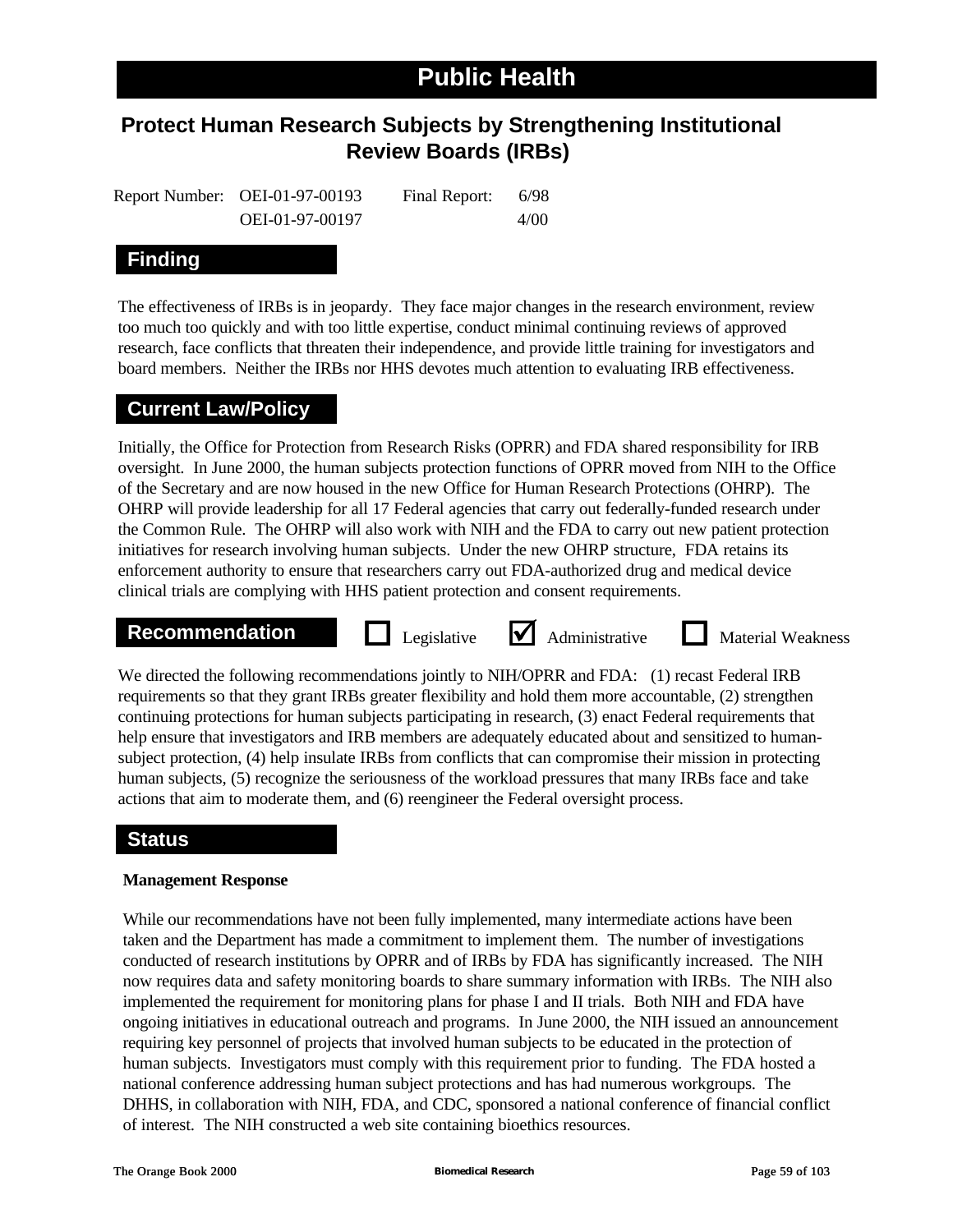# **Improve Recruiting Practices for Human Research Subjects**

| Report Number: OEI-01-97-00195 | Final Report: | 6/00 |
|--------------------------------|---------------|------|
| OEI-01-97-00196                |               | 6/00 |

# **Finding**

Recruitment is a major bottleneck in the flow of drugs developed by industry. Therefore, there is significant pressure for research investigators to recruit subjects quickly. Sponsors and investigators use a variety of recruitment methods including offering incentives, targeting their own patient bases, seeking additional patient bases, and advertising and promoting their research (many of which raise concerns). Oversight of these recruitment methods is limited.

# **Current Law/Policy**

As of June 2000, the Office for Human Research Protections (OHRP) in the Office of the Secretary was established taking on much of the responsibility that was formerly housed within the NIH Office for Protection from Research Risks. The OHRP will oversee all research involving human subjects that is conducted or funded by HHS and will have responsibility for conducting investigations at research institutions that have signed assurances. Under this new structure, NIH will continue its involvement in the funding and oversight of clinical trials and will coordinate activities related to the protection of human subjects with OHRP. The FDA retains its enforcement authority to ensure that researchers carrying out FDA-authorized drug and medical device clinical trials are complying with FDA patient protection and consent requirements.

# **Recommendation Legislative** <br> **Administrative Material Weakness**



We directed our recommendations jointly to FDA, NIH and the Assistant Secretary for Health. We recommend that FDA, NIH and OHRP clarify institutional review boards (IRB) authority to review recruiting practices and work with industry, researchers, and ethicists to develop guidelines on appropriate practices. Also, FDA, NIH and OHRP should require investigator and IRB education and strengthen their oversight.

### **Status**

#### **Management Response**

In the Department's response to our report, which is focused on industry-sponsored trials, it expressed concern that some contemporary recruiting practices put potential subjects at unnecessary risk, noting that such risk could be reduced to minimal levels if IRBs were uniformly diligent in exercising their oversight authorities. The Department noted its responsibility to provide IRBs appropriate guidance to meet this challenge. It committed OHRP (which came into existence 1 month after the Department commented on this report) to quickly assess current guidance related to IRB oversight of recruitment practices and augment it as appropriate. The OHRP, FDA, and NIH will work with professional societies to develop guidelines on appropriate recruiting practices. The Department will institute new requirements for continuing education regarding the protection of human subjects for investigators, IRB members and staff, and officials involved in compliance. The FDA is developing a plan to register IRBs in collaboration with OHRP as a first step toward fostering an accreditation process for institutional systems designed to protect human research subjects. The FDA has increased its on-site inspections of IRBs significantly and will expand this inspection system as resources allow.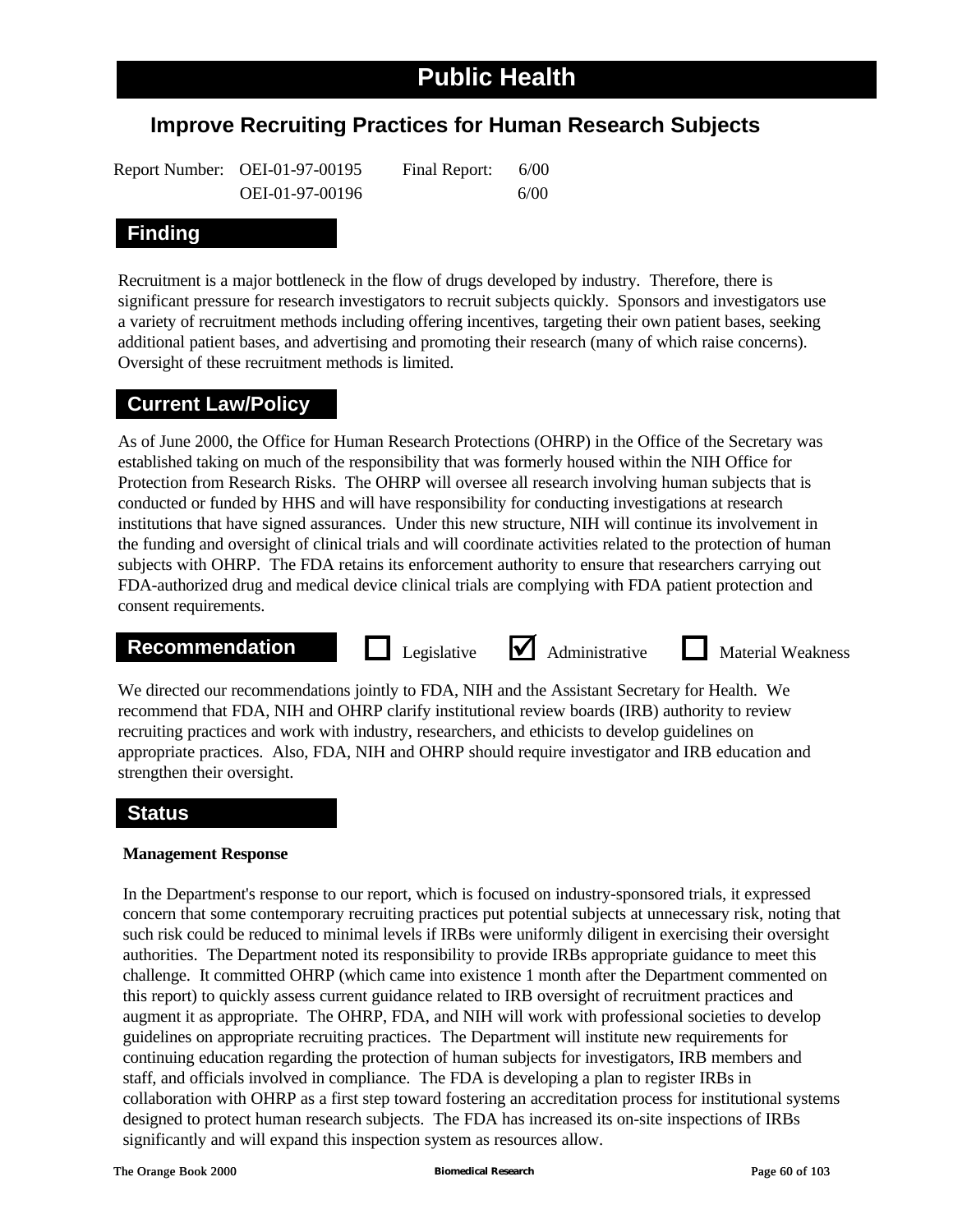# **Stengthen FDA Oversight of Clinical Investigators**

Report Number: OEI-05-99-00350 Final Report: 6/00

#### **Finding**

We found that in general, oversight of clinical investigators by sponsors, institutional review boards (IRB), and the FDA is limited and problematic. We found that data integrity concerns, more than human subject protections, drive FDA's oversight of clinical investigators and that the bioresearch monitoring program lacks clear and specific guidelines.

### **Current Law/Policy**

The FDA's bioresearch monitoring program inspects clinical investigators involved in clinical research to ensure the quality and integrity of data submitted to the agency and to protect the rights and welfare of human subjects. In most cases, these inspections occur after clinical work is complete. The FDA staff from the Office of Regulatory Affairs conduct on-site inspections as part of the application review process for experimental products for the various centers involved in monitoring the development and testing of new human drugs, biologics, and medical devices.

#### **Recommendation D** Legislative **M** Administrative **D** Material Weakness



The FDA should define cross-Center goals for the bioresearch monitoring program and develop criteria to determine whether the program is achieving these goals. In addition, FDA should develop internal guidance on the thresholds that violations must meet to justify disqualifying a clinical investigator from receiving investigational products.

### **Status**

#### **Management Response**

The FDA commented specifically on this report and the Department more generally as part of its comments on our other work on IRB oversight and protecting human research subjects. The FDA notes that the current system of retrospective monitoring to ensure data integrity and informed consent which occurs primarily in a sample of studies is designed to assess record consistency and completeness to evaluate study quality. However, in the Department's response to our other work on IRBs and protecting human research subjects it notes that FDA (1) has increased its on-site inspection process; (2) is developing a plan to register IRBs which will be implemented as resources allow; (3) is working with NIH and OPRR to improve education on human subject protections for investigators, IRB members and staff, and officials involved in regulatory compliance; (4) in concert with NIH and OHRP is working to assess current guidance on the consent process/recruiting human subjects and augment it as appropriate; and (5) in concert with NIH and OHRP is working with professional societies and others to identify exemplary recruitment practices and incorporate them into a guidance document.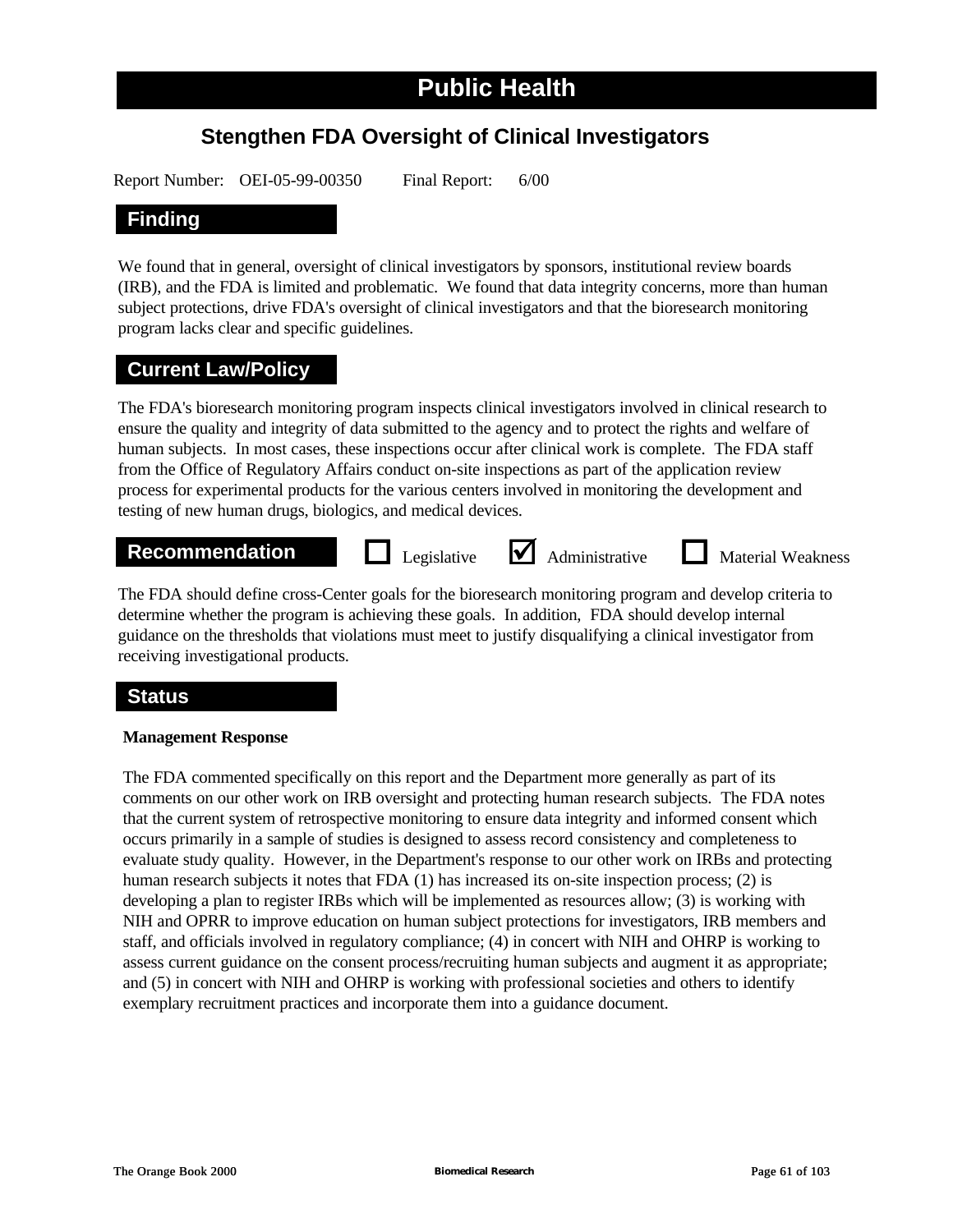## **Improve CDC's Controls Over the Accounting for Direct and Indirect Costs**

Report Number: OAS-04-98-04226 Final Report: 5/99

### **Finding**

The CDC does not have adequate internal controls in place to ensure that direct costs charged at the program activity level are based on the actual efforts of personnel and the actual use of other resources. In addition, controls over indirect costs are inadequate to ensure that costs from all organizational levels are properly identified and consistently allocated among various programs and activities. These basic control deficiencies were identified in our review of the Chronic Fatigue Syndrome (CFS) program, which found that some program funds were actually spent on other programs and activities and that CDC failed to document the relevance of other costs charged to the CFS program.

### **Current Law/Policy**

Under a broad framework of Federal laws, regulations, and other guidance, agencies must maintain accountability for the financial results of actions taken, control over financial resources, and protection of assets. As stated in the Office of Management and Budget Circular A-127, agencies are required to maintain financial management systems and related internal and management controls that "provide complete, reliable, consistent, timely and useful financial management information on Federal Government operations to enable central management agencies, individual operating agencies, divisions, bureaus, and other subunits to carry our their fiduciary responsibilities; deter fraud, waste, and abuse of Federal Government resources; and facilitate efficient and effective delivery of programs. . . ."

## **Recommendation Legislative** <br> **Administrative Material Weakness**

We recommend that CDC (1) implement a training and certification program for managers and staff responsible for budget and accounting functions within all organizational components to ensure they are aware of requirements on the use of Federal funds and understand how to properly use CDC's accounting system; (2) establish an internal quality assurance capacity within CDC's Financial Management Office to carry out regular assessments of CDC's policies, procedures, and controls related to budget and accounting functions; and (3) continue developing systems to properly identify and allocate indirect costs at the CDC level and begin developing similar systems to identify and allocate indirect costs at the organizational component level based on the relative benefits provided.

### **Status**

### **Management Response**

The CDC generally concurred with our finding that some amounts budgeted for CFS research were actually used for other programs and activities. The CDC cited actions it had taken to implement our recommendations and committed to share a comprehensive CFS spending plan with the national CFS advisory committee, the Congress, and nonprofit organizations providing support to CFS patients. Also notable is CDC's commitment to restore all diverted funding to its CFS research program.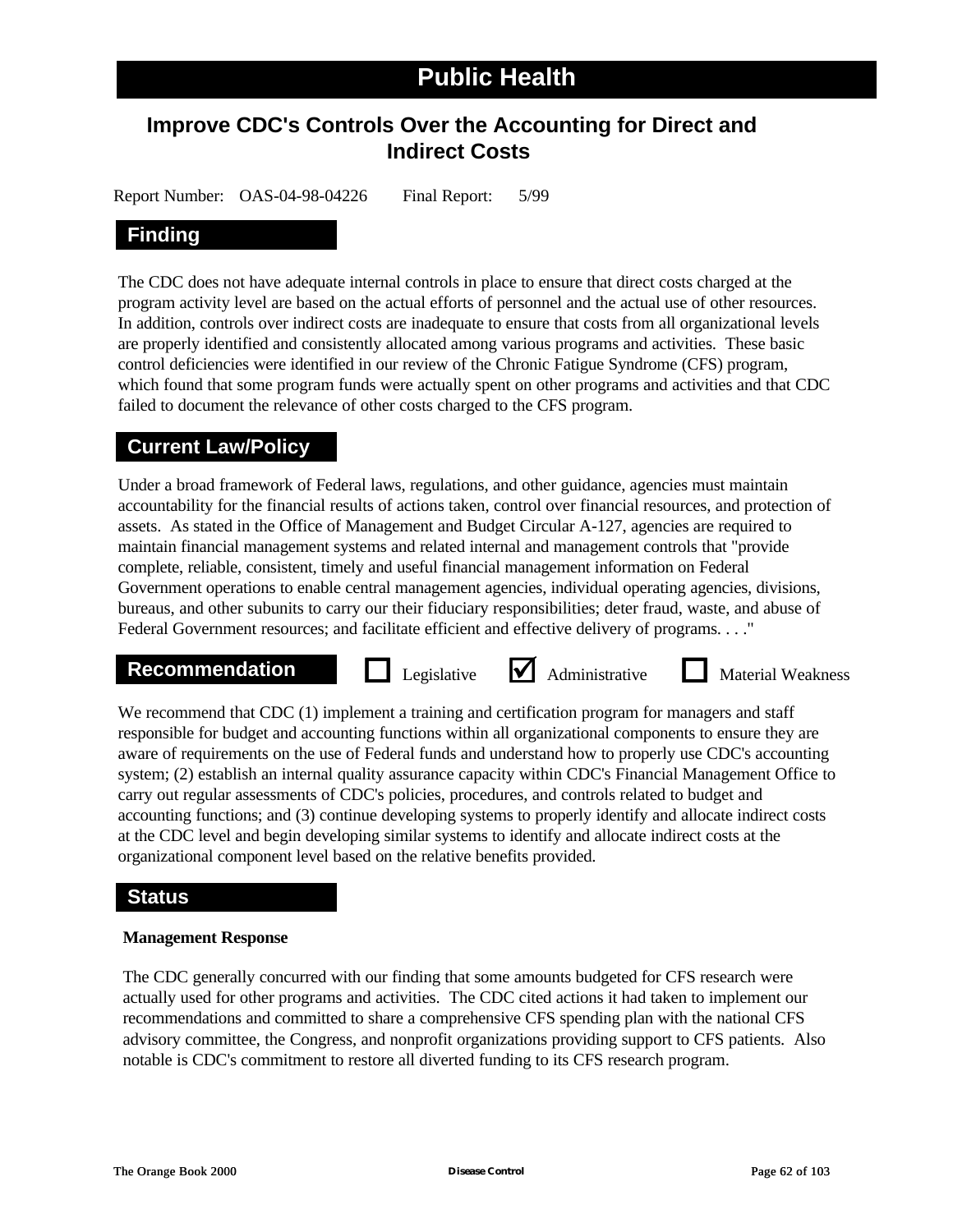## **Improve the Process by Which Blood Establishments Notify FDA of Errors and Accidents Affecting Blood**

Report Number: OAS-03-93-00352 Final Report: 5/95

### **Finding**

Error and accident reports were not submitted timely by blood establishments, and there was no assurance that unlicensed establishments were voluntarily submitting the reports.

### **Current Law/Policy**

The Public Health Service Act (Title 42, U.S.C. 262) and the Federal Food, Drug and Cosmetic Act (Title 21, U.S.C. 331) place the responsibility for the oversight of blood establishments with FDA.

Legislative  $\blacksquare$  Administrative

### **Recommendation Legislative M** Administrative M Material Weakness

The FDA should (1) expedite the development and issuance of revisions to Federal regulations on error and accident reporting (21 CFR 600.14(a)) to be more specific concerning the time frame in which reports are required to be submitted; (2) expedite the development and issuance of regulations to require unlicensed blood establishments to submit error and accident reports; and (3) expand the Center for Biologics Evaluation and Research's (CBER) use of information in its current error and accident data base to identify blood establishments that regularly fail to submit error and accident reports in a timely manner and provide additional trend analysis reports to FDA field offices and blood establishments.

### **Status**

### **Management Response**

The FDA is pursuing final revisions to Title 21, CFR 600.14, Reporting of Errors and Accidents, to require that unlicensed blood establishments submit reports and to be more specific concerning the timeframe for reporting.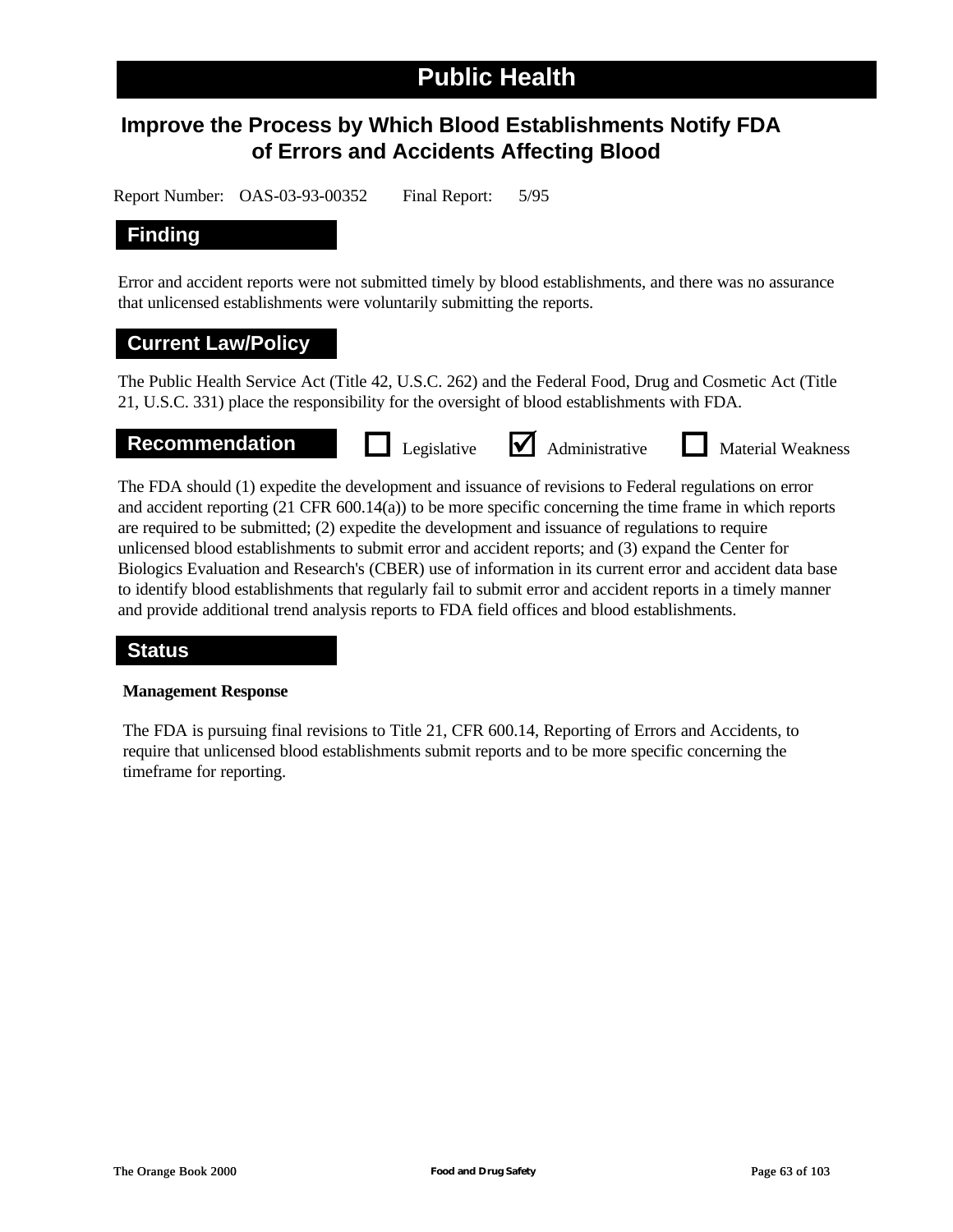## **Improve FDA's Handling of Adverse Drug Reaction Reports**

Report Number: OAS-15-98-50001 Final Report: 12/99

### **Finding**

The FDA's postmarket surveillance system includes the use of reports of adverse drug reactions (ADR) to obtain information on rare, latent, or long-term effects not identified during a drug's premarket clinical studies. Based on the incidences of ADRs estimated in the medical literature, FDA receives a low percentage of ADR reports. We found that FDA needs to increase the number and quality of ADR reports it receives, and we identified a number of procedural and oversight deficiencies in FDA's management of reported ADRs.

### **Current Law/Policy**

The initial reporting of ADRs by hospitals, health professionals, and consumers to the manufacturer and/or FDA is strictly voluntary. Manufacturers that receive ADR reports are required by regulation to report them to FDA.

## **Recommendation Legislative** <br> **Administrative Material Weakness**

The FDA should (1) develop procedures for more effective coordination between its postmarket drug risk assessors and review divisions to better ensure that prompt and appropriate regulatory action is taken when necessary; (2) implement a quality control system to ensure that signals of serious, yet unrecognized adverse reactions that might indicate a public health problem are not overlooked; (3) quantify the extent and scope of the ADR problem with the goal of reducing the occurrences of serious preventable ADRs; (4) encourage greater interactive reporting of serious ADRs and product problems by health professionals directly to FDA by telephone; (5) coordinate with HCFA to require hospitals to report all serious, unexpected ADRs directly to FDA as a condition for participation in Medicare and Medicaid; (6) explore proactive methods to obtain ADR data to supplement the agency's passive postmarketing monitoring system; and (7) evaluate the adequacy of postmarketing surveillance staffing levels needed to effectively monitor the safety of the increasing number of marketed drugs and, as necessary, identify funding sources for additional staff.

### **Status**

### **Management Response**

The FDA generally concurred with the recommendations.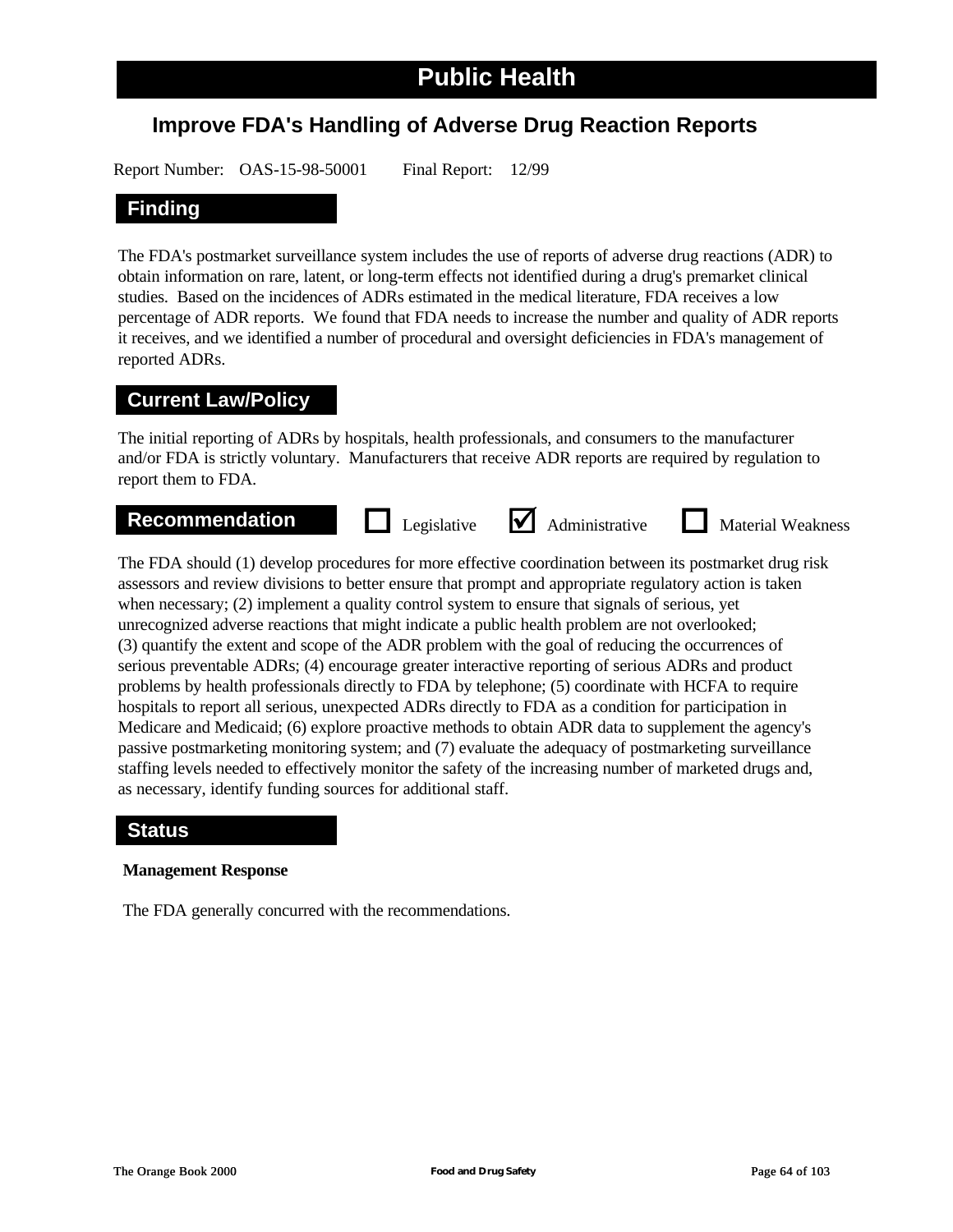## **Enforce State Pharmacy Boards' Oversight of Patient Counseling Laws**

Report Number: OEI-01-97-00040 Final Report: 8/97

### **Finding**

(1) State pharmacy boards have played an active role in explaining and urging pharmacist compliance with State patient counseling laws. (2) However, the boards' enforcement of the counseling laws has been minimal. (3) The boards identified major obstacles to the successful implementation of patient counseling laws.

### **Current Law/Policy**

In 1990, Congress required pharmacists to offer counseling to Medicaid beneficiaries who present prescriptions and that States establish counseling standards. Nearly all States responded by passing laws that extend patient counseling to all patients, not just Medicaid beneficiaries. State pharmacy boards oversee compliance with these laws.



(1) The FDA should collaborate with State pharmacy boards to collect survey data on the usefulness of written information offered to individuals receiving new prescriptions. (2) The HCFA should facilitate State efforts to enforce the Medicaid patient counseling mandate. (3) The HCFA should develop and assess State progress toward a patient counseling performance objective. (4) The HCFA should develop guidelines on State oversight of the Federal patient counseling mandate.

### **Status**

### **Management Response**

The FDA offered no comments.

The HCFA concurred with our recommendation to facilitate State efforts to enforce the Medicaid patient counseling mandate. The HCFA will assist States by amending the Drug Utilization Review Annual Report instructions to collect specific information regarding the compliance, monitoring, and effectiveness of these efforts. In addition, HCFA will gather best practices from the States and distribute this information to all pharmacy boards.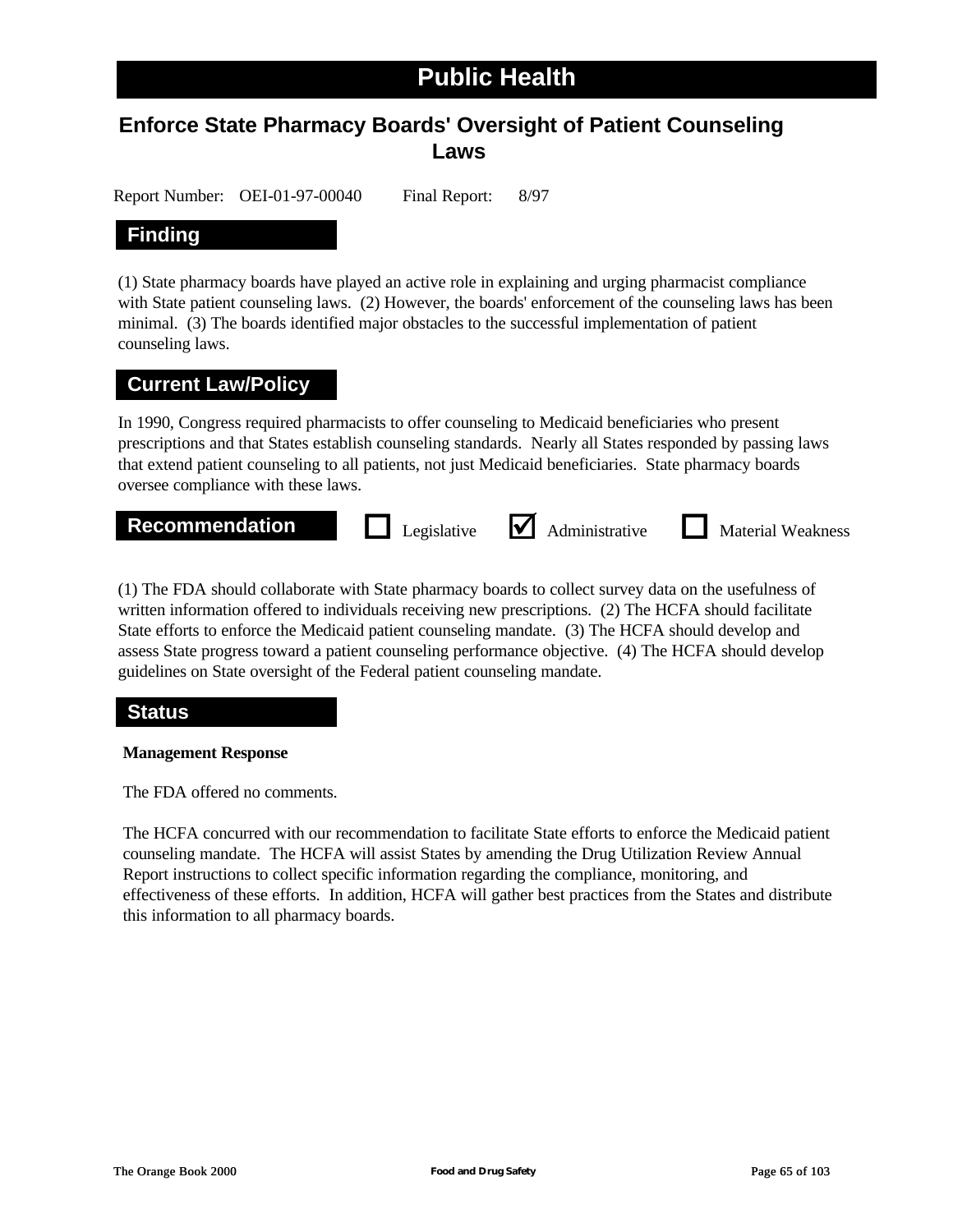## **Strengthen FDA Oversight of State Food Firm Inspections**

Report Number: OEI-01-98-00400 Final Report: 6/00

### **Finding**

The FDA's current oversight of both the contracts and partnership agreements is insufficient to assure the quality of State inspections carried out on its behalf. Under contract, FDA's on-site audits, the core of its oversight, have dropped by more than half over the past 5 years. Under partnership agreements, FDA lacks leverage to require States to submit information and to assess State performance. Finally, its periodic performance evaluations lack substantive review of State performance, and its feedback to States is based largely on informal communication.

### **Current Law/Policy**

During the past 25 years, FDA has extended its inspection coverage by contracting with States to conduct food firm inspections under FDA authorities. In recent years, FDA has further extended its inspection coverage by initiating partnership agreements with many States under which they agree to conduct inspections under State authorities, without Federal funding, and to share the results with FDA.

## **Recommendation Legislative** <br> **Administrative Material Weakness**

We made several recommendations based on a template of effective oversight, which apply to both the contracts and the partnership agreements. In particular, we emphasize the need for FDA to strengthen its system of on-site audits and to develop meaningful channels to provide States with useful feedback on their performance. As a longer term objective, we recommend that FDA work with the States to achieve basic equivalency in food safety standards, laws, and inspection practices as a basis for future work with States.

### **Status**

### **Management Response**

The FDA developed and drafted the following documents; Contract Audit Form, Guidance for Contract Audit, and Field Management Directive (FMD) 76. Currently, the documents are being reevaluated and will be redesigned. As a result of the reevaluation and redesign of these documents, the State Contract Audit Course will be delayed to a later date. The FDA posted a number of audit inspections for Fiscal Year 1999 on both the Internet and Intranet.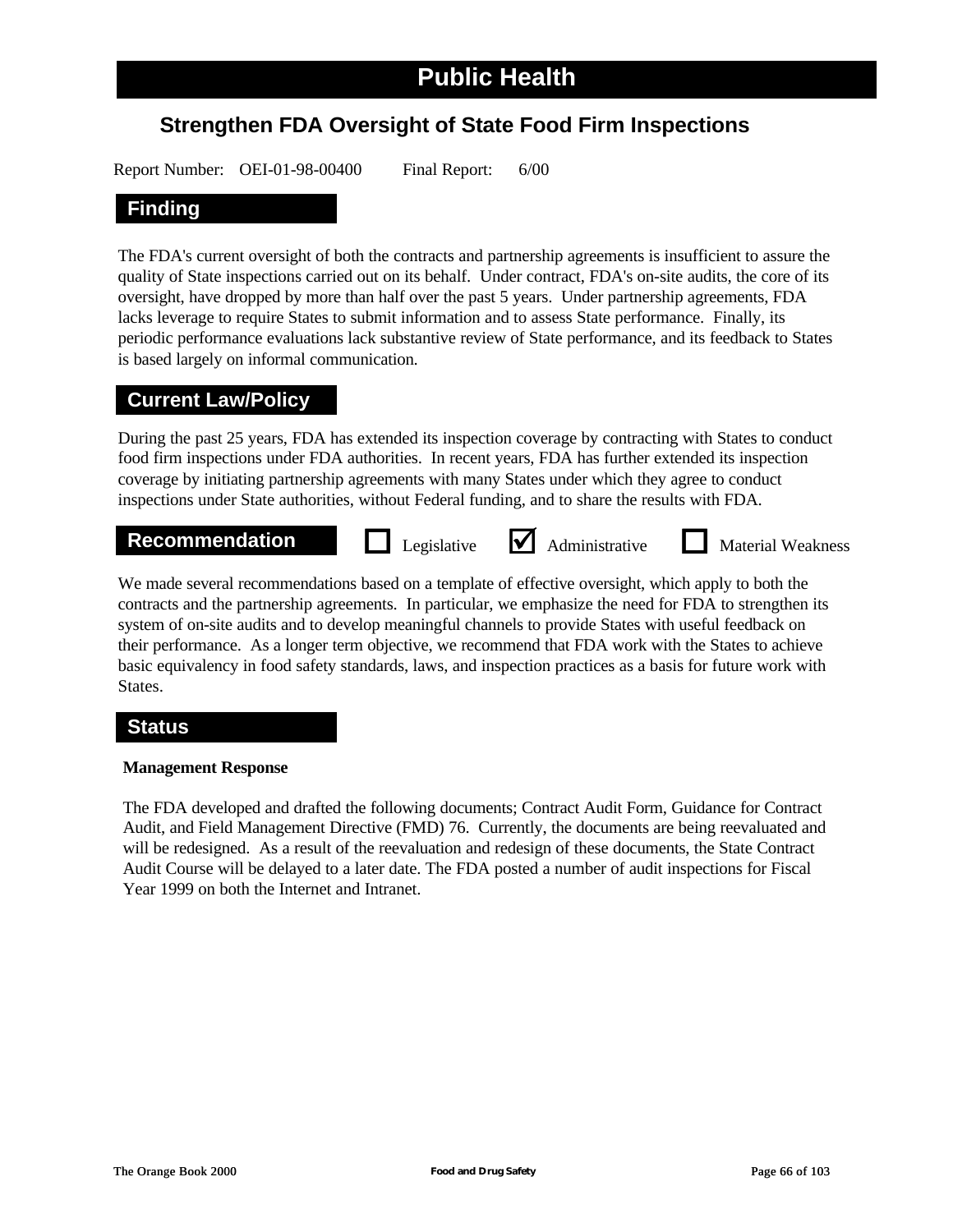## **Evaluate Comprehensive Hemophilia Treatment Centers' Utilization of the 340B Drug Pricing Program**

Report Number: OAS-01-98-01505 Final Report: 12/99

### **Finding**

Improvements in the 340B drug pricing program are needed to ensure that all State Medicaid agencies obtain the full advantages available under the program. Officials at 6 of the 23 comprehensive hemophilia treatment centers contacted stated that their entities purchase outpatient drugs at the 340B discount prices, but not for their Medicaid beneficiaries. For one selected center, we determined that the State could achieve annual savings ranging from \$18,395 to \$27,170 per person if it reimbursed the center at the 340B discount prices instead of the Medicaid rate.

### **Current Law/Policy**

The Omnibus Budget Reconciliation Act of 1990 established the Medicaid Drug Rebate program and required drug manufacturers to provide State Medicaid agencies with statutory rebates for covered outpatient drugs. This act established the foundation for the Veterans Health Care Act of 1992, which authorized section 340B of the Public Health Service Act to establish price controls to effectively limit the cost of drugs to certain Federal grantees (covered entities). The HRSA implemented this statutory mandate by establishing the 340B program. Covered entity participation in this program is voluntary.

### **Recommendation Legislative** <br>**Administrative Material Weakness**

Legislative  $\blacksquare$  Administrative

We recommend that HRSA and HCFA work together to achieve a fair and equitable resolution of the issues involving the economical purchasing, and subsequent Medicaid billing, of covered drugs by entities participating in the 340B program.

### **Status**

### **Management Response**

Both HRSA and HCFA concurred with the recommendation. According to HRSA, the HRSA and HCFA work group, chaired by the Deputy Administrators of the two agencies, plans to meet quarterly to discuss the clarification of earlier guidance to remedy any potential confusion regarding the duplication of the discount mechanism.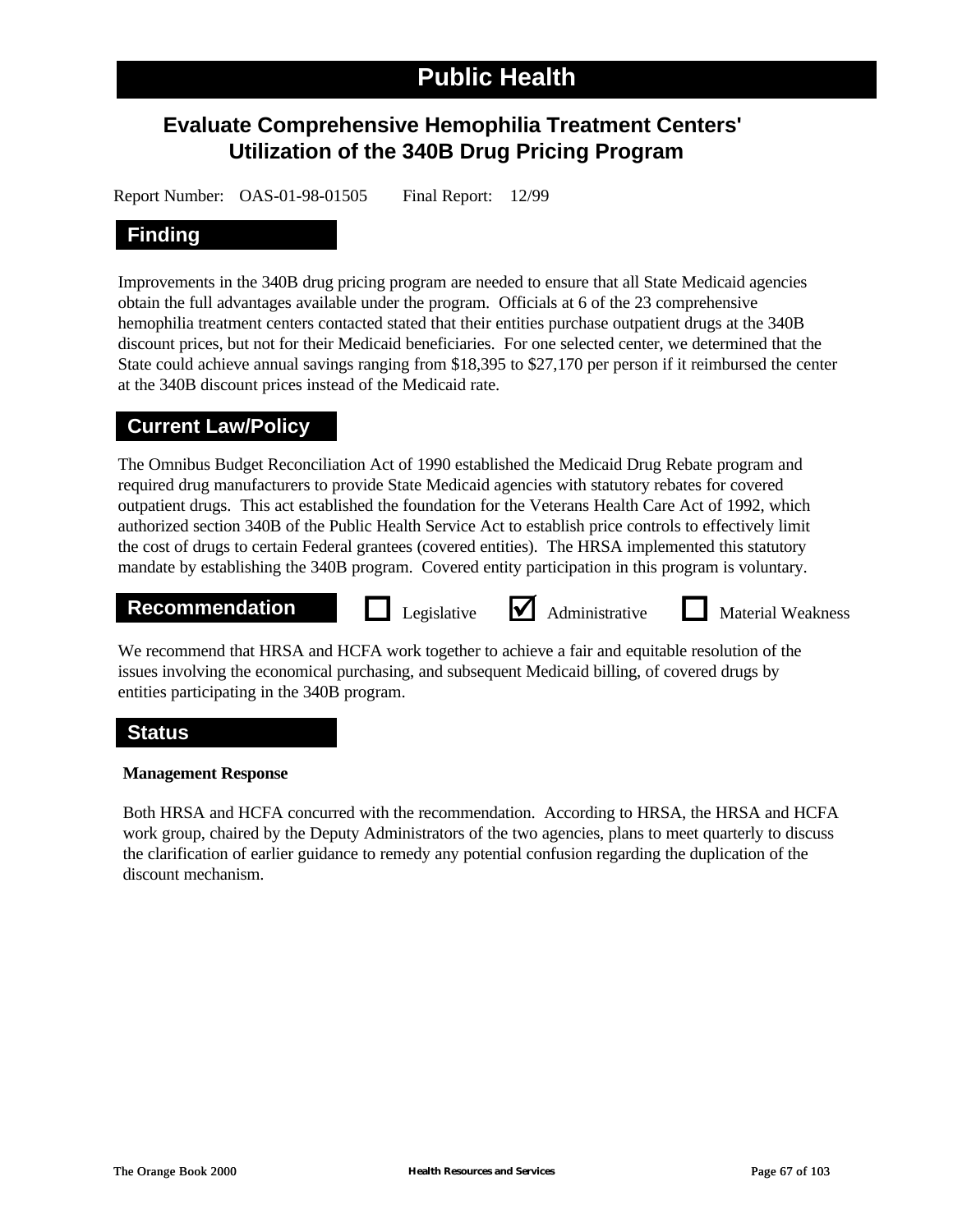## **Improve the Administration of HRSA's Health Professions Student Loan Program**

Report Number: OAS-05-99-00017 Final Report: 3/00

### **Finding**

We found that 8 of the 10 educational institutions audited were carrying uncorrectible loans in their accounting records. These schools did not assess the collectibility of their Health Professions Student Loans on a regular basis, and 5 of them did not have a mechanism to identify loans that were about to exceed the 10-year repayment period. In addition, several of the allopathic medicine programs maintained large cash balances which may exceed the needs of the schools.

### **Current Law/Policy**

The HRSA's Health Professions Student Loan program regulations require participating schools to assess the collectibility of any loan that is more than 3 years past due. If a school determines that a loan is uncorrectible, or if the 10-year repayment period has expired, the school should either request HRSA's permission to write off the loan within 30 days or reimburse HRSA the full amount of the principal, interest, and penalty charges that remain uncorrectible. The regulations also require schools to estimate their collections and expenditures for the year at all allopathic schools and return to HRSA any cash determined to be excess to their needs.

## **Recommendation Legislative** <br> **Administrative Material Weakness**

We recommend that HRSA (1) reemphasize program regulations requiring schools to submit to HRSA their uncollectible loans for write-off or to reimburse HRSA for the uncollected loan balances; (2) reemphasize the importance of having a mechanism in place to identify loans that are about to exceed the 10-year repayment period; and (3) review the appropriateness of the estimated expenditures and collections associated with excess cash determinations at all allopathic schools and, if necessary, revise the methodology for computing excess cash.

### **Status**

### **Management Response**

The HRSA concurred and stated that it had resolved or is in the process of resolving each of the recommendations.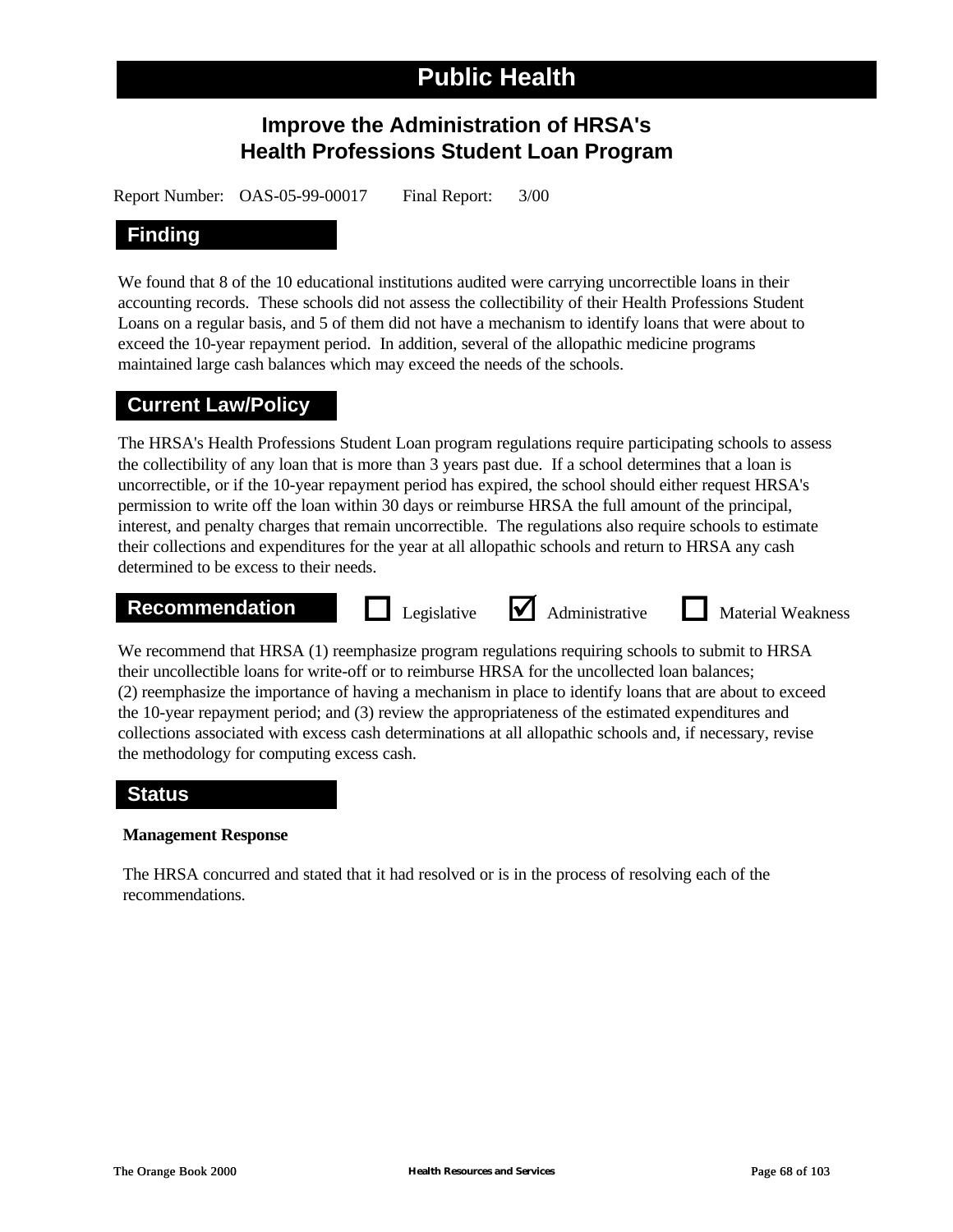### **Enhance Maternal and Child Health Training Grant Program**

Report Number: OEI-04-98-00090 Final Report: 4/00

### **Finding**

The Interdisciplinary Leadership Education Excellence in Caring for Children with Neurodevelopmental and Related Disabilities (LEND) program benefits interdisciplinary treatment of children with disabilities by producing leaders, supporting university clinics serving special needs children, and reducing a shortage of adequately trained people who deliver services to special needs children. However, LEND grantees have mixed success in demonstrating leadership and tracking graduates. Also, monitoring and evaluation of grantees is minimal.

### **Current Law/Policy**

The LEND program is a training grant program authorized under the Maternal and Child Health Services Block Grant as a part of the "set-aside" for projects of regional and national significance. The LEND program seeks to achieve its mission through funding graduate level, interdisciplinary training which produces professionals to work with special needs children. The program was funded at almost \$18 million in FY 1998.

## **Recommendation Legislative** <br> **Administrative Material Weakness**

The HRSA should (a) develop outcome measures for determining success of the LEND program; (b) work with grantees to develop more effective tracking of LEND graduates; and (c) use on-site visits to aid program oversight and to make funding decisions.

### **Status**

### **Management Response**

The HRSA concurred with all recommendations. Performance measures are being developed and expect to be submitted to the Office of Management and Budget. The HRSA is also working with the American Association of University Affiliated Programs to develop instruments to assist in data collection and tracking activities. The agency completed site visits to more than 30 percent of LEND grantees during FY 2000 and expects completion of 25 percent in FY 2001.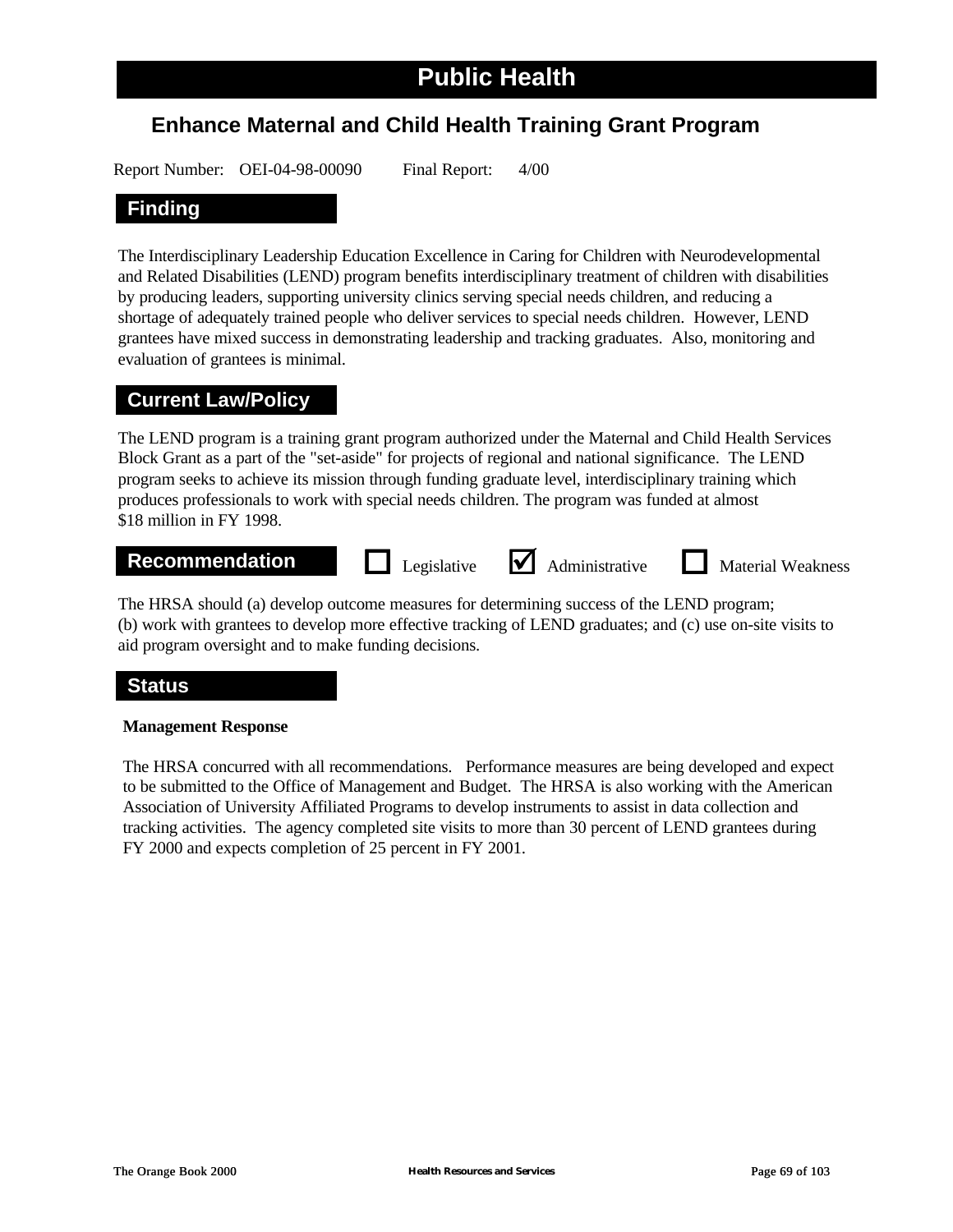### **Improve Hospital Reporting to the National Practitioner Data Bank**

Report Number: OEI-12-99-00250 Final Report: 7/99

### **Finding**

There are indications that hospitals may not be complying with the reporting requirements of the National Practitioner Data Bank (Data Bank). About two-thirds of hospitals have never reported an adverse action to the Data Bank.

### **Current Law/Policy**

Section 423 of the Health Care Quality Improvement Act (42CFR U.S.C. 11133) requires that each hospital or health care entity which takes a professional review action that adversely affects the clinical privileges of a physician or dentist for a period of longer than 30 days report to the National Practitioner Data Bank.

**Recommendation Legislative** <br> **Administrative Material Weakness** 

To more fully encourage hospitals to follow the intent of Section 423 of the Health Care Quality Improvement Act, we recommended that HRSA propose legislation that would establish a civil money penalty of up to \$10,000 for each instance of a hospital's failure to report to the Data Bank.

### **Status**

### **Management Response**

The HRSA agreed with the recommendation. The legislative proposal is currently under review within the Department.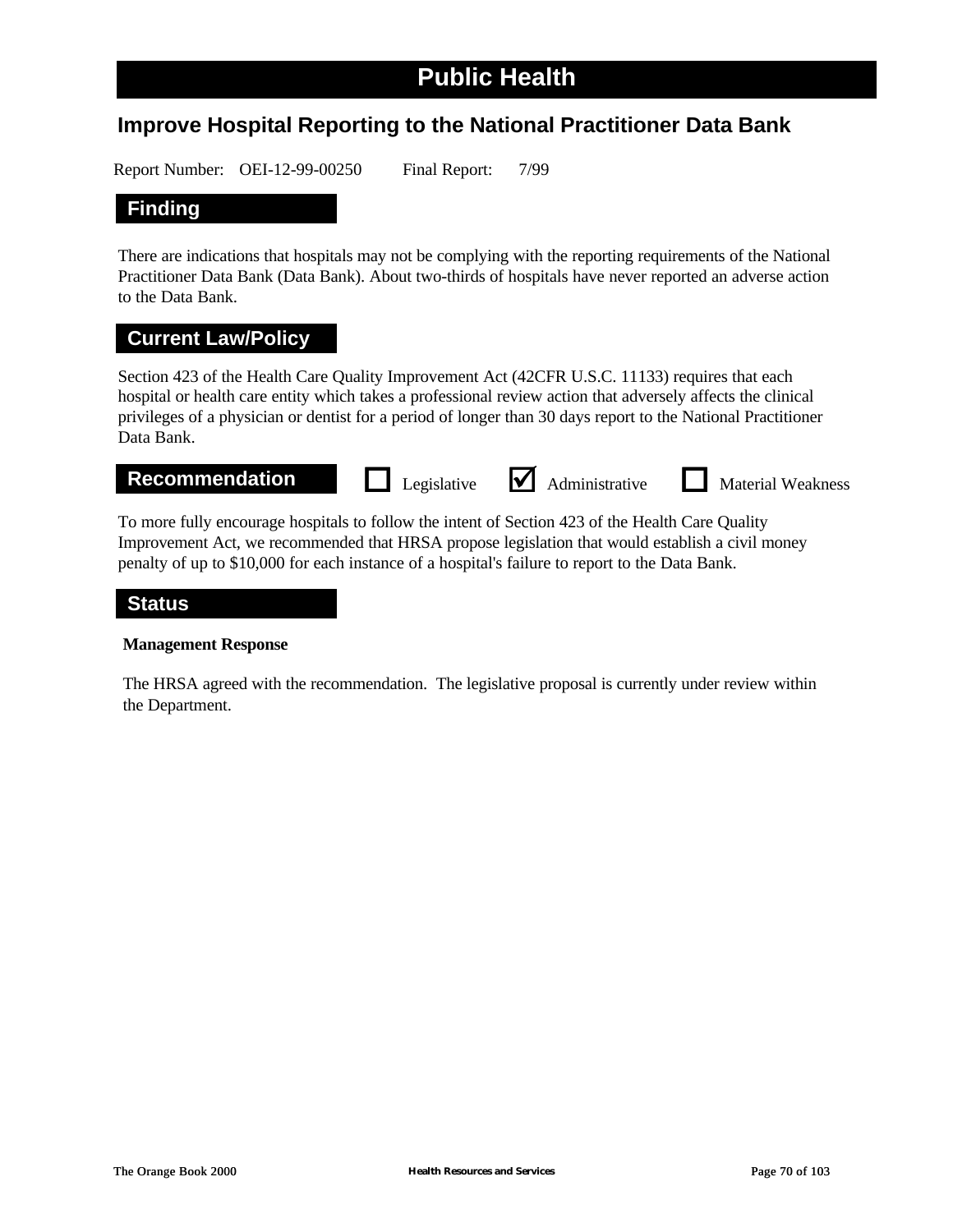## **Ensure That Indian Tribes Appropriately Use the 340B Drug Pricing Program**

Report Number: OAS-01-99-01502 Final Report: 8/00

### **Finding**

An Indian tribe with a self-determination contract with IHS (1) improperly extended eligibility for federally discounted drugs to non-Indian employees without making the required determination that reasonable alternative services were not available to these employees and (2) did not follow Federal guidelines pertaining to the 340B drug pricing program.

### **Current Law/Policy**

Indian tribes are eligible for discounted drugs based on their contractual or compact agreements with IHS. Federal law and HRSA guidelines provide additional criteria on the eligible recipients of 340B drugs. Specifically, the Public Health Service Act, Section 340B(a)(5) (B), provides that only individuals considered to be patients (further defined by HRSA in an October 24, 1996, Federal Register notice) of the covered entity may receive discounted drugs. Also, the Indian Health Care Improvement Act requires tribes to demonstrate that reasonable alternative services do not exist before procuring discounted drugs for otherwise ineligible individuals.

## **Recommendation Legislative** <br> **Administrative Material Weakness**

We recommend that IHS and HRSA work cooperatively to instruct all federally recognized tribal entities on the proper use of the 340B program to obtain prescription drugs. Such instruction should include direction on eligible recipients/patients and requirements for participation.

We also recommend that IHS (1) notify all tribes that the eligibility determination regarding the availability of reasonable alternatives must be made before procuring discounted drugs for otherwise ineligible individuals and (2) review all existing tribal self-determination contracts/compacts and associated annual funding agreements to determine whether they contain language inferring that tribes that may use Federal discount drug programs to procure drugs on behalf of ineligible individuals. Where such language exists, it should be eliminated in the next negotiation process.

### **Status**

### **Management Response**

In response to a draft of this report, both IHS and HRSA agreed with the recommendations.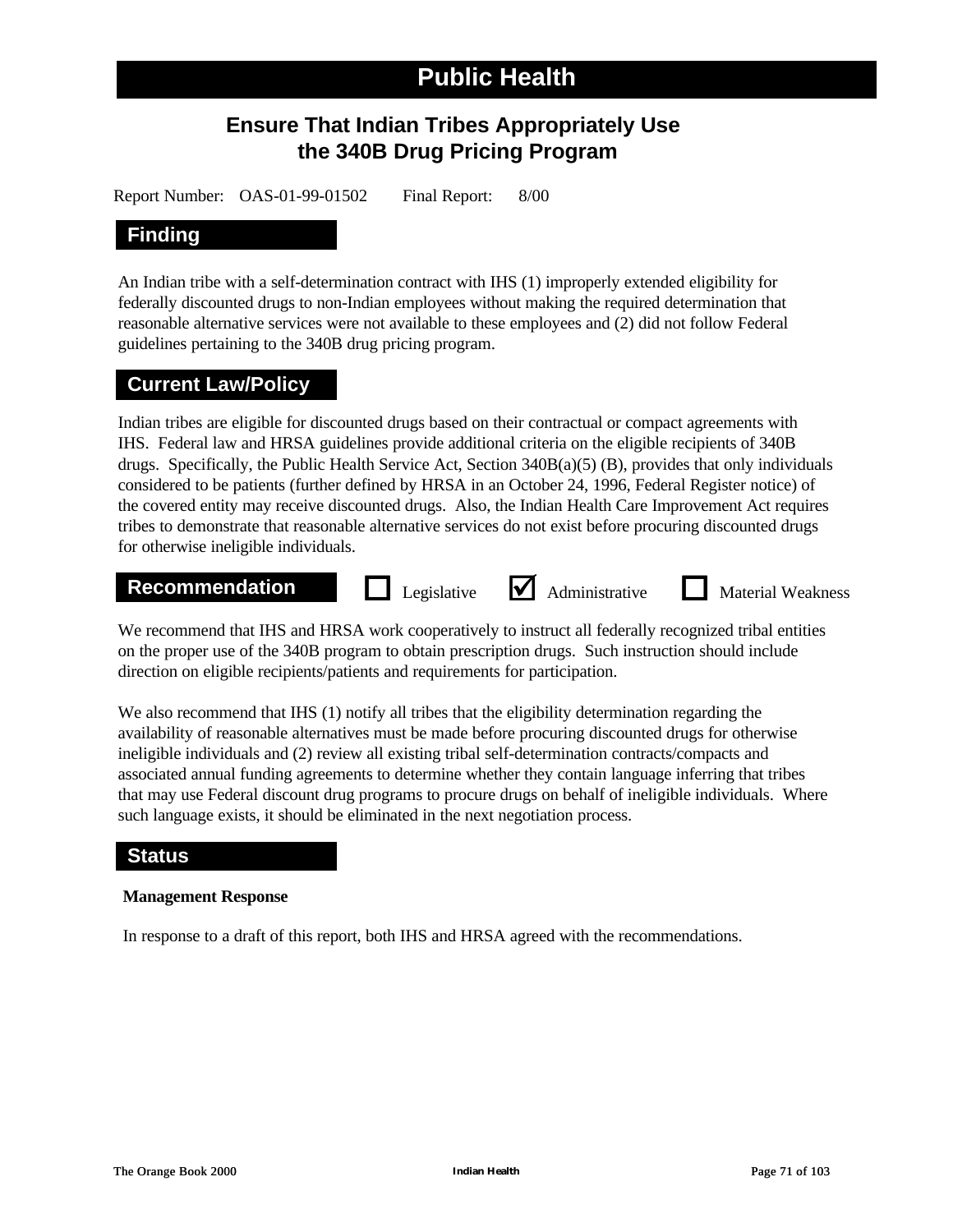### **Improve Management of the Office of Program Integrity and Ethics**

Report Number: OEI-04-97-00060 Final Report: 11/98

### **Finding**

We found that the mission, policies and procedures for the Office of Program Integrity and Ethics are not clear. In addition, organizational structure obscures visibility and prominence; and organizational placement fragments responsibility for personnel security. Also, staffing may be inadequate.

### **Current Law/Policy**

The IHS Director asked the Office of Inspector General to evaluate, for effectiveness, the operation of its program integrity and ethics functions. The Office of Program Integrity and Ethics investigates complaints about IHS and tribal employees, performs ethics activities, and coordinates personnel suitability investigations.

**Recommendation Legislative** <br> **Administrative Material Weakness** 

We recommend that the IHS should: (1) Finalize its policies and procedures manuals and distribute it to all offices as soon as possible. The manual should delineate the integrity and ethics responsibilities of all IHS components, and procedures for components to follow. (2) Evaluate the adequacy of staffing.

### **Status**

### **Management Response**

The IHS concurs with our recommendations. The IHS is in the process of finalizing its policies and procedures manual which will delineate the integrity and ethics responsibility of all IHS components. In addition, the Office of Program Integrity and Ethics currently maintains a listing of "Area Ethics Contacts," for all IHS area offices. This listing is utilized as the master contact points for all IHS ethics issues.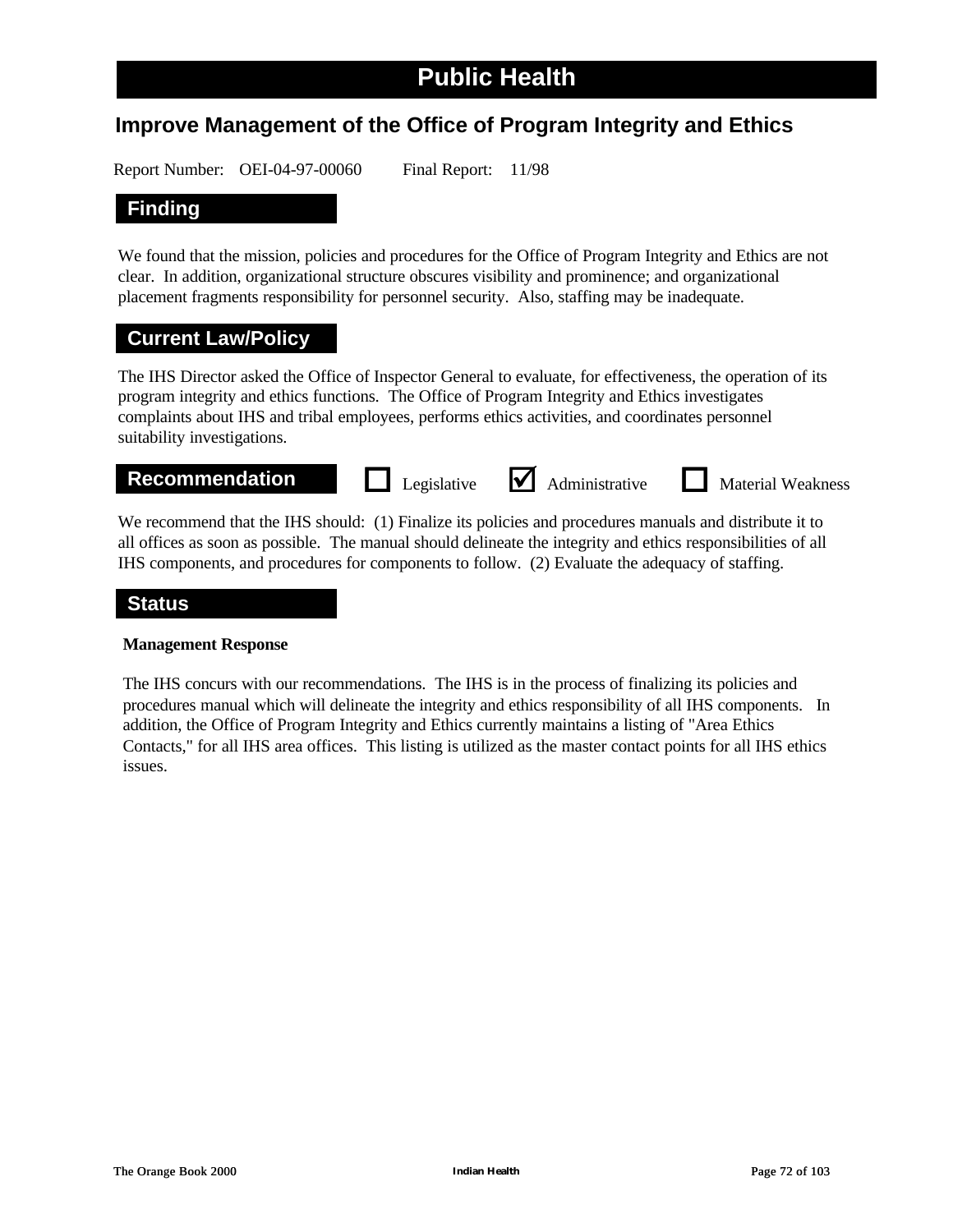### **Improve the Indian Health Service EEO Complaint Process**

Report Number: OEI-05-99-00290 Final Report: 7/00

### **Finding**

The Indian Health Service (IHS) operates under four conditions which complicate the equal employment opportunity (EEO) complaint process: Indian preference, commissioned corp employees, tribal contracting/compacting, and downsizing. Inconsistencies in the EEO system result in unequal treatment of complaints. Employee distrust of EEO is widespread throughout IHS and undermines the effectiveness of the EEO process.

### **Current Law/Policy**

Operating division EEO offices are responsible for establishing and maintaining EEO programs. In addition, 29 CFR 1614.102(a)(1) requires each agency to provide sufficient resources to its EEO program to ensure efficient and successful operation.

**Recommendation Legislative** <br> **Administrative Material Weakness** 

The IHS should address specific issues pertaining to Indian preference, commissioned corp employees, tribal compacting/contracting, and downsizing; should standardize the handling of EEO complaints; improve counselor performance and supervision; standardize complaint reporting, recording, and file retention; eliminate conflicts of interest and the potential for complaints of interest; and improve communication and expand EEO training and educational opportunities to all IHS employees, EEO staff, and counselors.

### **Status**

### **Management Response**

The IHS concurred with the majority of our recommendations. The IHS has developed an EEO web site, a fact sheet explaining the differences between Indian preference and Title VII discrimination, and new EEO posters. In addition, IHS has numerous plans to further address the recommendations in FY 2001.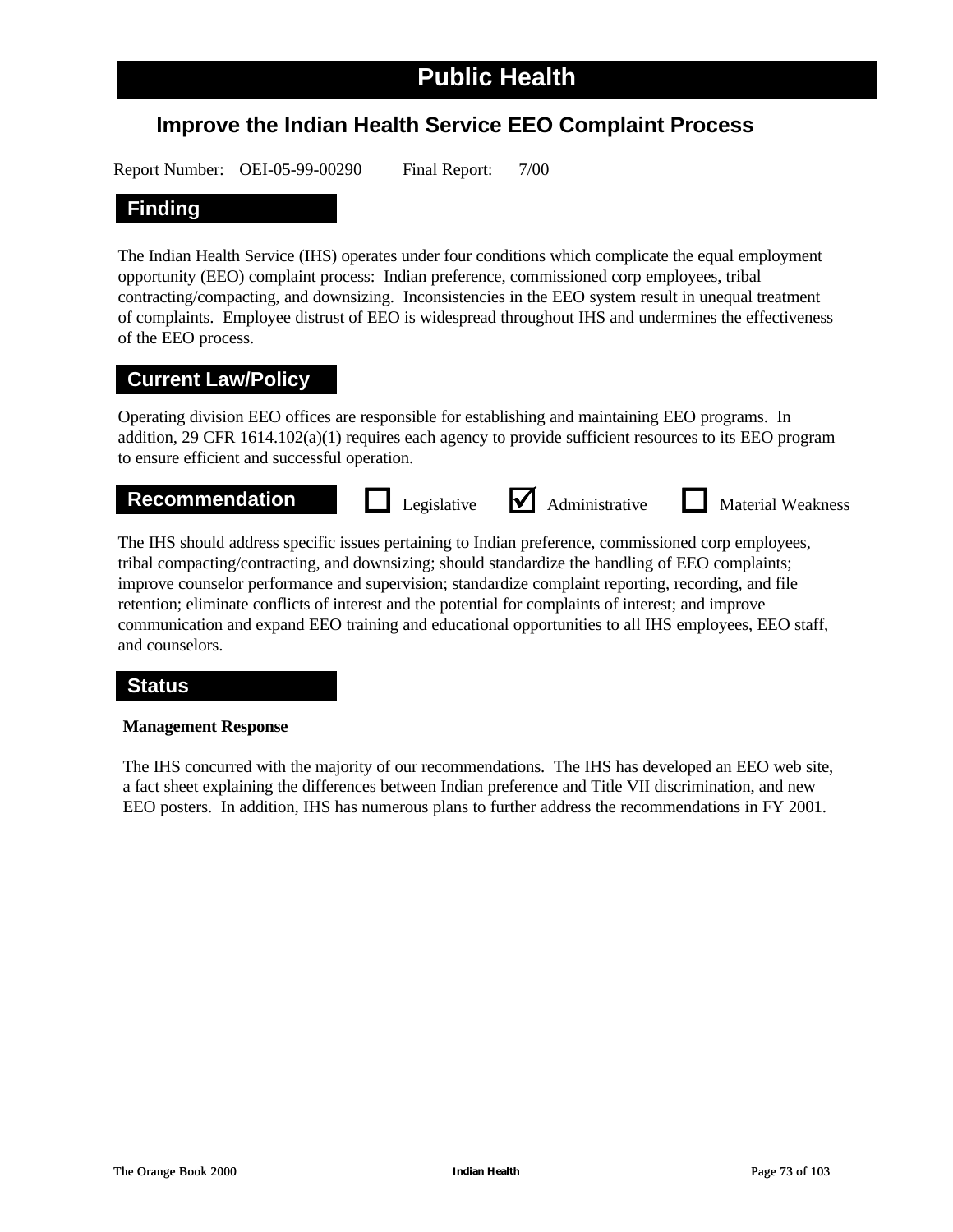## **Establish an FDA Performance Measurement System in Compliance with the Prompt Payment Act**

Report Number: OAS-15-96-40002 Final Report: 5/97

### **Finding**

The FDA has not established a systematic, agencywide performance measurement system to assess its payment system.

### **Current Law/Policy**

The OMB Circular A-125 requires agencies to establish a systematic performance measurement system throughout each agency to estimate payment performance, provide managers with information on problems, and assist in targeting corrective action.

**Recommendation Legislative** <br> **Administrative Material Weakness** 

The FDA should assess its payment process at headquarters to include (1) assessments of transactions processed using standard payment procedures; (2) comparisons and analyses of payment system data with original purchase orders, invoices, and receiving reports for selected transactions; and (3) adjustments made when compiling data reported by field offices.

### **Status**

### **Management Response**

The FDA is working to establish a performance measurement system for assessing the performance and reporting of headquarters' payments to vendors, and a policy requiring implementation of the system is under development. Individuals independent of the FDA Accounting Operations Branch will make the periodic assessments, which will be scheduled depending on the availability of resources.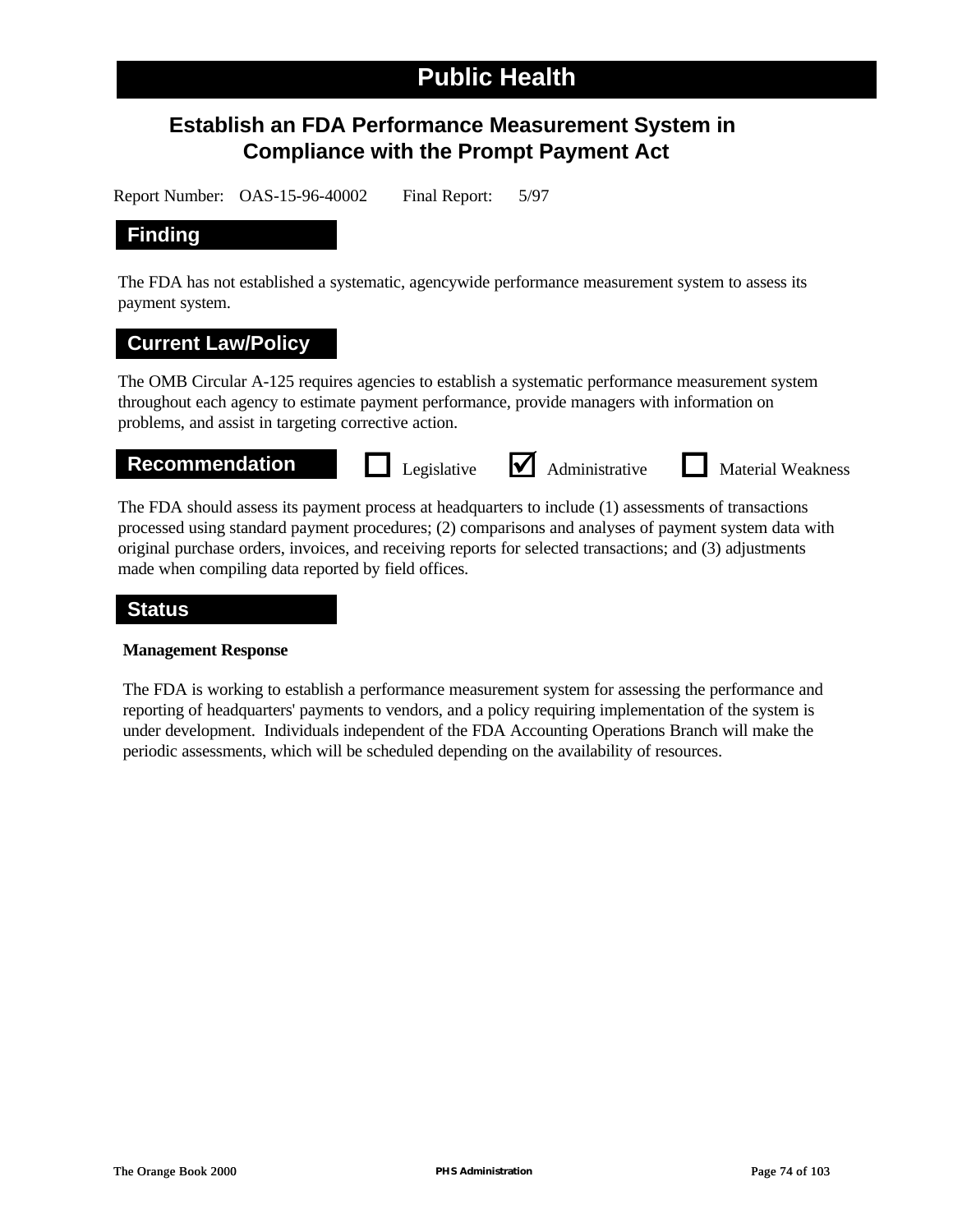## **Improve FDA's Cost Management of Construction Projects**

Report Number: OAS-15-98-50002 Final Report: 9/99

### **Finding**

Construction of the Arkansas Regional Laboratory exceeded the budget estimate by \$10.4 million because of \$3.4 million in costs that were not included in FDA's original budget; a \$2.1 million increase in the architecture and engineering (A&E) firm's revised estimate; and \$4.9 million in costs attributable to a variety of factors, such as inflation and the A&E firm's cursory assessment of market conditions.

### **Current Law/Policy**

The OMB Circular A-11, Appendix 300A, specifies principles of budgeting for capital asset acquisitions.



To ensure that the Arkansas Laboratory and future construction projects are implemented within anticipated cost ranges, FDA should (1) ensure that all applicable costs are included when preparing the initial cost estimate, (2) obtain a construction management estimate of the cost of construction, (3) ensure that construction project estimates are updated for inflation and changing market conditions if the contract is not bid within 3 months of the date of the estimate, and (4) notify the Congress of potential cost overruns at the earliest possible date.

### **Status**

### **Management Response**

The FDA generally concurred with the recommendations.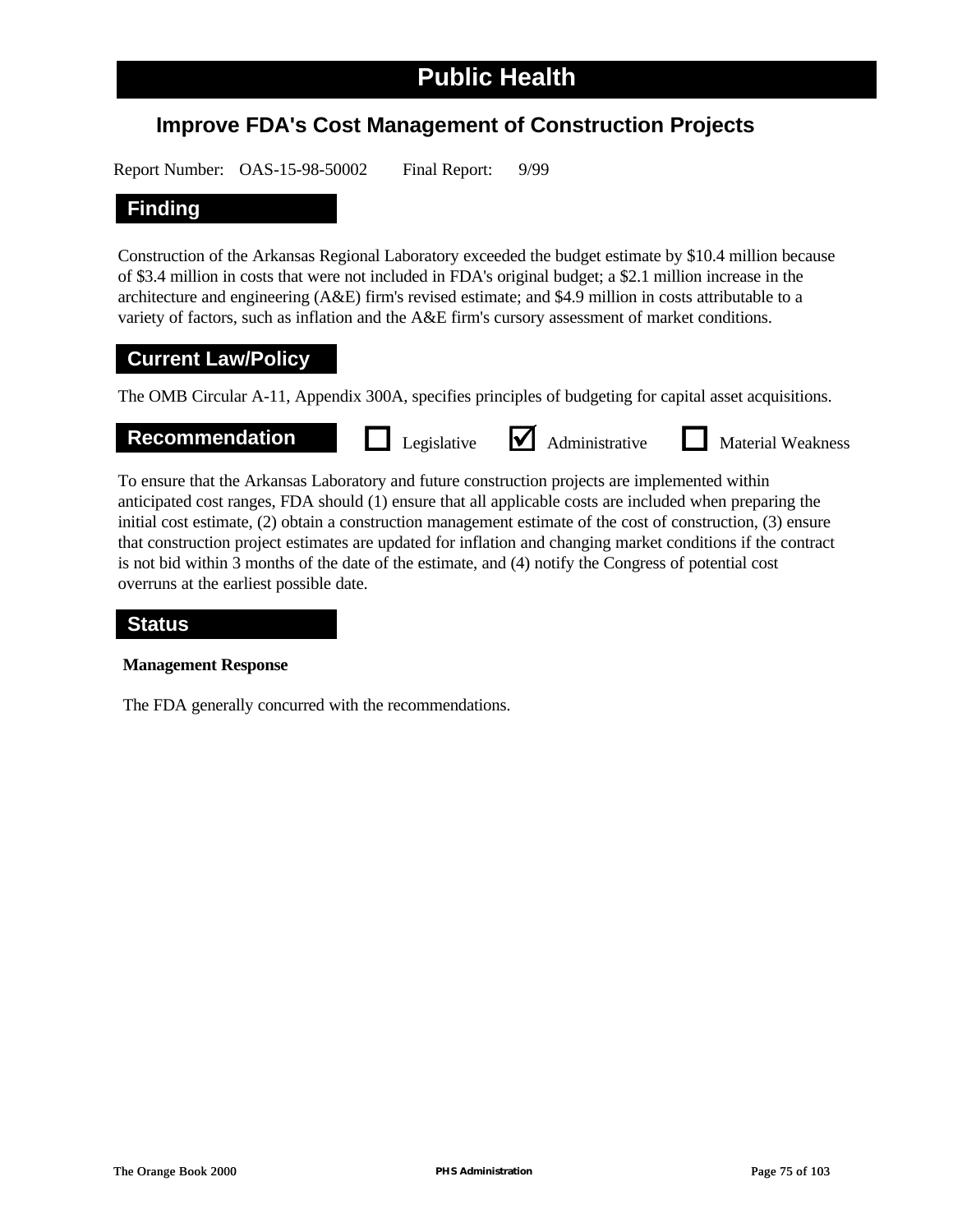### **Develop Plan to Address Youth Use of Cigars**

Report Number: OEI-06-98-00020 Final Report: 2/99

### **Finding**

Cigars have not faced the same degree of Federal regulation and oversight as other tobacco products, such as cigarettes and spit tobacco. State enforcement of laws and regulations prohibiting the sale to, and use of cigars by, minors is currently severely limited. Lack of resources and a low enforcement priority are seen as the most significant barriers to effective control of cigar use by minors.

### **Current Law/Policy**

The Synar Amendment to the Public Health Service Act requires States to have in place a law that prohibits the sale or distribution of any tobacco product to individuals under the age of 18 (minors) through any sales or distribution outlet and to reduce the rate of sale of cigarettes to minors according to a plan agreed to with SAMHSA. States face the loss of significant amounts of the Substance Abuse and Treatment block grant if they do not show progress in reducing the sales of cigarettes to minors on a yearly basis. Synar is not currently enforced for cigars.

## **Recommendation Legislative** <br> **Administrative Material Weakness**

We recommend that the Department, under the leadership of the Assistant Secretary for Health, develop an action plan to address the public health risks posed by cigars, particularly access by youth. As a first step, we recommend an initiative to inform the public of the health risks through public education that is appropriate for cigars. As a second step, the Department should address the need for additional research on cigars.

### **Status**

### **Management Response**

On June 26, 2000 the Department joined with the Federal Trade Commission (FTC) and announced an agreement that will result in the first comprehensive health warning system for cigar packaging and cigar advertising. At the Surgeon General's request, senior staff from the National Cancer Institute and the Centers for Disease Control and Prevention reviewed the labels originally under consideration by the FTC to assure that they were consistent with the most current science. This represents the first time a tobacco product has included a warning about environmental tobacco smoke. The new health warnings will insure that nearly all cigars sold in the United States will contain labels based on the latest scientific evidence. In addition, the Centers for Disease Control and Prevention has accelerated its cigar related education and surveillance activities through development of an innovative internet strategy and the national dissemination of television and radio counter-advertisements through the Office on Smoking and Health's Media Campaign Resource Center.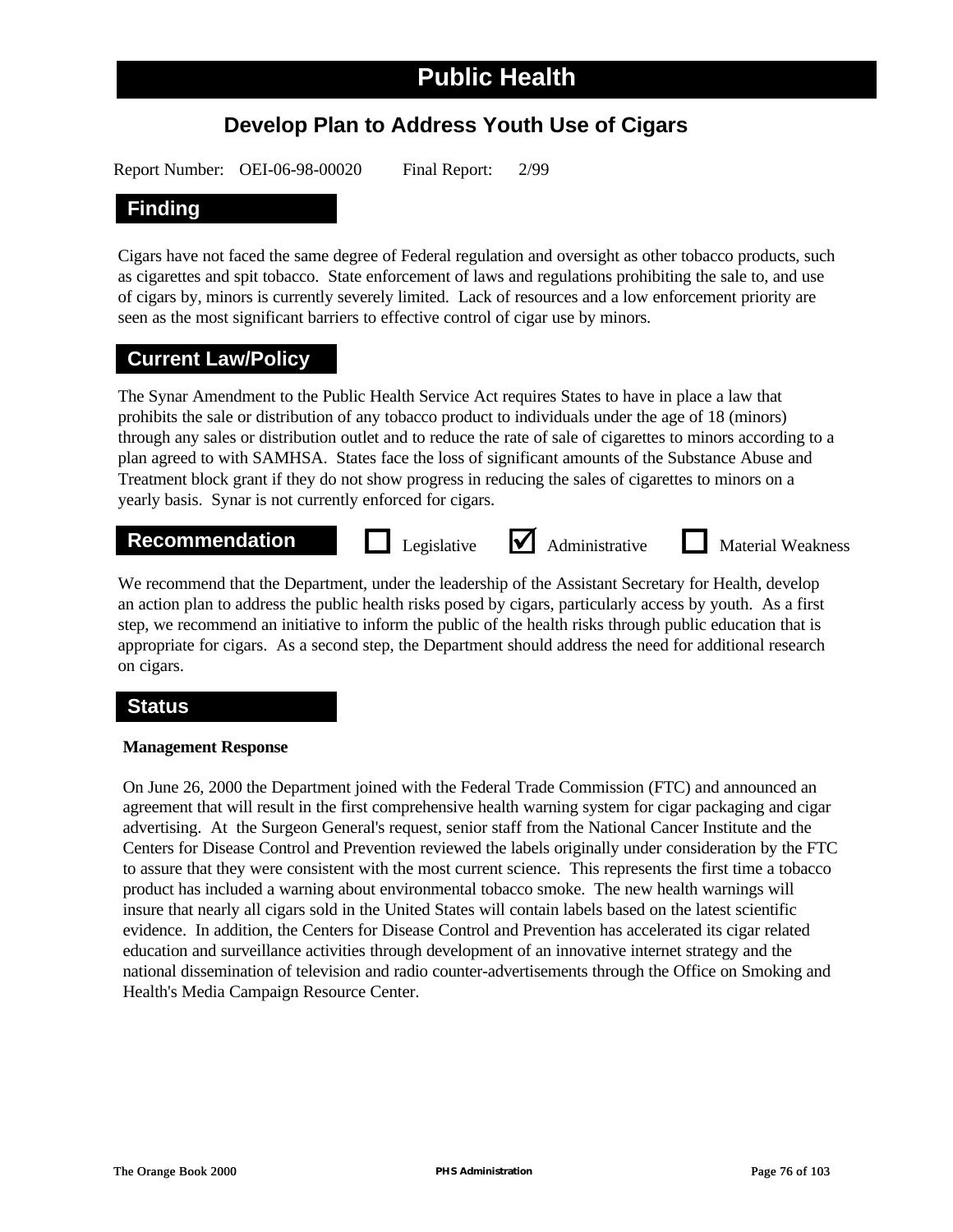### **Expand Dissemination of Treatment Improvement Protocols**

Report Number: OEI-07-96-00130 Final Report: 3/98

### **Finding**

Thirty-two percent of SAMHSA funded grantees reported that they were aware of at least one of five treatment improvement protocols (TIPS) referenced in our survey. Eighty-six percent of FDA narcotics/methadone treatment providers responded that they were aware of at least one of the five TIPS while 32 percent of community heath centers reported they were aware of at least one of the five TIPS.

### **Current Law/Policy**

The TIPS are consensus-based "best practices" guidelines developed for SAMHSA for use in the treatment of individuals with alcohol or drug problems. Since 1993, 23 TIPS have been developed and issued at a cost of about \$300,000 each.

**Recommendation Legislative** <br> **Administrative Material Weakness** 

The SAMHSA should (1) take a more proactive approach to advertising the availability of all past and future TIPs, and (2) consider expanding their "target audience."

### **Status**

### **Management Response**

The SAMHSA conducted a major, 1-year retrospective study to assess the effectiveness of the TIPS effort and completed a two-wave, cross-sectional analysis of the study. The total sample consisted of 4,257 treatment providers, randomly selected from the Uniform Facility Data Base, with an 80 percent response rate. The findings, which reflected the OIG's conclusions, indicated the need to better disseminate TIPS to clinical supervisors and program counselors, rather than stopping at the single State agency or facility director level.

The SAMHSA, through its Center for Substance Abuse Treatment (CSAT), has implemented these recommendations which include distribution of TIPS to all treatment providers (over 17,000 copies), use of searchable CD ROMs, quick reference guides, and user-friendly fact sheets to enhance the usability and value of TIPS. Implementation of these new dissemination strategies, along with the development of a culturally specific expert panel to recommend TIPS to wider and more culturally and ethnically diverse populations should ensure that the recommendations are completely addressed. The retrospective study also contains an evaluation component which will be continued to further ensure a saturation of the treatment market with these important CSAT-sponsored publications and products.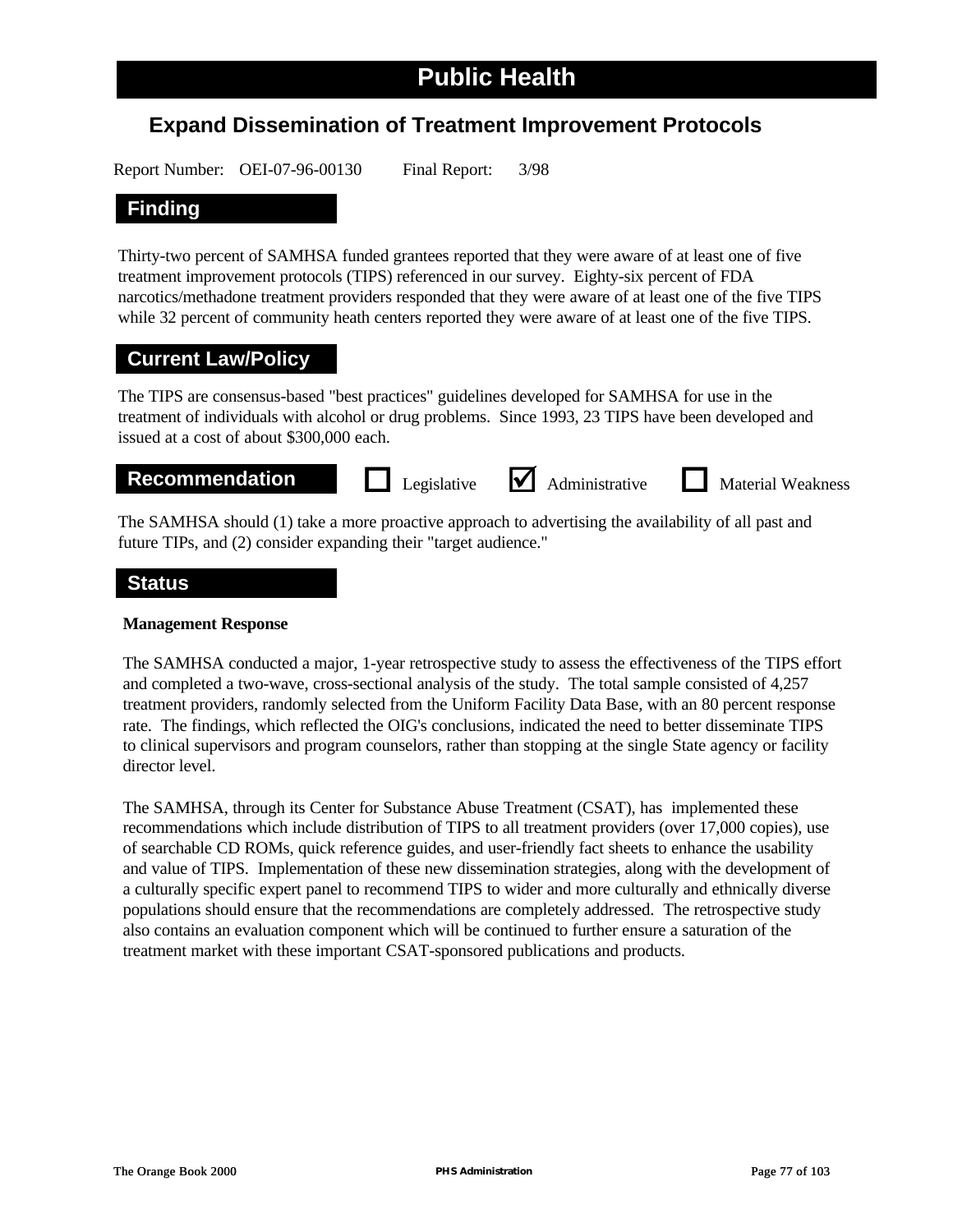### **Develop Performance Measures for Detoxification Services for Medicaid Beneficiaries**

Report Number: OEI-07-97-00270 Final Report: 11/98

### **Finding**

Fifteen States have a formal process for providing transition from substance abuse detoxification to treatment; 32 of the 35 remaining have informal processes. We also found that States tailor substance abuse programs to complement their own service delivery systems; have limited data on detoxification and treatment activity outcomes; one-third of States conduct performance monitoring of substance abuse programs and; seldom use outpatient settings for detoxification services.

### **Current Law/Policy**

Detoxification and substance abuse treatment are funded federally by HCFA and SAMHSA. Annually, SAMHSA spends over \$1.5 billion on substance abuse prevention and treatment services. In addition, HCFA covers substance abuse detoxification and treatment in most State Medicaid programs.

## **Recommendation Legislative** <br> **Administrative Material Weakness**

The SAMHSA and HCFA should work with States to develop appropriate performance measures.

### **Status**

### **Management Response**

The SAMHSA's Center for Substance Abuse Treatment (CSAT), in collaboration with the National Association of State Alcohol and Drug Abuse Directors (NASADAD), successfully negotiated an agreement with State substance abuse agencies to provide voluntary reporting of treatment outcome data as part of the annual Substance Abuse Prevention and Treatment Block Grant application. Analysis of this data is ongoing. Additionally, CSAT used the Washington Circle Group (WCG), a group of State, academic, and treatment representatives with expertise in alcohol and other substance abuse (AOSA) disorders, managed care and performance management, to improve the quality and effectiveness of AOSA prevention and treatment services through the use of performance measures. This activity focused on development of performance measures to track the activities of public and private health plans to prevent, recognize, and treat AOSA disorders.

Through collaboration and dialogue with others in the AOSA and mental health fields, including NASADAD, WCG is building upon existing performance monitoring systems and data sets to ensure more efficient measurement of AOSA services. Seven core process measures related to adult treatment outcomes have been identified and are being pilot tested. A report on the pilot test findings is expected by March 2001.

Working in collaboration with HCFA, SAMHSA, through its CSAT, has convened a conference of State Medicaid, Substance Abuse, and Mental Health Directors to discuss performance measures issues. In addition, CSAT is continuing to work with the National Committee for Quality Assurance to implement the same measures both in the public and private sectors.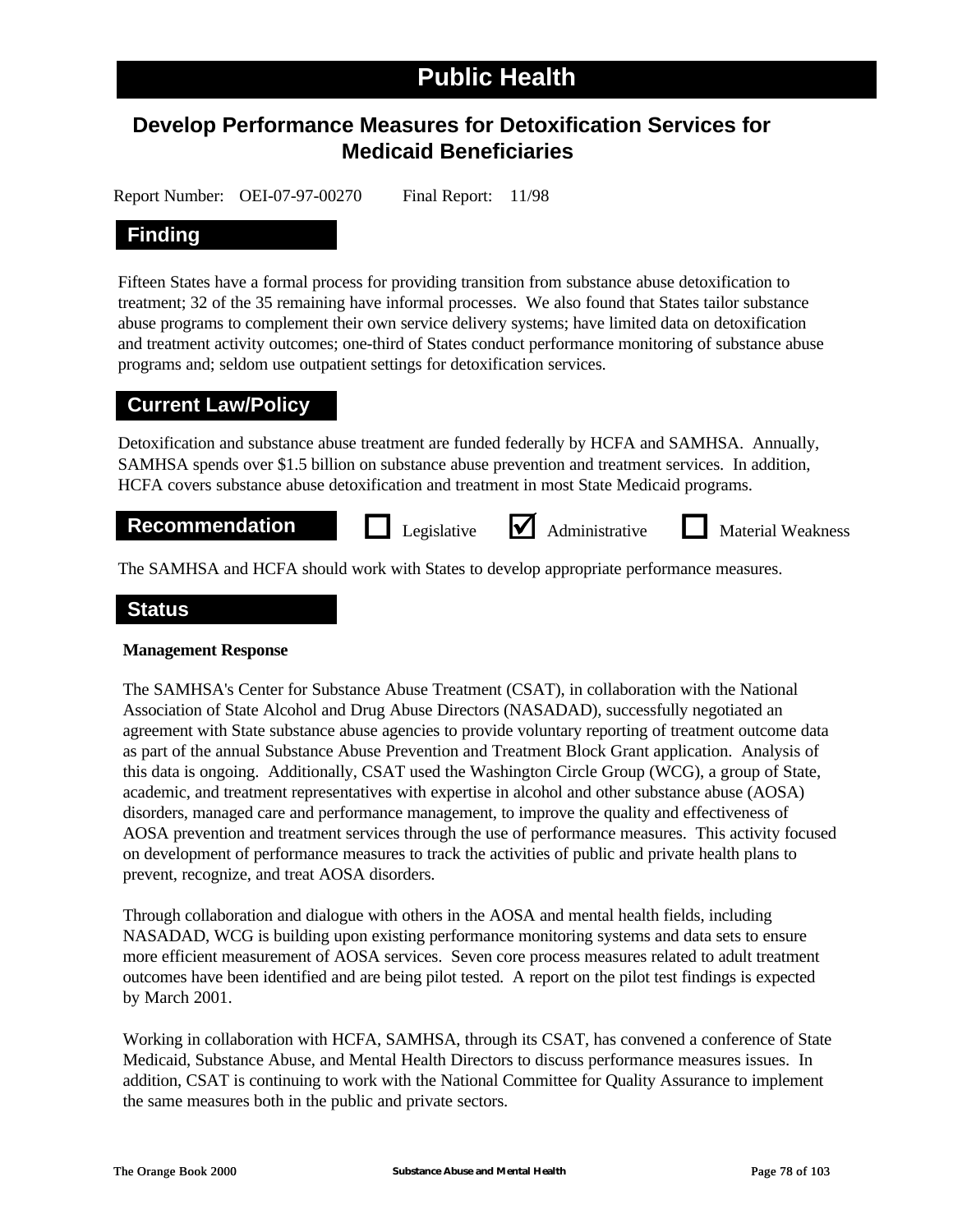# **Children and Families**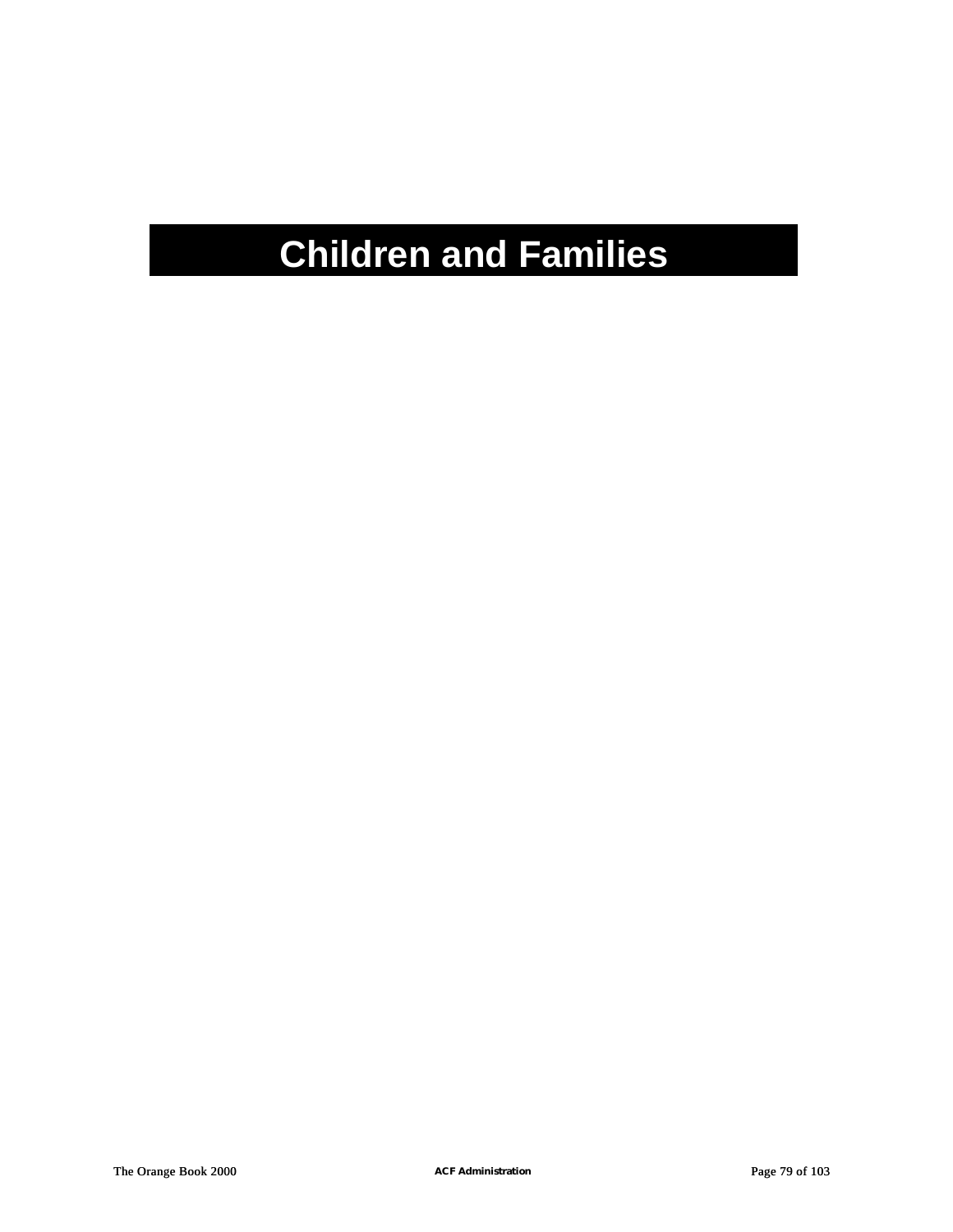### **Overview**

The Department's Children and Families agency provides Federal direction and funding for State, local, and private organizations as well as for State-administered programs designed to promote stability,

economic security, responsibility and self-support for the Nation's families. It also oversees a variety of programs that provide social services to the Nation's children, youth, and families, persons with developmental disabilities and Native Americans.

Major types of family support payments to States include: Temporary Assistance for Needy Families (TANF), a cooperative program among Federal, State and local governments that gives States flexibility to design their own programs in ways that require work participation, promote selfsufficiency, and strengthen families; and the Child Support Enforcement (CSE) program, which provides grants to States to ensure that children are financially and emotionally supported by both parents, and to enforce obligations of absent parents and establishing and enforcing child support orders. The Head Start program provides comprehensive health, educational, nutritional,



# Introduction

social and other services to preschool children and their families who are economically disadvantaged. The Foster Care and Adoption Assistance programs provide grants to States to assist with the cost of foster care and special needs adoptions, maintenance, administrative costs, and training for staff. Other programs include Community Services, Child Care and the State Legalization Impact Assistance Grants program.

### **Related OIG Activities**

The Office of Inspector General (OIG) continues to focus on oversight of Children and Families programs and activities, including reviews of the effectiveness of children and families social services and assistance programs. Particular emphasis is placed on child support enforcement and initiatives designed to enhance family self-sufficiency. We identify opportunities to improve the delivery of program services such as: improving oversight and monitoring the implementation of TANF, child welfare and child care, as well as ensuring Head Start program objectives are accomplished.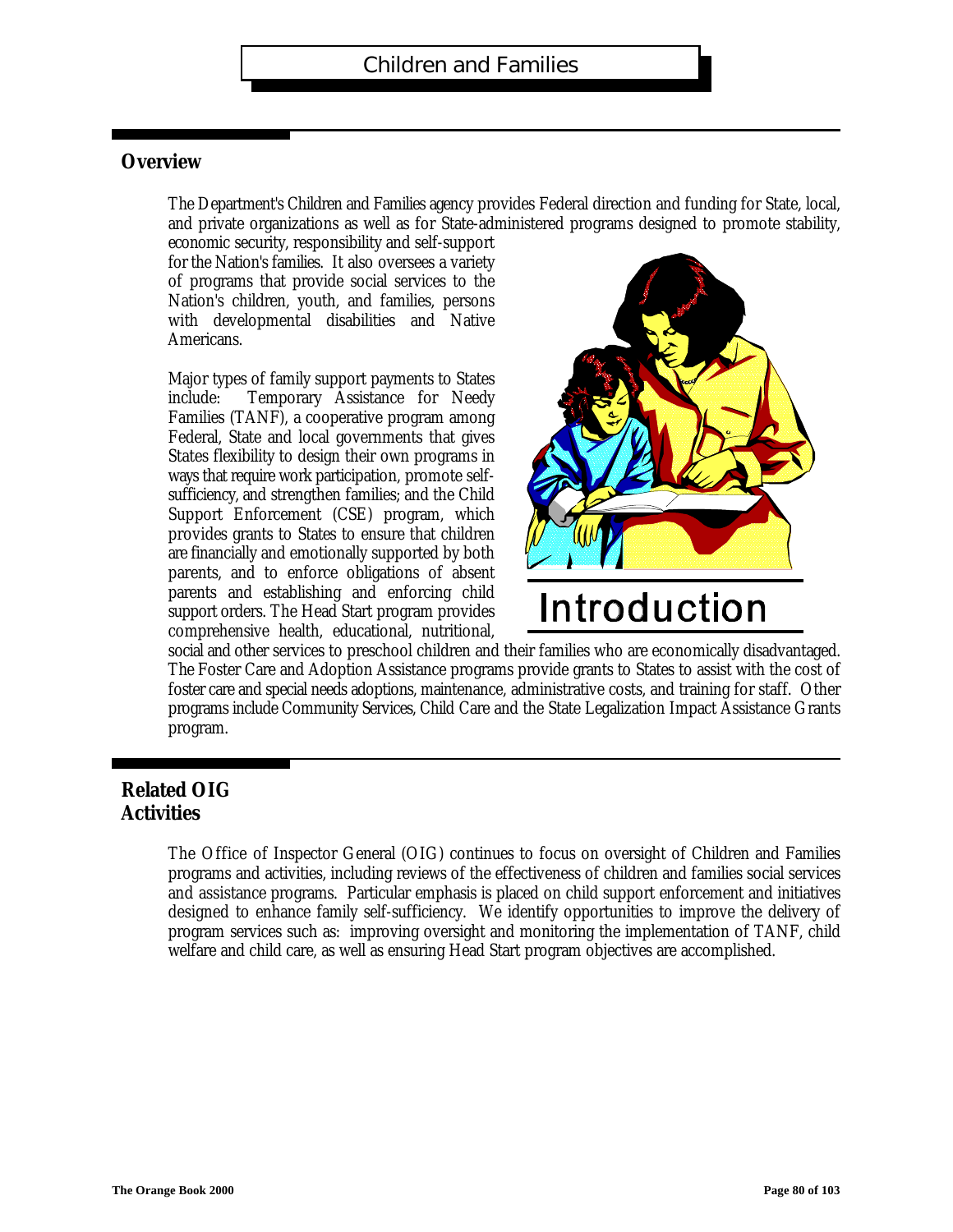### **Enhance Implementation of the Interstate Compact for Placement of Children**

Report Number: OEI-02-95-00044 Final Report: 3/99

### **Finding**

The Compact facilitates interstate placements and States are fulfilling their obligations under the Compact. However, some weaknesses are acknowledged, including lack of awareness of the Compact by key stakeholders such as judges, lawyers, and caseworkers; placements in violation of the compact; the lengthy process; and differing adoption laws among States that may hinder placements.

### **Current Law/Policy**

The Interstate Compact on the Placement of Children is a contract among the States intended to ensure that children placed across State lines receive adequate protection and services.

**Recommendation D** Legislative **M** Administrative **D** Material Weakness

Legislative  $\bigvee$  Administrative

As an opportunity for improvement, ACF should support efforts to increase information dissemination about the Compact's purpose, importance, and process.

### **Status**

### **Management Response**

An Adoption Opportunities grant was awarded to the American Public Human Services Association, Grant Number 90CO0898, to develop and deliver training to State agencies regarding the functioning of the Interstate Compact for the Placement of Children. The training manual was completed February 2000 and a pilot training for trainers was delivered in March 2000. In April 2000, training for all new Association of Administrators of the Interstate Compact for the Placement of Children (AAICPC) members was delivered at the annual AAICPC conference. The training was developed for new ICPC Administrators/liaisons, ICPC trainers, public and private child welfare agencies, residential treatment facilities, judiciary, and attorneys. There are trainers available to the States to provide the training if requested.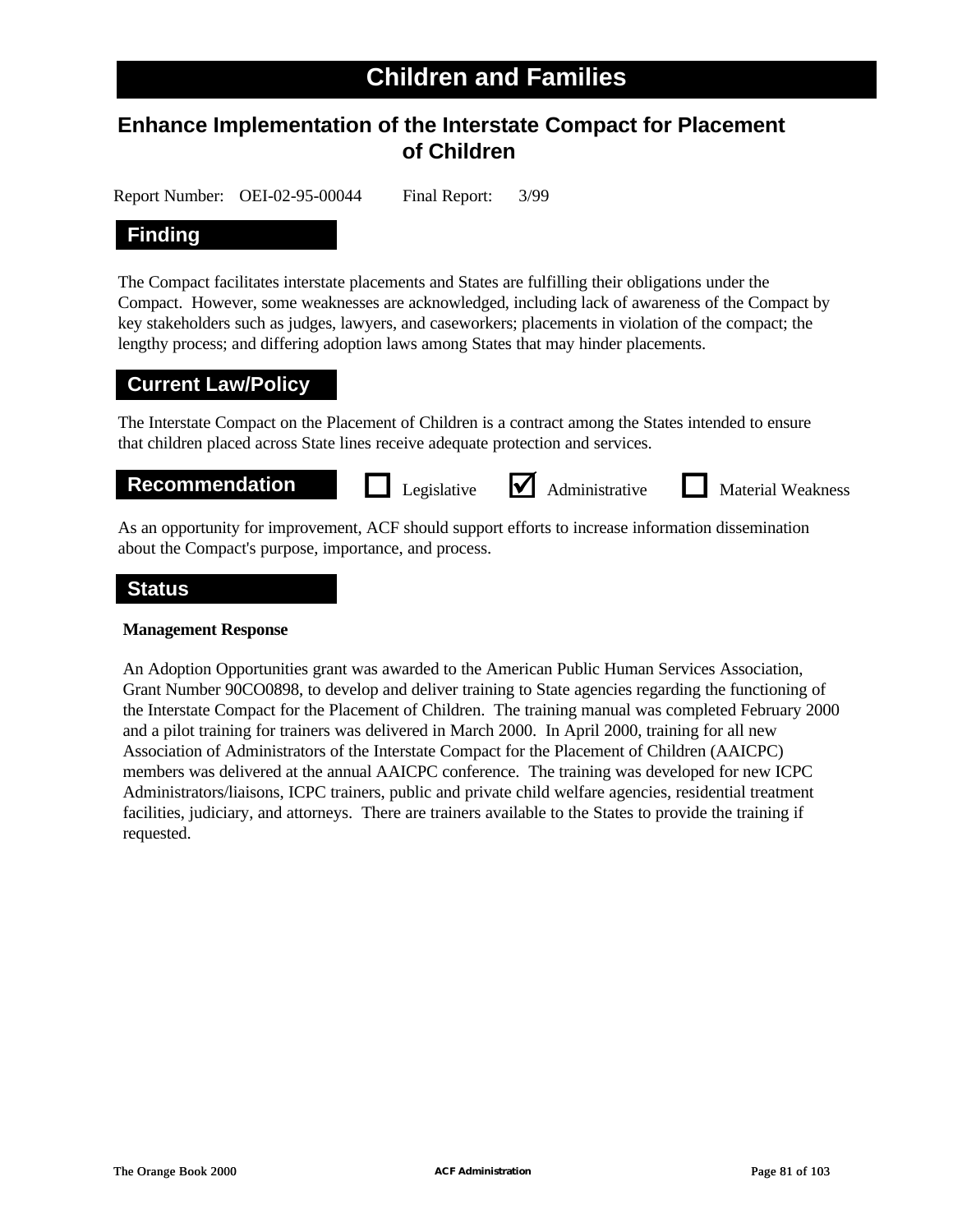## **Strengthen State Licensing of Residential Foster Care**

Report Number: OEI-02-98-00570 Final Report: 5/00

### **Finding**

While States are meeting Federal requirements to establish standards and license facilities, some standards and licensing procedures differ among States. For example, of the nine States in our sample, one State prohibited the use of restraints and one State did not have policies on their use. The other seven States either address the use of restraints in their standards or require facilities to develop their own policies. Six of the nine States regulate the use of isolation.

### **Current Law/Policy**

Title 4-E of the Social Security Act states that in order for a residential facility to receive Federal foster care payments the institution must "be licensed by the state in which it is situated or have been approved, by the agency of such state responsible for licensing or approval of institutions of this type..."

**Recommendation Legislative** <br> **Administrative Material Weakness** 

As an opportunity for improvement, ACF should take a leadership role by working with States to provide technical assistance and facilitate information sharing.

### **Status**

### **Management Response**

The ACF agreed that variability in licensing standards is of concern. They indicated that they are taking an outcome-based approach to monitoring States.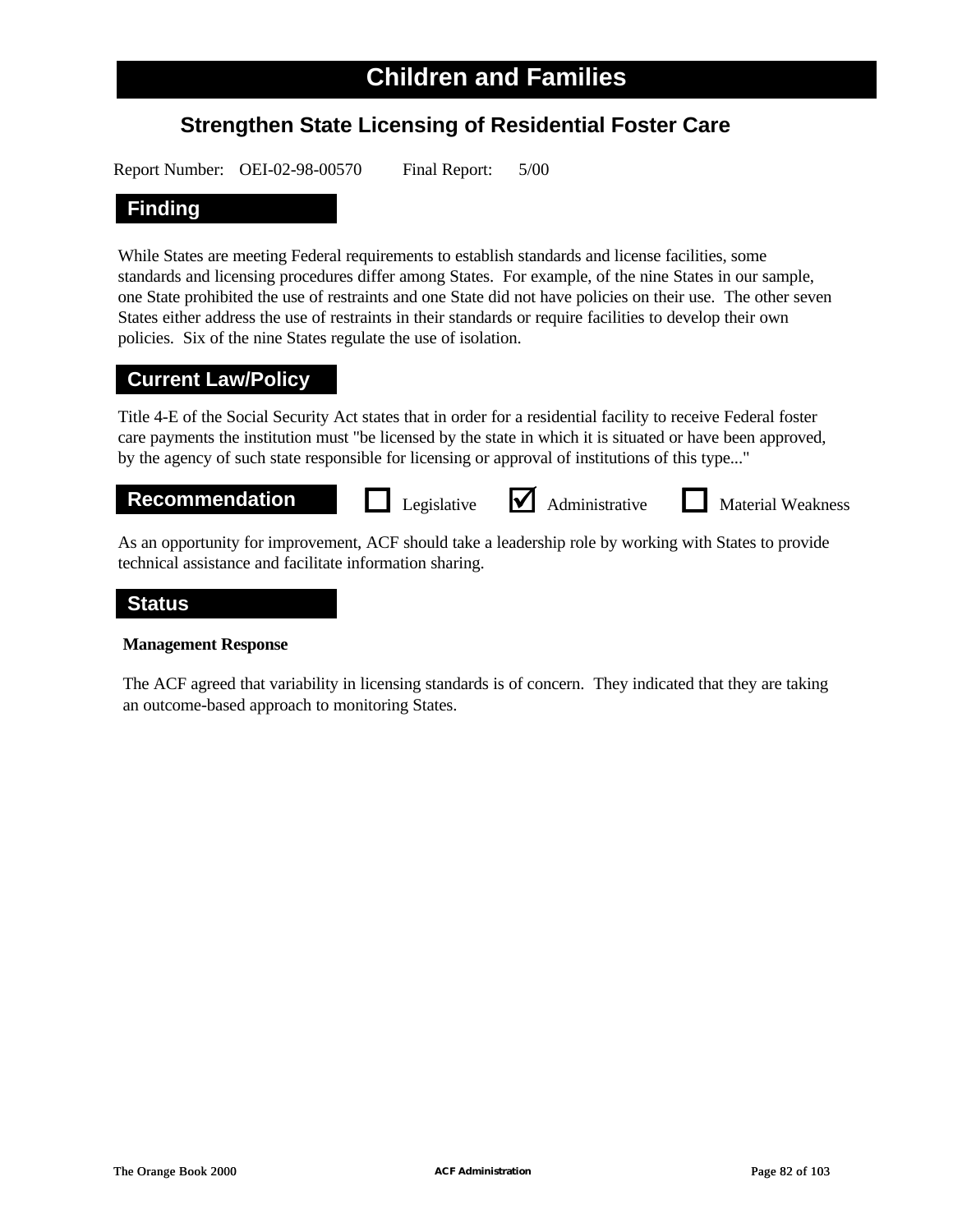## **Improve Client Cooperation with Child Support Enforcement: Strategies, Public Assistance Agencies, and Use of Good Cause Exception**

| Report Number: OEI-06-98-00041 | Final Report: | 3/00   |
|--------------------------------|---------------|--------|
| OEI-06-98-00042                |               | 3/(00) |
| OEI-06-98-00043                |               | 3/00   |

### **Finding**

Local public assistance and child support staff report they give clients multiple opportunities to cooperate with child support enforcement, and that most provide enough useful information to pursue support. Local offices try to educate clients; however, some clients may not cooperate fully until penalties are threatened or imposed. States attempt to encourage cooperation by improving procedures, but public assistance and child support agencies sometimes have difficulty communicating and sharing case information.

It appears local staff received few requests for good cause exceptions to client cooperation requirements, and received virtually no fraudulent claims. Staff believe clients at risk of domestic violence may not request a good cause exception because they find it easier to claim they have no information, wish to avoid intervention from the State, fear retaliation, or do not fully understand the process of claiming an exception. Some efforts are made to preserve client safety and confidentiality, but these efforts are often modest and not fully implemented.

### **Current Law/Policy**

The Personal Responsibility and Work Opportunity Act of 1996 required TANF clients to name and provide information about the absent parent of their children, and otherwise cooperate as determined by the State. The TANF clients can be exempted from this requirement through a good cause exception if their circumstances meet that criteria. Child Support Enforcement agencies are required to determine a client's cooperation status. Public assistance agencies must impose penalties against uncooperative clients. If State public assistance agencies fail to do so, Federal law allows for the State to be penalized up to 5 percent of their TANF funds.

## **Recommendation Legislative** <br> **Administrative Material Weakness**





We recommend that ACF encourage States to evaluate policies which require redundant client interviews, create disincentives to cooperation, and provide benefits prior to cooperation. We also recommend encouraging proper imposition of penalties for non-cooperation, further local staff training, and greater interaction between public assistance and child support agencies. The ACF should encourage States to develop strategies that allow TANF clients at risk of violence to safely pursue child support, enhance staff training on domestic violence and the use of good cause exceptions, and evaluate their practices for protecting client confidentiality.

### **Status**

### **Management Response**

We are awaiting agency comments on our reports.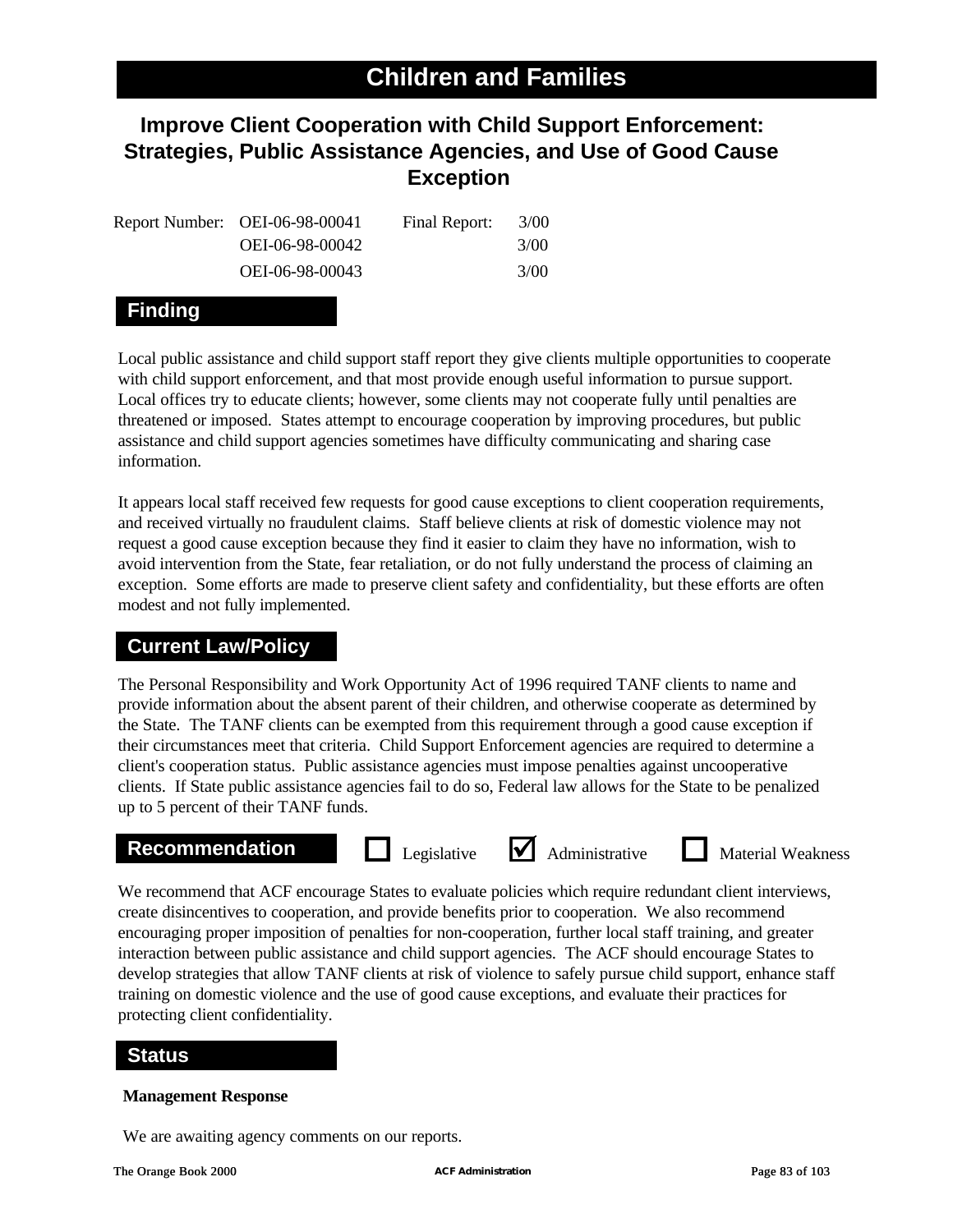## **Children and Families**

## **Promote State Activities Which Effectively Address Workplace Violence**

Report Number: OEI-06-98-00044 Final Report: 3/00

### **Finding**

Workplace violence appears to be a concern for many managers in State and local child support and public assistance offices. Many managers fear for the safety of their staff and, while actual reported violence is rare, some incidents of violence have occurred in local offices. A variety of stresses and circumstances were discussed which may lead to concerns about potential violence. Some local offices have employed a variety of security measures to reduce or prevent workplace violence.

### **Current Law/Policy**

On March 5, 1997, Secretary Shalala issued a memorandum to the heads of all Department operating divisions and staff divisions regarding the issue of violence in the workplace. While the Secretary's memorandum focuses on improving workplace safety in HHS agency offices, States and local jurisdictions also administer social service agencies and local offices where employees may encounter workplace violence. The data collected during our inspection provides information that may be useful to program officials for better understanding the potential for violence in local public assistance and child support offices.

## **Recommendation Legislative** <br> **Administrative Material Weakness**

No recommendations were made. While local office safety is primarily the responsibility of States, based on our findings, we suggest that ACF may wish to discuss the extent and severity of workplace violence with its State partners with a view to promoting the development and sharing of strategies which effectively address this issue.

### **Status**

### **Management Response**

The OCSE has provided local managers and staff with various tools to raise security awareness and to provide a safer workplace for all employees. These tools include production and distribution of a video which discusses how protecting data and ensuring the physical safety of child support staff are essential to the continuation of services. The OCSE has also developed a 6-hour "Training of Trainers" course which focuses on raising security awareness and the need to make security a priority. A second training course for managers is being developed which will focus on security from the managers perspective. A manager's self-assessment checklist is being developed to help managers assess the security levels in their own offices and offers suggestions to begin implementation of a security plan. Flash Bulletins will be issued to identify security problems or best practices that States may implement. The OCSE is planning to add all of the above information to its Web site. All of these tools are adaptable for use by local public assistance management and staff.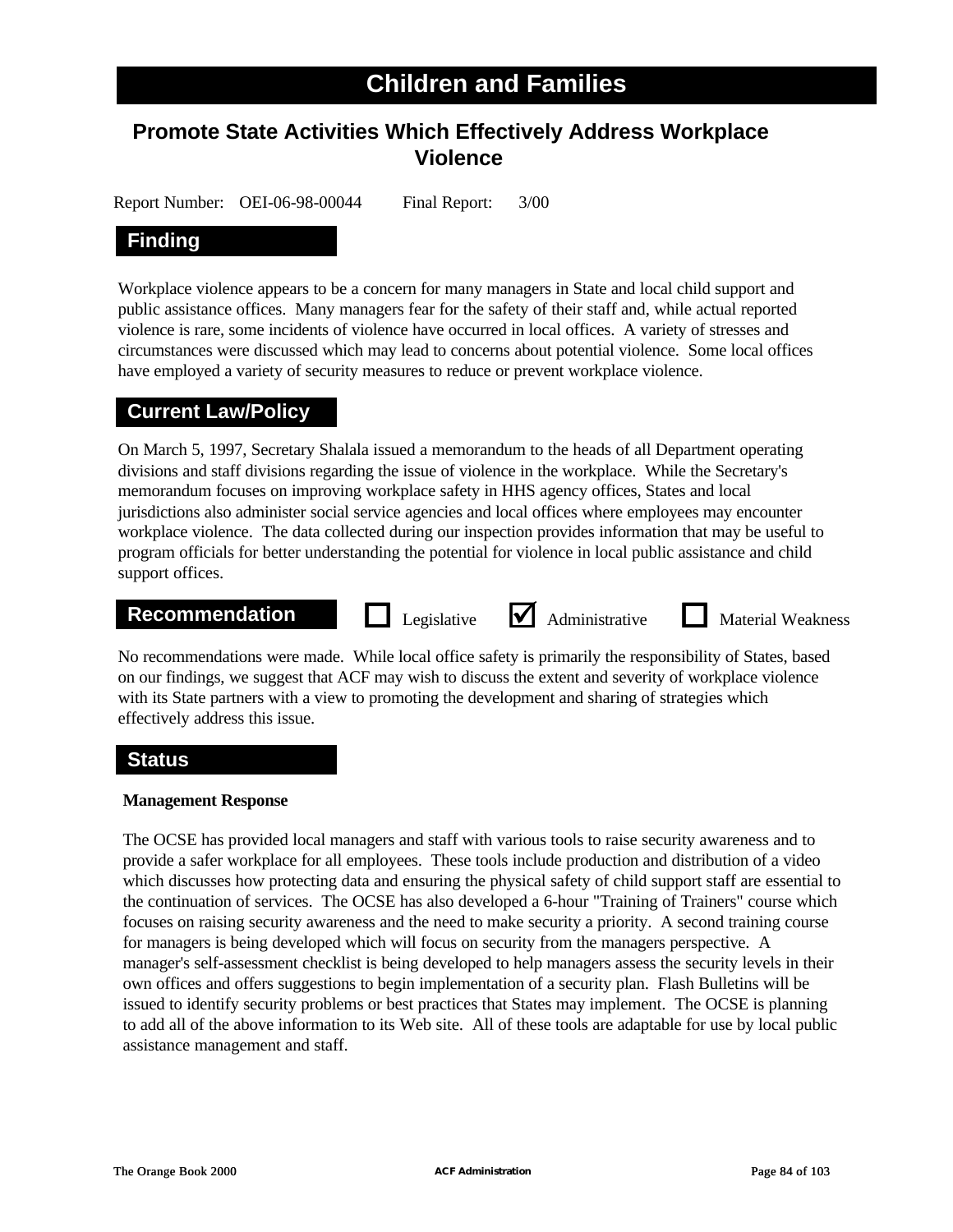## **Improve Medicaid-Only Clients Cooperation with Child Support Enforcement**

Report Number: OEI-06-98-00045 Final Report: 4/00

### **Finding**

Workers in some child support and public assistance offices observed that the proportion of clients in their caseload who only receive Medicaid is increasing. A number of workers, as well as clients, do not understand that Medicaid clients must cooperate with Child Support Enforcement (CSE). It appears that sanctions often are not applied when Medicaid-only clients do not cooperate. Local child support managers and workers expressed concern that being held accountable for large numbers of unresolved Medicaid cases could have an adverse effect on their performance measures and budgets.

### **Current Law/Policy**

Federal law continues to require that custodial parents must cooperate with the CSE agency as a condition of eligibility for Medicaid. Medicaid clients who fail to cooperate with CSE, unless exempted for good cause, can be penalized through the loss of eligibility for Medicaid coverage, although Medicaid coverage of dependent children and women who are pregnant must continue even when clients do not cooperate.

### **Recommendation D** Legislative **M** Administrative **D** Material Weakness

Legislative  $\bigvee$  Administrative

While no recommendations were made, as an opportunity for improvement, further study is warranted before developing specific corrective action, but our limited research led us to some potential solutions. The ACF in cooperation with HCFA could provide additional technical assistance and encouragement to State and local partners to provide additional training to ensure that agency workers and clients understand their responsibilities and expectations under existing policy. The HCFA and ACF may want to continue to develop new policy or refine and issue promising pending rules encouraging collaboration between CSE and those agencies responsible for cash and medical assistance. The ACF may consider further evaluation of staff and program performance structures and revision of Medicaid-only case closure criteria.

### **Status**

### **Management Response**

The ACF staff have been meeting with HCFA staff to discuss policy and procedural issues between CSE and Medicaid and State Children's Health Insurance Program agencies. The HCFA has drafted a letter to State Medicaid Directors clarifying the cooperation requirement for individuals. The HCFA and ACF will continue to provide technical assistance and policy and procedural clarifications in response to requests from State and local staff.

The ACF has developed proposed regulations for the Child Support Performance and Incentive Act. A final rule is expected in the Fall. The regulations will address the creation of the National Medical Support Notice as a means of enforcing medical support provisions in child support orders.

It is anticipated that the Administration will submit a performance indicator to measure the effectiveness of IV-D agencies to Congress in a report by June 2001. In regard to case closure criteria, ACF will provide technical assistance to States to clarify the existing case closure rules for Medicaid-only cases.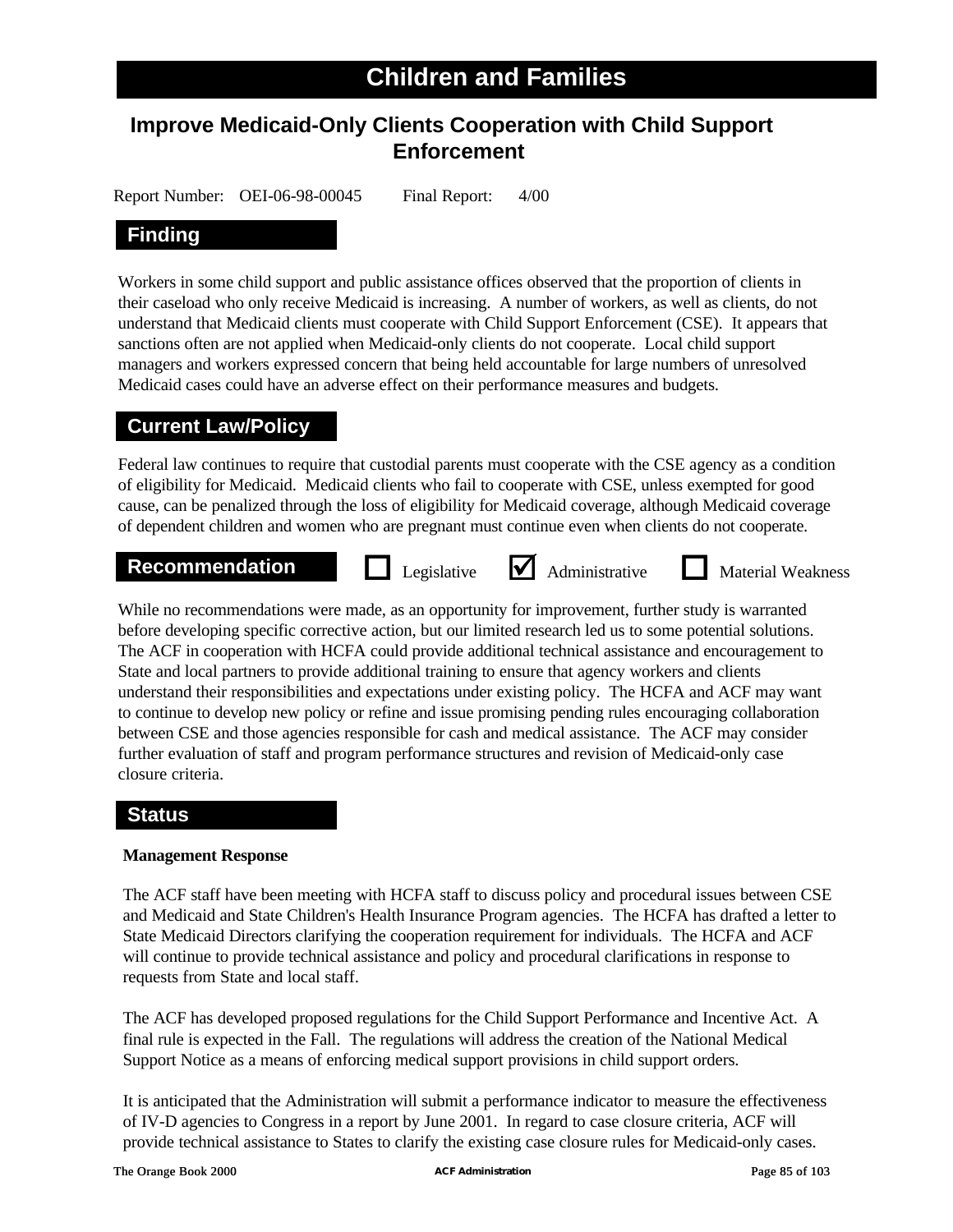## **Children and Families**

## **Improve Paternity Establishment: Use of Alternative Sites for Voluntary Paternity Acknowledgment**

Report Number: OEI-06-98-00052 Final Report: 7/99

### **Finding**

Half of the States offer acknowledgment services through some of their public assistance offices. Few States have expanded services to other sites. State efforts to encourage participation have met reluctance by some entities due to time demands on limited staff and lack of financial incentives. Typical services offered through alternative sites include distribution of public outreach materials explaining voluntary acknowledgment and, to a lesser degree, personal assistance to parents in completing paternity acknowledgments. Many State child support agencies have not developed adequate methods of monitoring and evaluating alternative sites.

### **Current Law/Policy**

The Personal Responsibility and Work Opportunity Reconciliation Act (PRWORA) of 1996 requires State child support agencies to provide voluntary paternity acknowledgment services through in-hospital acknowledgment programs and through the State agency responsible for maintaining birth records. To further expand services to unmarried parents, the Act allows but does not require States to offer acknowledgment services through "other entities." If States use this added flexibility to expand acknowledgment services, the law requires State child support agencies to administer alternative sites in the same manner as in-hospital programs.

## **Recommendation Legislative** <br> **Administrative Material Weakness**



The ACF should (1) focus technical assistance on the most promising alternative sites, (2) minimize complexity for participating entities, (3) encourage full-service participation, (4) consider developing incentives for alternative site participation, and (5) encourage State agencies to more closely monitor these sites.

### **Status**

### **Management Response**

The ACF notes that OCSE has committed to State development of alternative sites by allowing States to pay up to \$20 for each voluntary paternity acknowledgment obtained by hospitals, State birth record agencies, and other entities designated by the State and participating in the State's voluntary paternity establishment program for each voluntary acknowledgment obtained pursuant to an agreement with the child support agency. In addition, ACF anticipates that in an effort to increase paternity establishment ratios to the levels PRWORA requires, States will work closely with and monitor the progress of paternity acknowledgment in alternative sites.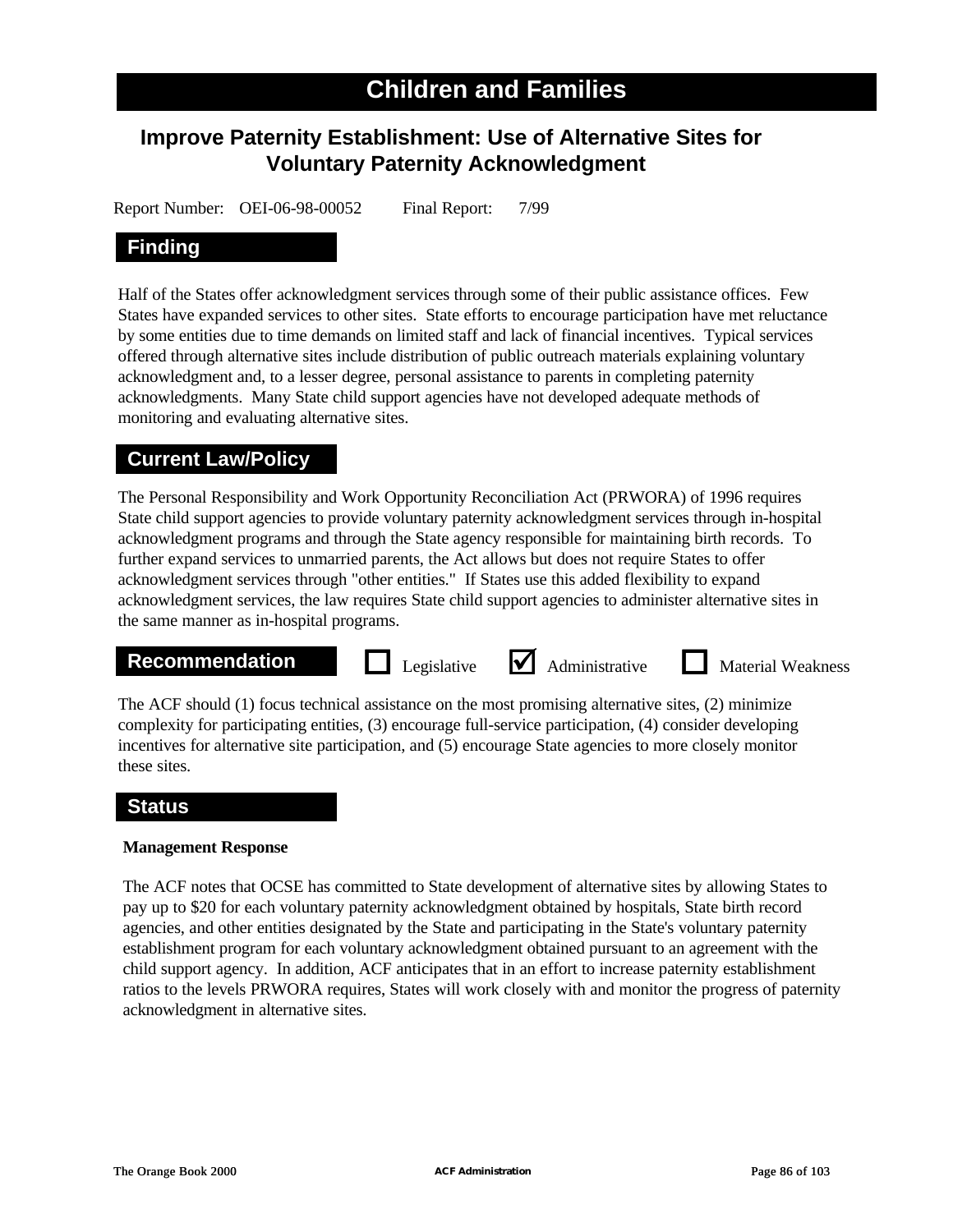## **Children and Families**

## **Improve Employment Programs for Persons with Developmental Disabilities**

Report Number: OEI-07-98-00260 Final Report: 8/99

### **Finding**

While State Developmental Disabilities Councils do not obtain direct employment for persons with developmental disabilities, they are instrumental in facilitating job opportunities for them. A number of positive initiatives are being undertaken by State Councils, however, identifying performance data is difficult.

### **Current Law/Policy**

The Developmental Disabilities Assistance and Bill of Rights Act established Developmental Disabilities Councils in each State. Councils receive a total of about \$65 million annually from ACF.

**Recommendation Legislative** <br> **Administrative Material Weakness** 

We recommend that ACF (1) establish core data requirements to evaluate job initiatives and (2) work with State Councils to share promising and innovative practices.

### **Status**

### **Management Response**

The ACF's Administration for Developmental Disabilities has established several data reporting requirements to evaluate employment initiatives. For example, all Developmental Disabilities Councils now report annually on the number of adults with developmental disabilities that secure jobs.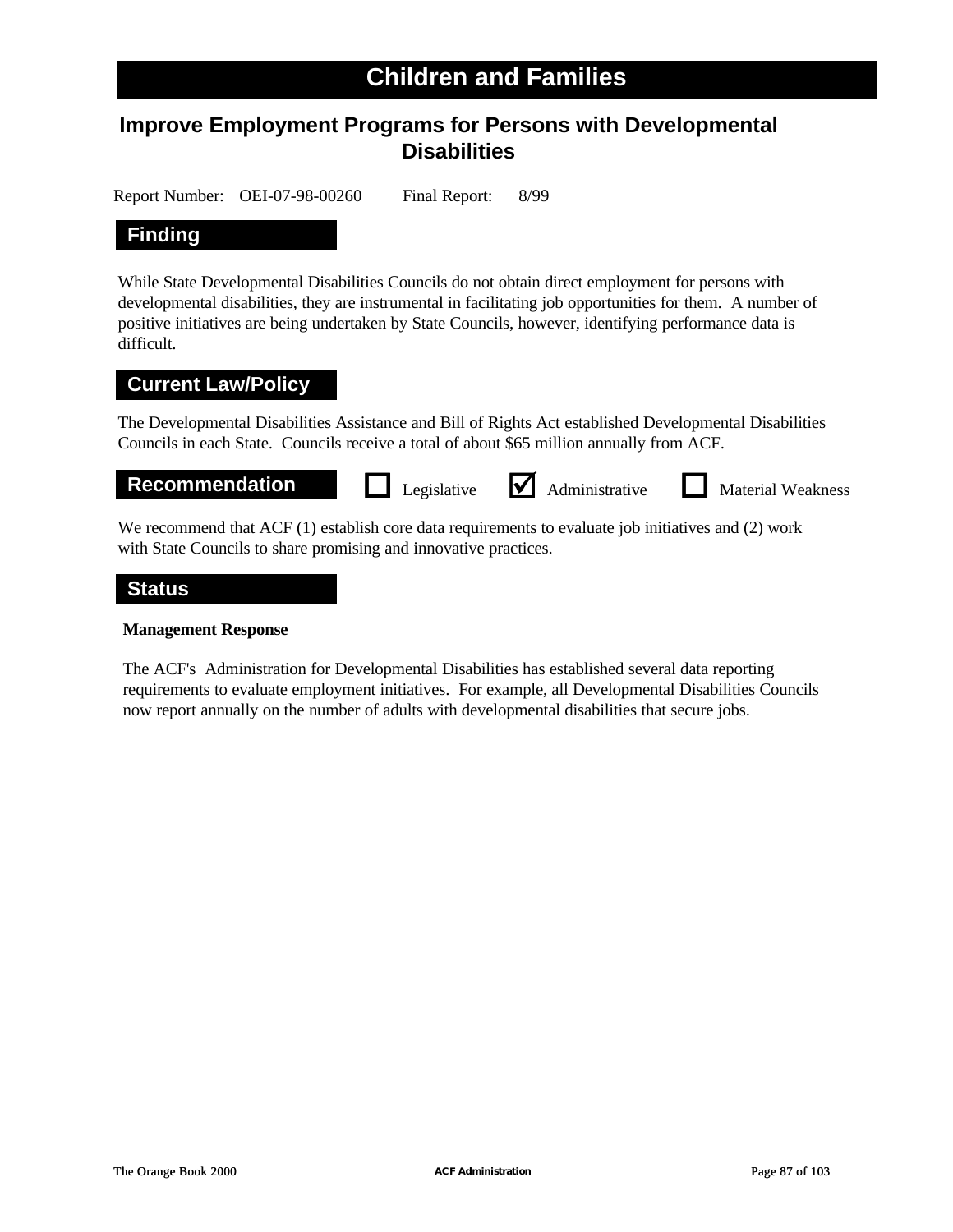## **Improve TANF Client Sanction Notices**

Report Number: OEI-09-98-00292 Final Report: 10/99

### **Finding**

Comprehensive and understandable notices can improve the sanction process. Sanction notices are deficient in some respects. Although most notices adequately explain some sanction details, many lack instructions on how to resolve sanctions. Confusing wording on notices impedes client understanding, an effect heightened by language barriers.

### **Current Law/Policy**

Public Law 104-193 directs States to sanction TANF clients for failure to participate in work activities and noncooperation with child support enforcement efforts.



We recommend that ACF should encourage States to issue comprehensive and understandable sanction notices.

### **Status**

### **Management Response**

The ACF concurred with the recommendation and indicated it will provide States with examples of understandable and comprehensive sanction notices and facilitate networking among States interested in improving these notices.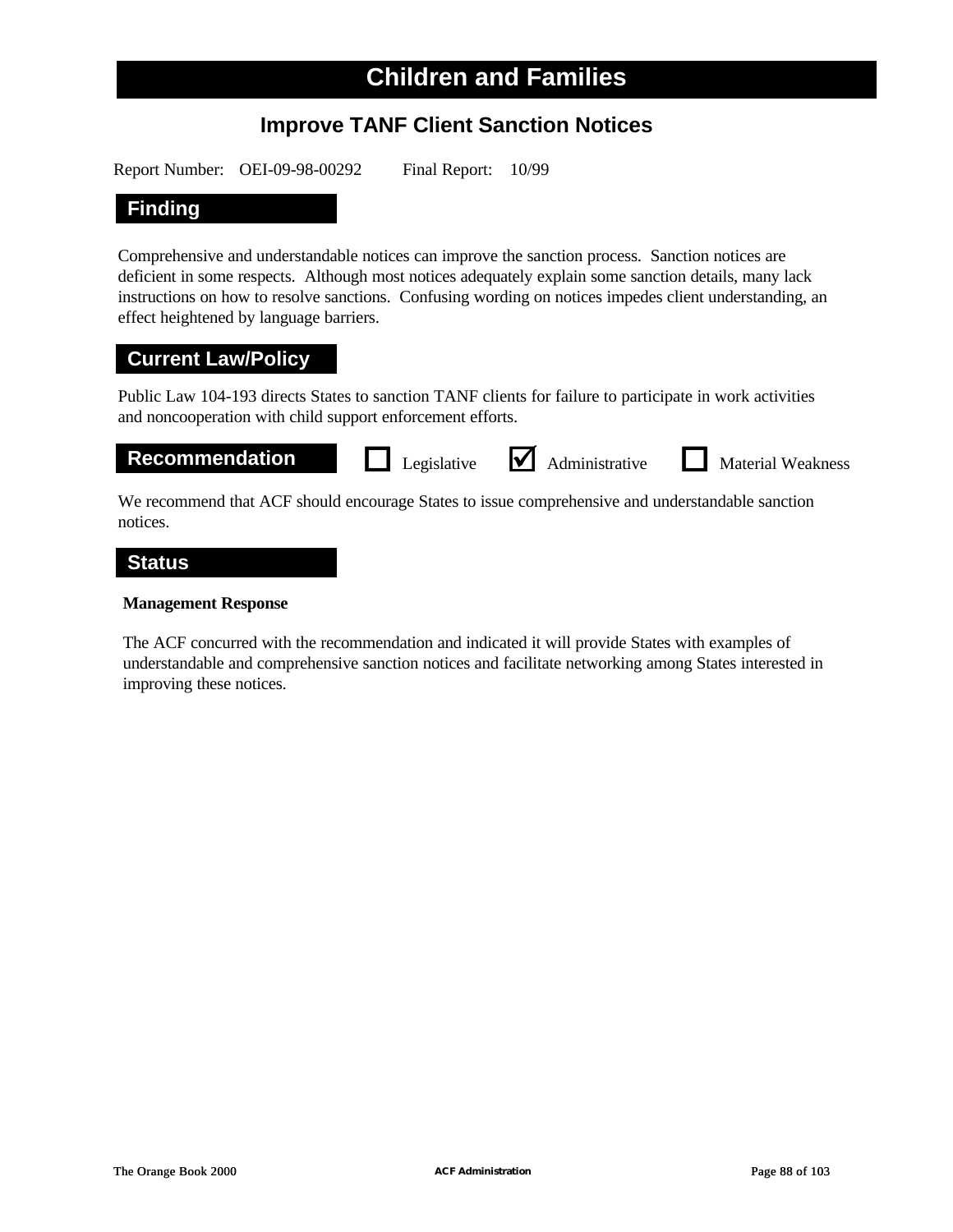### **Improve Child Support Enforcement Annual Report to Congress**

Report Number: OEI-02-98-00070 Final Report: 10/98

### **Finding**

We found that, overall, users are satisfied with and rely on the Office of Child Support Enforcement's Annual Report to Congress. They view it as a valuable and unique source of child support program information. Users cite the report's lack of a clearly defined story line, program performance data, timelines, and data integrity as its main weaknesses.

### **Current Law/Policy**

The Child Support Enforcement (CSE) program was established in 1975 under Title IV-D of the Social Security Act. It is administered at the State level and overseen federally by the Office of Child Support Enforcement (OCSE). In establishing the CSE program, Congress requires OCSE to submit an annual report to them no later than 3 months after the end of each fiscal year. While the legislation mandates the reporting of certain data, it does not define many of the data elements.

### **Recommendation Algebrary Constants I** Legislative **M** Administrative **Numerial Weakness**

Legislative  $\blacksquare$  Administrative

(1) We recommend that ACF focus primarily on performance in the Report to Congress. Specifically, the report should (a) highlight program successes, strengths, and weaknesses; (b) emphasize performance data which demonstrates how well the program is meeting its goals, and; (c) adequately describe program accomplishments that, when used to compare different program strategies, may be valuable to Federal policy makers and State programs. (2) We recommend that ACF review the report's production and distribution processes and identify specific actions to improve its timeliness.

### **Status**

### **Management Response**

The ACF concurred with our recommendations. According to ACF, as of Fiscal Year 1999, the annual report reflects the Personal Responsibility and Work Opportunity Act of 1996 changes in the way data is gathered and reported. The ACF also anticipates that fundamental changes in the Child Support Enforcement program such as performance-based financial incentives for States, that require new forms and standards definitions, will change the way data is presented in the annual report. The ACF is working to streamline production and distribution of the annual report and plan to publish a preliminary data report for States and individuals.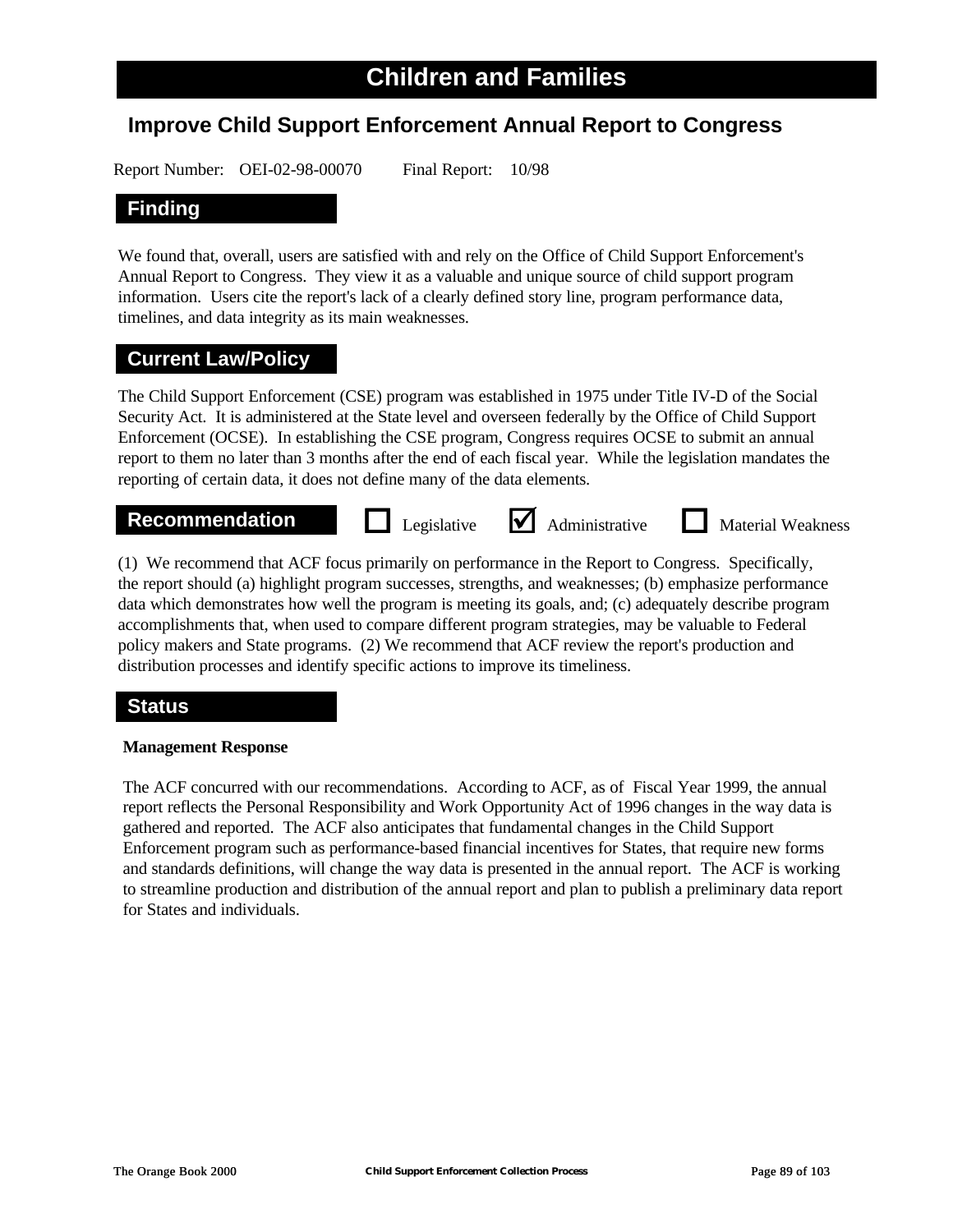## **Improve Access to Medical Insurance for Dependents Receiving Child Support**

Report Number: OEI-07-97-00500 Final Report: 6/00

### **Finding**

Considerable progress has been made by the child support agencies in the identification and enforcement of medical support. Ninety-three percent of child support orders in our study included a provision requiring medical coverage for the dependent children compared to 24 percent in our 1998 study. Undetected available medical insurance declined from 48 to 30 percent. Projected losses to all States dropped from \$32 million to \$5.2 million. Nevertheless, weaknesses still exist in the detection of health insurance availability and enrollment.

### **Current Law/Policy**

The Social Security Act requires that the Medicaid program pay for beneficiary medical services secondary to other health insurances which may exist for beneficiaries. In 1984, Congress passed Child Support Enforcement (CSE) amendments (PL 98-378), adding Section 452(f) to the Act mandating the promulgation of regulations involving Medicaid-eligible children in the AFDC program. In 1985 and 1988 Federal regulations were issued that requires State CSE agencies to collect and submit medical support information to the State Medicaid agency for use in its recovery activities. More recently, the Personal Responsibility and Work Opportunity Reconciliation Act of 1996 (PL 104-193) requires that all child support orders specifically include a provision for health care coverage.

### **Recommendation D** Legislative **A** Administrative **D** Material Weakness



The ACF should ensure compliance with regulations for enforcing medical support. In addition, as managed care has become a more common means of health care delivery, ACF, in conjunction with HCFA, should examine alternatives to recover the costs of managed care premiums from the noncustodial parents.

### **Status**

### **Management Response**

The ACF expressed its commitment to working with HCFA and other State partners to improve access to medical coverage for children. The ACF noted medical support as being one of its top priorities. In addition, ACF is planning to disseminate to all State child support agencies the OIG report and a summary of present regulations as they apply to medical support. In addition, the Child Support Performance and Incentive Act of 1998 directed the Secretary of HHS and the Secretary of Labor to establish a Medical Child Support Working Group. The Working Group has issued recommendations to improve medical support and coordination between CSE agencies and Medicaid.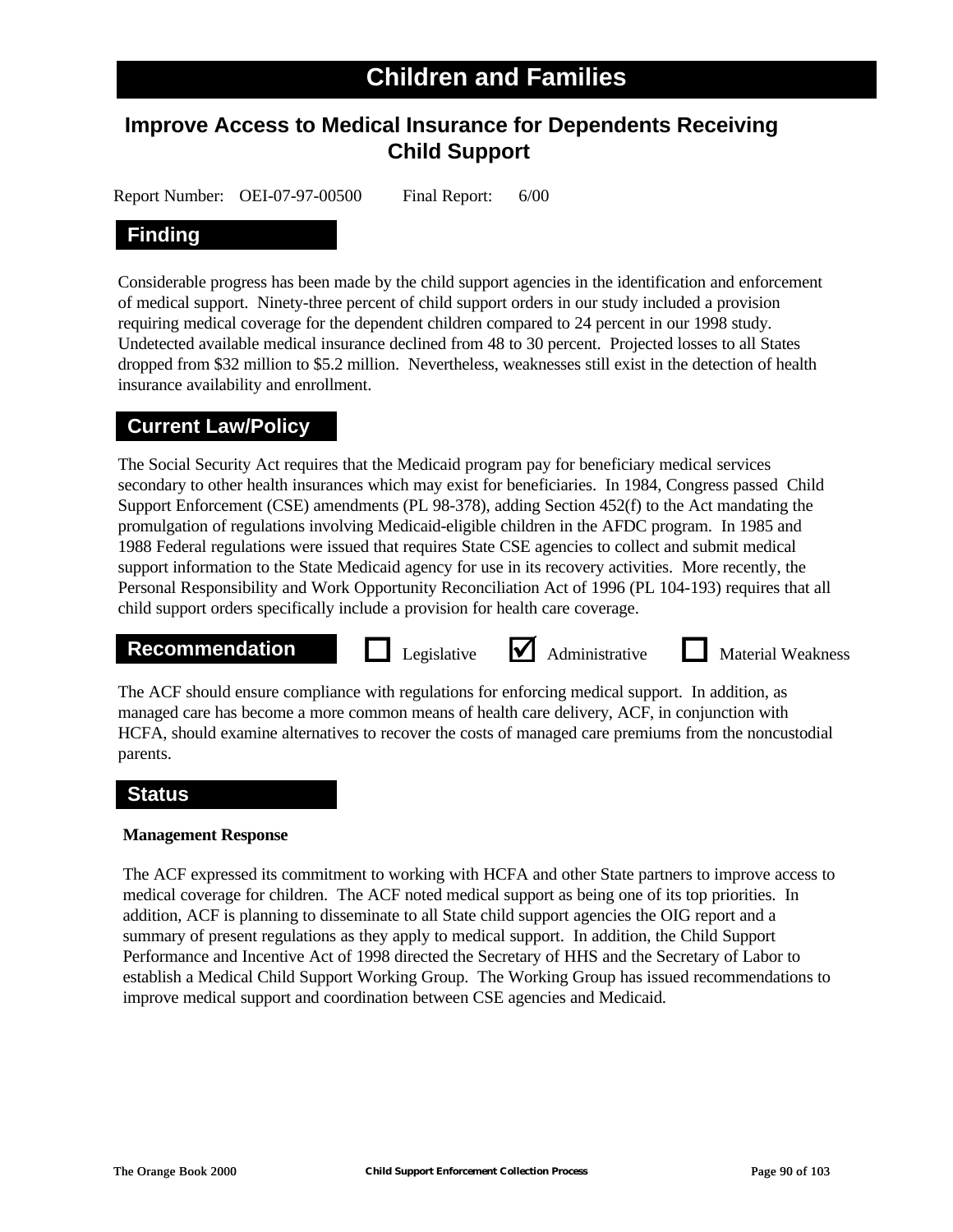## **Provide Guidance to Tribal Child Care Programs**

Report Number: OEI-05-98-00010 Final Report: 11/98

### **Finding**

We found that the Child Care Development Fund (CCDF) grants provide Indian children greater access to child care. However, lack of State and Tribal coordination impacts costs, wastes resources, and opens up the potential for duplicate payments. We also found that impediments exist in the coordination of Head Start and CCDF programs and that Tribal child care plans, payment systems, and reporting are flawed.

### **Current Law/Policy**

The Child Care Development Block Grant Act of 1996 (CCDBG), as amended by the Personal Responsibility and Work Opportunity Reconciliation Act of 1996, now permits Tribal grantees to directly administer child care funds, in addition to operating CCDBG programs. The amended CCDBG Act also permits Tribal grantees to use funds for construction and renovation purposes. Indian children can access child care from their own Tribes, other Tribes or from a consortium. Tribal CCDF programs serve Indians living in self-defined service areas.

## **Recommendation Legislative** <br> **Administrative Material Weakness**

We recommend that ACF (1) encourage Tribes and States to develop reciprocal agreements, share systems and establish single points of enrollment; (2) compile and disseminate information about model Head Start/child care collaborative initiatives; and (3) provide model timesheets, model accounting practices and on-site assistance to Tribes.

### **Status**

### **Management Response**

The ACF concurred with our recommendations and many are being addressed by the Child Care Bureau's technical assistance contract for a Tribal Child Care Technical Assistance Center (TriTAC). Under this contract, the Child Care Bureau continues to provide technical assistance at the regional office meetings, on-site visits, cluster training, and at the Child Care Bureau's annual national American Indian/Alaska Native Child Care Conference. In direct response to OIG recommendations, a number of workshops were held at the May 2000 American Indian/Alaska Native Child Care conference that addressed the recommendations.

The Child Care Bureau plans to establish a Listserv specifically for tribal CCDF grantees. The Listserv will be a valuable tool for grantees to provide "peer to peer" technical assistance on a variety of topics, including State-Tribal agreements, collaborations with other programs such as Head Start, TANF and Child Welfare, and administrative and fiscal issues.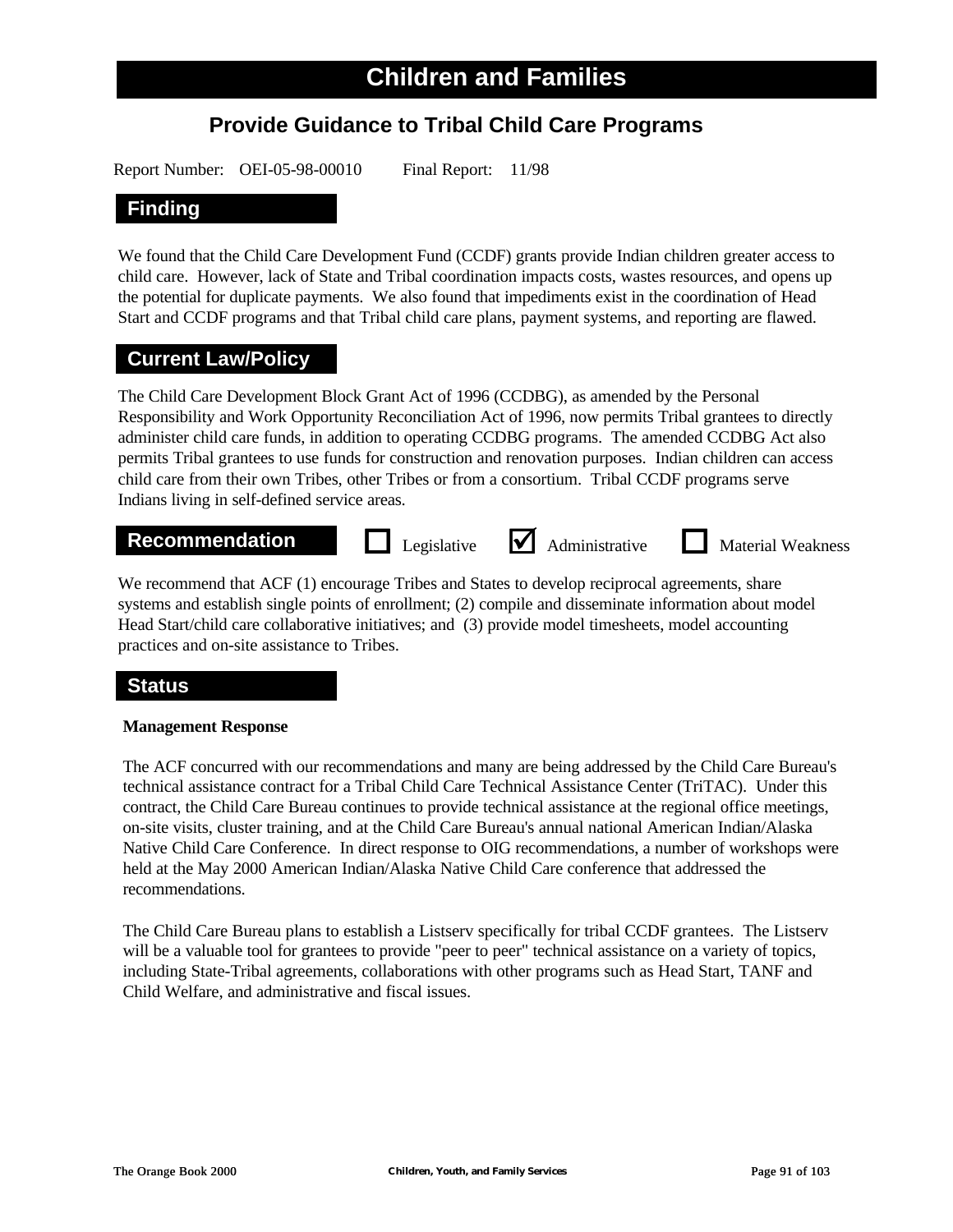# **Older Americans**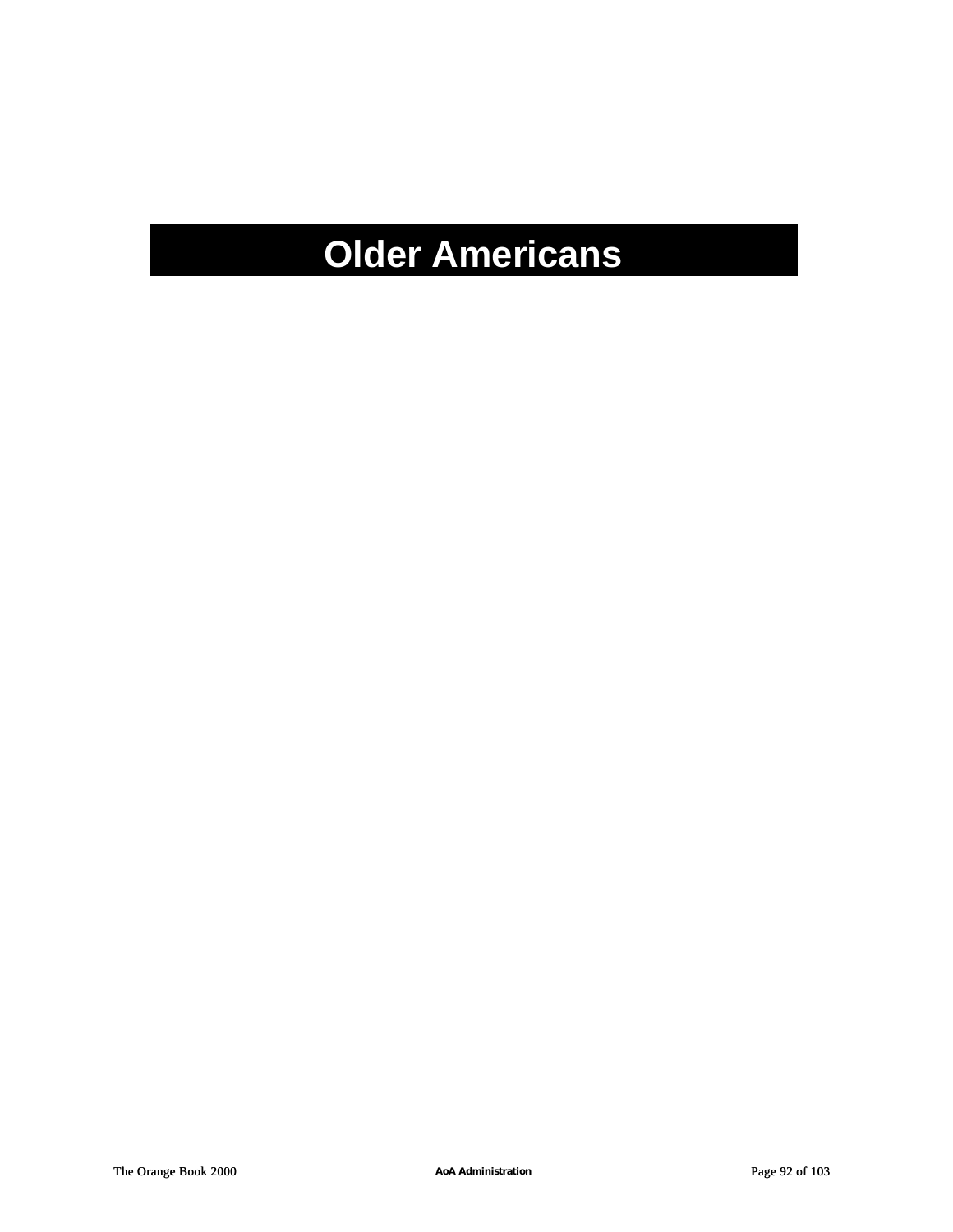### **Overview**

The Older Americans agency aims at improving older Americans' quality of life through nutrition and service programs which help senior citizens remain independent for as long as possible.

Over 40 million people are 60 years of age or older. While most older Americans are active members of their families and communities, others are at risk of losing their independence. These include 4 million Americans aged 85 and older living alone without a care giver.

One Federal agency - the Administration on Aging (AoA) in the Department of Health and Human Services (HHS) - is dedicated exclusively to policy development, planning, and the delivery of supportive home and community-based services to our nation's diverse population of older Americans and their care givers. The AoA also provides critical information and assistance and programs that protect the rights of vulnerable, at-risk older persons through the Older Americans Act of 1965.



Working in close partnership with its sister agencies in HHS and throughout the executive branch of Government, AoA leads a national aging network which includes AoA's central and regional offices; 57 State units on aging; 655 area agencies on aging; 223 tribal organizations, representing 300 tribes; and thousands of service providers, senior centers, care givers, and volunteers.

### **Related OIG Activities**

The Office of Inspector General (OIG) continues to focus on oversight of older Americans programs and activities. Particular emphasis is on improving nutrition for the elderly, providing transportation, developing guidelines for ombudsman programs, and helping end the abuse, exploitation, and neglectof older people.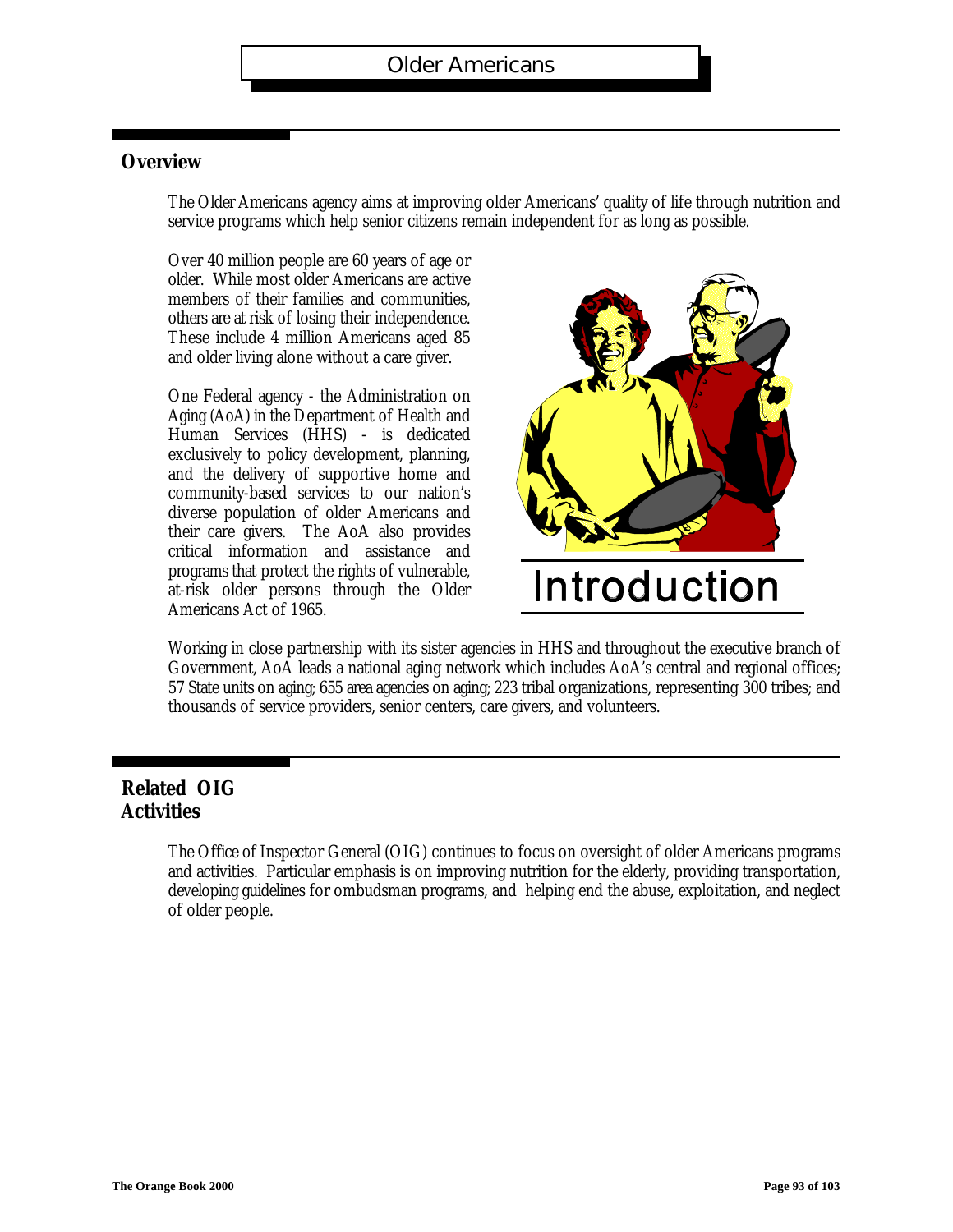## **Improve Long-Term Care Ombudsman Program**

Report Number: OEI-02-98-00351 Final Report: 3/99

### **Finding**

The Ombudsman program's overall capacity to monitor and promote nursing home care is limited. First, the program is limited by staffing constraints, leading to limited regular nursing home visits by ombudsmen. The program is further constrained by the lack of a common standard for compliant response and resolution, inconsistent advocacy efforts, a lack of support, and limited collaboration with surveyors.

### **Current Law/Policy**

The Ombudsman program is authorized by Title VII of the Older Americans Act. State Ombudsman programs have multiple functions which are mandated by law, many of which are closely tied to ensuring quality care for long-term care residents. They include: (1) identifying, investigating, and resolving complaints; (2) protecting the legal rights of patients; (3) advocating for systemic change; (4) providing information and consultation to residents and their families; and (5) publicizing issues of importance to residents.

## **Recommendation Legislative** <br> **Administrative Material Weakness**

We recommend that AoA work with States to strengthen the Ombudsman program. In particular, AoA should (1) develop guidelines for a minimum level of program visibility; (2) further highlight strategies for recruiting, training, and supervising more volunteers; (3) develop guidelines for complaint and resolution times; (4) continue to strengthen the program's data reporting system; and (5) work with HCFA to enhance collaboration with the survey and certification agency.

### **Status**

### **Management Response**

The AoA has developed program visibility guidelines which will be sent to the field for review. The AoA has produced two papers for circulation to all State ombudsmen that highlight and promote strategies for recruiting, training, and supervising volunteers. The AoA has developed a guideline for complaint investigation and resolution time which will also be sent to the field for comment. Finally, in order to ensure that all State ombudsmen understand and use the definitions in the data reporting system, AoA staff explained the definitions at State ombudsmen training sessions held in the spring of 1999 and 2000. Following receipt of comments from the field, AoA has indicated that it will send the OIG the final guidelines for program visibility and complaint investigation.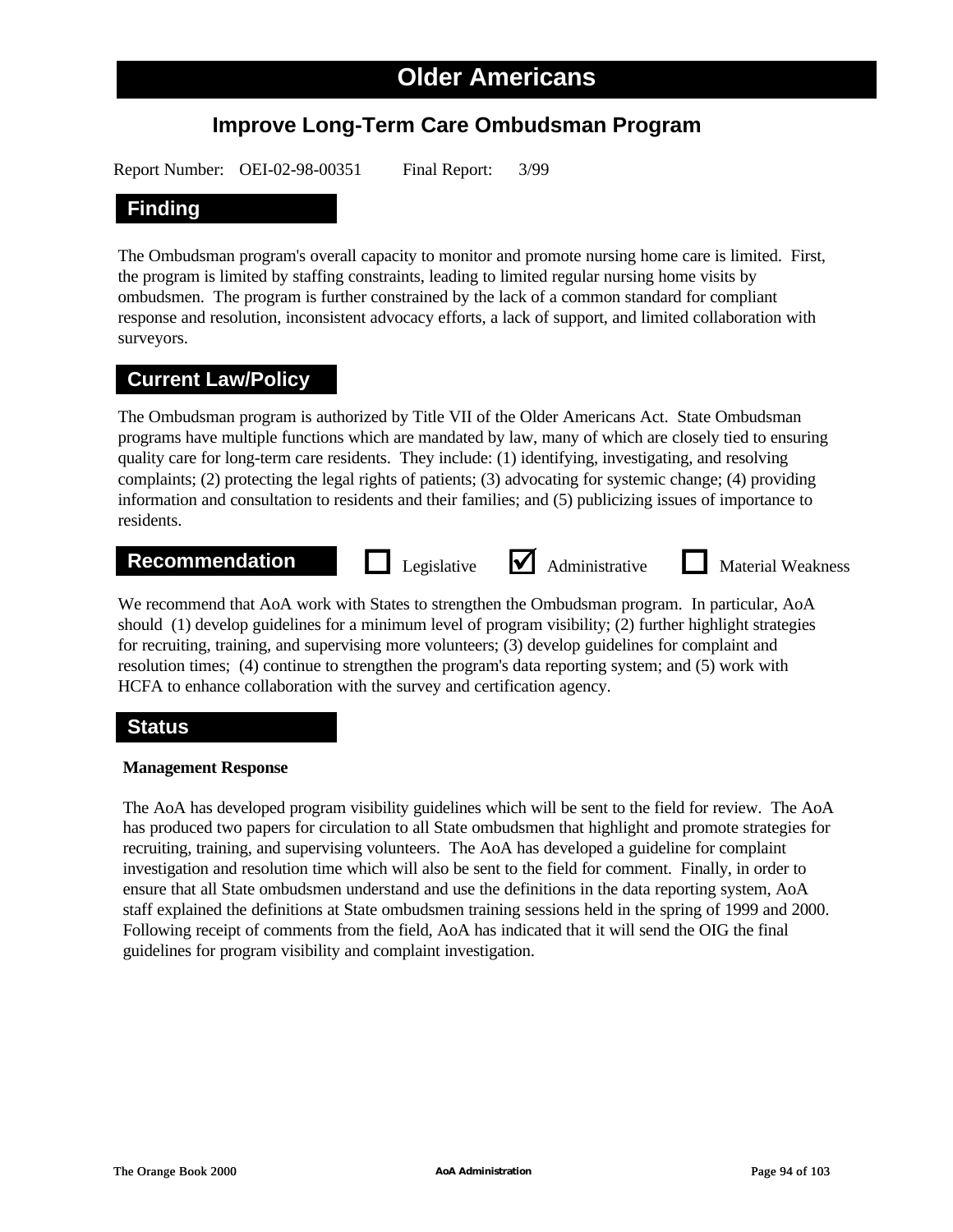## **Improve Safeguards for Long-Term-Care Residents**

Report Number: OAS-12-97-00003 Final Report: 9/98

### **Finding**

There is no assurance that nursing home staff who could place elderly residents at risk of abuse or neglect are systematically identified and excluded from employment. Not all States require criminal background checks of applicants or on-board staff, but those that do believe the checks have reduced the instances of abuse. Screening nurse aide registries can also be an effective tool in identifying known abusers, but in one State reviewed, the registry did not always record findings of abuse and convictions. Additionally, although use of the OIG exclusion list can make screens more effective, none of the nursing homes surveyed in six States was aware of this data base or its availability on the Internet.

### **Current Law/Policy**

Under HCFA statute and regulations, residents of nursing homes and other long-term-care facilities have the right to reside in a safe and secure environment, free from abuse and neglect. There is no Federal requirement to conduct criminal background checks of current or prospective employees of nursing facilities.

## **Recommendation Legislative** <br> **Administrative Material Weakness**

We recommend that (1) HCFA and AoA work collaboratively with the States to improve the safety of long-term-care residents and to strengthen safeguards against the employment of abusive workers, (2) HCFA consider establishing Federal requirements and criteria for performing criminal checks, and (3) HCFA consider developing a national abuse registry or expanding the current State registries to include all workers in facilities receiving Federal reimbursement.

### **Status**

### **Management Response**

The HCFA and AoA verbally agreed with our recommendations.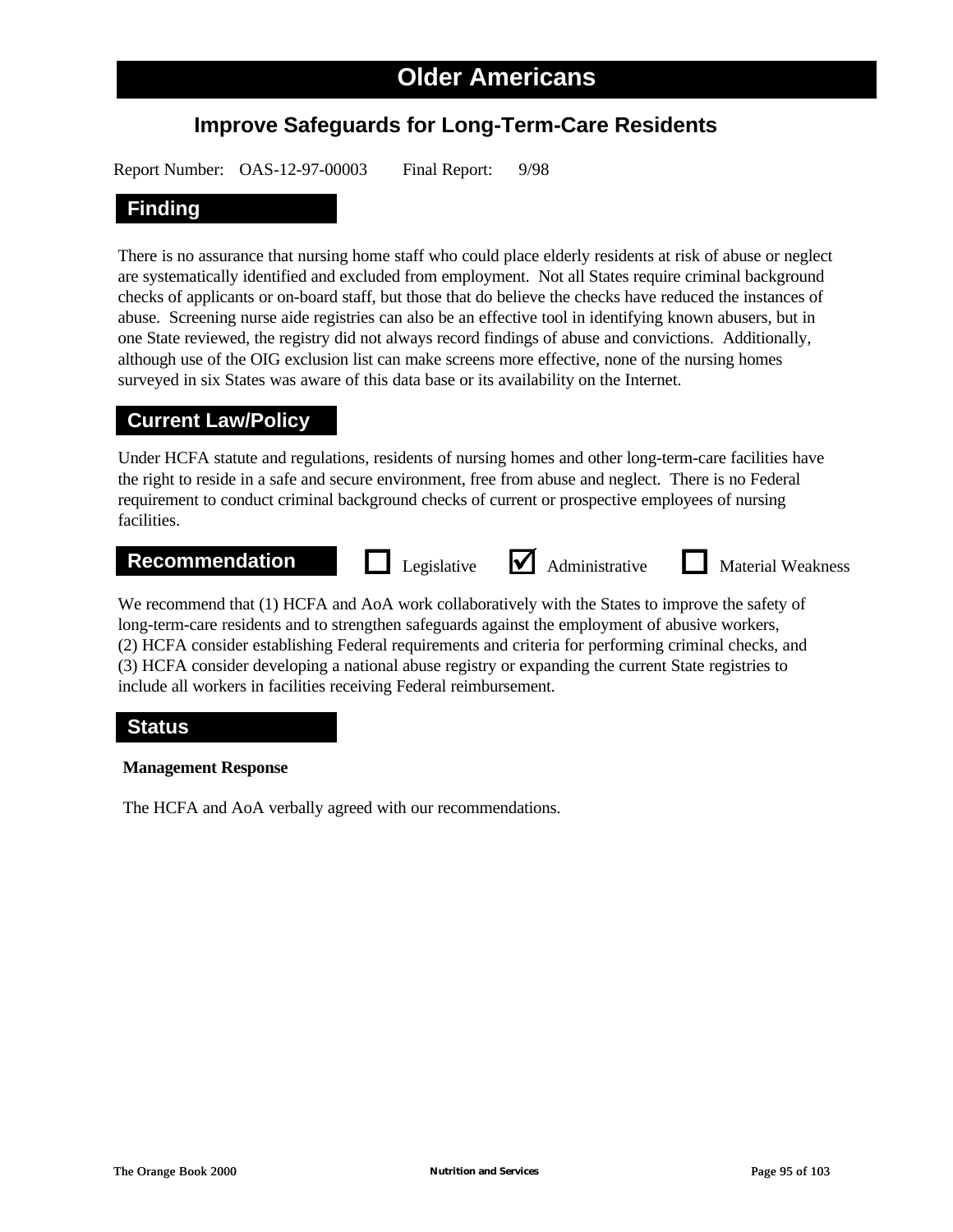# **General Department Management**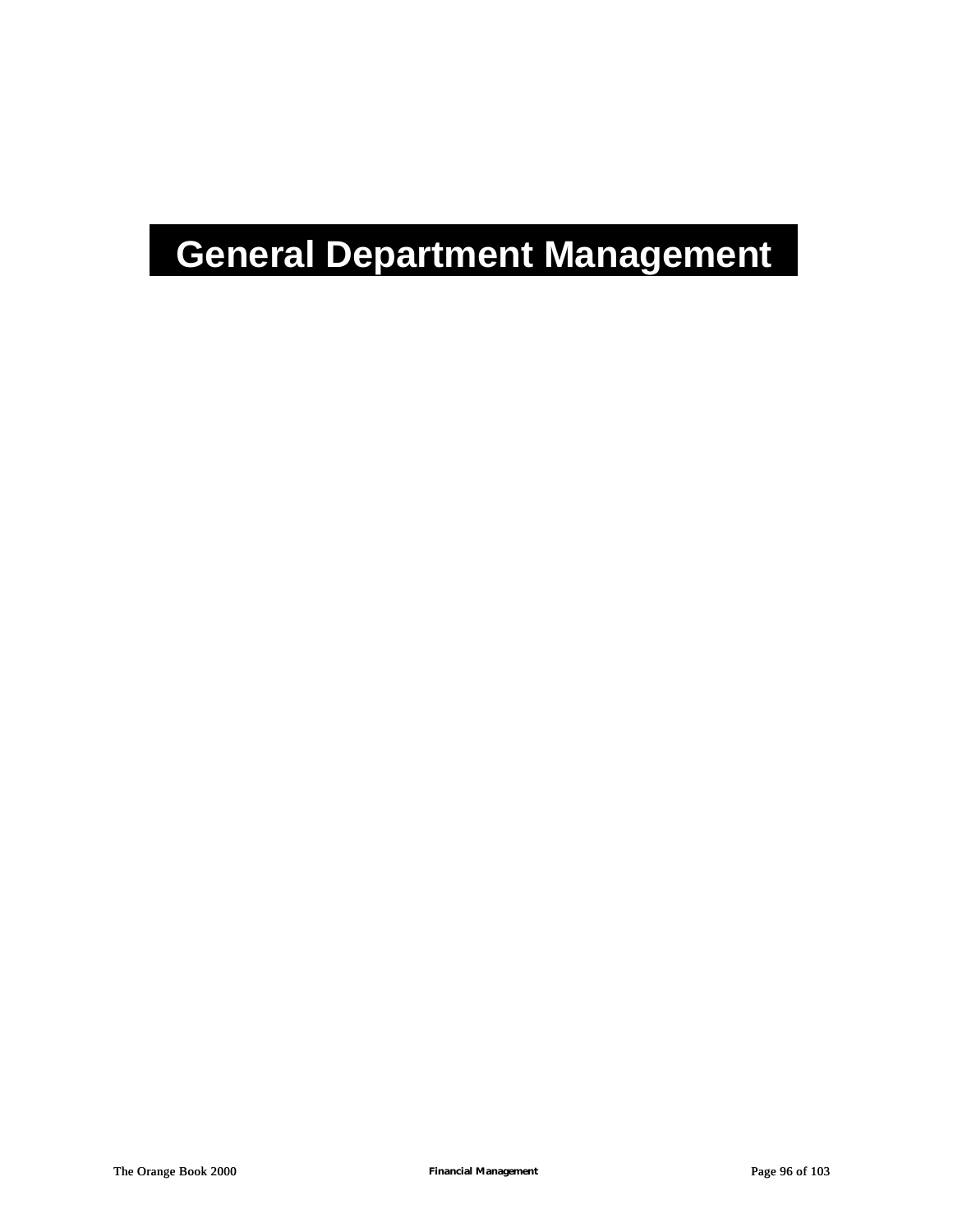### **Overview**

The Office of Inspector General's (OIG) departmental management and governmentwide oversight role includes reviews of payroll activities, accounting transactions, implementation of the Federal Managers' Financial Integrity Act and the Prompt Pay Act, financial management audits under the

Chief Financial Officers Act, grants and contracts, the Department's Working Capital Fund, conflict resolution, and adherence to employee standards of conduct. The OIG also participates in interagency efforts through the President's Council on Integrity and Efficiency to prevent losses to and abuses of Federal programs.



In addition, OIG has oversight responsibility for audits conducted of certain Government grantees by non-Federal auditors, principally public accounting firms and State audit organizations. The Office of

Management and Budget (OMB) Circular A-133 designates HHS as the cognizant audit agency for most States and major research organizations. In addition, the OIG is responsible for auditing the Department's financial statements.

The general Department management includes overall direction for departmental activities and common services such as personnel, accounting, and payroll to departmental operating divisions.

### **Related OIG Activities**

The OIG's work in departmental management and governmentwide oversight focuses principally on financial statement audits, financial management and managers' accountability for resources entrusted, standards of conduct and ethics, and governmentwide audit oversight, including recommending necessary revisions to OMB guidance. The OIG also reviews the adequacy of States' systems to control the growth of administrative/indirect costs claimed for Federal financial participation.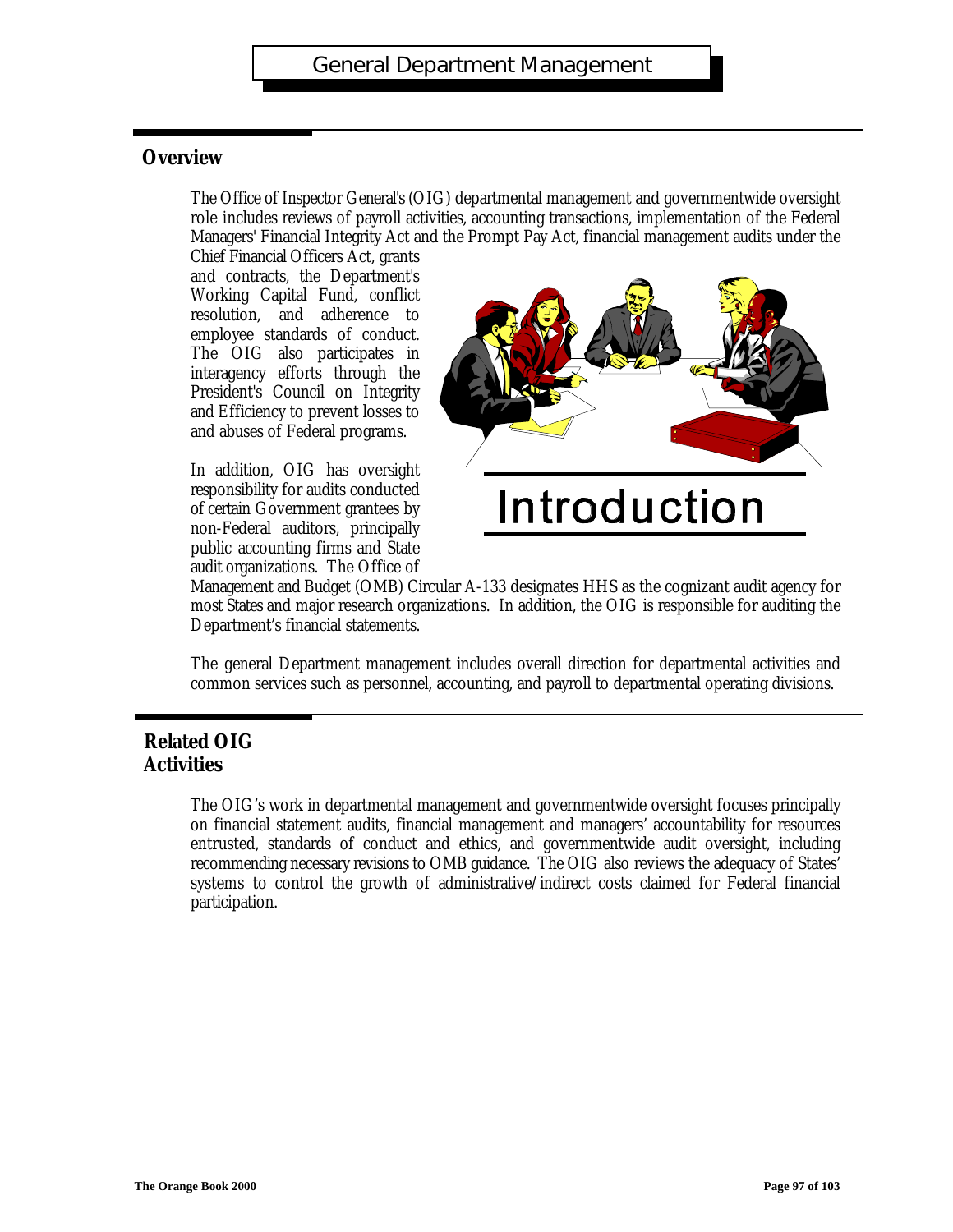# **Update Cost Principles for Federally Sponsored Research Activities**

Report Number: OAS-01-92-01528 Final Report: 5/93

#### **Finding**

The Department's hospital cost principles for federally sponsored research activities contained in CFR, Title 45, Part 74, Appendix E (known as OASC-3) are not up to date and do not always provide clear guidance for determining what types of costs should be allowed and how costs should be allocated.

#### **Current Law/Policy**

The OASC-3 was published over 25 years ago when the research environment and Federal funding rules were less complex. The OASC-3 does not always provide clear guidance for determining what types of costs should be allowed and how costs should be allocated.



applicable to hospitals by either (1) revising OASC-3, where applicable, with OMB Circular A-21 or (2) working with OMB to extend Circular A-21 coverage to all hospitals.

#### **Status**

#### **Management Response**

The Department circulated a draft of the hospital cost principles to the National Institutes of Health, and the grants management community submitted comments in August 2000. The Department hopes to issue the cost principles by December 1, 2000.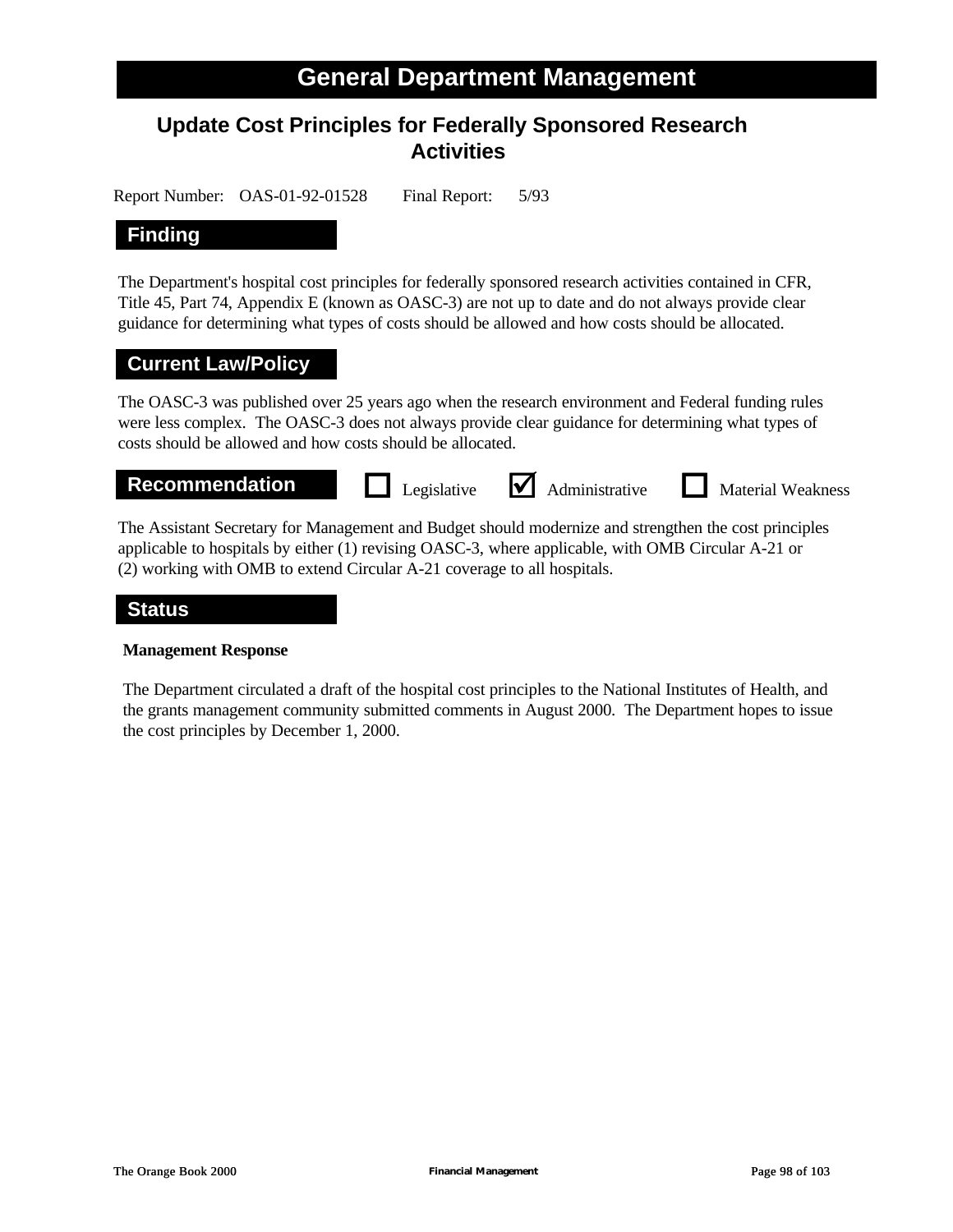# **Incorporate Provisions for Implementing FASB 106 in Guidelines to Reimburse Educational Institutions and Nonprofit Organizations**

Report Number: OAS-01-93-04000 Final Report: 6/93

### **Finding**

The Financial Accounting Standards Board Statement Number 106 (FASB 106) affects postretirement benefit (PRB) costs claimed for reimbursement by schools and nonprofit organizations conducting federally sponsored research. The FASB 106 changed the treatment of PRB costs from the cash basis to the accrual basis of accounting.

#### **Current Law/Policy**

Currently, the Office of Management and Budget (OMB) Circulars A-21 and A-122, "Cost Principles for Educational Institutions" and "Cost Principles for Nonprofit Organizations," do not state whether the accrued portion of PRB expenses should be recognized as a reimbursable cost. Without guidance on whether accrued expenses should be charged, scarce Federal research funds may be used to reimburse unfunded PRB costs.

#### **Recommendation D** Legislative **M** Administrative **N** Material Weakness

The Assistant Secretary for Management and Budget (ASMB) should (1) work with OMB to revise applicable cost principles to address the impact of FASB 106 on PRB costs and (2) advise negotiators for the Division of Cost Allocation to pay special attention to PRB costs when reviewing fringe benefit rates for schools and nonprofit organizations.

Legislative  $\bigvee$  Administrative

#### **Status**

#### **Management Response**

The OMB has revised OMB Circular A-87 to limit PRB costs to the amount funded. While OMB agreed that similar provisions should be incorporated into Circulars A-21 and A-122, revisions made to these circulars in May and June 1998 did not address PRB costs. In the interim, ASMB has issued instructions to negotiators that PRB costs claimed under Circulars A-21 and A-122 should be treated in the same manner as the provisions of Circular A-87.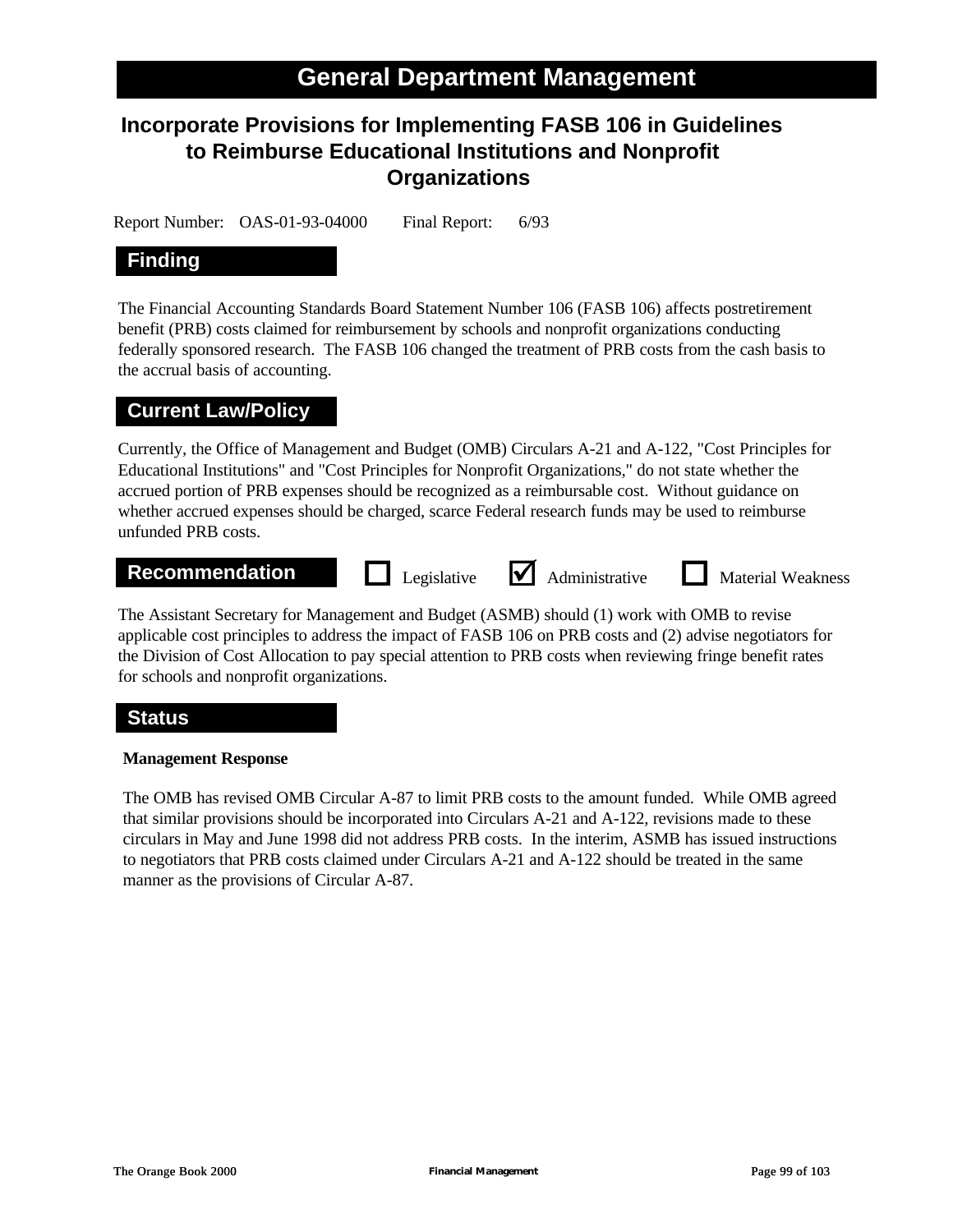# **Improve Recharge Centers' Financial Accounting Systems**

Report Number: OAS-09-92-04020 Final Report: 1/94

#### **Finding**

Recharge centers of 11 of 12 universities reviewed did not maintain adequate accounting systems and records to allow for the development of billing rates based on actual costs or the identification of surplus or deficit fund balances. As a result, some recharge centers (1) accumulated surplus and deficit fund balances that were not adjusted in subsequent billing rates, (2) included duplicate or unallowable costs in billing rates, (3) included recharge center costs in the calculation of indirect cost rates, (4) used recharge center funds for unrelated purposes, and/or (5) billed some users at reduced rates. These practices overstated billing rates, resulting in overcharges of \$3.2 million to the Federal Government.

#### **Current Law/Policy**

The OMB Circular A-21, "Cost Principles for Educational Institutions," requires billing rates for recharge centers to be based on actual costs, designed to recover the aggregate cost of a good or service, and reviewed periodically.



operating recharge centers consistent with OMB Circular A-21, (2) establish and maintain adequate accounting and record keeping procedures for recharge centers, and (3) analyze and adjust billing rates to eliminate deficit and surplus funds.

In addition, ASMB should work with OMB in revising Circular A-21 to ensure that criteria related to the financial operation of recharge centers are clear.

#### **Status**

#### **Management Response**

The ASMB asked OMB to clarify Circular A-21 regarding recharge centers, stating that recharge centers should be evaluated as part of an institution's A-133 audit. The ASMB role would then be to resolve reported A-133 deficiencies.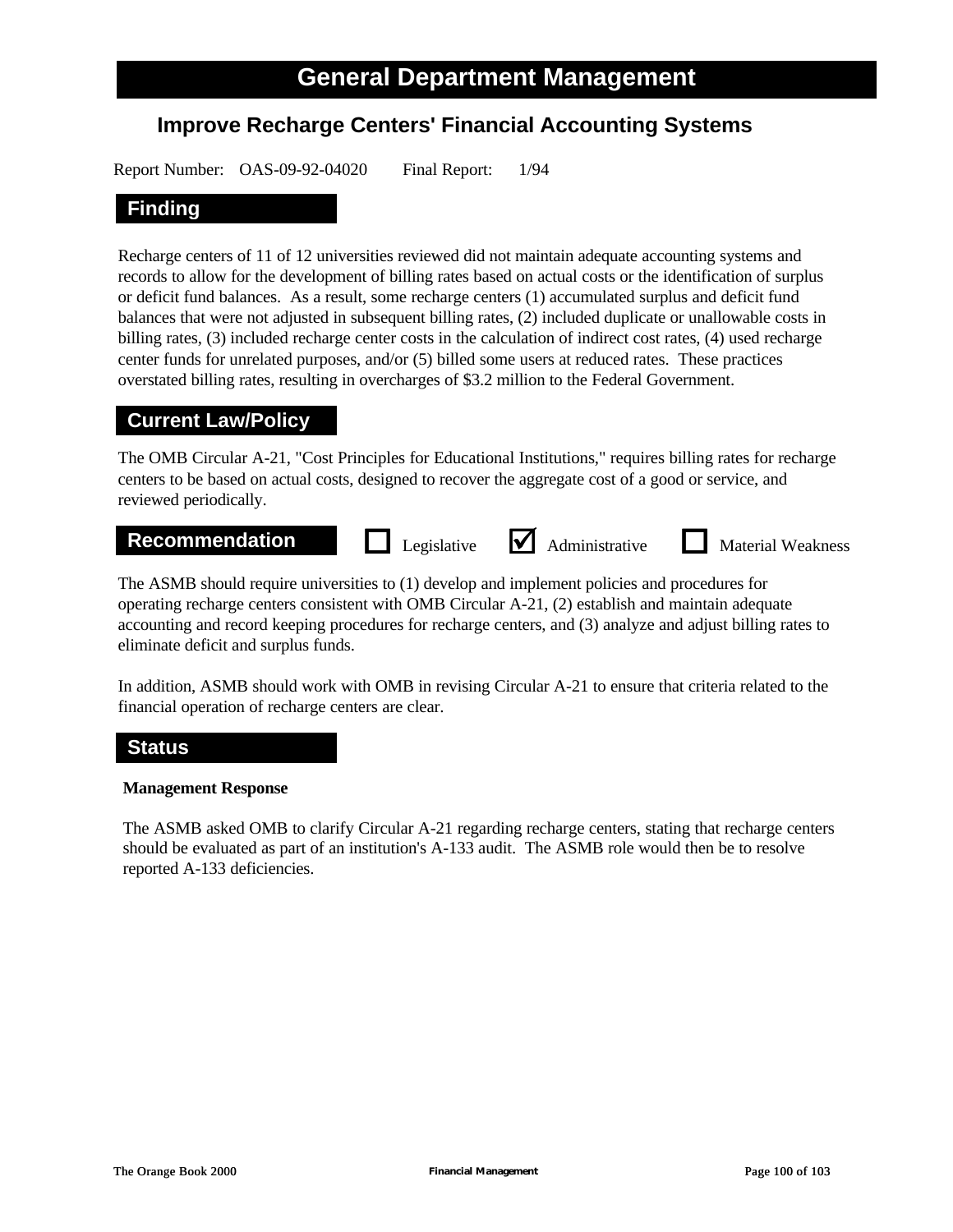# **Improve Financial Reporting Processes**

| Report Number: OAS-17-98-00001 | Final Report: | 4/98 |
|--------------------------------|---------------|------|
| OAS-17-98-00015                |               | 2/99 |
| OAS-17-99-00002                |               | 2/00 |

### **Finding**

The Department and its operating divisions do not have fully integrated accounting systems capable of producing financial statements in a timely and efficient manner. Instead, HHS and many of its operating divisions use manual processes to summarize accounting data, make adjustments, and prepare financial statements. These manual processes increase the risk that financial statements may be materially misstated and contribute to delays in preparing statements.

#### **Current Law/Policy**

The Government Management Reform Act of 1994 requires that many Federal agencies, including HHS, prepare annual financial statements and establish time frames for submitting audited statements. The OMB Bulletin 97-01 requires that financial statements be the culmination of a systematic accounting process, and OMB Bulletin 93-06, Audit Requirements for Federal Financial Statements, provides OIGs with guidance to audit and report on the statements.



We recommend that ASMB work toward establishing a more formal, structured process capable of producing complete and reliable financial statements in a timely manner. Recommended steps include, in part, assessing HHS staffing levels to ensure that sufficient resources are available to prepare annual statements without hampering day-to-day accounting operations and automating and standardizing manually intensive processes used to prepare financial statements.

#### **Status**

#### **Management Response**

The HHS is taking steps to ensure that departmentwide and operating division financial statements are prepared timely and are auditable.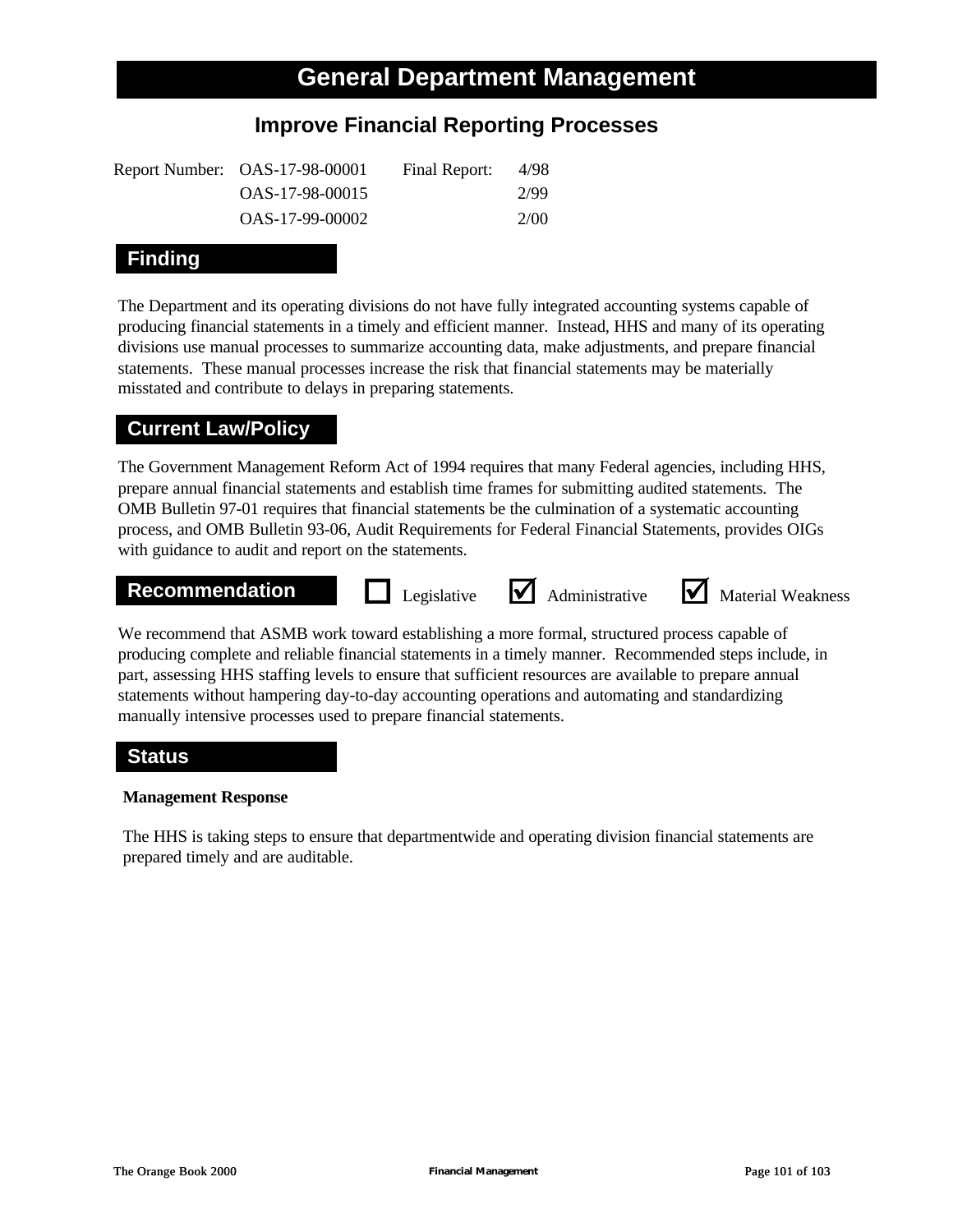# **(Continued 2)**

| Report Number: OAS-17-98-00001 | Final Report: | 4/98 |
|--------------------------------|---------------|------|
| OAS-17-98-00015                |               | 2/99 |
| OAS-17-99-00002                |               | 2/00 |

### **Finding**

At a number of operating divisions, there were significant delays in providing documentation supporting financial statement balances during the FY 1999 financial statement audits. We also noted numerous instances in which general ledger balances had not been periodically reconciled to supporting documentation. Reconciliation is an effective internal control for detecting and correcting duplicate postings, omitted entries, or incorrect transfer of data--all of which could result in material misstatements.

### **Current Law/Policy**

The Government Management Reform Act of 1994 requires that many Federal agencies, including HHS, prepare annual financial statements. The OMB Bulletin 93-06, Audit Requirements for Federal Financial Statements, provides OIGs with guidance to audit and report on the statements.

**Recommendation Legislative** <br> **Administrative** <br>
Material Weakness

We recommend that ASMB oversee operating divisions' efforts to develop auditable documentation for financial statement amounts, ensure that accounting records are reconciled, and ensure that corrective actions continue on other accounting and control issues identified during audits of the HHS operating divisions.

#### **Status**

#### **Management Response**

The ASMB and operating divisions concurred and are taking steps to ensure that accounting records supporting financial statements are complete and accurate.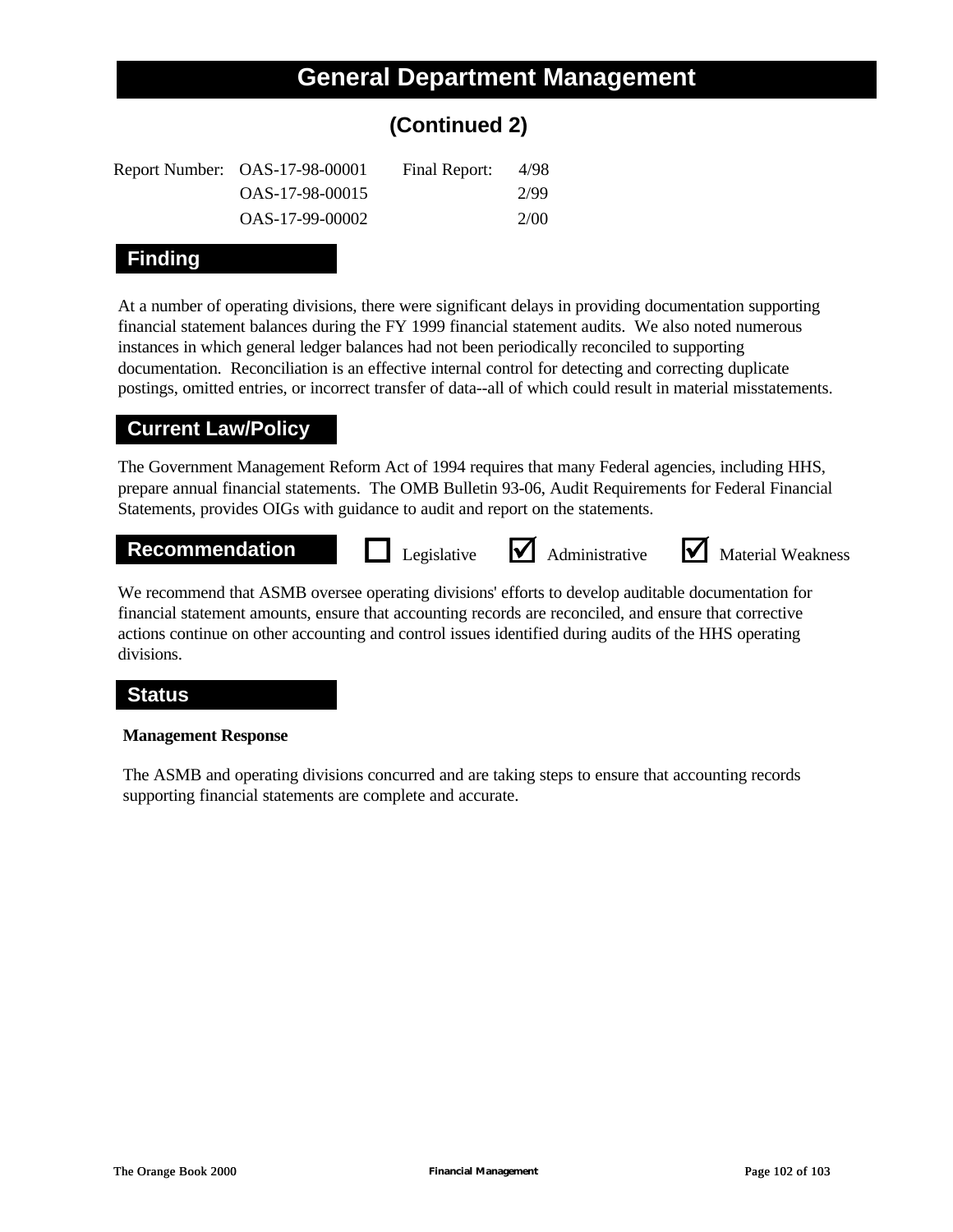# **Improve Accounting for Property, Plant, and Equipment at NIH and FDA**

| Report Number: OAS-17-98-00001 | Final Report: | 4/98 |
|--------------------------------|---------------|------|
| OAS-17-98-00015                |               | 2/99 |
| OAS-17-99-00011                |               | 2/00 |

## **Finding**

Although NIH and FDA have improved their accounting for property, plant, and equipment, management must make a commitment to sustain this progress. For example, during FY 1999, NIH's accumulated depreciation was understated by \$8.4 million for 68 buildings and was overstated by \$5.6 million for 19 buildings. Previous efforts will be lost unless NIH develops formal procedures to ensure proper accountability of assets and the monthly reconciliation of general ledger balances with personal property records.

During FY 1998, FDA completed a physical inventory of accountable personal property and reconciled its subsidiary ledger to the general ledger. Further policies and procedures were put in place for annual complete inventories and quarterly reconciliations of accounting records. However, we continued to find some differences between the property listing and property on hand and, for FY 1999, noted problems in tracking property transfers and maintaining documentation. Although these problems did not have a material impact on FDA's financial statements, the cause of these types of discrepancies, if not correctly identified and promptly resolved, could undermine the progress FDA has made.

#### **Current Law/Policy**

The Federal Financial Management Improvement Act of 1996 requires Federal agencies to maintain acceptable accounting systems. Also, the Federal Managers' Financial Integrity Act of 1982 requires Federal entities to develop, maintain, and test the adequacy of their internal controls and financial management systems and to report on any material weaknesses and planned corrective actions.

#### **Recommendation D** Legislative **M** Administrative **N** Material Weakness

Legislative  $\blacksquare$  Administrative

Specific recommendations for corrective actions were made to the operating divisions. We also recommend that ASMB oversee the implementation of these corrective actions.

#### **Status**

#### **Management Response**

The ASMB and operating divisions concurred with the recommendations and are taking corrective actions.